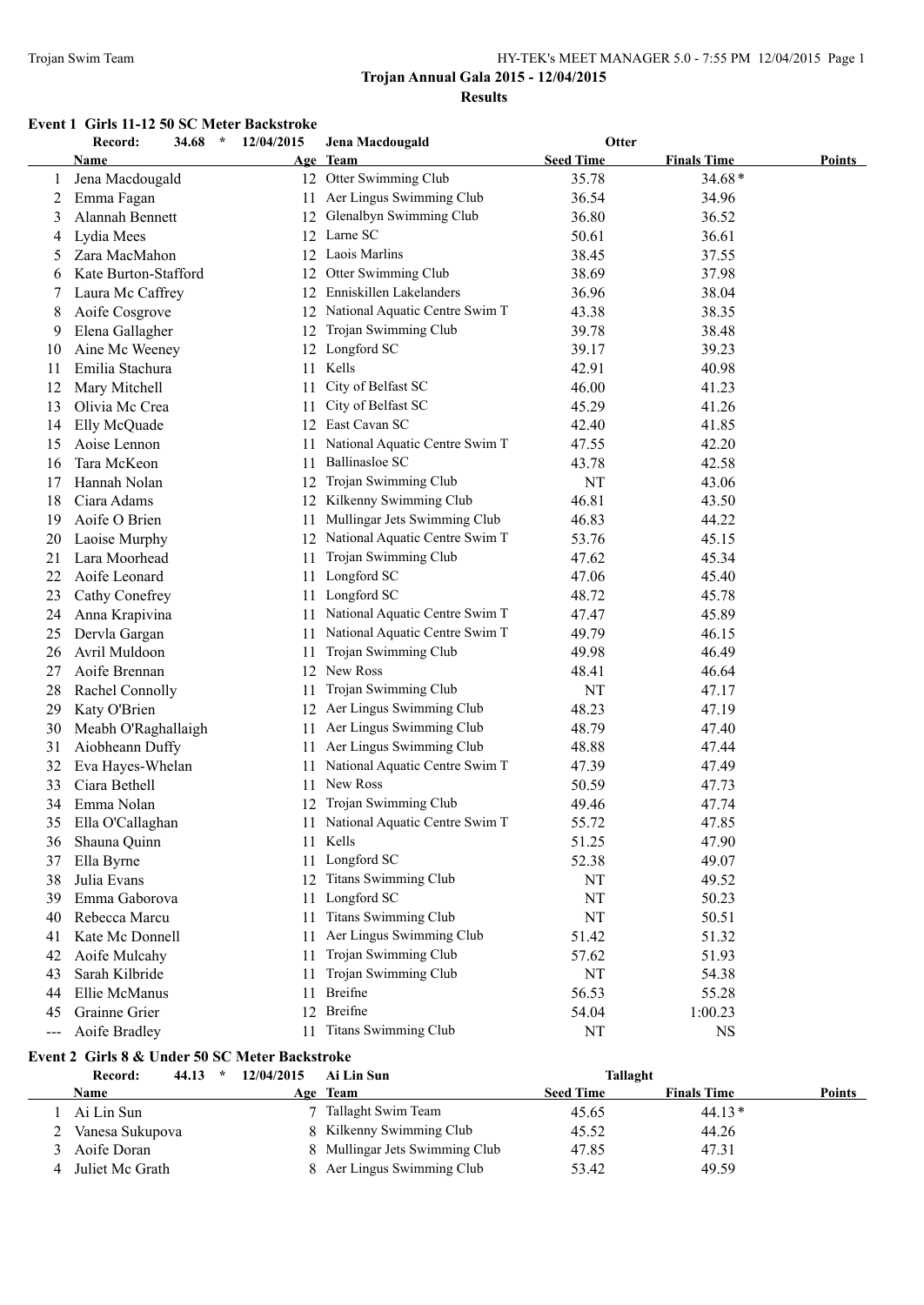#### **(Event 2 Girls 8 & Under 50 SC Meter Backstroke)**

|              | Name                    |    | Age Team                   | <b>Seed Time</b> | <b>Finals Time</b> | <b>Points</b> |
|--------------|-------------------------|----|----------------------------|------------------|--------------------|---------------|
| 5            | Rionagh McCormack       |    | 8 Longford SC              | 52.78            | 50.38              |               |
| <sub>0</sub> | Natasha Armah-Kwantreng |    | 8 Trojan Swimming Club     | NT               | 50.52              |               |
|              | Kayla McKeon            | 8. | Ballinasloe SC             | 53.35            | 50.89              |               |
| 8            | Jane O'Boyle            |    | 8 Longford SC              | 52.57            | 51.27              |               |
| 9            | Anna Murray             |    | 8 Glenalbyn Swimming Club  | NT               | 53.18              |               |
| 10           | Ali Wolahan             |    | 8 Trojan Swimming Club     | 58.56            | 55.96              |               |
| 11           | Rachel Harrington       |    | 8 Trojan Swimming Club     | 59.95            | 56.43              |               |
| 12           | Molly Garvey            |    | 8 Glenalbyn Swimming Club  | NT               | 57.36              |               |
| 13           | Hannah Morel            |    | 8 Aer Lingus Swimming Club | NT               | 58.11              |               |
| 14           | Rionach Lennon          |    | 8 Dublin Swim Club         | NT               | 58.75              |               |
| 15           | Orla Leahy              |    | 8 Glenalbyn Swimming Club  | NT               | 59.95              |               |
| 16           | Abby McDowell           | 8  | Breifne                    | 1:00.06          | 1:02.09            |               |
| 17           | Hannah Poynton          |    | 6 Trojan Swimming Club     | NT               | 1:03.95            |               |
| 18           | Kate Colgan             |    | 7 Trojan Swimming Club     | NT               | 1:09.40            |               |

# **Event 2 Girls 9 Year Olds 50 SC Meter Backstroke**<br> **Because 20 60**  $*$  00/03/2014 **Legion**

|    | Record:                                           | <b>39.60</b><br>$\star$ | 09/03/2014 | <b>Jessica Gannon</b>          | <b>TSC</b>       |                         |        |
|----|---------------------------------------------------|-------------------------|------------|--------------------------------|------------------|-------------------------|--------|
|    | Name                                              |                         |            | Age Team                       | <b>Seed Time</b> | <b>Finals Time</b>      | Points |
|    | Ellie Mc Cartney                                  |                         |            | 9 Enniskillen Lakelanders      | 39.09            | 40.23                   |        |
| 2  | Aisling Cush                                      |                         |            | Cookstown Swimming Club        | 44.60            | 44.26                   |        |
| 3  | Ava McKeon                                        |                         | 9          | <b>Ballinasloe SC</b>          | 44.01            | 44.63                   |        |
| 4  | Aoibheann Clarke                                  |                         | 9          | <b>Breifne</b>                 | NT               | 45.88                   |        |
| 5  | Kelsey Buckland                                   |                         | 9          | East Cavan SC                  | 50.69            | 47.23                   |        |
| 6  | Erin Armah-Kwantreng                              |                         |            | Trojan Swimming Club           | 50.63            | 47.32                   |        |
| 7  | <b>Ruth Barrett</b>                               |                         |            | Aer Lingus Swimming Club       | 53.77            | 47.98                   |        |
| 8  | Aisling Scanlon                                   |                         | 9          | Longford SC                    | 47.71            | 48.71                   |        |
| 9  | Hanna Doornbos                                    |                         |            | National Aquatic Centre Swim T | 50.07            | 50.05                   |        |
| 10 | Ruth Kelly                                        |                         | 9          | New Ross                       | 50.59            | 50.16                   |        |
| 11 | Clara Kelly                                       |                         | 9          | Aer Lingus Swimming Club       | 49.99            | 50.41                   |        |
| 12 | Molly O'Bric                                      |                         |            | <b>Titans Swimming Club</b>    | NT               | 51.78                   |        |
| 13 | Katie Donoghue                                    |                         | 9          | Laois Marlins                  | 53.76            | 52.00                   |        |
| 14 | Saoirse Lloyd                                     |                         | 9          | Aer Lingus Swimming Club       | 52.48            | 52.20                   |        |
| 15 | Eleanor Dunne                                     |                         | 9          | Glenalbyn Swimming Club        | 58.46            | 52.25                   |        |
| 16 | Aoife McGoey                                      |                         | 9          | Aura Dundalk Swimming Club     | 55.83            | 52.26                   |        |
| 17 | Orla Sisson                                       |                         | 9          | Glenalbyn Swimming Club        | NT               | 52.68                   |        |
| 18 | Molly Ni Mhuri                                    |                         | 9          | Longford SC                    | 54.41            | 53.50                   |        |
| 19 | Aoife Kennelly                                    |                         | 9          | Longford SC                    | 58.50            | 54.39                   |        |
| 20 | <b>Suzanne Thirion</b>                            |                         | 9          | Trojan Swimming Club           | 1:05.15          | 55.37                   |        |
| 21 | Abi McNamara                                      |                         | 9          | Aura Dundalk Swimming Club     | 54.76            | 55.57                   |        |
| 22 | Sadhbh Clifford                                   |                         | 9          | Trojan Swimming Club           | NT               | 56.66                   |        |
| 23 | Clodagh Fay                                       |                         | 9          | Trojan Swimming Club           | 1:05.04          | 57.19                   |        |
| 24 | Leah Quinn                                        |                         | 9          | Longford SC                    | 1:02.89          | 58.29                   |        |
| 25 | Jenna Blair                                       |                         | 9          | Trojan Swimming Club           | NT               | 59.41                   |        |
| 26 | Lia Maguire                                       |                         | 9          | Glenalbyn Swimming Club        | 1:06.83          | 1:00.37                 |        |
| 27 | Machaela Murphy                                   |                         | 9          | Mullingar Jets Swimming Club   | 59.25            | 1:00.90                 |        |
| 28 | Grace Madigan                                     |                         | 9          | Longford SC                    | 1:03.11          | 1:02.32                 |        |
| 29 | Tani McCormack                                    |                         |            | <b>Ballinasloe SC</b>          | 1:17.00          | 1:04.28                 |        |
| 30 | Erin Gallagher                                    |                         |            | 9 Ballinasloe SC               | 1:06.00          | 1:07.93                 |        |
|    | Event 2 Girls 10 Year Olds 50 SC Meter Backstroke |                         |            |                                |                  |                         |        |
|    | Record:                                           | $\star$<br>37.22        | 12/04/2015 | <b>Aisling Rowlands</b>        |                  | <b>TROJAN Swim Club</b> |        |
|    | Name                                              |                         |            | Age Team                       | <b>Seed Time</b> | <b>Finals Time</b>      | Points |
| 1  | <b>Aisling Rowlands</b>                           |                         |            | 10 Trojan Swimming Club        | 37.48            | $37.22*$                |        |
| 2  | Ruth Dolan                                        |                         |            | 10 Ballinasloe SC              | 39.04            | 40.09                   |        |

 Ruby Markey 10 Aer Lingus Swimming Club 43.73 40.38 4 Jasmine Haugh 10 Mullingar Jets Swimming Club 41.83 42.66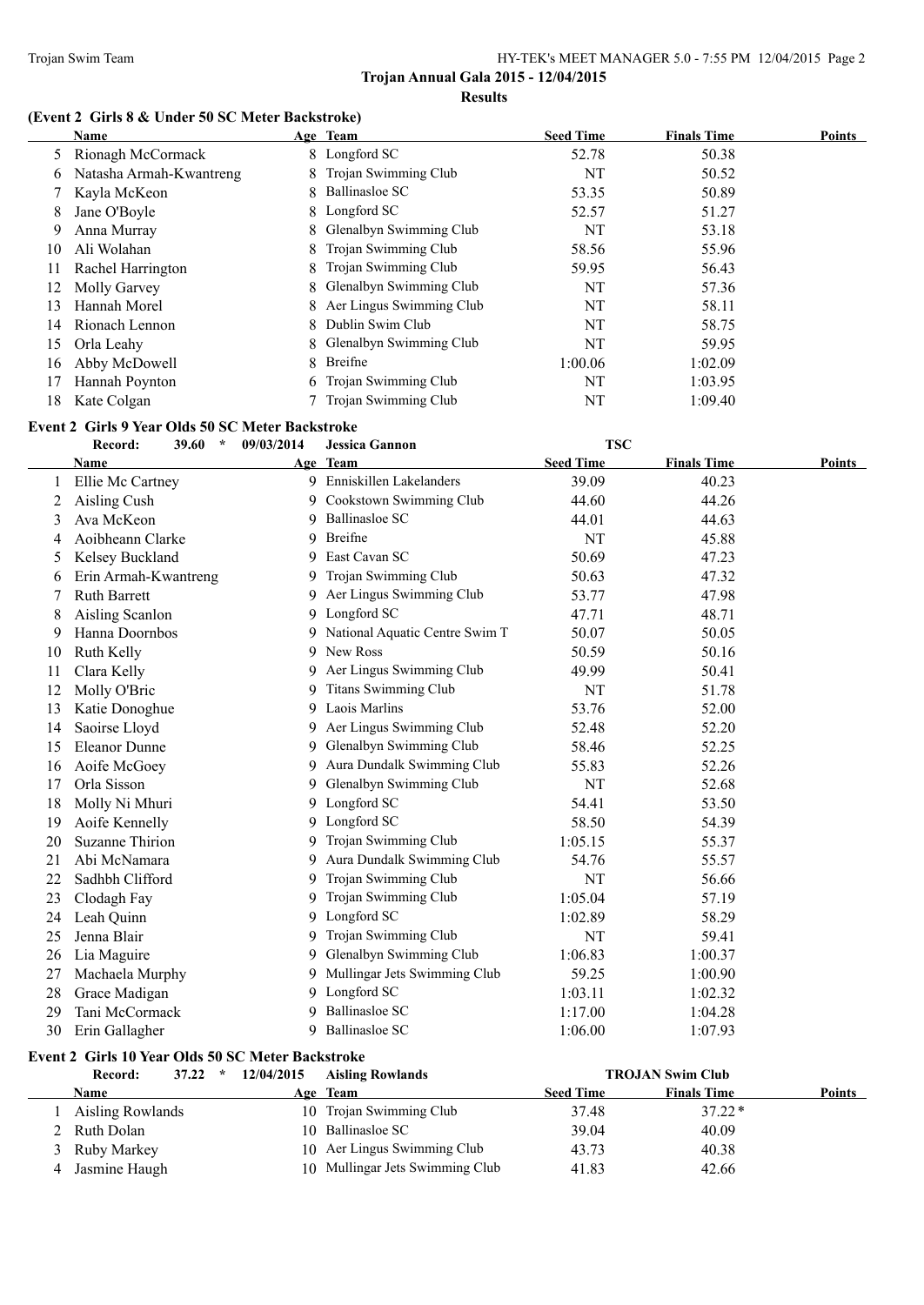# **(Event 2 Girls 10 Year Olds 50 SC Meter Backstroke)**

|     | <b>Name</b>          |    | Age Team                       | <b>Seed Time</b> | <b>Finals Time</b> | Points |
|-----|----------------------|----|--------------------------------|------------------|--------------------|--------|
| 5   | Anna Smyth           |    | 10 Otter Swimming Club         | 45.41            | 43.19              |        |
| 6   | Aoife Mc Groddy      | 10 | Aer Lingus Swimming Club       | 44.64            | 44.61              |        |
|     | Grainne O'Sullivan   | 10 | <b>Titans Swimming Club</b>    | 50.45            | 44.64              |        |
| 8   | Aimee Wyse           | 10 | Trojan Swimming Club           | 45.83            | 44.66              |        |
| 9   | Caoimhe Kennedy      | 10 | Ballinasloe SC                 | 47.03            | 44.76              |        |
| 10  | Zoe Quinlan          | 10 | Glenalbyn Swimming Club        | NT               | 45.48              |        |
| 11  | Katie Preston        | 10 | Aer Lingus Swimming Club       | 47.91            | 46.24              |        |
| 12  | Laoise Linehan       | 10 | Glenalbyn Swimming Club        | NT               | 47.61              |        |
| 13  | Simone Towns         | 10 | Trojan Swimming Club           | 49.78            | 47.78              |        |
| 14  | Gabiya Isayevaite    | 10 | <b>Titans Swimming Club</b>    | NT               | 47.95              |        |
| 15  | Clara Evans          | 10 | <b>Titans Swimming Club</b>    | NT               | 48.37              |        |
| 16  | Teddy Cousins-Bolger | 10 | Kilkenny Swimming Club         | 47.35            | 50.09              |        |
| 17  | Neveah Kenny         | 10 | Aer Lingus Swimming Club       | 52.90            | 50.12              |        |
| 18  | Lara Perrey          | 10 | National Aquatic Centre Swim T | 50.70            | 50.40              |        |
| 19  | Sharon Quinn         | 10 | Longford SC                    | 1:00.03          | 50.55              |        |
| 20  | Anna Cannon          | 10 | Trojan Swimming Club           | 55.85            | 50.56              |        |
| 21  | Liana Elvinsson      | 10 | Trojan Swimming Club           | 55.50            | 50.82              |        |
| 22  | Lilijanna Green      | 10 | Trojan Swimming Club           | 50.82            | 51.12              |        |
| 23  | Lucy Kavanagh        | 10 | Trojan Swimming Club           | 54.59            | 51.39              |        |
| 24  | Grainne Donohue      | 10 | Longford SC                    | 58.96            | 52.16              |        |
| 25  | Emily Shaw           | 10 | Mullingar Jets Swimming Club   | 54.58            | 52.41              |        |
| 26  | Ailbhe Hanrahan      | 10 | <b>Ballinasloe SC</b>          | NT               | 54.44              |        |
| 27  | Amy Keating          | 10 | Kells                          | 46.31            | 54.62              |        |
| 28  | Ellen Rooney         | 10 | Aer Lingus Swimming Club       | NT               | 54.95              |        |
| 29  | Alannah Guilfoyle    | 10 | <b>Titans Swimming Club</b>    | NT               | 55.23              |        |
| 30  | Laura Fagan          | 10 | Aer Lingus Swimming Club       | 57.41            | 57.79              |        |
| 31  | Margaret-Mary O'Shea | 10 | Kilkenny Swimming Club         | 1:01.65          | 57.97              |        |
| 32  | Hazel Hamill         | 10 | Glenalbyn Swimming Club        | NT               | 59.59              |        |
| 33  | Ailis Cope           | 10 | Aer Lingus Swimming Club       | 57.17            | 1:03.50            |        |
| 34  | Suzanne Crossan      | 10 | Glenalbyn Swimming Club        | NT               | 1:03.76            |        |
| --- | <b>Hazel Bentley</b> |    | 10 Asgard                      | 50.05            | <b>NS</b>          |        |

#### **Event 3 Girls 12 & Under 100 SC Meter Backstroke**

|    | Record:<br>1:09.77<br>$\star$ | 12/04/2015 | <b>Maria Godden</b>            | Kilkenny         |                    |        |
|----|-------------------------------|------------|--------------------------------|------------------|--------------------|--------|
|    | <b>Name</b>                   | Age        | Team                           | <b>Seed Time</b> | <b>Finals Time</b> | Points |
|    | Maria Godden                  |            | 12 Kilkenny Swimming Club      | 1:09.51          | $1:09.77*$         |        |
|    | Naoíse McBride                | 12         | Tallaght Swim Team             | 1:15.03          | 1:12.76            |        |
| 3  | Naomi Trait                   | 11         | Kilkenny Swimming Club         | 1:16.17          | 1:15.29            |        |
| 4  | Emma Fagan                    | 11         | Aer Lingus Swimming Club       | 1:17.68          | 1:16.02            |        |
| 5. | Lydia Mees                    | 12         | Larne SC                       | 1:19.37          | 1:18.08            |        |
| 6  | Alannah Bennett               | 12         | Glenalbyn Swimming Club        | 1:17.64          | 1:18.15            |        |
|    | Rachel Vaughan                | 12         | Kilkenny Swimming Club         | 1:17.20          | 1:18.29            |        |
| 8  | Aoibheann Bryson              | 12         | Terenure Swimming Club         | 1:23.91          | 1:19.01            |        |
| 9  | Caoimhe Daly                  | 11         | New Ross                       | 1:18.55          | 1:19.55            |        |
| 10 | Sophie Hayman                 | 11         | Aer Lingus Swimming Club       | 1:26.19          | 1:19.63            |        |
| 11 | Hannah Inglis                 | 12         | Trojan Swimming Club           | 1:26.06          | 1:20.24            |        |
| 12 | Emma Montgomery               | 12         | City of Belfast SC             | 1:25.84          | 1:20.51            |        |
| 13 | Jena Macdougald               | 12         | Otter Swimming Club            | 1:19.95          | 1:21.43            |        |
| 14 | Aoife Cosgrove                |            | National Aquatic Centre Swim T | 1:43.97          | 1:21.53            |        |
| 15 | Ellie Falls                   | 11         | City of Belfast SC             | 1:25.85          | 1:21.63            |        |
| 16 | Aoife Boyle                   | 12         | Aer Lingus Swimming Club       | 1:40.02          | 1:21.90            |        |
| 17 | Zoe Shakeshaft                | 12         | Ballina Swimming Club          | 1:21.12          | 1:22.06            |        |
| 18 | Elizabeth O'Boyle             | 12         | Longford SC                    | 1:23.88          | 1:22.28            |        |
| 19 | <b>Aisling Rowlands</b>       | 10         | Trojan Swimming Club           | 1:22.53          | 1:22.39            |        |
| 20 | Jenna Mills                   | 12         | Longford SC                    | 1:23.62          | 1:22.65            |        |
| 21 | Elena Gallagher               | 12         | Trojan Swimming Club           | 1:28.68          | 1:23.00            |        |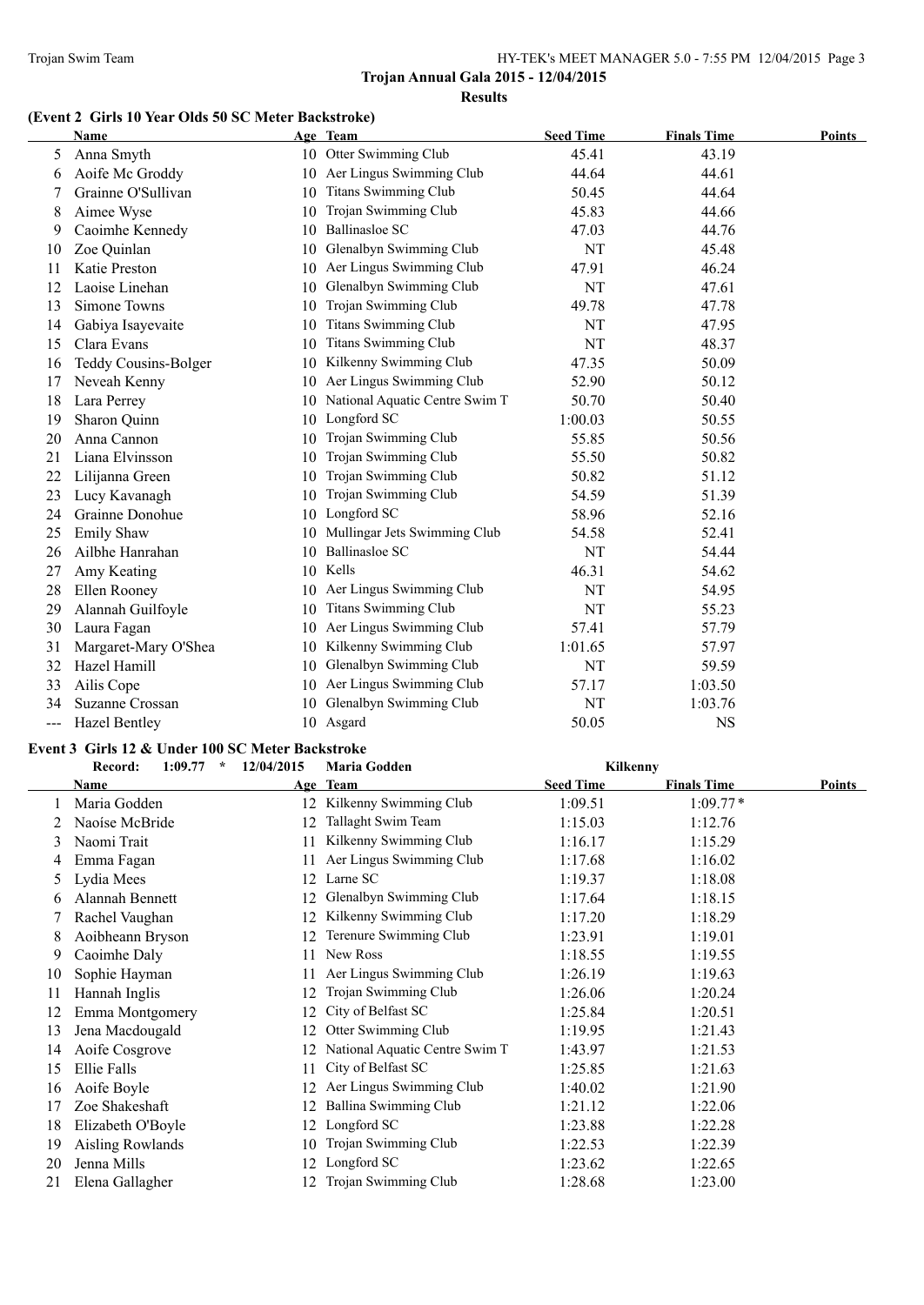# **(Event 3 Girls 12 & Under 100 SC Meter Backstroke)**

|     | <b>Name</b>          |     | Age Team                          | <b>Seed Time</b> | <b>Finals Time</b> | <b>Points</b> |
|-----|----------------------|-----|-----------------------------------|------------------|--------------------|---------------|
| 22  | Millie Cooper        |     | 12 Esb Swimming Club              | 1:22.19          | 1:24.28            |               |
| 23  | Aine Mc Weeney       |     | 12 Longford SC                    | 1:25.17          | 1:24.51            |               |
| 24  | Katie Whelan         |     | 11 Aer Lingus Swimming Club       | 1:28.55          | 1:24.77            |               |
| 25  | Mia Grimes           |     | 12 Aer Lingus Swimming Club       | 1:26.64          | 1:24.81            |               |
| 26  | Sophie Cronin        |     | 12 National Aquatic Centre Swim T | 1:28.42          | 1:25.14            |               |
| 27  | Anna O'Shea          |     | 12 Esb Swimming Club              | 1:27.92          | 1:25.28            |               |
| 28  | Laura Mc Caffrey     |     | 12 Enniskillen Lakelanders        | 1:27.43          | 1:25.71            |               |
| 29  | Sophia O'Shea        | 11  | Kilkenny Swimming Club            | 1:30.64          | 1:26.60            |               |
| 30  | Kate Burton-Stafford | 12  | Otter Swimming Club               | 1:34.97          | 1:26.76            |               |
| 31  | Luisa Woods          | 11  | National Aquatic Centre Swim T    | 1:29.48          | 1:27.16            |               |
| 32  | Danielle Colfer      | 12  | New Ross                          | 1:30.07          | 1:27.51            |               |
| 33  | Amy Hunter           | 9   | City of Belfast SC                | 1:35.49          | 1:27.89            |               |
| 34  | Olivia Mc Crea       | 11  | City of Belfast SC                | 1:31.02          | 1:28.76            |               |
| 35  | Amy Montgomery       | 12  | City of Belfast SC                | 1:33.05          | 1:29.09            |               |
| 36  | Caitlin Dunn         | 11  | Ards                              | 1:31.78          | 1:29.10            |               |
| 37  | Laura Desmond        | 12  | Trojan Swimming Club              | 1:34.23          | 1:29.22            |               |
| 38  | Eleanor Godden       | 11. | Kilkenny Swimming Club            | 1:35.19          | 1:29.47            |               |
| 39  | Jenna Mulcahy        | 12  | Mullingar Jets Swimming Club      | 1:29.43          | 1:29.65            |               |
| 40  | Mia Parsons          |     | 12 East Cavan SC                  | 1:35.14          | 1:29.72            |               |
| 41  | Aoise Lennon         | 11  | National Aquatic Centre Swim T    | 1:31.68          | 1:30.01            |               |
| 42  | Jennifer Boyle       |     | 12 Aer Lingus Swimming Club       | 1:32.29          | 1:30.95            |               |
| 43  | Jasmine Haugh        |     | 10 Mullingar Jets Swimming Club   | 1:30.78          | 1:31.14            |               |
| 44  | Kara Mulcahy         | 11  | Mullingar Jets Swimming Club      | 1:31.59          | 1:31.75            |               |
| 45  | Damayanti Kalnina    |     | 12 Aer Lingus Swimming Club       | 1:27.86          | 1:32.01            |               |
| 46  | <b>Lilly Devitt</b>  |     | 10 Asgard                         | 1:35.98          | 1:32.21            |               |
| 47  | Sorcha Conway        |     | 12 Aer Lingus Swimming Club       | 1:38.83          | 1:32.89            |               |
| 48  | Aoife Waldron        |     | 12 Aer Lingus Swimming Club       | 1:36.49          | 1:33.26            |               |
| 49  | Ella Doornbos        |     | 10 National Aquatic Centre Swim T | 1:34.44          | 1:33.27            |               |
| 50  | Mary Mitchell        | 11  | City of Belfast SC                | 1:39.12          | 1:33.28            |               |
| 51  | Kate Neassans        |     | 12 Aer Lingus Swimming Club       | 1:49.68          | 1:33.48            |               |
| 52  | <b>Emer Desmond</b>  | 11  | Trojan Swimming Club              | 1:35.06          | 1:34.55            |               |
| 53  | Cara Heylin          | 11  | Trojan Swimming Club              | 1:37.07          | 1:34.86            |               |
| 54  | Ciara Adams          | 12  | Kilkenny Swimming Club            | NT               | 1:35.86            |               |
| 55  | Anna Krapivina       | 11  | National Aquatic Centre Swim T    | 1:40.66          | 1:36.71            |               |
| 56  | Emma Maguire         | 11  | Glenalbyn Swimming Club           | 1:50.29          | 1:37.13            |               |
| 57  | Megan Mc Gloin       |     | 10 Aer Lingus Swimming Club       | NT               | 1:37.85            |               |
| 58  | Doireann McNamara    |     | 12 Breifne                        | 1:48.14          | 1:39.43            |               |
| 59  | Roisin Moore         | 11  | National Aquatic Centre Swim T    | 1:41.78          | 1:40.16            |               |
| 60  | Lily Harrington      | 11  | Trojan Swimming Club              | 1:41.25          | 1:40.27            |               |
| 61  | Aoife Brennan        |     | 12 New Ross                       | 1:44.67          | 1:42.54            |               |
| 62  | Aisling Scanlon      |     | 9 Longford SC                     | 1:44.04          | 1:44.07            |               |
| 63  | Aisling Cush         | 9.  | Cookstown Swimming Club           | 1:42.50          | 1:45.15            |               |
| 64  | Caroline Dunne       | 10  | Glenalbyn Swimming Club           | NT               | 1:45.85            |               |
| 65  | Erin Armah-Kwantreng | 9.  | Trojan Swimming Club              | NT               | 1:46.11            |               |
| 66  | Karen O'Boyle        |     | 10 Longford SC                    | 1:47.81          | 1:46.44            |               |
| 67  | Rachel Burke         | 11  | Glenalbyn Swimming Club           | NT               | 1:48.62            |               |
| 68  | Clara Hamilton       | 11  | City of Belfast SC                | 1:53.41          | 1:50.70            |               |
| 69  | Falistine Kamel      | 11  | Glenalbyn Swimming Club           | 1:54.57          | 1:57.07            |               |
| --- | Trudie Gillic        |     | 12 Kells                          | 1:14.92          | <b>NS</b>          |               |

| <b>Event 3 Girls 100 SC Meter Backstroke</b> |  |  |                                           |
|----------------------------------------------|--|--|-------------------------------------------|
|                                              |  |  | Record: 1:07.99 * 12/04/2015 Lucy Grindle |
|                                              |  |  |                                           |

| 1:07.99<br>Record:<br>$\star$ | 12/04/2015 | <b>Lucy Grindle</b>     |                  | <b>TROJAN Swim Club</b> |               |
|-------------------------------|------------|-------------------------|------------------|-------------------------|---------------|
| Name                          |            | Age Team                | <b>Seed Time</b> | <b>Finals Time</b>      | <b>Points</b> |
| Lucy Grindle                  |            | 14 Trojan Swimming Club | 1:08.59          | $1:07.99*$              |               |
| Ollie Andrews                 |            | 13 City of Belfast SC   | 1:10.72          | 1:08.42                 |               |
| Alex Mc Crea                  |            | 13 City of Belfast SC   | 1:14.68          | 1:11.81                 |               |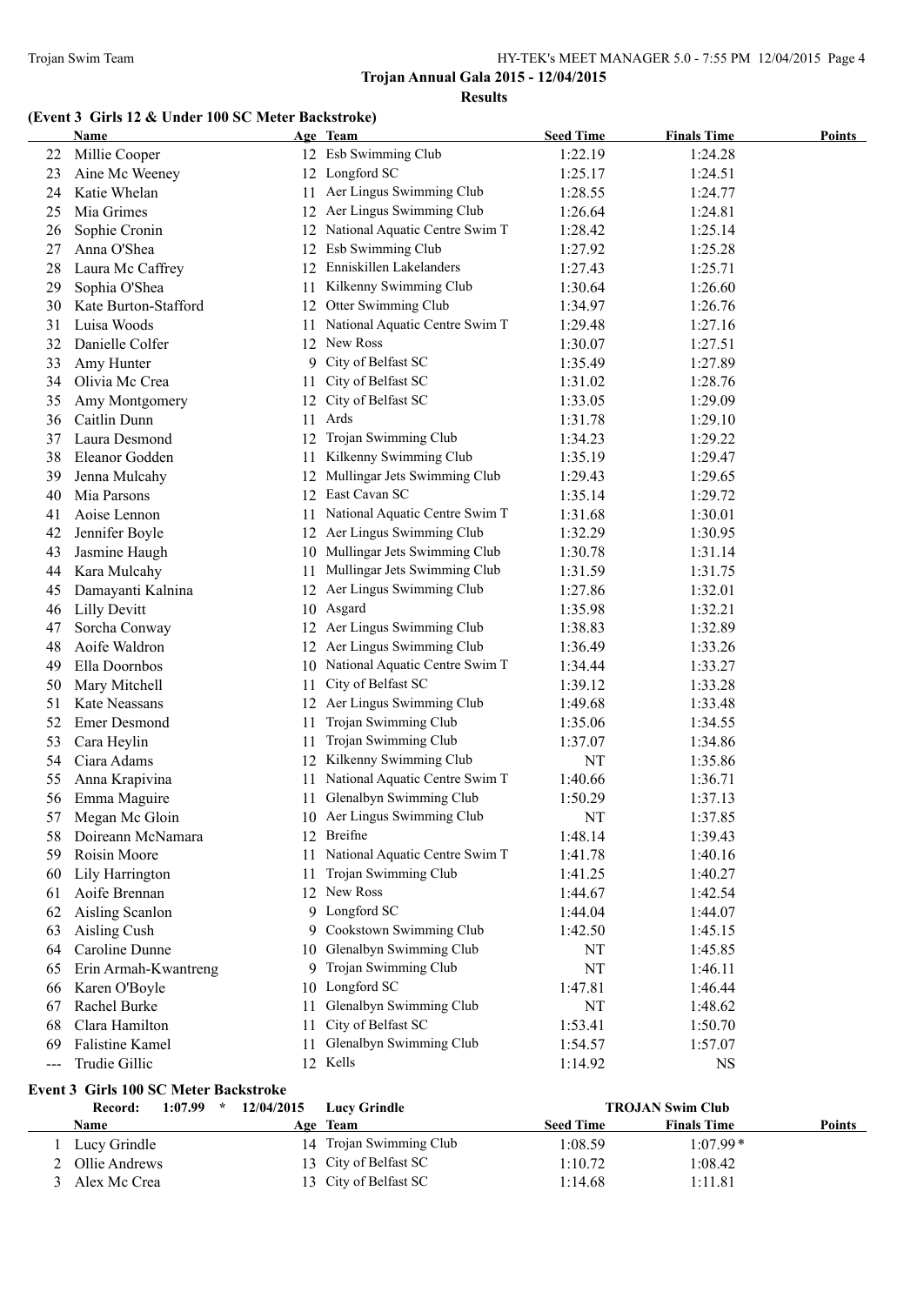#### Trojan Swim Team HY-TEK's MEET MANAGER 5.0 - 7:55 PM 12/04/2015 Page 5

# **Trojan Annual Gala 2015 - 12/04/2015 Results**

# **(Event 3 Girls 100 SC Meter Backstroke)**

|    | Name                    |    | Age Team                          | <b>Seed Time</b> | <b>Finals Time</b> | <b>Points</b> |
|----|-------------------------|----|-----------------------------------|------------------|--------------------|---------------|
|    | Ava Tormey-Murphy       |    | 13 Trojan Swimming Club           | 1:13.23          | 1:12.60            |               |
| 5  | Esmee Hall              | 17 | City of Belfast SC                | 1:12.78          | 1:12.93            |               |
| 6  | Coline Melennec         | 16 | Trojan Swimming Club              | 1:13.24          | 1:13.00            |               |
| 7  | Tara Wong               |    | <b>Ballina Swimming Club</b>      | 1:14.62          | 1:13.65            |               |
| 8  | Mia Ivankovic           | 16 | Trojan Swimming Club              | 1:11.60          | 1:13.89            |               |
| 9  | Sasha Kelly             | 15 | Trojan Swimming Club              | 1:15.27          | 1:14.32            |               |
| 10 | Maya Blair              | 14 | Trojan Swimming Club              | 1:15.81          | 1:14.63            |               |
| 11 | Laura Grindle           | 16 | Trojan Swimming Club              | 1:15.37          | 1:14.87            |               |
| 12 | Aika Doheny             | 17 | Kilkenny Swimming Club            | 1:14.57          | 1:14.91            |               |
| 13 | Emma Kelly              | 15 | Aer Lingus Swimming Club          | 1:14.15          | 1:14.99            |               |
| 14 | Zofja Cautley           | 14 | Trojan Swimming Club              | 1:15.93          | 1:15.09            |               |
| 15 | Kate Barrett            |    | 13 Aer Lingus Swimming Club       | 1:16.51          | 1:15.19            |               |
| 16 | Lucy O'Reilly           |    | 13 Esb Swimming Club              | 1:15.79          | 1:15.43            |               |
| 17 | Jane Lawlor             | 13 | Kilkenny Swimming Club            | 1:16.44          | 1:15.62            |               |
| 18 | Eimear Corry            |    | 14 Aer Lingus Swimming Club       | 1:15.04          | 1:15.69            |               |
| 19 | Emma Swan               |    | 14 Aer Lingus Swimming Club       | 1:15.49          | 1:15.88            |               |
| 20 | Lily O'Neill            | 13 | Trojan Swimming Club              | 1:18.01          | 1:16.08            |               |
| 21 | Fionnula Murtagh        | 13 | City of Belfast SC                | 1:18.89          | 1:16.38            |               |
| 22 | Ali Mulhall             | 13 | Trojan Swimming Club              | 1:14.35          | 1:16.83            |               |
| 23 | Grainne O'Reilly        | 14 | Trojan Swimming Club              | 1:19.13          | 1:17.50            |               |
| 24 | Aine Trait              | 14 | Kilkenny Swimming Club            | 1:25.41          | 1:17.53            |               |
| 25 | Caitlin Love            | 13 | Enniskillen Lakelanders           | 1:18.74          | 1:17.81            |               |
| 26 | Aine O'Neill            | 13 | National Aquatic Centre Swim T    | 1:18.22          | 1:17.88            |               |
| 27 | Zara-Jane Melody        | 14 | City of Belfast SC                | 1:21.58          | 1:17.95            |               |
| 28 | Caoimhe Connolly        | 14 | New Ross                          | 1:19.46          | 1:18.19            |               |
| 29 | Clodagh Quirke          | 15 | New Ross                          | 1:16.59          | 1:18.20            |               |
| 30 | Beibhinn O'Connor       | 16 | New Ross                          | 1:20.56          | 1:18.45            |               |
| 31 | Jean Harling            | 13 | Aer Lingus Swimming Club          | 1:20.89          | 1:18.47            |               |
| 32 | Aisling Fennell         | 15 | Atlantis Swimming Club            | 1:17.88          | 1:18.76            |               |
| 33 | <b>Aislinn Pantony</b>  | 13 | Trojan Swimming Club              | 1:22.37          | 1:18.98            |               |
| 34 | Amy Swan                | 13 | Aer Lingus Swimming Club          | 1:20.84          | 1:20.86            |               |
| 35 | Sinead Ni Chuinn        | 13 | Laois Marlins                     | 1:22.32          | 1:21.15            |               |
| 36 | Anna Eustace-Cookman    | 14 | Trojan Swimming Club              | 1:23.40          | 1:21.31            |               |
| 37 | Maya Blanco-Morrisey    | 13 | National Aquatic Centre Swim T    | 1:20.90          | 1:21.70            |               |
| 38 | Orla Taaffe             |    | 15 Aer Lingus Swimming Club       | 1:25.86          | 1:21.84            |               |
| 39 | Ana O'Shea              |    | 13 Kilkenny Swimming Club         | 1:23.49          | 1:21.86            |               |
| 40 | Bronagh Cush            |    | 15 Cookstown Swimming Club        | 1:22.80          | 1:22.45            |               |
| 41 | Megan Wearen            |    | 13 Aer Lingus Swimming Club       | 1:24.32          | 1:23.18            |               |
| 42 | Eve Lynch               |    | 14 National Aquatic Centre Swim T | 1:23.52          | 1:23.19            |               |
| 43 | Aoife Ginty             | 13 | Longford SC                       | 1:28.28          | 1:23.31            |               |
| 44 | Niamh Fogarty           |    | 15 New Ross                       | 1:23.59          | 1:24.20            |               |
| 45 | Angelina Tuaeva         | 13 | National Aquatic Centre Swim T    | 1:25.59          | 1:24.32            |               |
| 46 | Ellen O'Reilly          | 17 | Aer Lingus Swimming Club          | 1:20.05          | 1:24.82            |               |
| 47 | Cara Kindlon            | 13 | National Aquatic Centre Swim T    | 1:29.12          | 1:25.15            |               |
| 48 | Rachel Bentley          | 14 | Asgard                            | 1:26.96          | 1:25.84            |               |
| 49 | Anna Larkin             |    | 14 Kilkenny Swimming Club         | 1:28.63          | 1:26.00            |               |
| 50 | Rhiannon Dolan          | 13 | Enniskillen Lakelanders           | 1:27.97          | 1:26.19            |               |
| 51 | Cara Ryan               | 13 | Asgard                            | 1:41.55          | 1:27.22            |               |
| 52 | Emer Keogh              | 14 | Terenure Swimming Club            | NT               | 1:27.94            |               |
| 53 | Jodie Russell           | 14 | City of Belfast SC                | 1:27.65          | 1:28.30            |               |
| 54 | Arielle Roche           | 13 | Kilkenny Swimming Club            | 1:26.67          | 1:29.23            |               |
| 55 | Ruth Somers             | 13 | Aer Lingus Swimming Club          | 1:34.88          | 1:30.85            |               |
| 56 | Rebecca Keating         | 13 | Kells                             | 1:48.31          | 1:33.44            |               |
| 57 | Ciara Brennan           | 13 | New Ross                          | 1:42.14          | 1:36.79            |               |
| 58 | Melanie Williams        | 13 | Titans Swimming Club              | NT               | 1:36.81            |               |
| 59 | Rebecca Sherry-Robinson |    | 15 Titans Swimming Club           | NT               | 1:40.71            |               |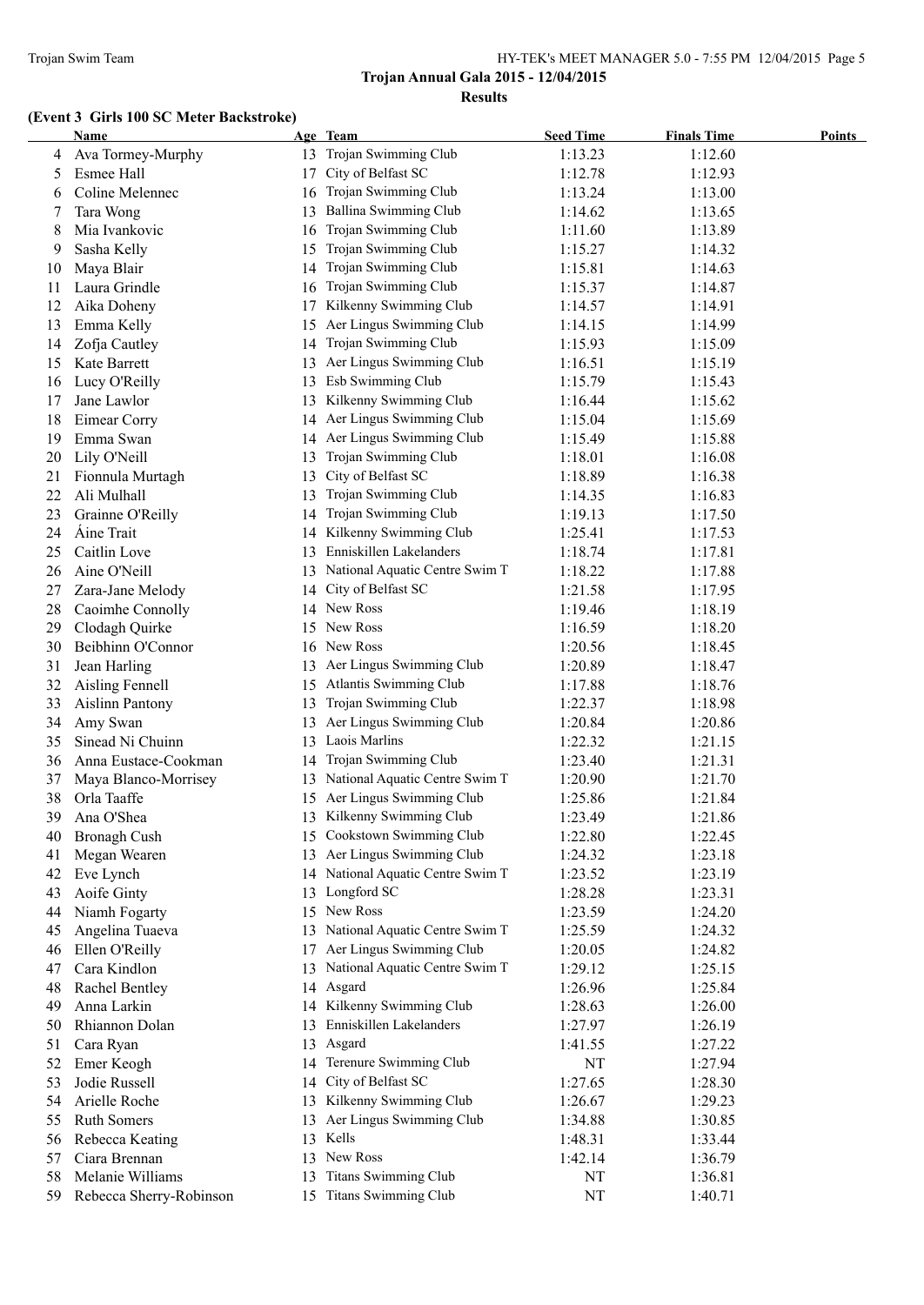#### Trojan Swim Team HY-TEK's MEET MANAGER 5.0 - 7:55 PM 12/04/2015 Page 6

# **Trojan Annual Gala 2015 - 12/04/2015 Results**

# **(Event 3 Girls 100 SC Meter Backstroke)**

|                     | Name                                      |            | Age Team                          | <b>Seed Time</b> | <b>Finals Time</b> | Points |
|---------------------|-------------------------------------------|------------|-----------------------------------|------------------|--------------------|--------|
| 60                  | Rachel Sherry-Robinson                    |            | 14 Titans Swimming Club           | NT               | 1:53.45            |        |
|                     | Event 4 Boys 11-12 50 SC Meter Backstroke |            |                                   |                  |                    |        |
|                     | Record:<br>32.42<br>$\star$               | 12/04/2015 | <b>Sam Winston</b>                |                  | Aer Lingus S.C.    |        |
|                     | <b>Name</b>                               |            | Age Team                          | <b>Seed Time</b> | <b>Finals Time</b> | Points |
| 1                   | Sam Winston                               |            | 12 Aer Lingus Swimming Club       | 37.17            | 32.42*             |        |
| 2                   | Ciaran Scanlon                            |            | 12 Longford SC                    | 37.57            | 35.67              |        |
| 3                   | Myles O'Malley                            |            | 12 Trojan Swimming Club           | 34.68            | 35.69              |        |
| 4                   | Colin Dragoi                              |            | 12 Kilkenny Swimming Club         | 42.80            | 37.03              |        |
| 5                   | Duileach Ryan                             | 11         | Longford SC                       | 36.87            | 37.18              |        |
| 6                   | Jamie Tobin                               |            | 12 Mullingar Jets Swimming Club   | 37.71            | 37.76              |        |
| 7                   | Theo Falls                                | 11         | City of Belfast SC                | 41.35            | 38.14              |        |
| 8                   | Rhys Armah-Kwantreng                      | 11         | Trojan Swimming Club              | 35.35            | 38.47              |        |
| 9                   | Fionn Camacho Lenihan                     |            | 12 National Aquatic Centre Swim T | 44.87            | 40.40              |        |
| 10                  | Rossa Byrne                               | 12         | Trojan Swimming Club              | 40.08            | 40.52              |        |
| 11                  | Kealan Mc Shea                            |            | 12 Enniskillen Lakelanders        | 37.75            | 41.08              |        |
| 12                  | Zac Dorfman                               |            | 12 Trojan Swimming Club           | 48.76            | 42.12              |        |
| 13                  | Isaac Schulz                              |            | 12 National Aquatic Centre Swim T | 46.45            | 44.10              |        |
| 14                  | Cormac Mc Crudden                         |            | 12 City of Belfast SC             | NT               | 46.32              |        |
| 15                  | Luke Murphy                               | 11         | Mullingar Jets Swimming Club      | 46.31            | 46.49              |        |
| 16                  | Conor Menendez                            |            | 12 Laois Marlins                  | 47.87            | 46.89              |        |
| 17                  | Eoin O'Reilly                             | 11         | Trojan Swimming Club              | 45.25            | 46.97              |        |
| 18                  | John Kennedy                              | 12         | Trojan Swimming Club              | NT               | 47.18              |        |
| 19                  | Joshua Taylor                             |            | 12 National Aquatic Centre Swim T | 53.43            | 47.72              |        |
| 20                  | Gearoid Egan                              | 11         | Tallaght Swim Team                | 48.46            | 47.78              |        |
| 21                  | Finn Longmore                             | 11         | East Cavan SC                     | 50.16            | 48.24              |        |
| 22                  | Kyle Martin                               | 11         | Tullamore                         | 50.77            | 48.75              |        |
| 23                  | Alexander Pokhilo                         |            | 12 Trojan Swimming Club           | 54.99            | 48.94              |        |
| 24                  | Szymon Jagodzinski                        | 11         | Tullamore                         | 50.18            | 49.25              |        |
| 25                  | James Galligan                            | 11         | Longford SC                       | 54.08            | 49.52              |        |
| 26                  | Jacob Martin                              | 11         | City of Belfast SC                | NT               | 51.25              |        |
| 27                  | Ollie Tierney                             | 11         | <b>Titans Swimming Club</b>       | NT               | 54.12              |        |
| 28                  | Glen Moore                                | 11         | Trident Swim Club                 | NT               | 56.50              |        |
| 29                  | Conor Hogan                               | 11         | <b>Ballinasloe SC</b>             | 59.15            | 56.64              |        |
| 30                  | Brian O'Connor                            | 11         | Trident Swim Club                 | NT               | 57.37              |        |
| 31                  | Dylan Gabbidon                            | 11         | Trident Swim Club                 | NT               | 1:04.44            |        |
| $---$               | Rory O'Connell                            | 11         | Trojan Swimming Club              | NT               | <b>NS</b>          |        |
| $\qquad \qquad - -$ | Sean Johnston                             |            | 11 National Aquatic Centre Swim T | NT               | <b>NS</b>          |        |

#### **Event 5 Boys 8 & Under 50 SC Meter Backstroke**

|    | 43.41<br>$\star$<br>Record: | 03/03/2013 | David O'Loughlin            | <b>Trojan SC</b> |                    |        |
|----|-----------------------------|------------|-----------------------------|------------------|--------------------|--------|
|    | Name                        |            | Age Team                    | <b>Seed Time</b> | <b>Finals Time</b> | Points |
|    | Sean McBride                | 8.         | Tallaght Swim Team          | 46.61            | 45.22              |        |
|    | Evan Simpson                |            | 8 Aer Lingus Swimming Club  | 56.18            | 47.81              |        |
| 3  | Wilhelm Behme               |            | 8 East Cavan SC             | NT               | 49.94              |        |
| 4  | Charlie Corrigan            | 8.         | Glenalbyn Swimming Club     | 58.52            | 50.62              |        |
| 5  | Hugh Parker                 | 8          | <b>Titans Swimming Club</b> | NT               | 52.14              |        |
| 6  | <b>Tiernan Doherty</b>      | 8.         | Ballina Swimming Club       | NT               | 52.73              |        |
|    | Fionntan Murtagh            |            | 8 City of Belfast SC        | NT               | 52.99              |        |
| 8  | Noah Harris                 |            | 7 Glenalbyn Swimming Club   | NT               | 56.11              |        |
| 9  | Leon McKeon                 | 8          | Ballinasloe SC              | 1:04.00          | 56.62              |        |
| 10 | Victor Hennessy             |            | 8 Glenalbyn Swimming Club   | NT               | 57.35              |        |
| 11 | Samuel Binnington           | 8          | Trojan Swimming Club        | NT               | 57.45              |        |
| 12 | Cameron Baguley             |            | 7 Glenalbyn Swimming Club   | NT               | 1:00.75            |        |
| 13 | Donnacha McCarthy           |            | New Ross                    | NT               | 1:02.45            |        |
| 14 | Paddy Cuddihy               |            | 6 Kilkenny Swimming Club    | NT               | 1:09.90            |        |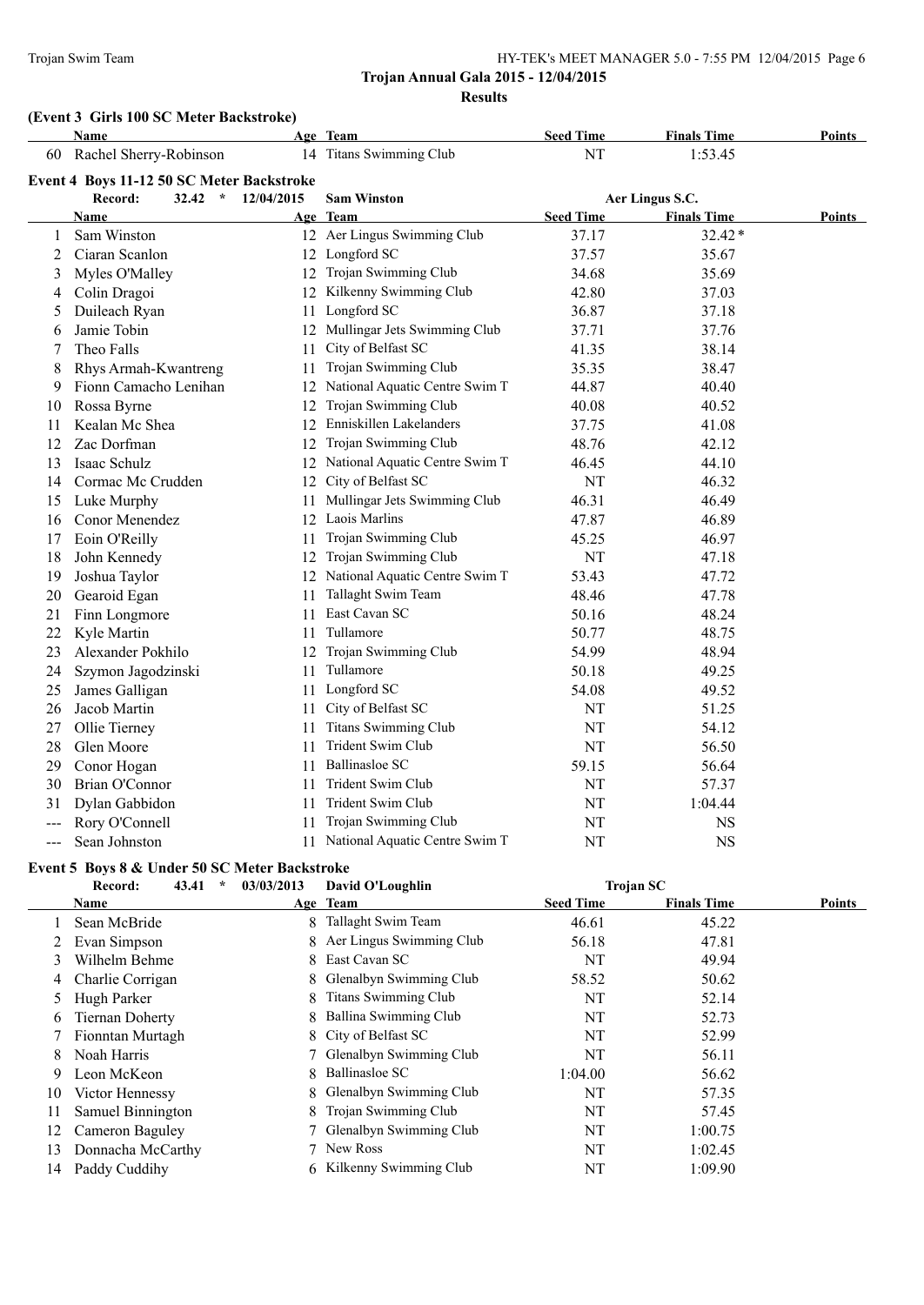# **(Event 5 Boys 8 & Under 50 SC Meter Backstroke)**

|    | Name                                            |            | Age Team                  | <b>Seed Time</b> | <b>Finals Time</b> | <b>Points</b> |
|----|-------------------------------------------------|------------|---------------------------|------------------|--------------------|---------------|
| 15 | Daniel Rohan                                    |            | 6 Kilkenny Swimming Club  | NT               | 1:20.87            |               |
|    | Event 5 Boys 9 Year Olds 50 SC Meter Backstroke |            |                           |                  |                    |               |
|    | 36.85<br>Record:<br>$\ast$                      | 09/03/2014 | David O'Loughlin          | <b>Atlantis</b>  |                    |               |
|    | Name                                            |            | Age Team                  | <b>Seed Time</b> | <b>Finals Time</b> | <b>Points</b> |
|    | Conor Mc Mahon                                  |            | 9 Laois Marlins           | 41.87            | 42.18              |               |
|    | Jake Cadden                                     |            | 9 Enniskillen Lakelanders | 41.83            | 43.11              |               |
| 3  | Caolan Meadows                                  | 9          | Longford SC               | 44.24            | 45.48              |               |
|    | Sami Phelan                                     | 9          | Glenalbyn Swimming Club   | 50.01            | 45.86              |               |
| 5  | Finn Harris                                     |            | Glenalbyn Swimming Club   | 55.59            | 47.03              |               |
| 6  | Valentino Bosseboeuf                            | 9          | Trojan Swimming Club      | NT               | 47.89              |               |
|    | Owen Taylor                                     | 9.         | Glenalbyn Swimming Club   | 49.98            | 48.69              |               |
| 8  | Oliver Hughes                                   | 9          | Aer Lingus Swimming Club  | 49.94            | 51.06              |               |
| 9  | Dan Fay                                         | 9          | Trojan Swimming Club      | 57.40            | 54.92              |               |
| 10 | Kenny Martin                                    | 9          | Tullamore                 | 58.33            | 55.68              |               |
| 11 | Ciaran Delaney                                  |            | 9 City of Belfast SC      | 1:02.31          | 58.52              |               |
| 12 | Cael Colfer                                     | 9          | New Ross                  | 58.20            | 58.84              |               |
| 13 | Alexander Gallagher                             | 9          | Trojan Swimming Club      | NT               | 1:00.02            |               |
| 14 | Ciaran McCarthy                                 | 9          | New Ross                  | 1:01.15          | 1:01.20            |               |
| 15 | Tim O'Sullivan                                  | 9          | Glenalbyn Swimming Club   | NT               | 1:02.85            |               |
| 16 | Marcus Trait                                    | 9          | Kilkenny Swimming Club    | NT               | 1:06.73            |               |

#### **Event 5 Boys 10 Year Olds 50 SC Meter Backstroke**

|       | $\star$<br>Record:<br>39.15<br>2005 | <b>Paudie Barden</b>                 | <b>NRS</b>                             |               |
|-------|-------------------------------------|--------------------------------------|----------------------------------------|---------------|
|       | Name                                | Age Team                             | <b>Seed Time</b><br><b>Finals Time</b> | <b>Points</b> |
|       | Michael Montgomery                  | 10 City of Belfast SC                | 48.24<br>42.44                         |               |
| 2     | James Mc Grath                      | Aer Lingus Swimming Club<br>10       | 46.03<br>42.55                         |               |
| 3     | Jed O'Malley                        | Trojan Swimming Club<br>10           | 44.73<br>43.93                         |               |
| 4     | Cian McCormack                      | Longford SC<br>10                    | 46.21<br>44.42                         |               |
| 5     | Zach Cooper                         | Esb Swimming Club<br>10              | 43.65<br>44.96                         |               |
| 6     | John Mulhall                        | Glenalbyn Swimming Club<br>10        | 52.81<br>45.48                         |               |
|       | Conor Harley                        | <b>Ballinasloe SC</b><br>10          | 54.55<br>45.57                         |               |
| 8     | Jack McGann                         | Trojan Swimming Club<br>10           | 46.10<br>46.51                         |               |
| 9     | Filip Lewandowski                   | Trojan Swimming Club<br>10           | 47.32<br>46.65                         |               |
| 10    | Marcus Wearen                       | Aer Lingus Swimming Club<br>10       | 51.03<br>46.75                         |               |
| 11    | Kamil Mroz                          | Longford SC<br>10                    | 55.37<br>47.85                         |               |
| 12    | Hugh Mc Grath                       | Aer Lingus Swimming Club<br>10       | 48.06<br>50.42                         |               |
| 13    | Luca Fogarty                        | National Aquatic Centre Swim T<br>10 | NT<br>48.64                            |               |
| 14    | James Larkin                        | Kilkenny Swimming Club<br>10         | 58.78<br>51.02                         |               |
| 15    | <b>Adrian Trinchinet</b>            | National Aquatic Centre Swim T<br>10 | 50.87<br>51.14                         |               |
| 16    | <b>Connor Harrowood</b>             | City of Belfast SC<br>10             | NT<br>52.27                            |               |
| 17    | Hugo Reynolds                       | Trojan Swimming Club<br>10           | 52.38<br>52.29                         |               |
| 18    | Matthew Dragoi                      | Kilkenny Swimming Club<br>10         | 52.51<br>51.20                         |               |
| 19    | Sam Inglis                          | Trojan Swimming Club<br>10           | 56.00<br>54.68                         |               |
| 20    | Gary Young O'Shea                   | Laois Marlins<br>10                  | 52.70<br>55.20                         |               |
| 21    | Eoin Carleton                       | Trojan Swimming Club<br>10           | 1:12.08<br>55.79                       |               |
| 22    | Riccardo Rasini                     | Trojan Swimming Club<br>10           | 58.65<br>56.04                         |               |
| 23    | Felix Skelton                       | City of Belfast SC<br>10             | 1:00.49<br>58.36                       |               |
| 24    | Dylan Hanley                        | Longford SC<br>10                    | 1:11.65<br>59.66                       |               |
|       | Karl Collier                        | Trojan Swimming Club<br>10           | NT<br><b>NS</b>                        |               |
| ---   | Robert Rusu                         | National Aquatic Centre Swim T<br>10 | <b>NS</b><br>43.14                     |               |
| $---$ | Oisin Tebite                        | 10 National Aquatic Centre Swim T    | 43.76<br><b>NS</b>                     |               |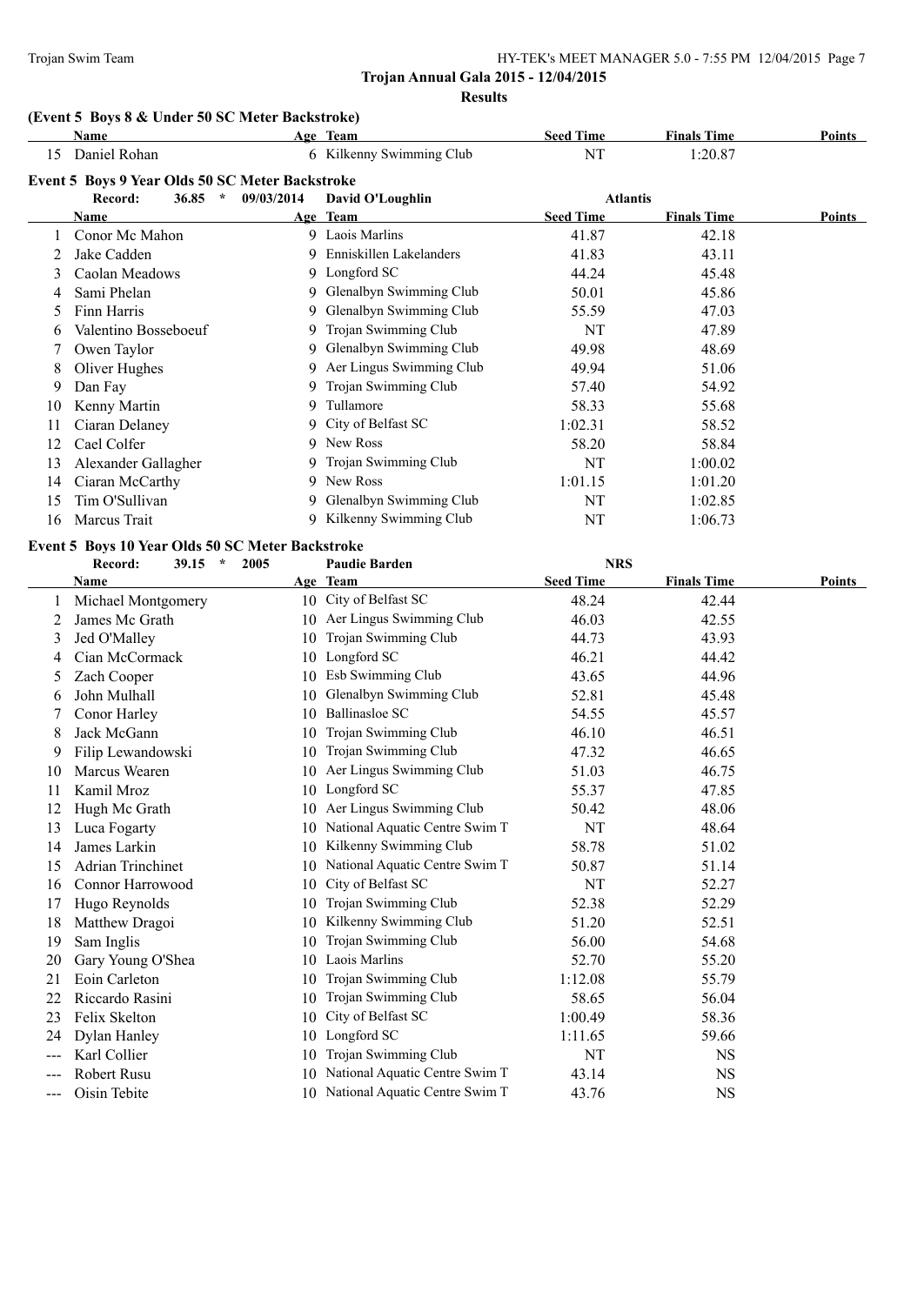# **Event 6 Boys 12 & Under 100 SC Meter Backstroke**

|                     | Record:<br>1:10.87<br>$\star$ | 12/04/2015 | <b>Sam Winston</b>                |                  | Aer Lingus S.C.    |               |
|---------------------|-------------------------------|------------|-----------------------------------|------------------|--------------------|---------------|
|                     | Name                          |            | Age Team                          | <b>Seed Time</b> | <b>Finals Time</b> | <b>Points</b> |
| 1                   | Sam Winston                   |            | 12 Aer Lingus Swimming Club       | 1:13.69          | $1:10.87*$         |               |
| 2                   | Reece Mulhall                 | 12         | Tallaght Swim Team                | 1:15.80          | 1:16.94            |               |
| 3                   | Finn Hanley                   |            | 12 Aer Lingus Swimming Club       | 1:18.84          | 1:17.98            |               |
| 4                   | Colin Dragoi                  | 12         | Kilkenny Swimming Club            | 1:19.32          | 1:18.25            |               |
| 5                   | Myles O'Malley                | 12         | Trojan Swimming Club              | 1:16.59          | 1:19.60            |               |
| 6                   | Euan Maguire                  | 11         | National Aquatic Centre Swim T    | 1:19.72          | 1:19.93            |               |
| 7                   | Oisin Mc Manus                |            | 12 Enniskillen Lakelanders        | 1:19.79          | 1:19.96            |               |
| 8                   | Ciaran Scanlon                |            | 12 Longford SC                    | 1:18.79          | 1:21.26            |               |
| 9                   | Daniel Madigan                |            | 12 Longford SC                    | 1:22.53          | 1:21.91            |               |
| 10                  | Michael Mc Grath              |            | 12 Aer Lingus Swimming Club       | 1:22.97          | 1:22.18            |               |
| 11                  | Duileach Ryan                 | 11         | Longford SC                       | 1:19.01          | 1:22.52            |               |
| 12                  | Diarmiud Sutton               | 12         | Trident Swim Club                 | 1:24.50          | 1:22.60            |               |
| 13                  | Matthew Morel                 | 12         | Aer Lingus Swimming Club          | 1:23.25          | 1:22.64            |               |
| 14                  | Jamie Tobin                   | 12         | Mullingar Jets Swimming Club      | 1:22.58          | 1:22.95            |               |
| 15                  | Rhys Armah-Kwantreng          | 11         | Trojan Swimming Club              | 1:22.22          | 1:23.42            |               |
| 16                  | Kealan Mc Shea                | 12         | Enniskillen Lakelanders           | 1:22.08          | 1:23.43            |               |
| 17                  | Theo Falls                    | 11         | City of Belfast SC                | 1:23.47          | 1:23.62            |               |
| 18                  | Darragh Hughes                | 11         | Mullingar Jets Swimming Club      | 1:23.09          | 1:23.93            |               |
| 19                  | Lorcan Roberts                | 12         | Sliabh Beagh                      | 1:27.86          | 1:24.26            |               |
| 20                  | Sean Donoghue                 | 12         | Laois Marlins                     | 1:31.22          | 1:25.35            |               |
| 21                  | Simon Barrett                 | 11         | Aer Lingus Swimming Club          | 1:31.13          | 1:26.68            |               |
| 22                  | Fionn Camacho Lenihan         |            | 12 National Aquatic Centre Swim T | 1:30.89          | 1:27.14            |               |
| 23                  | Lewis Mc Cartney              |            | 12 Enniskillen Lakelanders        | 1:29.12          | 1:27.69            |               |
|                     |                               |            | 12 Longford SC                    | 1:31.03          | 1:27.92            |               |
| 24                  | <b>Christopher Faherty</b>    |            | 12 Trojan Swimming Club           |                  |                    |               |
| 25                  | Naoise Cautley                |            | 10 Ballina Swimming Club          | 1:33.04          | 1:29.09            |               |
| 26                  | <b>Eamon Doherty</b>          |            | Enniskillen Lakelanders           | 1:29.78          | 1:29.82            |               |
| 27                  | Ben Lynch                     | 11         |                                   | 1:41.85          | 1:30.09            |               |
| 28                  | Zac Dorfman                   | 12         | Trojan Swimming Club              | 1:31.00          | 1:30.91            |               |
| 29                  | Jericho Balgos                | 10         | City of Belfast SC                | 1:39.20          | 1:31.94            |               |
| 30                  | Conor Leonard                 |            | 12 Longford SC                    | 1:40.80          | 1:32.12            |               |
| 31                  | Caolan Roberts                | 10         | Sliabh Beagh                      | 1:37.73          | 1:33.44            |               |
| 32                  | Robert Rusu                   | 10         | National Aquatic Centre Swim T    | 1:31.35          | 1:34.13            |               |
| 33                  | Phelim O'connor               | 11         | New Ross                          | 1:35.10          | 1:34.30            |               |
| 34                  | Niall Murtagh                 | 11         | City of Belfast SC                | 1:38.08          | 1:36.13            |               |
| 35                  | Aidan O'Boyle                 |            | 11 Longford SC                    | 1:36.37          | 1:36.72            |               |
| 36                  | Jake Cadden                   |            | 9 Enniskillen Lakelanders         | 41.83            | 1:36.78            |               |
| 37                  | Mark Hanley                   | 11         | Aer Lingus Swimming Club          | 1:41.42          | 1:38.22            |               |
| 38                  | David Coyle                   | 10         | Aura Dundalk Swimming Club        | 1:39.13          | 1:38.45            |               |
| 39                  | Eoin O'Reilly                 | 11         | Trojan Swimming Club              | 1:34.53          | 1:39.56            |               |
| 40                  | Jamie Pollard                 | 12         | National Aquatic Centre Swim T    | 1:45.73          | 1:40.79            |               |
| 41                  | Conor Menendez                | 12         | Laois Marlins                     | 1:42.75          | 1:41.29            |               |
| 42                  | John Kennedy                  | 12         | Trojan Swimming Club              | NT               | 1:43.74            |               |
| 43                  | Ciaran Faherty                |            | 9 Longford SC                     | 1:47.95          | 1:43.89            |               |
| 44                  | Andrew Hunter                 | 10         | City of Belfast SC                | 1:56.40          | 1:46.93            |               |
| 45                  | Fionntan Murtagh              | 8          | City of Belfast SC                | NT               | 1:47.65            |               |
| 46                  | Murtagh O'connor              | 12         | New Ross                          | 1:56.80          | 1:51.92            |               |
| 47                  | <b>Adrian Trinchinet</b>      | 10         | National Aquatic Centre Swim T    | 1:45.41          | 1:52.44            |               |
| 48                  | Harry Webster                 | 11         | National Aquatic Centre Swim T    | 1:55.19          | 1:52.59            |               |
| 49                  | Caolan Meadows                |            | 9 Longford SC                     | NT               | 1:54.49            |               |
| 50                  | <b>Brendan Delaney</b>        | 10         | City of Belfast SC                | 1:54.37          | 1:54.61            |               |
| 51                  | Connor Harrowood              | 10         | City of Belfast SC                | NT               | 1:59.19            |               |
| $\qquad \qquad - -$ | Dylan Hanley                  |            | 10 Longford SC                    | NT               | <b>NS</b>          |               |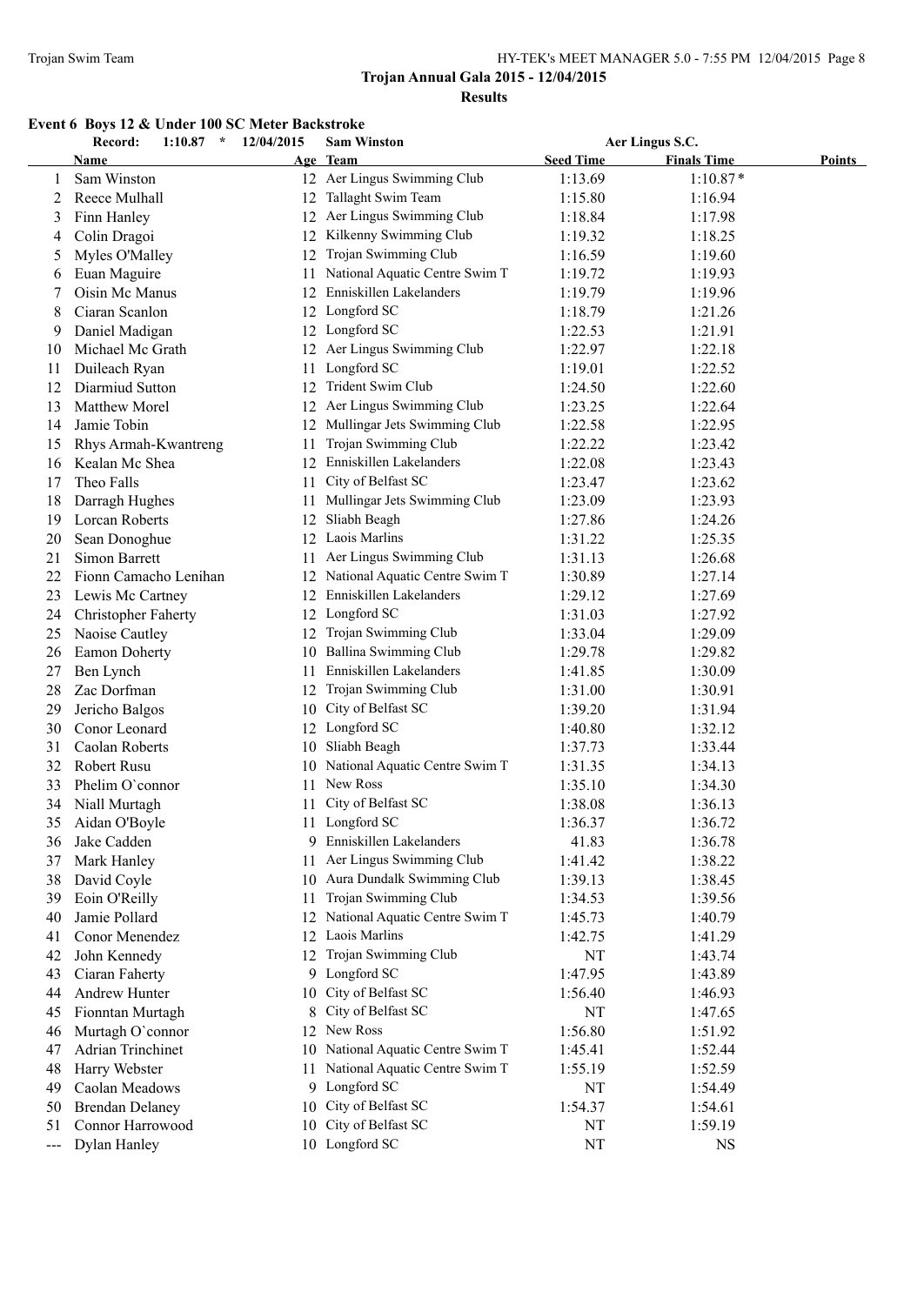#### Trojan Swim Team HY-TEK's MEET MANAGER 5.0 - 7:55 PM 12/04/2015 Page 9

# **Trojan Annual Gala 2015 - 12/04/2015 Results**

# **Event 6 Boys 100 SC Meter Backstroke**

|                            | Record:<br>1:02.26<br>$\star$ | 09/03/2014 | <b>Michael Moran</b>              |                  | <b>Coman SC</b>    |        |
|----------------------------|-------------------------------|------------|-----------------------------------|------------------|--------------------|--------|
|                            | Name                          |            | Age Team                          | <b>Seed Time</b> | <b>Finals Time</b> | Points |
|                            | Conor Mc Menamin              |            | 19 Aer Lingus Swimming Club       | 1:03.69          | 1:06.82            |        |
| 2                          | Kasparas Juskus               |            | 14 Aer Lingus Swimming Club       | 1:14.00          | 1:09.97            |        |
| 3                          | Denis Kilbride                |            | 13 New Ross                       | 1:12.03          | 1:10.58            |        |
| 4                          | Michael Hewitt                | 14         | City of Belfast SC                | 1:14.69          | 1:10.95            |        |
| 5                          | <b>Stephen Geraghty</b>       |            | 16 Kells                          | 1:10.68          | 1:11.42            |        |
| 6                          | Luke Weaver                   | 15         | Trident Swim Club                 | 1:14.61          | 1:11.75            |        |
| 7                          | Thomas McKeone                | 16         | National Aquatic Centre Swim T    | 1:13.07          | 1:11.85            |        |
| 8                          | Jake Rushe                    | 14         | Asgard                            | 1:12.29          | 1:12.16            |        |
| 9                          | <b>Brendan Geraghty</b>       |            | 18 Kells                          | 1:15.37          | 1:13.37            |        |
| 10                         | Joshua Haugh                  | 13         | Mullingar Jets Swimming Club      | 1:14.75          | 1:13.40            |        |
| 11                         | Adam Nolan                    | 13         | Tallaght Swim Team                | 1:17.66          | 1:15.62            |        |
| 12                         | Jack Mc Collough              |            | 15 Aer Lingus Swimming Club       | 1:18.45          | 1:16.22            |        |
| 13                         | Max Convery                   | 14         | City of Belfast SC                | 1:17.79          | 1:16.51            |        |
| 14                         | James Hunter                  | 13         | City of Belfast SC                | 1:18.16          | 1:16.77            |        |
| 15                         | Conor Tighe                   | 17         | Kells                             | 1:22.44          | 1:16.88            |        |
| 16                         | Peter Harrington              | 13         | Trojan Swimming Club              | 1:18.80          | 1:18.33            |        |
| 17                         | Luca Mulcahy                  |            | Mullingar Jets Swimming Club      | 1:21.00          | 1:18.45            |        |
| 18                         | Philip Towns                  | 13         | Trojan Swimming Club              | 1:19.12          | 1:18.48            |        |
| 19                         | Shane Kelly                   |            | National Aquatic Centre Swim T    | NT               | 1:18.87            |        |
| 20                         | Takuya Doheny                 |            | 14 Kilkenny Swimming Club         | 1:22.40          | 1:19.58            |        |
| 21                         | William Skelton               | 14         | City of Belfast SC                | 1:23.53          | 1:19.99            |        |
| 22                         | Donal McLarnon                |            | 17 National Aquatic Centre Swim T | NT               | 1:20.03            |        |
| 23                         | Robin Weaver                  | 13         | Trident Swim Club                 | 1:23.79          | 1:20.31            |        |
| 24                         | Aaron Mc Court                | 14         | City of Belfast SC                | 1:24.74          | 1:21.44            |        |
| 25                         | Thomas Hall                   |            | 13 City of Belfast SC             | 1:34.25          | 1:23.30            |        |
| 26                         | Sean Mc Donnell               |            | 13 Aer Lingus Swimming Club       | 1:24.40          | 1:23.32            |        |
| 27                         | <b>Ben Somers</b>             | 13         | Aer Lingus Swimming Club          | 1:28.53          | 1:24.59            |        |
| 28                         | Eoin Mitchell                 |            | 14 City of Belfast SC             | 1:28.76          | 1:29.60            |        |
| 29                         | Carson Green                  | 13         | Trojan Swimming Club              | 1:31.66          | 1:31.32            |        |
| 30                         | Leo Davitt                    | 13         | Mullingar Jets Swimming Club      | 1:39.28          | 1:32.84            |        |
| 31                         | Luke Fitzgerald               |            | 13 Aura Dundalk Swimming Club     | NT               | 1:34.01            |        |
| 32                         | Jonah Fogarty                 | 13         | National Aquatic Centre Swim T    | NT               | 1:36.10            |        |
| 33                         | Rowan Harley                  |            | 13 Ballinasloe SC                 | 1:44.33          | 1:40.90            |        |
| 34                         | Seamus Mulcahy                | 13         | Trojan Swimming Club              | 1:43.17          | 1:41.51            |        |
| 35                         | Adam O'Connor                 | 13         | Trident Swim Club                 | NT               | 1:43.37            |        |
| 36                         | Patrick Whyte                 |            | 13 Mullingar Jets Swimming Club   | 2:14.65          | 1:45.16            |        |
| 37                         | Evan Moore                    |            | 13 Trident Swim Club              | 1:54.34          | 1:51.31            |        |
| 38                         | Thomas Thirion                | 14         | Trojan Swimming Club              | NT               | 3:01.33            |        |
| $\qquad \qquad - \qquad -$ | Matthew Long                  | 17         | Asgard                            | 1:19.24          | DQ                 |        |
| $---$                      | Mykola Babiy                  | 14         | National Aquatic Centre Swim T    | 1:21.14          | <b>NS</b>          |        |
| $---$                      | Oisin Nolan                   | 15         | Titans Swimming Club              | NT               | <b>NS</b>          |        |
| $---$                      | Eoin Coppinger                |            | 13 Longford SC                    | 2:00.02          | $_{\rm NS}$        |        |

#### **Event 7 Girls 11-12 50 SC Meter Breaststroke**

|   | 38.19<br>Record: | 09/03/2014<br>$\star$ | <b>Eimear Doyle</b>               |                  | <b>Waterford Cryst</b> |               |
|---|------------------|-----------------------|-----------------------------------|------------------|------------------------|---------------|
|   | <b>Name</b>      |                       | Age Team                          | <b>Seed Time</b> | <b>Finals Time</b>     | <b>Points</b> |
|   | Jena Macdougald  |                       | 12 Otter Swimming Club            | 40.35            | 39.38                  |               |
| 2 | Lydia Mees       |                       | 12 Larne SC                       | 47.87            | 40.33                  |               |
| 3 | Rachel Vaughan   |                       | 12 Kilkenny Swimming Club         | 42.43            | 40.97                  |               |
|   | 4 Freja Kavanagh |                       | 11 Asgard                         | 46.13            | 41.11                  |               |
|   | 5 Zara MacMahon  |                       | 12 Laois Marlins                  | 44.17            | 43.44                  |               |
| 6 | Aoife Cosgrove   |                       | 12 National Aquatic Centre Swim T | 49.00            | 44.91                  |               |
|   | Emilia Stachura  |                       | 11 Kells                          | NT               | 45.69                  |               |
|   | Sara Condron     |                       | Tullamore                         | 46.62            | 46.05                  |               |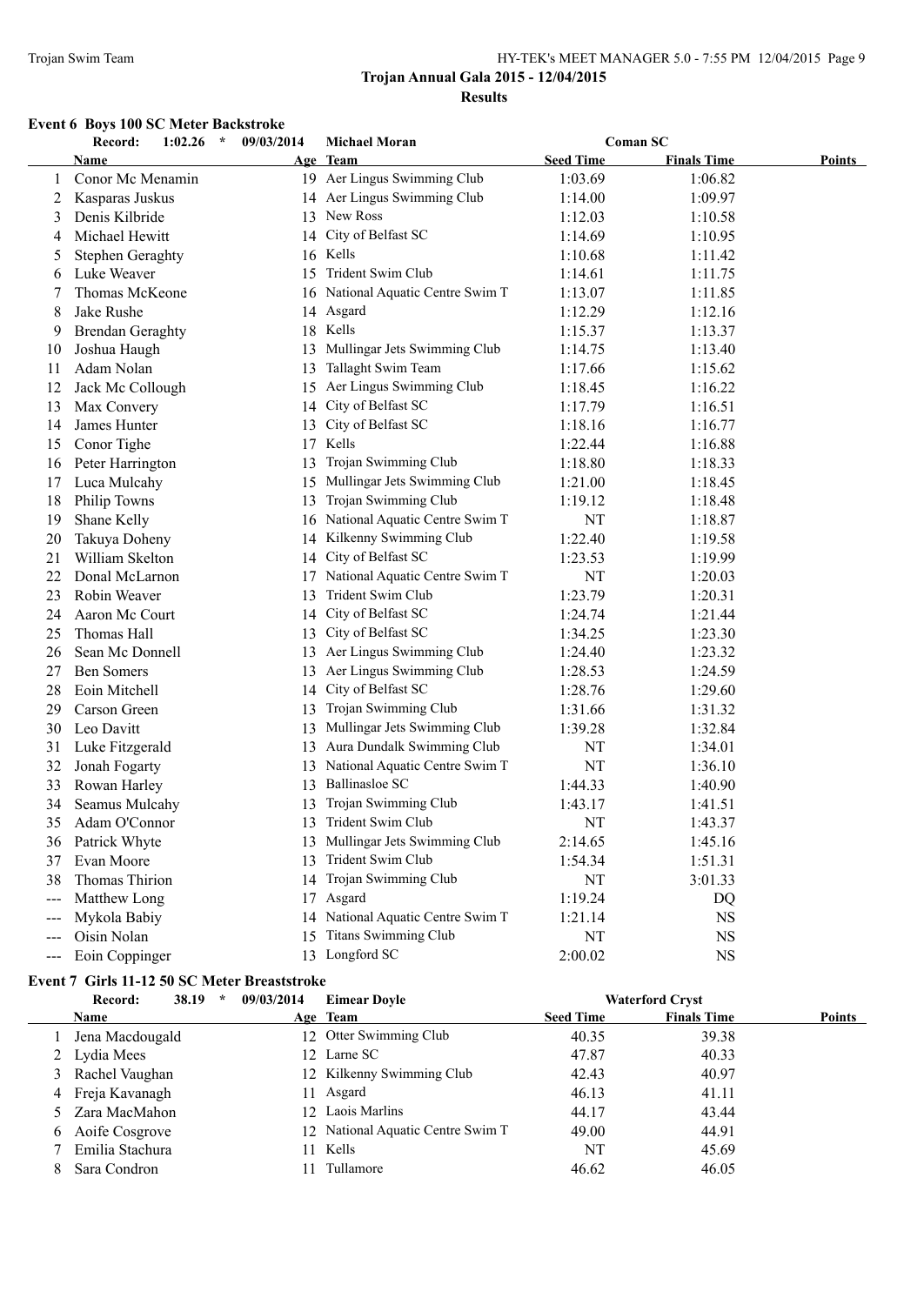# **(Event 7 Girls 11-12 50 SC Meter Breaststroke)**

| <b>Name</b>         |    | Age Team                       | <b>Seed Time</b>                                                                                                                                                                                                                                                                                                                                                                                                                                                                                                                                                          | <b>Finals Time</b> | <b>Points</b> |
|---------------------|----|--------------------------------|---------------------------------------------------------------------------------------------------------------------------------------------------------------------------------------------------------------------------------------------------------------------------------------------------------------------------------------------------------------------------------------------------------------------------------------------------------------------------------------------------------------------------------------------------------------------------|--------------------|---------------|
| Ailbhe Dawson       |    |                                | 46.37                                                                                                                                                                                                                                                                                                                                                                                                                                                                                                                                                                     | 46.45              |               |
| Eva Hayes-Whelan    |    |                                | NT                                                                                                                                                                                                                                                                                                                                                                                                                                                                                                                                                                        | 47.26              |               |
| Cara Heylin         |    | Trojan Swimming Club           | 47.78                                                                                                                                                                                                                                                                                                                                                                                                                                                                                                                                                                     | 47.32              |               |
| Anna Krapivina      |    |                                | 52.09                                                                                                                                                                                                                                                                                                                                                                                                                                                                                                                                                                     | 47.33              |               |
| Roisin Moore        | 11 | National Aquatic Centre Swim T | 52.03                                                                                                                                                                                                                                                                                                                                                                                                                                                                                                                                                                     | 48.08              |               |
| Jasmyn Hayes        | 11 | Trojan Swimming Club           | 47.40                                                                                                                                                                                                                                                                                                                                                                                                                                                                                                                                                                     | 48.47              |               |
| Lily Harrington     |    |                                | 48.44                                                                                                                                                                                                                                                                                                                                                                                                                                                                                                                                                                     | 48.54              |               |
| Laoise Murphy       |    |                                | 52.36                                                                                                                                                                                                                                                                                                                                                                                                                                                                                                                                                                     | 49.29              |               |
| Aoife O Brien       | 11 | Mullingar Jets Swimming Club   | 52.11                                                                                                                                                                                                                                                                                                                                                                                                                                                                                                                                                                     | 49.59              |               |
| Tara McKeon         | 11 | <b>Ballinasloe SC</b>          | 55.18                                                                                                                                                                                                                                                                                                                                                                                                                                                                                                                                                                     | 49.67              |               |
| Crystal Meier       |    |                                | 55.82                                                                                                                                                                                                                                                                                                                                                                                                                                                                                                                                                                     | 49.82              |               |
| Ciara Adams         |    |                                | 53.07                                                                                                                                                                                                                                                                                                                                                                                                                                                                                                                                                                     | 50.10              |               |
| Lauren Auld         |    |                                | 50.41                                                                                                                                                                                                                                                                                                                                                                                                                                                                                                                                                                     | 50.13              |               |
| Sara-Jane Mooney    |    | National Aquatic Centre Swim T | 52.25                                                                                                                                                                                                                                                                                                                                                                                                                                                                                                                                                                     | 50.15              |               |
| Luisa Woods         |    |                                | 56.18                                                                                                                                                                                                                                                                                                                                                                                                                                                                                                                                                                     | 50.38              |               |
| Dervla Gargan       |    | National Aquatic Centre Swim T | 51.55                                                                                                                                                                                                                                                                                                                                                                                                                                                                                                                                                                     | 50.57              |               |
| Aiobheann Duffy     | 11 | Aer Lingus Swimming Club       | 50.71                                                                                                                                                                                                                                                                                                                                                                                                                                                                                                                                                                     | 50.90              |               |
| Meabh O'Raghallaigh |    |                                | 52.19                                                                                                                                                                                                                                                                                                                                                                                                                                                                                                                                                                     | 51.02              |               |
| Elly McQuade        |    |                                | 50.63                                                                                                                                                                                                                                                                                                                                                                                                                                                                                                                                                                     | 51.67              |               |
| Ciara Bethell       | 11 | New Ross                       | 56.17                                                                                                                                                                                                                                                                                                                                                                                                                                                                                                                                                                     | 51.68              |               |
| Sadhbh Bailey       | 11 | New Ross                       | 57.87                                                                                                                                                                                                                                                                                                                                                                                                                                                                                                                                                                     | 52.33              |               |
| Clara Hamilton      | 11 | City of Belfast SC             | 57.70                                                                                                                                                                                                                                                                                                                                                                                                                                                                                                                                                                     | 52.57              |               |
| Aoife Leonard       | 11 | Longford SC                    | 1:04.18                                                                                                                                                                                                                                                                                                                                                                                                                                                                                                                                                                   | 52.66              |               |
| Lara Moorhead       | 11 | Trojan Swimming Club           | 50.37                                                                                                                                                                                                                                                                                                                                                                                                                                                                                                                                                                     | 53.11              |               |
| Shauna Quinn        |    | Kells                          | 58.90                                                                                                                                                                                                                                                                                                                                                                                                                                                                                                                                                                     | 53.40              |               |
| Kate Mc Donnell     | 11 | Aer Lingus Swimming Club       | 57.03                                                                                                                                                                                                                                                                                                                                                                                                                                                                                                                                                                     | 53.59              |               |
| Emma Nolan          |    |                                | 54.71                                                                                                                                                                                                                                                                                                                                                                                                                                                                                                                                                                     | 54.22              |               |
| Katy O'Brien        |    |                                | 54.91                                                                                                                                                                                                                                                                                                                                                                                                                                                                                                                                                                     | 54.41              |               |
| Rebecca Marcu       | 11 | <b>Titans Swimming Club</b>    | NT                                                                                                                                                                                                                                                                                                                                                                                                                                                                                                                                                                        | 58.81              |               |
| Rachel Connolly     |    |                                | NT                                                                                                                                                                                                                                                                                                                                                                                                                                                                                                                                                                        | 59.16              |               |
| Ella Byrne          |    | Longford SC                    | 1:05.10                                                                                                                                                                                                                                                                                                                                                                                                                                                                                                                                                                   | 59.65              |               |
| Falistine Kamel     | 11 | Glenalbyn Swimming Club        | 59.16                                                                                                                                                                                                                                                                                                                                                                                                                                                                                                                                                                     | 1:00.31            |               |
| Ellie McManus       | 11 | Breifne                        | 1:02.22                                                                                                                                                                                                                                                                                                                                                                                                                                                                                                                                                                   | 1:00.96            |               |
| Grainne Grier       |    |                                | 1:02.47                                                                                                                                                                                                                                                                                                                                                                                                                                                                                                                                                                   | 1:01.85            |               |
| Emma Gaborova       |    | Longford SC                    | NT                                                                                                                                                                                                                                                                                                                                                                                                                                                                                                                                                                        | 1:03.45            |               |
| Niamh Gogan         |    |                                | 1:03.30                                                                                                                                                                                                                                                                                                                                                                                                                                                                                                                                                                   | 1:06.47            |               |
| Aoife Mulcahy       |    |                                | 1:04.87                                                                                                                                                                                                                                                                                                                                                                                                                                                                                                                                                                   | 1:09.49            |               |
| Aisling Gorman      | 11 | Longford SC                    | NT                                                                                                                                                                                                                                                                                                                                                                                                                                                                                                                                                                        | <b>NS</b>          |               |
| Audrey Kemayou      |    | Longford SC                    | NT                                                                                                                                                                                                                                                                                                                                                                                                                                                                                                                                                                        | <b>NS</b>          |               |
| Aoife Bradley       |    |                                | NT                                                                                                                                                                                                                                                                                                                                                                                                                                                                                                                                                                        | <b>NS</b>          |               |
|                     |    |                                | 11 National Aquatic Centre Swim T<br>11 National Aquatic Centre Swim T<br>11<br>11 National Aquatic Centre Swim T<br>11 Trojan Swimming Club<br>12 National Aquatic Centre Swim T<br>12 Trojan Swimming Club<br>12 Kilkenny Swimming Club<br>11 Tallaght Swim Team<br>11<br>11 National Aquatic Centre Swim T<br>11<br>11 Aer Lingus Swimming Club<br>12 East Cavan SC<br>11<br>12 Trojan Swimming Club<br>12 Aer Lingus Swimming Club<br>11 Trojan Swimming Club<br>11<br>12 Breifne<br>11<br>11 Longford SC<br>11 Trojan Swimming Club<br>11<br>11 Titans Swimming Club |                    |               |

#### **Event 8 Girls 8 & Under 50 SC Meter Breaststroke**

|               | 49.29<br>$\star$<br>Record: | 12/04/2015 | Vanesa Sukupova                | Kilkenny         |                    |               |
|---------------|-----------------------------|------------|--------------------------------|------------------|--------------------|---------------|
|               | <b>Name</b>                 |            | Age Team                       | <b>Seed Time</b> | <b>Finals Time</b> | <b>Points</b> |
|               | Vanesa Sukupova             |            | 8 Kilkenny Swimming Club       | 53.03            | $49.29*$           |               |
|               | Aoife Doran                 |            | 8 Mullingar Jets Swimming Club | 53.45            | 52.69              |               |
| 3             | Ai Lin Sun                  |            | Tallaght Swim Team             | 55.47            | 53.69              |               |
| 4             | Rionagh McCormack           |            | 8 Longford SC                  | 55.34            | 59.87              |               |
| $\mathcal{D}$ | Juliet Mc Grath             |            | 8 Aer Lingus Swimming Club     | 1:00.91          | 1:00.32            |               |
| O             | Jane O'Boyle                |            | 8 Longford SC                  | 1:14.06          | 1:02.31            |               |
|               | Molly Garvey                |            | 8 Glenalbyn Swimming Club      | NT               | 1:03.37            |               |
| 8             | Nessa Godden                |            | 8 Kilkenny Swimming Club       | 1:07.01          | 1:03.44            |               |
| 9.            | Kayla McKeon                | 8.         | Ballinasloe SC                 | 1:10.00          | 1:04.47            |               |
| 10            | Anna Murray                 |            | 8 Glenalbyn Swimming Club      | NT               | 1:05.60            |               |
| 11            | Natasha Armah-Kwantreng     | 8.         | Trojan Swimming Club           | NT               | 1:07.09            |               |
| 12            | Abby McDowell               |            | Breifne                        | 1:14.10          | 1:09.97            |               |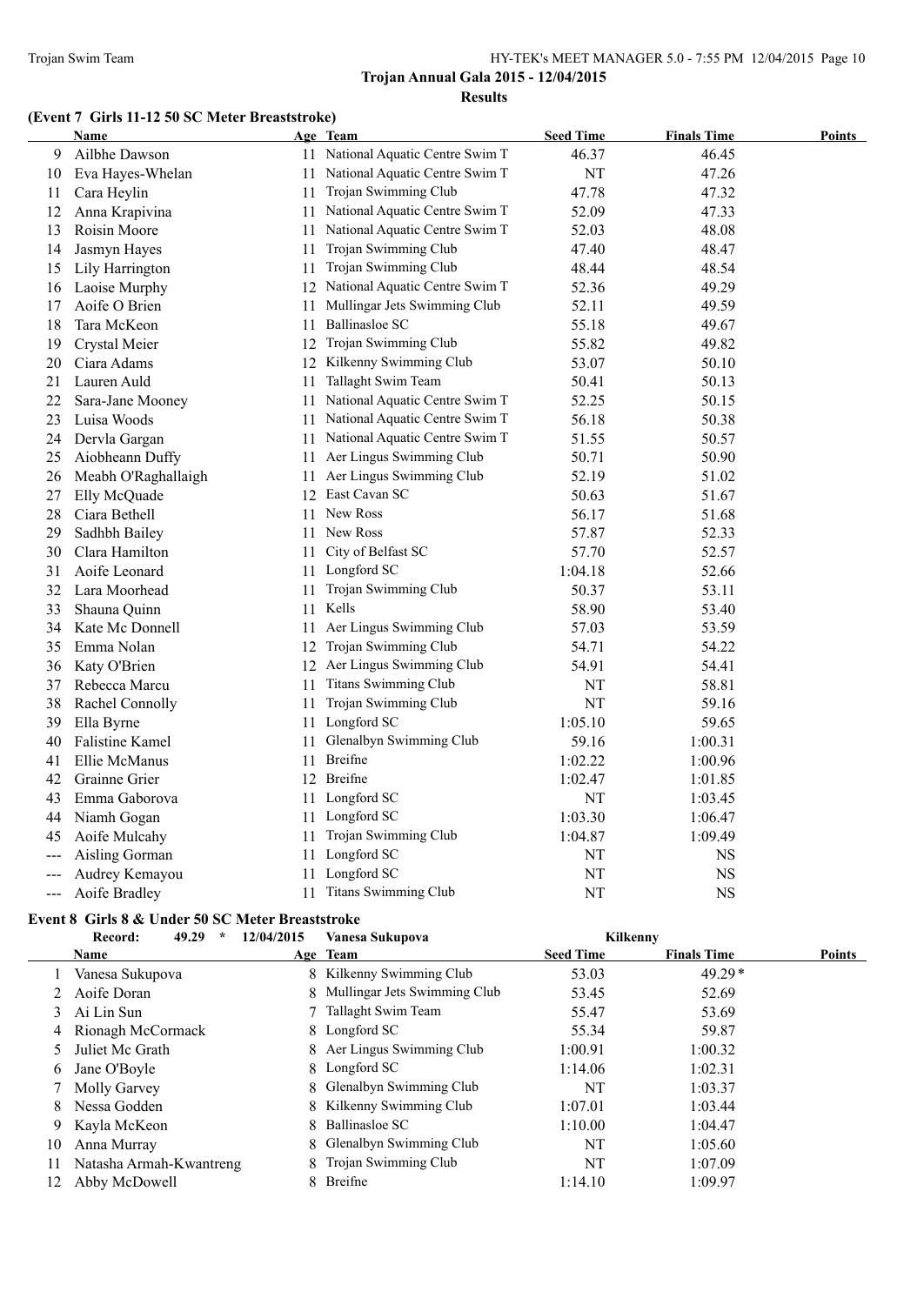#### **(Event 8 Girls 8 & Under 50 SC Meter Breaststroke)**

|              | <b>Name</b>       | Age Team |                           | <b>Seed Time</b> | <b>Finals Time</b> | <b>Points</b> |
|--------------|-------------------|----------|---------------------------|------------------|--------------------|---------------|
| $\mathbf{R}$ | Ali Wolahan       |          | 8 Trojan Swimming Club    | 1:19.44          | 1:11.84            |               |
| 14           | Rachel Harrington |          | 8 Trojan Swimming Club    | 1:09.72          | 1:11.86            |               |
| 15           | Ella Guckian      |          | 8 Trident Swim Club       | NT               | 1:13.12            |               |
| 16           | Orla Leahy        |          | 8 Glenalbyn Swimming Club | NT               | 1:20.38            |               |
| 17           | Kate Colgan       |          | 7 Trojan Swimming Club    | NT               | 1:29.98            |               |

#### **Event 8 Girls 9 Year Olds 50 SC Meter Breaststroke**

|       | Record:<br>41.42<br>$\star$ | 12/04/2015 | <b>Ellie Mc Cartney</b>        |                  | Enniskillen        |               |
|-------|-----------------------------|------------|--------------------------------|------------------|--------------------|---------------|
|       | Name                        |            | Age Team                       | <b>Seed Time</b> | <b>Finals Time</b> | <b>Points</b> |
|       | Ellie Mc Cartney            | 9          | Enniskillen Lakelanders        | 40.75            | $41.42*$           |               |
|       | Ava McKeon                  | 9          | Ballinasloe SC                 | 49.78            | 48.25              |               |
| 3     | <b>Beth Grant</b>           | 9          | Breifne                        | 54.00            | 53.32              |               |
| 4     | Jamila Zaidan               |            | 9 Aer Lingus Swimming Club     | 57.07            | 53.79              |               |
| 5     | Aisling Cush                | 9          | Cookstown Swimming Club        | 55.00            | 55.01              |               |
| 6     | Aoife Kennelly              | 9          | Longford SC                    | 1:01.20          | 55.39              |               |
|       | Katie Donoghue              | 9          | Laois Marlins                  | 56.42            | 55.46              |               |
| 8     | Saoirse Lloyd               | 9          | Aer Lingus Swimming Club       | 59.34            | 56.70              |               |
| 9     | Hanna Doornbos              | 9          | National Aquatic Centre Swim T | 56.97            | 57.08              |               |
| 10    | <b>Eleanor Dunne</b>        | 9          | Glenalbyn Swimming Club        | 1:03.02          | 57.82              |               |
| 11    | Aisling Scanlon             | 9          | Longford SC                    | 1:09.35          | 1:00.81            |               |
| 12    | Molly Ni Mhuri              | 9          | Longford SC                    | 1:08.03          | 1:00.84            |               |
| 13    | Abi McNamara                | 9          | Aura Dundalk Swimming Club     | 1:00.62          | 1:01.24            |               |
| 14    | Orla Sisson                 | 9          | Glenalbyn Swimming Club        | NT               | 1:03.69            |               |
| 15    | Tani McCormack              | 9          | <b>Ballinasloe SC</b>          | 1:06.31          | 1:03.96            |               |
| $*16$ | Clodagh Fay                 | 9          | Trojan Swimming Club           | 1:10.29          | 1:04.90            |               |
| $*16$ | Molly O'Bric                | 9          | Titans Swimming Club           | NT               | 1:04.90            |               |
| 18    | Aoife McGoey                | 9          | Aura Dundalk Swimming Club     | 1:04.20          | 1:06.51            |               |
| 19    | <b>Suzanne Thirion</b>      | 9          | Trojan Swimming Club           | 1:23.45          | 1:07.25            |               |
| 20    | Leah Quinn                  | 9          | Longford SC                    | 1:08.28          | 1:08.36            |               |
| 21    | Grace Madigan               | 9          | Longford SC                    | 1:19.31          | 1:10.13            |               |
| 22    | Sadhbh Clifford             | 9          | Trojan Swimming Club           | NT               | 1:11.45            |               |
| 23    | Lia Maguire                 | 9          | Glenalbyn Swimming Club        | NT               | 1:14.27            |               |
| 24    | Erin Gallagher              | 9          | <b>Ballinasloe SC</b>          | NT               | 1:23.27            |               |

#### **Event 8 Girls 10 Year Olds 50 SC Meter Breaststroke**

|    | 43.98<br>$\star$<br>Record:<br>2009 |    | <b>Emer Kelly</b>              | <b>ASG</b>       |                    |        |
|----|-------------------------------------|----|--------------------------------|------------------|--------------------|--------|
|    | Name                                |    | Age Team                       | <b>Seed Time</b> | <b>Finals Time</b> | Points |
|    | Ruth Dolan                          | 10 | <b>Ballinasloe SC</b>          | 49.28            | 44.88              |        |
|    | Aimee Wyse                          | 10 | Trojan Swimming Club           | 47.20            | 47.74              |        |
| 3  | Juliette Evans Garrett              | 10 | Aer Lingus Swimming Club       | 50.83            | 48.47              |        |
| 4  | Katie Mulvey                        | 10 | East Cavan SC                  | 49.47            | 48.87              |        |
| 5. | Ruby Markey                         | 10 | Aer Lingus Swimming Club       | 52.51            | 49.74              |        |
| O  | Gabiya Isayevaite                   | 10 | <b>Titans Swimming Club</b>    | NT               | 49.78              |        |
|    | Karen O'Boyle                       | 10 | Longford SC                    | 49.07            | 49.92              |        |
| 8  | Simone Towns                        | 10 | Trojan Swimming Club           | 51.42            | 50.83              |        |
| 9  | Clara Evans                         | 10 | <b>Titans Swimming Club</b>    | NT               | 51.93              |        |
| 10 | Grainne O'Sullivan                  | 10 | <b>Titans Swimming Club</b>    | 1:01.22          | 52.21              |        |
| 11 | Liana Elvinsson                     | 10 | Trojan Swimming Club           | 53.93            | 52.26              |        |
| 12 | Laura Fagan                         | 10 | Aer Lingus Swimming Club       | 55.54            | 54.44              |        |
| 13 | Lara Perrey                         | 10 | National Aquatic Centre Swim T | 53.37            | 54.53              |        |
| 14 | Anna Cannon                         | 10 | Trojan Swimming Club           | 1:07.01          | 55.01              |        |
| 15 | Laoise Linehan                      | 10 | Glenalbyn Swimming Club        | 55.68            | 55.63              |        |
| 16 | Kate Hagan                          | 10 | Longford SC                    | 1:04.60          | 57.36              |        |
| 17 | Lilijanna Green                     | 10 | Trojan Swimming Club           | 58.38            | 57.71              |        |
| 18 | Anna Smyth                          | 10 | Otter Swimming Club            | 55.00            | 57.91              |        |
| 19 | Mia Hazley                          |    | 10 Aer Lingus Swimming Club    | 55.40            | 58.02              |        |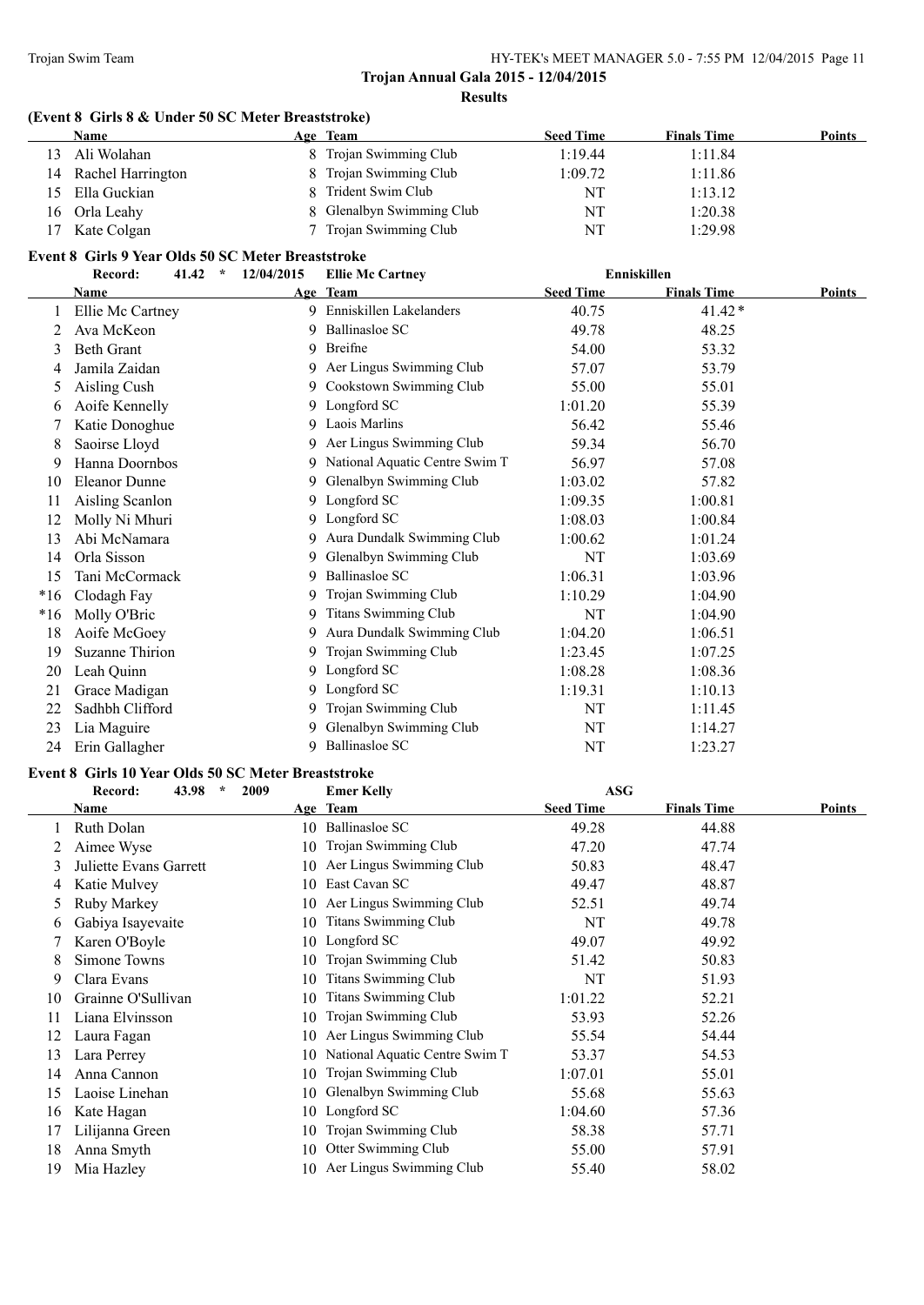# **(Event 8 Girls 10 Year Olds 50 SC Meter Breaststroke)**

|     | <b>Name</b>                 |     | Age Team                     | <b>Seed Time</b> | <b>Finals Time</b> | <b>Points</b> |
|-----|-----------------------------|-----|------------------------------|------------------|--------------------|---------------|
| 20  | Amy Keating                 |     | 10 Kells                     | 59.34            | 58.33              |               |
| 21  | Zoe Quinlan                 | 10- | Glenalbyn Swimming Club      | 1:01.44          | 58.78              |               |
| 22  | Siobhan Leonard             | 10  | Longford SC                  | 1:12.55          | 59.78              |               |
| 23  | Ailis Cope                  | 10  | Aer Lingus Swimming Club     | 1:02.68          | 1:00.39            |               |
| 24  | Katie Preston               | 10. | Aer Lingus Swimming Club     | 1:01.29          | 1:00.58            |               |
| 25  | <b>Teddy Cousins-Bolger</b> | 10. | Kilkenny Swimming Club       | 59.73            | 1:01.08            |               |
| 26  | Neveah Kenny                | 10. | Aer Lingus Swimming Club     | 57.98            | 1:01.09            |               |
| 27  | Ailbhe Hanrahan             | 10  | Ballinasloe SC               | 1:00.00          | 1:01.51            |               |
| 28  | Alannah Guilfoyle           | 10  | <b>Titans Swimming Club</b>  | NT               | 1:01.67            |               |
| 29  | Margaret-Mary O'Shea        | 10  | Kilkenny Swimming Club       | 1:04.36          | 1:01.76            |               |
| 30  | Suzanne Crossan             | 10  | Glenalbyn Swimming Club      | NT               | 1:01.82            |               |
| 31  | <b>Emily Shaw</b>           | 10  | Mullingar Jets Swimming Club | 1:05.59          | 1:02.58            |               |
| 32  | Lucy Kavanagh               | 10  | Trojan Swimming Club         | 1:03.48          | 1:02.63            |               |
| 33  | Sharon Quinn                | 10  | Longford SC                  | 1:03.45          | 1:03.44            |               |
| 34  | Caroline Dunne              | 10  | Glenalbyn Swimming Club      | 1:07.86          | 1:03.64            |               |
| 35  | Ellen Rooney                | 10. | Aer Lingus Swimming Club     | 1:04.48          | 1:03.98            |               |
| 36  | Hazel Hamill                | 10. | Glenalbyn Swimming Club      | NT               | 1:04.68            |               |
| 37  | Grainne Donohue             |     | 10 Longford SC               | 1:14.80          | 1:11.23            |               |
| --- | Marion Kemayou              |     | 10 Longford SC               | NT               | <b>NS</b>          |               |

#### **Event 9 Girls 12 & Under 100 SC Meter Breaststroke**

|    | Record:<br>1:25.05  | 12/04/2015<br>$\star$ | Naoíse McBride                    | <b>Tallaght</b>  |                    |        |
|----|---------------------|-----------------------|-----------------------------------|------------------|--------------------|--------|
|    | Name                |                       | Age Team                          | <b>Seed Time</b> | <b>Finals Time</b> | Points |
|    | Naoíse McBride      |                       | 12 Tallaght Swim Team             | 1:24.32          | $1:25.05*$         |        |
| 2  | Lydia Mees          |                       | 12 Larne SC                       | 1:25.57          | 1:25.15            |        |
| 3  | Jena Macdougald     | 12                    | Otter Swimming Club               | 1:26.33          | 1:26.67            |        |
| 4  | Rachel Vaughan      |                       | 12 Kilkenny Swimming Club         | 1:28.68          | 1:27.86            |        |
| 5  | Aoibheann Bryson    |                       | 12 Terenure Swimming Club         | 1:30.58          | 1:30.35            |        |
| 6  | Ellie Mc Cartney    |                       | 9 Enniskillen Lakelanders         | 1:25.08          | 1:30.36            |        |
| 7  | Kim Rossiter        |                       | 12 Esb Swimming Club              | 1:30.39          | 1:31.01            |        |
| 8  | Emma Montgomery     | 12                    | City of Belfast SC                | 1:37.21          | 1:31.54            |        |
| 9  | Laura Desmond       | 12                    | Trojan Swimming Club              | 1:33.26          | 1:33.26            |        |
| 10 | Roisin Wearen       |                       | Aer Lingus Swimming Club          | 1:42.34          | 1:34.60            |        |
| 11 | Caoimhe Daly        | 11                    | New Ross                          | 1:40.52          | 1:34.65            |        |
| 12 | Danielle Colfer     |                       | 12 New Ross                       | 1:33.73          | 1:34.71            |        |
| 13 | Ella Doornbos       | 10                    | National Aquatic Centre Swim T    | 1:34.71          | 1:35.64            |        |
| 14 | Mia Grimes          | 12                    | Aer Lingus Swimming Club          | 1:37.44          | 1:36.08            |        |
| 15 | Sophie Cronin       |                       | 12 National Aquatic Centre Swim T | 1:41.09          | 1:37.80            |        |
| 16 | Kate Neassans       | 12                    | Aer Lingus Swimming Club          | 1:39.83          | 1:37.87            |        |
| 17 | Emma Fagan          | 11                    | Aer Lingus Swimming Club          | 1:42.27          | 1:38.54            |        |
| 18 | Amy Montgomery      | 12                    | City of Belfast SC                | 1:40.27          | 1:39.27            |        |
| 19 | Jenna Mills         |                       | 12 Longford SC                    | 1:42.87          | 1:39.34            |        |
| 20 | Elena Gallagher     | 12                    | Trojan Swimming Club              | 1:46.09          | 1:40.78            |        |
| 21 | Mia Parsons         |                       | 12 East Cavan SC                  | 1:46.13          | 1:41.41            |        |
| 22 | <b>Emer Desmond</b> | 11                    | Trojan Swimming Club              | 1:44.79          | 1:41.85            |        |
| 23 | Sophia O'Shea       | 11                    | Kilkenny Swimming Club            | 1:49.76          | 1:41.91            |        |
| 24 | Roisin Moore        | 11                    | National Aquatic Centre Swim T    | 1:42.86          | 1:42.00            |        |
| 25 | Grace Leddy         |                       | 12 East Cavan SC                  | NT               | 1:42.12            |        |
| 26 | Elizabeth O'Boyle   |                       | 12 Longford SC                    | 1:48.71          | 1:42.83            |        |
| 27 | Cara Heylin         | 11                    | Trojan Swimming Club              | 1:43.67          | 1:42.87            |        |
| 28 | <b>Ellie Falls</b>  | 11                    | City of Belfast SC                | 1:41.96          | 1:43.06            |        |
| 29 | Eleanor Godden      | 11                    | Kilkenny Swimming Club            | 1:47.48          | 1:43.24            |        |
| 30 | Eva Brennan         | 12                    | Kilkenny Swimming Club            | 1:51.00          | 1:44.08            |        |
| 31 | Sophie Hayman       | 11                    | Aer Lingus Swimming Club          | 1:51.94          | 1:44.52            |        |
| 32 | Aine Mc Weeney      |                       | 12 Longford SC                    | 1:44.57          | 1:44.62            |        |
| 33 | Jennifer Boyle      |                       | 12 Aer Lingus Swimming Club       | 1:44.57          | 1:44.78            |        |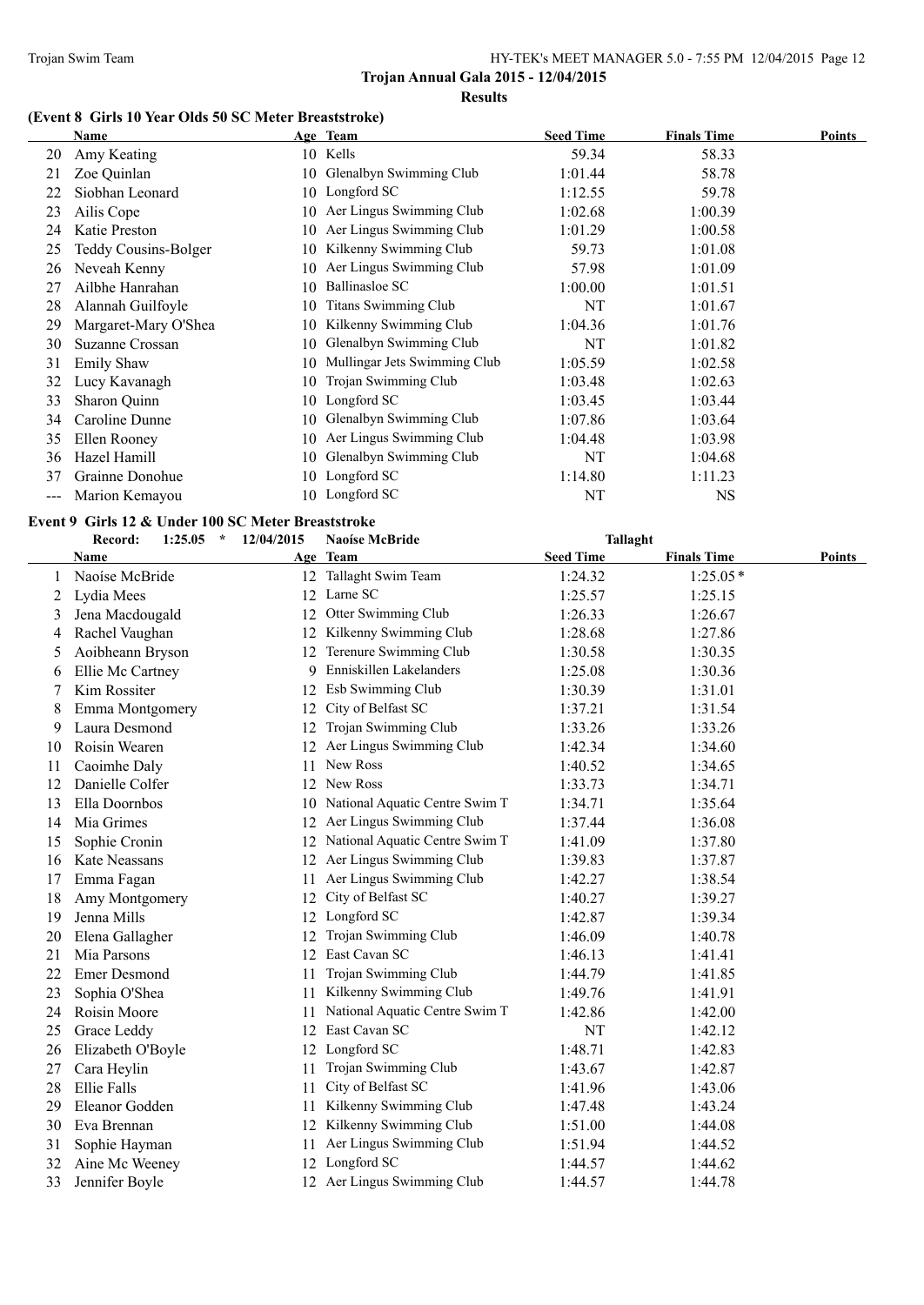# **(Event 9 Girls 12 & Under 100 SC Meter Breaststroke)**

|       | Name                     |    | Age Team                        | <b>Seed Time</b> | <b>Finals Time</b> | <b>Points</b> |
|-------|--------------------------|----|---------------------------------|------------------|--------------------|---------------|
| 34    | Alannah Canavan          |    | 10 Ballina Swimming Club        | 1:49.12          | 1:45.02            |               |
| 35    | Amy Hunter               |    | 9 City of Belfast SC            | 1:41.98          | 1:45.39            |               |
| 36    | Dervla Gargan            | 11 | National Aquatic Centre Swim T  | 1:45.63          | 1:45.53            |               |
| 37    | Evie Daly                | 11 | Mullingar Jets Swimming Club    | 1:47.04          | 1:45.57            |               |
| 38    | Aimee Wyse               | 10 | Trojan Swimming Club            | 1:48.00          | 1:46.42            |               |
| 39    | Jasmyn Hayes             | 11 | Trojan Swimming Club            | 1:45.66          | 1:46.43            |               |
| 40    | Damayanti Kalnina        |    | 12 Aer Lingus Swimming Club     | 1:47.36          | 1:46.80            |               |
| 41    | Anna Krapivina           | 11 | National Aquatic Centre Swim T  | 1:48.80          | 1:47.31            |               |
| 42    | Caitlin Dunn             | 11 | Ards                            | 1:48.30          | 1:47.37            |               |
| 43    | Lily Harrington          | 11 | Trojan Swimming Club            | 1:47.30          | 1:47.40            |               |
| 44    | Rachael Heller           |    | 12 Aer Lingus Swimming Club     | 1:44.94          | 1:48.19            |               |
| 45    | Jenna Mulcahy            |    | 12 Mullingar Jets Swimming Club | 1:52.57          | 1:48.49            |               |
| 46    | Aoife Mc Groddy          |    | 10 Aer Lingus Swimming Club     | 1:51.07          | 1:48.72            |               |
| 47    | Karen O'Boyle            |    | 10 Longford SC                  | 1:48.70          | 1:50.04            |               |
| 48    | Simone Towns             |    | 10 Trojan Swimming Club         | 1:52.41          | 1:50.37            |               |
| 49    | Nicole Turner            |    | 12 Laois Marlins                | 1:50.73          | 1:50.54            |               |
| 50    | Aiobheann Duffy          |    | 11 Aer Lingus Swimming Club     | 1:48.20          | 1:51.19            |               |
| 51    | <b>Ruth Barrett</b>      |    | 9 Aer Lingus Swimming Club      | 2:00.80          | 1:51.35            |               |
| 52    | Jasmine Haugh            |    | 10 Mullingar Jets Swimming Club | 1:50.93          | 1:51.69            |               |
| 53    | Kara Mulcahy             | 11 | Mullingar Jets Swimming Club    | 1:52.63          | 1:55.85            |               |
| 54    | Sorcha Conway            |    | 12 Aer Lingus Swimming Club     | 1:57.55          | 1:55.86            |               |
| 55    | <b>Billie Baumeister</b> |    | 12 Aer Lingus Swimming Club     | 1:54.90          | 1:56.44            |               |
| 56    | Ciara Adams              |    | 12 Kilkenny Swimming Club       | 1:53.17          | 1:57.12            |               |
| 57    | Ella O'Callaghan         | 11 | National Aquatic Centre Swim T  | 2:02.53          | 1:57.74            |               |
| 58    | Clara Hamilton           | 11 | City of Belfast SC              | 2:03.28          | 1:58.93            |               |
| 59    | Emma Maguire             |    | 11 Glenalbyn Swimming Club      | 2:12.38          | 1:58.97            |               |
| 60    | Megan Mc Gloin           |    | 10 Aer Lingus Swimming Club     | NT               | 1:59.31            |               |
| 61    | Emma Nolan               |    | 12 Trojan Swimming Club         | 1:59.18          | 1:59.41            |               |
| $*62$ | Cathy Conefrey           |    | 11 Longford SC                  | NT               | 2:00.26            |               |
| $*62$ | Laoise Linehan           |    | 10 Glenalbyn Swimming Club      | NT               | 2:00.26            |               |
| 64    | Laura Fagan              |    | 10 Aer Lingus Swimming Club     | NT               | 2:01.99            |               |
| 65    | Kate Hagan               |    | 10 Longford SC                  | NT               | 2:02.06            |               |
| 66    | Ruth Kelly               | 9  | New Ross                        | 2:11.75          | 2:04.60            |               |
| 67    | Julia Evans              |    | 12 Titans Swimming Club         | NT               | 2:13.58            |               |
| 68    | Rachel Burke             |    | 11 Glenalbyn Swimming Club      | NT               | 2:19.43            |               |
|       | Freja Kavanagh           |    | 11 Asgard                       | 1:32.04          | DQ                 |               |
| ---   | Amy Shivnen              |    | 11 Aer Lingus Swimming Club     | 1:40.86          | <b>NS</b>          |               |

# **Event 9 Girls 100 SC Meter Breaststroke**

|    | 1:19.72<br>Record:<br>÷ | 12/04/2015 | Mia Ivankovic            |                  | <b>TROJAN Swim Club</b> |        |
|----|-------------------------|------------|--------------------------|------------------|-------------------------|--------|
|    | Name                    |            | Age Team                 | <b>Seed Time</b> | <b>Finals Time</b>      | Points |
|    | Mia Ivankovic           | 16.        | Trojan Swimming Club     | 1:16.27          | $1:19.72*$              |        |
|    | Cara Stapleton          | 13.        | Trojan Swimming Club     | 1:22.24          | 1:21.86                 |        |
| 3  | Ollie Andrews           |            | 13 City of Belfast SC    | 1:27.73          | 1:22.56                 |        |
| 4  | Esmee Hall              | 17         | City of Belfast SC       | 1:20.13          | 1:22.83                 |        |
| 5  | Jasmine Cautley         | 16.        | Trojan Swimming Club     | 1:23.12          | 1:23.15                 |        |
| 6  | Jean Harling            | 13.        | Aer Lingus Swimming Club | 1:24.29          | 1:24.70                 |        |
|    | Zara-Jane Melody        |            | 14 City of Belfast SC    | 1:26.58          | 1:24.88                 |        |
| 8  | Beibhinn O'Connor       |            | 16 New Ross              | 1:26.32          | 1:26.01                 |        |
| 9  | Caoimhe Egan            | 14         | Tallaght Swim Team       | 1:25.67          | 1:26.27                 |        |
| 10 | Alex Mc Crea            | 13.        | City of Belfast SC       | 1:32.88          | 1:27.73                 |        |
| 11 | Ava Tormey-Murphy       | 13.        | Trojan Swimming Club     | 1:28.39          | 1:28.04                 |        |
| 12 | Bronagh Cush            | 15         | Cookstown Swimming Club  | 1:28.70          | 1:28.06                 |        |
| 13 | Jane Lawlor             | 13         | Kilkenny Swimming Club   | 1:37.31          | 1:28.58                 |        |
| 14 | Aoibheann Hennigan      | 15.        | Ballina Swimming Club    | 1:28.79          | 1:28.99                 |        |
| 15 | Orla Taaffe             | 15         | Aer Lingus Swimming Club | 1:29.02          | 1:29.39                 |        |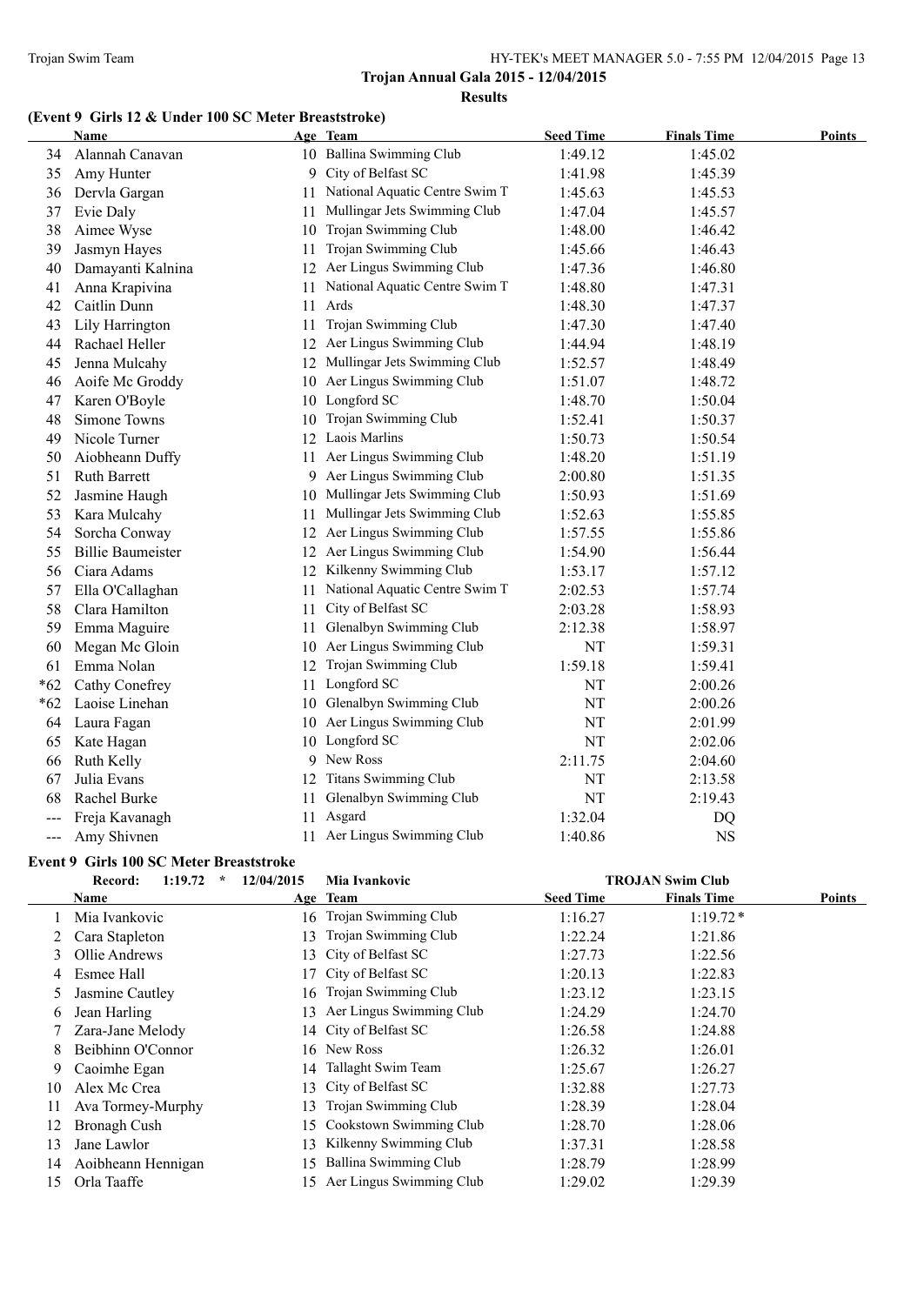#### **(Event 9 Girls 100 SC Meter Breaststroke)**

|                     | Name                   |    | Age Team                          | <b>Seed Time</b> | <b>Finals Time</b> | <b>Points</b> |
|---------------------|------------------------|----|-----------------------------------|------------------|--------------------|---------------|
| 16                  | Zofja Cautley          |    | 14 Trojan Swimming Club           | 1:28.94          | 1:29.75            |               |
| 17                  | Sinead Ni Chuinn       |    | 13 Laois Marlins                  | 1:29.01          | 1:29.82            |               |
| 18                  | Niamh Fogarty          |    | 15 New Ross                       | 1:28.36          | 1:29.96            |               |
| 19                  | Tara Wong              |    | 13 Ballina Swimming Club          | 1:34.52          | 1:31.40            |               |
| 20                  | Anna Larkin            |    | 14 Kilkenny Swimming Club         | 1:30.23          | 1:31.83            |               |
| 21                  | Eimear Corry           | 14 | Aer Lingus Swimming Club          | 1:32.35          | 1:32.10            |               |
| 22                  | Grainne O'Reilly       | 14 | Trojan Swimming Club              | 1:31.64          | 1:32.63            |               |
| 23                  | Ellen O'Reilly         | 17 | Aer Lingus Swimming Club          | 1:25.92          | 1:33.02            |               |
| 24                  | Caitlin Love           |    | 13 Enniskillen Lakelanders        | 1:34.86          | 1:33.16            |               |
| 25                  | Ana O'Shea             |    | 13 Kilkenny Swimming Club         | 1:31.83          | 1:33.46            |               |
| 26                  | Emma Cambell           |    | 14 Esb Swimming Club              | 1:42.39          | 1:34.27            |               |
| 27                  | Rachel Bentley         | 14 | Asgard                            | 1:32.08          | 1:34.60            |               |
| 28                  | Aoife Ginty            |    | 13 Longford SC                    | 1:36.64          | 1:35.38            |               |
| 29                  | Fionnula Murtagh       |    | 13 City of Belfast SC             | 1:42.76          | 1:35.90            |               |
| 30                  | Cara Kindlon           |    | 13 National Aquatic Centre Swim T | 1:32.88          | 1:36.12            |               |
| 31                  | Molly O'Shea           |    | 14 Esb Swimming Club              | 1:35.28          | 1:36.35            |               |
| *32                 | Katie Cunningham       |    | 14 Aer Lingus Swimming Club       | 1:36.72          | 1:36.43            |               |
| $*32$               | Chloe O'Reilly         |    | 14 National Aquatic Centre Swim T | 1:37.44          | 1:36.43            |               |
| 34                  | Aoife Griffin          |    | 14 Aer Lingus Swimming Club       | 1:35.18          | 1:36.78            |               |
| 35                  | Aine O'Neill           |    | 13 National Aquatic Centre Swim T | 1:52.50          | 1:36.99            |               |
| 36                  | Aisling Fennell        | 15 | Atlantis Swimming Club            | 1:36.43          | 1:37.49            |               |
| 37                  | Megan Wearen           |    | 13 Aer Lingus Swimming Club       | 1:47.67          | 1:38.11            |               |
| 38                  | Cara Ryan              | 13 | Asgard                            | 1:37.64          | 1:39.18            |               |
| 39                  | Anna Eustace-Cookman   | 14 | Trojan Swimming Club              | 1:41.89          | 1:39.25            |               |
| 40                  | Jodie Russell          | 14 | City of Belfast SC                | 1:40.29          | 1:40.03            |               |
| 41                  | <b>Eimear Donnelly</b> |    | 14 Tallaght Swim Team             | 1:41.83          | 1:40.47            |               |
| 42                  | Angelina Tuaeva        |    | 13 National Aquatic Centre Swim T | 1:47.15          | 1:40.87            |               |
| 43                  | <b>Ruth Somers</b>     | 13 | Aer Lingus Swimming Club          | 1:44.49          | 1:41.27            |               |
| 44                  | Rebecca Keating        |    | 13 Kells                          | 1:54.05          | 1:43.50            |               |
| 45                  | Sadhbh Kenny-Carroll   |    | 13 Laois Marlins                  | 1:40.42          | 1:43.94            |               |
| 46                  | Rhiannon Dolan         |    | 13 Enniskillen Lakelanders        | 1:42.86          | 1:45.37            |               |
| 47                  | Clodagh Glennon        | 13 | Mullingar Jets Swimming Club      | 1:46.49          | 1:47.13            |               |
| 48                  | Caitlin Evans          | 13 | <b>Titans Swimming Club</b>       | NT               | 1:47.61            |               |
| 49                  | Jennifer Robu          |    | 14 National Aquatic Centre Swim T | 1:53.27          | 1:49.04            |               |
| 50                  | Alaidh Ni Mhuiri       |    | 13 Longford SC                    | 1:54.59          | 1:50.09            |               |
| 51                  | Ciara Brennan          |    | 13 New Ross                       | 1:49.42          | 1:50.11            |               |
| 52                  | Theresa Brennan        | 14 | New Ross                          | 1:53.34          | 1:53.50            |               |
|                     | Aoife Kilbride         |    | Trojan Swimming Club              | NT               | NS                 |               |
| $\qquad \qquad - -$ | Rachel Evans           |    | 13 Enniskillen Lakelanders        | 1:34.23          | <b>NS</b>          |               |

#### **Event 10 Boys 11-12 50 SC Meter Breaststroke**

|    | 37.04<br>$\star$<br>Record: | 07/11/2010      | <b>Leo Kurevlov</b>               |                  | <b>Trojan SC</b>   |        |
|----|-----------------------------|-----------------|-----------------------------------|------------------|--------------------|--------|
|    | Name                        |                 | Age Team                          | <b>Seed Time</b> | <b>Finals Time</b> | Points |
|    | Adam O'Reilly               |                 | 12 Trojan Swimming Club           | 41.01            | 39.23              |        |
|    | Jamie Purcell               | 12.             | Trojan Swimming Club              | 44.33            | 40.19              |        |
| 3  | Yiqun Xie                   | 12.             | Trojan Swimming Club              | 40.15            | 40.32              |        |
| 4  | Diarmiud Sutton             | 12 <sub>1</sub> | Trident Swim Club                 | 45.03            | 40.55              |        |
|    | Ciaran Scanlon              | 12.             | Longford SC                       | 47.91            | 41.43              |        |
| 6. | Marcus Zaidan               | 11.             | Aer Lingus Swimming Club          | 43.52            | 42.40              |        |
|    | James Mooney                | 11              | Ballinasloe SC                    | 42.01            | 43.15              |        |
| 8  | Darragh Hughes              | 11.             | Mullingar Jets Swimming Club      | 43.79            | 43.51              |        |
| 9  | Lewis Mc Cartney            | 12.             | Enniskillen Lakelanders           | 44.26            | 43.96              |        |
| 10 | Jamie Tobin                 |                 | 12 Mullingar Jets Swimming Club   | 44.08            | 44.72              |        |
| 11 | Dara Flanagan               | 12.             | Enniskillen Lakelanders           | 47.87            | 45.03              |        |
| 12 | Naoise Cautley              |                 | 12 Trojan Swimming Club           | 46.94            | 45.29              |        |
| 13 | Fionn Camacho Lenihan       |                 | 12 National Aquatic Centre Swim T | 52.80            | 46.67              |        |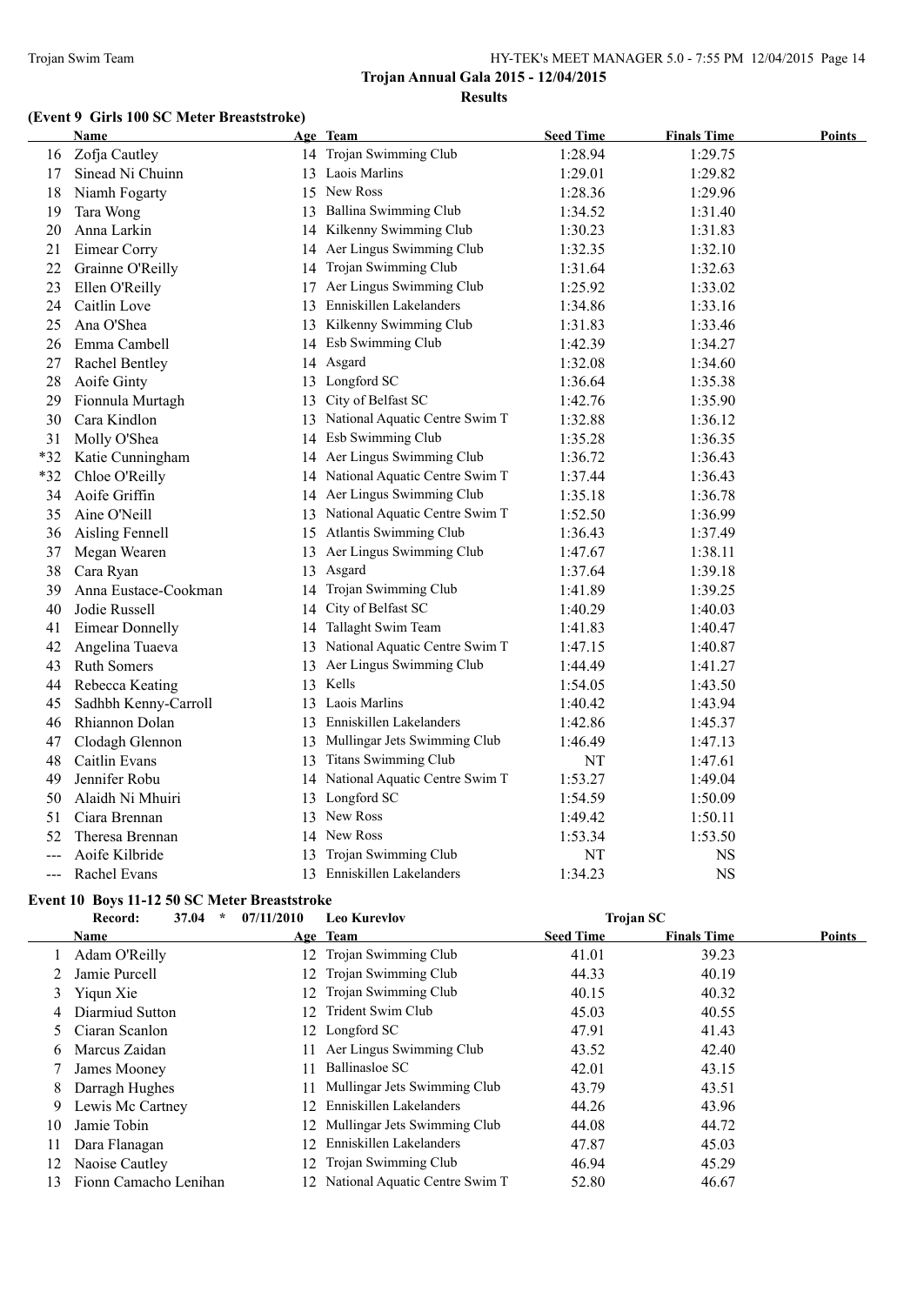# **(Event 10 Boys 11-12 50 SC Meter Breaststroke)**

|       | <b>Name</b>           |    | Age Team                       | <b>Seed Time</b> | <b>Finals Time</b> | Points |
|-------|-----------------------|----|--------------------------------|------------------|--------------------|--------|
| 14    | Rhys Armah-Kwantreng  | 11 | Trojan Swimming Club           | 43.43            | 47.35              |        |
| 15    | Rossa Byrne           | 12 | Trojan Swimming Club           | 46.98            | 47.53              |        |
| 16    | Isaac Schulz          |    | National Aquatic Centre Swim T | 49.55            | 47.87              |        |
| 17    | Luke Murphy           | 11 | Mullingar Jets Swimming Club   | 53.34            | 48.59              |        |
| 18    | Conor Menendez        | 12 | Laois Marlins                  | 56.03            | 49.35              |        |
| 19    | Nicolas Reynolds      |    | Trojan Swimming Club           | 50.47            | 49.59              |        |
| 20    | Alexander Pokhilo     |    | Trojan Swimming Club           | 52.96            | 50.74              |        |
| 21    | Cormac Mc Crudden     | 12 | City of Belfast SC             | NT               | 52.02              |        |
| 22    | Joshua Taylor         | 12 | National Aquatic Centre Swim T | 56.57            | 52.81              |        |
| 23    | Cian Nugent           | 11 | Laois Marlins                  | 54.25            | 53.29              |        |
| 24    | John Kennedy          | 12 | Trojan Swimming Club           | NT               | 53.83              |        |
| 25    | Szymon Jagodzinski    | 11 | Tullamore                      | 54.66            | 55.06              |        |
| 26    | Gearoid Egan          | 11 | Tallaght Swim Team             | 55.12            | 55.85              |        |
| 27    | Conor Hogan           | 11 | <b>Ballinasloe SC</b>          | 1:00.53          | 57.95              |        |
| 28    | Oisin Sheerin         |    | Trident Swim Club              | NT               | 59.56              |        |
| 29    | Jacob Martin          | 11 | City of Belfast SC             | NT               | 1:00.92            |        |
| 30    | Dylan Gabbidon        | 11 | Trident Swim Club              | NT               | 1:01.83            |        |
| 31    | Glen Moore            | 11 | Trident Swim Club              | NT               | 1:02.18            |        |
| 32    | Brian O'Connor        | 11 | Trident Swim Club              | NT               | 1:09.66            |        |
| $---$ | Ollie Tierney         | 11 | <b>Titans Swimming Club</b>    | NT               | <b>NS</b>          |        |
| ---   | Jake Smyth-Stanbridge | 11 | Trojan Swimming Club           | 45.88            | <b>NS</b>          |        |
| ---   | Rory O'Connell        | 11 | Trojan Swimming Club           | NT               | <b>NS</b>          |        |

#### **Event 11 Boys 8 & Under 50 SC Meter Breaststroke**

|    | 52.11<br>Record:  | $\star$<br>09/03/2014 | <b>Conor McMahon</b>         |                  | <b>Laois Marlins</b> |        |
|----|-------------------|-----------------------|------------------------------|------------------|----------------------|--------|
|    | Name              |                       | Age Team                     | <b>Seed Time</b> | <b>Finals Time</b>   | Points |
|    | Evan Simpson      |                       | 8 Aer Lingus Swimming Club   | 1:05.64          | 57.17                |        |
|    | Sean McBride      | 8                     | Tallaght Swim Team           | 58.53            | 57.31                |        |
| 3  | Hugh Parker       | 8                     | <b>Titans Swimming Club</b>  | NT               | 59.81                |        |
| 4  | Fionntan Murtagh  |                       | 8 City of Belfast SC         | NT               | 1:01.39              |        |
| 5. | Noah Harris       |                       | Glenalbyn Swimming Club      | NT               | 1:02.96              |        |
| 6  | Wilhelm Behme     | 8.                    | East Cavan SC                | NT               | 1:03.48              |        |
|    | James Neary       | 8                     | Glenalbyn Swimming Club      | NT               | 1:07.13              |        |
| 8  | Leon McKeon       | 8                     | Ballinasloe SC               | 1:12.40          | 1:07.29              |        |
| 9  | Samuel Binnington | 8.                    | Trojan Swimming Club         | NT               | 1:08.04              |        |
| 10 | Cameron Baguley   |                       | Glenalbyn Swimming Club      | NT               | 1:08.07              |        |
| 11 | Charlie Corrigan  | 8.                    | Glenalbyn Swimming Club      | NT               | 1:08.24              |        |
| 12 | Justin Haugh      | 8.                    | Mullingar Jets Swimming Club | NT               | 1:08.65              |        |
| 13 | Victor Hennessy   | 8.                    | Glenalbyn Swimming Club      | NT               | 1:11.09              |        |
| 14 | Paddy Cuddihy     | 6                     | Kilkenny Swimming Club       | NT               | 1:21.77              |        |
| 15 | Daniel Rohan      |                       | 6 Kilkenny Swimming Club     | NT               | 1:26.77              |        |

# **Event 11 Boys 9 Year Olds 50 SC Meter Breaststroke**

|    | 43.05<br>Record:<br>$\star$ | 12/04/2015 | <b>Max Perry</b>           | Kilkenny         |                    |        |
|----|-----------------------------|------------|----------------------------|------------------|--------------------|--------|
|    | Name                        |            | Age Team                   | <b>Seed Time</b> | <b>Finals Time</b> | Points |
|    | Max Perry                   |            | 9 Kilkenny Swimming Club   | 41.22            | $43.05*$           |        |
|    | 2 Conor Mc Mahon            |            | 9 Laois Marlins            | 46.49            | 45.58              |        |
|    | 3 Evan Bailey               |            | 9 New Ross                 | 54.32            | 52.32              |        |
| 4  | Sami Phelan                 |            | 9 Glenalbyn Swimming Club  | 1:01.96          | 52.90              |        |
|    | 5 Finn Harris               |            | 9 Glenalbyn Swimming Club  | 56.86            | 53.67              |        |
| 6. | Conan Lennon                |            | 9 Dublin Swim Club         | NT               | 54.98              |        |
|    | Cael Colfer                 |            | 9 New Ross                 | 59.27            | 57.91              |        |
| 8  | Tomas Godden                |            | 9 Kilkenny Swimming Club   | 1:06.31          | 1:02.10            |        |
| 9  | Connor Mc Lean              |            | 9 Enniskillen Lakelanders  | 1:10.35          | 1:03.11            |        |
| 10 | Valentino Bosseboeuf        |            | 9 Trojan Swimming Club     | NT               | 1:04.43            |        |
| 11 | Marcas O'Raghallaigh        |            | 9 Aer Lingus Swimming Club | 1:11.69          | 1:06.07            |        |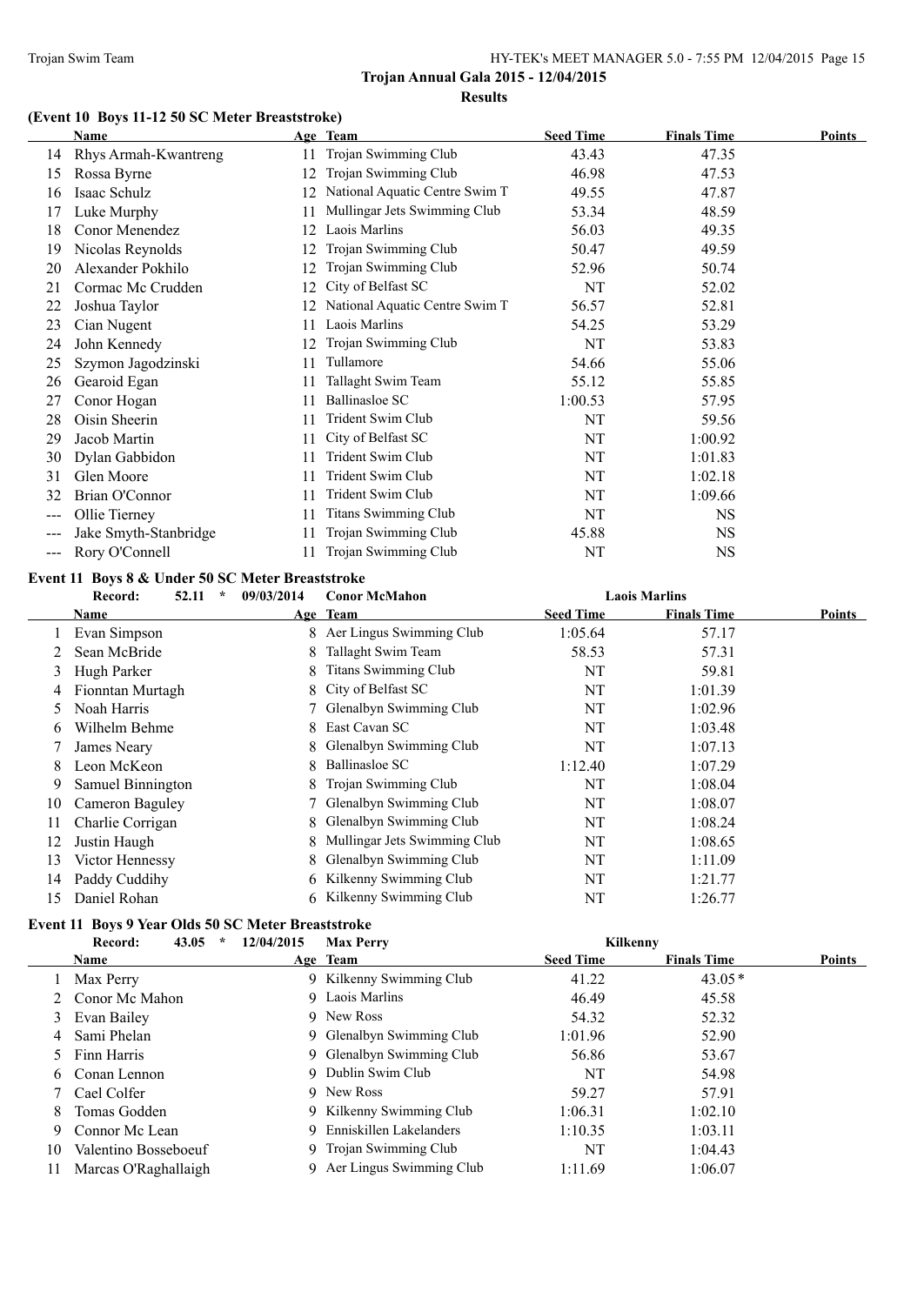#### **(Event 11 Boys 9 Year Olds 50 SC Meter Breaststroke)**

|     | <b>Name</b>         | Age Team                  | <b>Seed Time</b> | <b>Finals Time</b> | Points |
|-----|---------------------|---------------------------|------------------|--------------------|--------|
| 12  | Dan Fay             | 9 Trojan Swimming Club    | 1:10.78          | 1:06.70            |        |
| 13  | Owen Taylor         | 9 Glenalbyn Swimming Club | 1:20.87          | 1:08.32            |        |
|     | 14 Ciaran McCarthy  | 9 New Ross                | 1:09.19          | 1:09.64            |        |
|     | 15 Ciaran Delaney   | 9 City of Belfast SC      | NT               | 1:09.75            |        |
|     | 16 Kenny Martin     | 9 Tullamore               | NT               | 1:10.32            |        |
| 17  | Alexander Gallagher | 9 Trojan Swimming Club    | NT               | 1:13.16            |        |
| 18. | Tim O'Sullivan      | 9 Glenalbyn Swimming Club | NT               | 1:16.27            |        |
| 19  | Marcus Trait        | Kilkenny Swimming Club    | NT               | 1:21.90            |        |

# **Event 11 Boys 10 Year Olds 50 SC Meter Breaststroke**

|     | Record:<br>45.96<br>$\star$<br>09/03/2014 |    | <b>Marcus Zaidan</b>              | Aer Lingus S.C.  |                    |        |
|-----|-------------------------------------------|----|-----------------------------------|------------------|--------------------|--------|
|     | Name                                      |    | Age Team                          | <b>Seed Time</b> | <b>Finals Time</b> | Points |
| 1   | Harry Winston                             |    | 10 Aer Lingus Swimming Club       | 50.02            | 48.57              |        |
| 2   | Oisin Tebite                              |    | 10 National Aquatic Centre Swim T | 59.62            | 49.64              |        |
| 3   | Alan Dzaee                                | 10 | Longford SC                       | 1:01.00          | 49.74              |        |
| 4   | James Mc Grath                            | 10 | Aer Lingus Swimming Club          | 54.01            | 51.61              |        |
| 5   | Conor Harley                              | 10 | <b>Ballinasloe SC</b>             | 53.91            | 51.99              |        |
| 6   | John Mulhall                              | 10 | Glenalbyn Swimming Club           | 54.89            | 52.09              |        |
| 7   | Hugh Mc Grath                             | 10 | Aer Lingus Swimming Club          | 54.20            | 52.59              |        |
| 8   | Donnacha McNamara                         | 10 | <b>Breifne</b>                    | 51.93            | 52.92              |        |
| 9   | Jed O'Malley                              |    | 10 Trojan Swimming Club           | 55.38            | 53.82              |        |
| 10  | Nikita Cristofer Ciuciu                   | 10 | National Aquatic Centre Swim T    | 54.00            | 53.90              |        |
| 11  | <b>Adrian Trinchinet</b>                  | 10 | National Aquatic Centre Swim T    | 55.62            | 53.93              |        |
| 12  | Michael Montgomery                        | 10 | City of Belfast SC                | 59.27            | 54.16              |        |
| 13  | Cian McCormack                            |    | 10 Longford SC                    | 59.35            | 54.82              |        |
| 14  | Hugo Reynolds                             | 10 | Trojan Swimming Club              | 54.77            | 56.25              |        |
| 15  | James Larkin                              | 10 | Kilkenny Swimming Club            | 1:05.54          | 57.65              |        |
| 16  | Filip Lewandowski                         | 10 | Trojan Swimming Club              | 58.34            | 58.60              |        |
| 17  | Kamil Mroz                                | 10 | Longford SC                       | 1:04.88          | 58.74              |        |
| 18  | Cillian Taaffe                            |    | 10 Aura Dundalk Swimming Club     | 1:02.53          | 58.82              |        |
| 19  | Jack McGann                               | 10 | Trojan Swimming Club              | 56.66            | 59.35              |        |
| 20  | <b>Brendan Delaney</b>                    | 10 | City of Belfast SC                | 1:04.47          | 59.63              |        |
| 21  | Felix Skelton                             | 10 | City of Belfast SC                | 1:03.10          | 1:01.03            |        |
| 22  | Luca Fogarty                              | 10 | National Aquatic Centre Swim T    | NT               | 1:02.34            |        |
| 23  | Gary Young O'Shea                         | 10 | Laois Marlins                     | 1:02.47          | 1:03.85            |        |
| 24  | Riccardo Rasini                           | 10 | Trojan Swimming Club              | 1:09.91          | 1:05.40            |        |
| 25  | Lorenzo Rafter                            | 10 | Trojan Swimming Club              | NT               | 1:06.15            |        |
| 26  | Sam Inglis                                | 10 | Trojan Swimming Club              | 1:10.93          | 1:08.68            |        |
| 27  | Eoin Carleton                             | 10 | Trojan Swimming Club              | NT               | 1:09.38            |        |
| 28  | Dylan Hanley                              | 10 | Longford SC                       | 1:19.62          | 1:09.51            |        |
| --- | Karl Collier                              |    | 10 Trojan Swimming Club           | <b>NT</b>        | <b>NS</b>          |        |

# **Event 12 Boys 12 & Under 100 SC Meter Breaststroke**

|                | 1:22.58<br>Record:<br>÷ | 12/04/2015 | <b>Ethan Murtagh</b>            |                  | <b>TROJAN Swim Club</b> |               |
|----------------|-------------------------|------------|---------------------------------|------------------|-------------------------|---------------|
|                | <b>Name</b>             |            | Age Team                        | <b>Seed Time</b> | <b>Finals Time</b>      | <b>Points</b> |
|                | Ethan Murtagh           |            | 12 Trojan Swimming Club         | 1:28.20          | $1:22.58*$              |               |
|                | Adam O'Reilly           |            | 12 Trojan Swimming Club         | 1:27.64          | 1:25.33                 |               |
| 3              | Jamie Purcell           |            | 12 Trojan Swimming Club         | 1:27.94          | 1:28.87                 |               |
| 4              | Seadhna Ryan            |            | 12 Longford SC                  | 1:34.58          | 1:30.23                 |               |
| 5 <sup>5</sup> | Yiqun Xie               |            | 12 Trojan Swimming Club         | 1:28.94          | 1:31.00                 |               |
| 6              | Darragh Hughes          |            | 11 Mullingar Jets Swimming Club | 1:33.32          | 1:31.46                 |               |
|                | Marcus Zaidan           |            | 11 Aer Lingus Swimming Club     | 1:32.99          | 1:32.79                 |               |
| 8              | Reece Mulhall           | 12         | Tallaght Swim Team              | 1:30.76          | 1:33.80                 |               |
| 9.             | Michael Mc Grath        |            | 12 Aer Lingus Swimming Club     | 1:34.67          | 1:34.51                 |               |
| 10             | Cian Simpson            |            | 12 Aer Lingus Swimming Club     | 1:42.54          | 1:34.82                 |               |
| 11             | Lewis Mc Cartney        | $12 -$     | Enniskillen Lakelanders         | 1:36.43          | 1:36.24                 |               |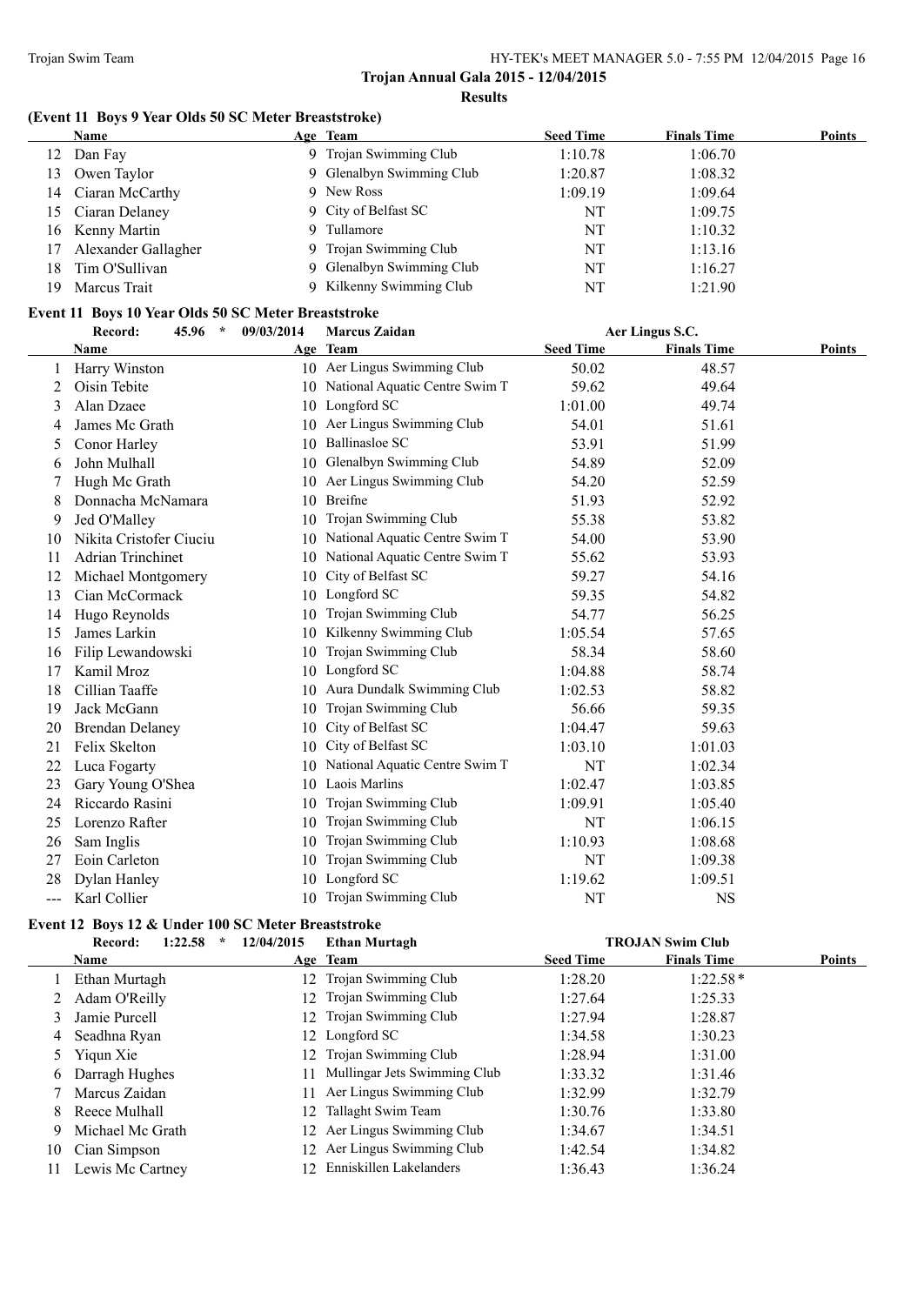# **(Event 12 Boys 12 & Under 100 SC Meter Breaststroke)**

|     | <b>Name</b>                |     | Age Team                          | <b>Seed Time</b> | <b>Finals Time</b> | Points |
|-----|----------------------------|-----|-----------------------------------|------------------|--------------------|--------|
| 12  | Oisin Mc Manus             |     | 12 Enniskillen Lakelanders        | 1:38.28          | 1:36.57            |        |
| 13  | Max Perry                  |     | 9 Kilkenny Swimming Club          | 1:32.54          | 1:36.83            |        |
| 14  | Daniel Madigan             |     | 12 Longford SC                    | 1:42.20          | 1:37.53            |        |
| 15  | Jamie Tobin                |     | 12 Mullingar Jets Swimming Club   | 1:35.77          | 1:38.09            |        |
| 16  | James Mooney               | 11  | <b>Ballinasloe SC</b>             | 1:42.68          | 1:38.50            |        |
| 17  | Ciaran Scanlon             |     | 12 Longford SC                    | 1:31.85          | 1:38.53            |        |
| 18  | Niall Murtagh              | 11  | City of Belfast SC                | 1:44.92          | 1:38.81            |        |
| 19  | Lorcan Roberts             | 12  | Sliabh Beagh                      | 1:43.69          | 1:39.50            |        |
| 20  | Naoise Cautley             | 12  | Trojan Swimming Club              | 1:40.82          | 1:40.02            |        |
| 21  | Euan Maguire               | 11. | National Aquatic Centre Swim T    | 1:42.79          | 1:40.16            |        |
| 22  | Matthew Morel              | 12  | Aer Lingus Swimming Club          | 1:42.79          | 1:41.09            |        |
| 23  | <b>Christopher Faherty</b> |     | 12 Longford SC                    | 1:43.47          | 1:42.04            |        |
| 24  | Fionn Camacho Lenihan      |     | 12 National Aquatic Centre Swim T | 1:51.95          | 1:44.11            |        |
| 25  | Eoin Guckian               | 11  | Trident Swim Club                 | 1:46.12          | 1:44.47            |        |
| 26  | Simon Barrett              | 11  | Aer Lingus Swimming Club          | 1:54.03          | 1:45.27            |        |
| 27  | Conor Menendez             | 12  | Laois Marlins                     | 1:43.00          | 1:46.17            |        |
| 28  | Isaac Schulz               |     | 12 National Aquatic Centre Swim T | 1:49.71          | 1:46.83            |        |
| 29  | Phelim O'connor            | 11. | New Ross                          | 1:51.40          | 1:46.94            |        |
| 30  | Jamie Pollard              |     | 12 National Aquatic Centre Swim T | 1:45.76          | 1:48.38            |        |
| 31  | Dara Flanagan              |     | 12 Enniskillen Lakelanders        | 1:50.86          | 1:50.13            |        |
| 32  | Marcus Wearen              |     | 10 Aer Lingus Swimming Club       | NT               | 1:50.19            |        |
| 33  | Nicolas Reynolds           |     | 12 Trojan Swimming Club           | 1:48.93          | 1:51.17            |        |
| 34  | Mark Hanley                | 11  | Aer Lingus Swimming Club          | 1:55.34          | 1:52.07            |        |
| 35  | Alan Dzaee                 |     | 10 Longford SC                    | 1:55.12          | 1:52.29            |        |
| 36  | Ben Lynch                  | 11  | Enniskillen Lakelanders           | 1:47.96          | 1:52.63            |        |
| 37  | Darragh Humpston           |     | 12 Longford SC                    | 1:58.82          | 1:53.45            |        |
| 38  | Cormac Mc Crudden          | 12  | City of Belfast SC                | 2:04.47          | 1:55.44            |        |
| 39  | John Kennedy               |     | 12 Trojan Swimming Club           | 1:53.89          | 1:55.57            |        |
| 40  | David Coyle                |     | 10 Aura Dundalk Swimming Club     | 1:55.44          | 1:55.97            |        |
| 41  | Caolan Roberts             |     | 10 Sliabh Beagh                   | 1:57.46          | 1:56.15            |        |
| 42  | Murtagh O'connor           |     | 12 New Ross                       | 1:57.00          | 1:56.74            |        |
| 43  | Niall Coppinger            |     | 12 Longford SC                    | 2:05.00          | 1:56.86            |        |
| 44  | Cian Nugent                | 11  | Laois Marlins                     | 1:51.06          | 1:57.27            |        |
| 45  | Joshua Taylor              |     | 12 National Aquatic Centre Swim T | 1:53.37          | 1:58.63            |        |
| 46  | Gearoid Egan               | 11  | Tallaght Swim Team                | NT               | 1:59.06            |        |
| 47  | Jake Cadden                |     | 9 Enniskillen Lakelanders         | 1:52.82          | 1:59.96            |        |
| 48  | Jericho Balgos             |     | 10 City of Belfast SC             | 2:07.11          | 2:00.52            |        |
| 49  | <b>Adrian Trinchinet</b>   |     | 10 National Aquatic Centre Swim T | 2:08.97          | 2:00.88            |        |
| 50  | Harry Webster              | 11  | National Aquatic Centre Swim T    | 2:00.04          | 2:03.66            |        |
| 51  | Andrew Hunter              | 10  | City of Belfast SC                | 2:19.17          | 2:07.70            |        |
| 52  | Ciaran Faherty             |     | 9 Longford SC                     | NT               | 2:08.58            |        |
| 53  | Cillian Taaffe             | 10  | Aura Dundalk Swimming Club        | 2:11.59          | 2:10.59            |        |
| 54  | Felix Skelton              | 10  | City of Belfast SC                | 2:16.10          | 2:12.73            |        |
| 55  | Jacob Martin               | 11  | City of Belfast SC                | 2:07.82          | 2:13.22            |        |
| 56  | <b>Brett Mc Lean</b>       | 11  | Enniskillen Lakelanders           | 1:56.85          | 2:16.18            |        |
| --- | Jake Smyth-Stanbridge      | 11  | Trojan Swimming Club              | 1:40.68          | <b>NS</b>          |        |

# **Event 12 Boys 100 SC Meter Breaststroke**

| 1:07.77<br>$\star$<br>Record: | 12/04/2015<br><b>Leo Kurevlov</b> |                  | <b>TROJAN Swim Club</b>             |
|-------------------------------|-----------------------------------|------------------|-------------------------------------|
| <b>Name</b>                   | Age Team                          | <b>Seed Time</b> | <b>Finals Time</b><br><b>Points</b> |
| Leo Kurevlov                  | Trojan Swimming Club              | 1:07.59          | $1:07.77*$                          |
| 2 Max Gueret                  | 19 Trojan Swimming Club           | 1:09.33          | 1:13.72                             |
| 3 Brendan Geraghty            | 18 Kells                          | 1:13.58          | 1:14.35                             |
| 4 Jack Mc Collough            | 15 Aer Lingus Swimming Club       | 1:15.42          | 1:15.48                             |
| 5 Conor Mc Menamin            | 19 Aer Lingus Swimming Club       | 1:17.93          | 1:17.19                             |
| 6 Stephen Geraghty            | 16 Kells                          | 1:18.42          | 1:18.21                             |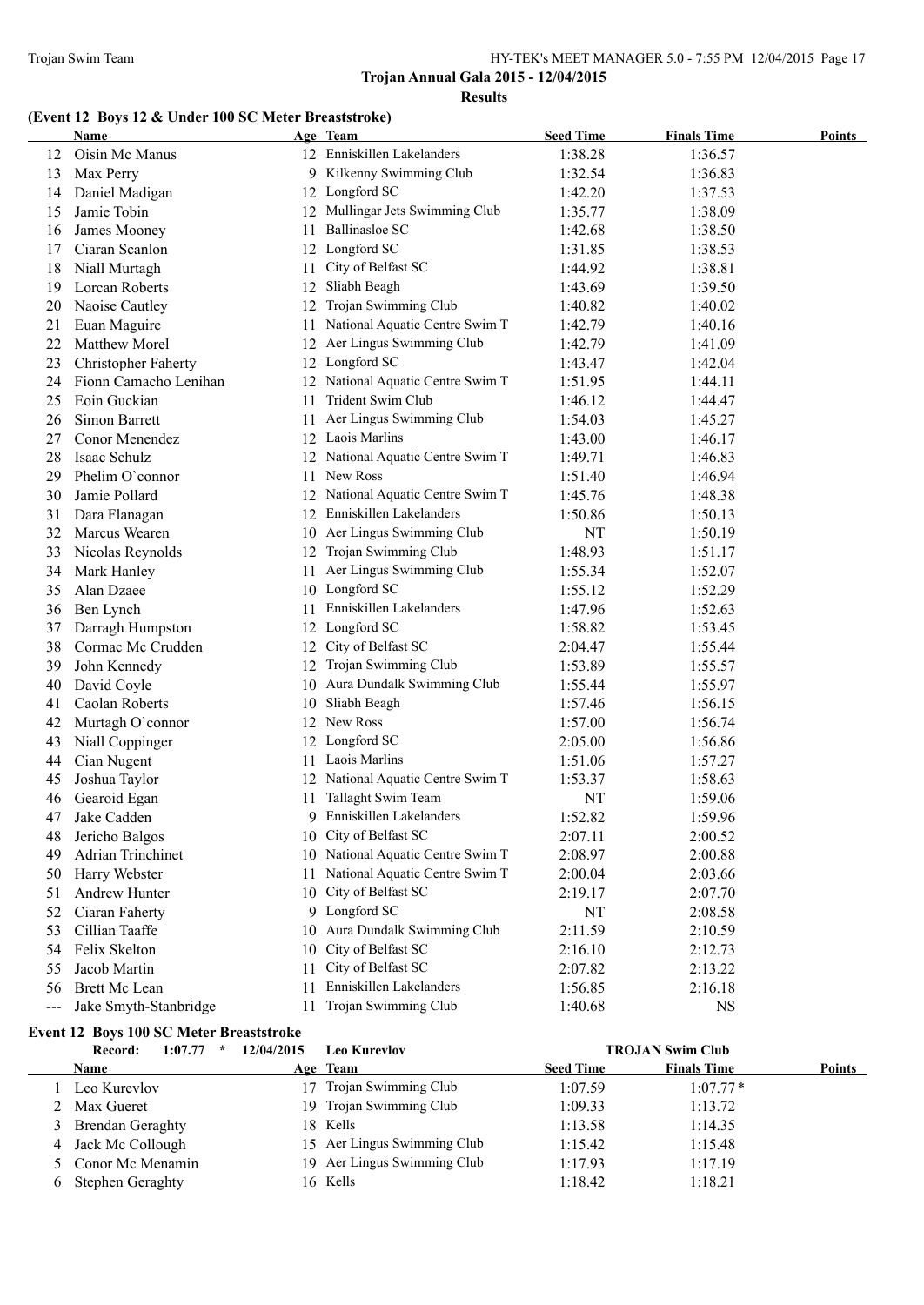# **(Event 12 Boys 100 SC Meter Breaststroke)**

|                     | Name                    |    | Age Team                          | <b>Seed Time</b> | <b>Finals Time</b> | <b>Points</b> |
|---------------------|-------------------------|----|-----------------------------------|------------------|--------------------|---------------|
| 7                   | Thomas McKeone          |    | 16 National Aquatic Centre Swim T | 1:18.85          | 1:18.31            |               |
| 8                   | Jordan Overton          |    | 15 Laois Marlins                  | 1:18.60          | 1:19.60            |               |
| 9                   | Sean Hassett            |    | 17 Trojan Swimming Club           | NT               | 1:20.94            |               |
| 10                  | Jack Shakeshaft         |    | 15 Ballina Swimming Club          | 1:22.64          | 1:21.08            |               |
| 11                  | Paul Cahill             |    | 17 Kells                          | 1:22.90          | 1:23.13            |               |
| 12                  | Max Convery             |    | 14 City of Belfast SC             | 1:26.06          | 1:23.32            |               |
| 13                  | Kasparas Juskus         |    | 14 Aer Lingus Swimming Club       | 1:24.35          | 1:23.55            |               |
| 14                  | Sam Owen                |    | 15 Trojan Swimming Club           | 1:25.13          | 1:23.71            |               |
| 15                  | Joshua Haugh            |    | 13 Mullingar Jets Swimming Club   | 1:25.62          | 1:23.81            |               |
| 16                  | Oliver Kelly            | 14 | Terenure Swimming Club            | 1:24.00          | 1:23.92            |               |
| 17                  | Shane Kelly             |    | 16 National Aquatic Centre Swim T | 1:21.78          | 1:24.02            |               |
| 18                  | James Hunter            |    | 13 City of Belfast SC             | 1:25.50          | 1:24.19            |               |
| 19                  | David Tyrrell           |    | 15 Aer Lingus Swimming Club       | 1:25.69          | 1:24.79            |               |
| 20                  | Peter Harrington        |    | 13 Trojan Swimming Club           | 1:25.45          | 1:25.30            |               |
| 21                  | Andrei Ciuciu           | 14 | National Aquatic Centre Swim T    | 1:25.98          | 1:25.63            |               |
| 22                  | Conor Tighe             |    | 17 Kells                          | 1:30.68          | 1:26.32            |               |
| 23                  | Adam Nolan              |    | 13 Tallaght Swim Team             | 1:28.94          | 1:27.30            |               |
| 24                  | Sean Redmond            |    | 14 East Cavan SC                  | 1:30.66          | 1:27.47            |               |
| 25                  | Donal McLarnon          |    | 17 National Aquatic Centre Swim T | NT               | 1:30.53            |               |
| 26                  | Thomas Hall             | 13 | City of Belfast SC                | 1:33.77          | 1:31.13            |               |
| 27                  | Ronan Mullen            |    | 16 Trojan Swimming Club           | 1:35.35          | 1:31.27            |               |
| 28                  | William Skelton         | 14 | City of Belfast SC                | 1:32.14          | 1:31.30            |               |
| 29                  | Matthieu Melennec       | 14 | Trojan Swimming Club              | 1:38.83          | 1:32.93            |               |
| 30                  | Christian Kenny-Carroll |    | 13 Laois Marlins                  | 1:37.47          | 1:34.37            |               |
| 31                  | Luca Mulcahy            |    | 15 Mullingar Jets Swimming Club   | 1:35.39          | 1:34.62            |               |
| 32                  | Philip Towns            | 13 | Trojan Swimming Club              | 1:38.35          | 1:35.07            |               |
| 33                  | Sean Mc Donnell         | 13 | Aer Lingus Swimming Club          | 1:39.49          | 1:35.60            |               |
| 34                  | Michael Hewitt          |    | 14 City of Belfast SC             | 1:50.00          | 1:39.79            |               |
| 35                  | Seamus Mulcahy          |    | 13 Trojan Swimming Club           | 1:57.88          | 1:48.78            |               |
| 36                  | Carson Green            | 13 | Trojan Swimming Club              | 1:59.36          | 1:49.18            |               |
| 37                  | Leon Girigan            | 14 | National Aquatic Centre Swim T    | NT               | 1:50.54            |               |
| 38                  | Aaron Mc Court          | 14 | City of Belfast SC                | 1:53.29          | 1:54.64            |               |
| 39                  | Jonah Fogarty           |    | 13 National Aquatic Centre Swim T | 2:14.61          | 1:54.69            |               |
| 40                  | Adam O'Connor           | 13 | Trident Swim Club                 | 1:59.09          | 1:57.98            |               |
| 41                  | Eoin Mitchell           | 14 | City of Belfast SC                | 1:50.00          | 1:58.49            |               |
| 42                  | Leo Davitt              |    | 13 Mullingar Jets Swimming Club   | 1:55.99          | 2:04.65            |               |
| $---$               | Luke Fitzgerald         |    | 13 Aura Dundalk Swimming Club     | NT               | DQ                 |               |
| $\qquad \qquad -$   | Patrick Whyte           |    | 13 Mullingar Jets Swimming Club   | 2:30.03          | DQ                 |               |
| $---$               | Mykola Babiy            |    | 14 National Aquatic Centre Swim T | 1:33.66          | <b>NS</b>          |               |
| $\qquad \qquad - -$ | Jacob Bickerdike        |    | 16 Laois Marlins                  | 1:56.62          | <b>NS</b>          |               |
| $\overline{a}$      | Dara MC Gandy           |    | 13 Enniskillen Lakelanders        | 1:30.50          | <b>NS</b>          |               |
| $---$               | Ciaran Flanagan         |    | 14 Enniskillen Lakelanders        | 1:30.78          | <b>NS</b>          |               |

#### **Event 13 Girls 10 & Under 200 SC Meter Freestyle Relay**

**Record: 2:23.25 \* 09/03/2014 Bangor Bangor**

|  | K Kimber, E McKibbin, M Davison, M McAlorum |
|--|---------------------------------------------|

|   | Team                         | Relay            | <b>Seed Time</b>       | <b>Finals Time</b>    | Points |
|---|------------------------------|------------------|------------------------|-----------------------|--------|
|   | Ballinasloe SC               | А                | NT                     | 2:35.37               |        |
|   | 1) Ava McKeon 9              | 2) Ruth Dolan 10 | 3) Caoimhe Kennedy 10  | 4) Ailbhe Hanrahan 10 |        |
|   | 2 Trojan Swimming Club       | А                | 2:30.30                | 2:39.85               |        |
|   | 3 Aer Lingus Swimming Club   | Α                | 2:15.04                | 2:40.01               |        |
|   | 4 Titans Swimming Club       | Α                | NT                     | 2:47.21               |        |
|   | 5 Longford SC                | Α                | 2:22.88                | 2:51.75               |        |
|   | 1) Ava Deeley 10             | 2) Kate Hagan 10 | 3) Rionagh McCormack 8 | 4) Karen O'Boyle 10   |        |
| 6 | Mullingar Jets Swimming Club | A                | 2:38.68                | 2:56.77               |        |
|   | Glenalbyn Swimming Club      | Α                | NT                     | 2:58.62               |        |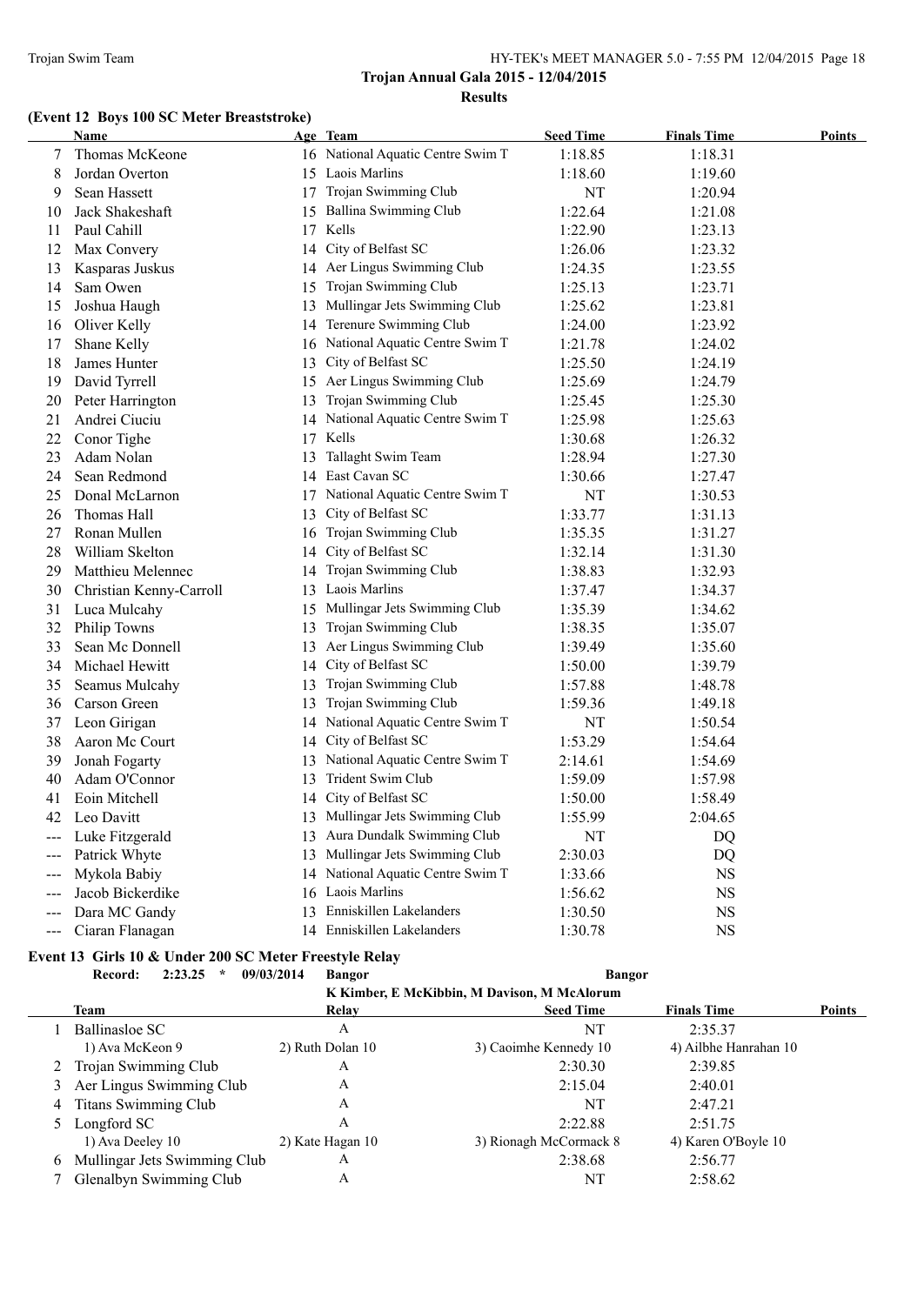**(Event 13 Girls 10 & Under 200 SC Meter Freestyle Relay)**

**Trojan Annual Gala 2015 - 12/04/2015 Results**

|                | <b>Team</b>                                           | Relay                                     | <b>Seed Time</b>         | <b>Finals Time</b>      | Points        |
|----------------|-------------------------------------------------------|-------------------------------------------|--------------------------|-------------------------|---------------|
| 8              | Aer Lingus Swimming Club                              | $\, {\bf B}$                              | NT                       | 3:00.88                 |               |
| 9              | Trojan Swimming Club                                  | B                                         | NT                       | 3:03.97                 |               |
| 10             | Glenalbyn Swimming Club                               | B                                         | <b>NT</b>                | 3:25.14                 |               |
|                | Event 14 Boys 10 & Under 200 SC Meter Freestyle Relay |                                           |                          |                         |               |
|                | $2:30.47$ * 2005<br>Record:                           | <b>New Ross</b>                           |                          |                         |               |
|                | Team                                                  | Relay                                     | <b>Seed Time</b>         | <b>Finals Time</b>      | Points        |
|                | Aer Lingus Swimming Club                              | A                                         | 2:25.59                  | 2:35.07                 |               |
| 2              | City of Belfast SC                                    | A                                         | 2:43.91                  | 2:40.65                 |               |
|                | 1) Jericho Balgos 10                                  | 2) Brendan Delaney 10                     | 3) Michael Montgomery 10 | 4) Andrew Hunter 10     |               |
|                | 3 Longford SC                                         | A                                         | 2:17.82                  | 2:45.56                 |               |
|                | 1) Alan Dzaee 10                                      | 2) Ciaran Faherty 9                       | 3) Caolan Meadows 9      | 4) Cian McCormack 10    |               |
|                | 4 Glenalbyn Swimming Club                             | A                                         | NT                       | 2:49.16                 |               |
| 5              | Trojan Swimming Club                                  | A                                         | 2:30.30                  | 2:58.94                 |               |
| 6              | Glenalbyn Swimming Club                               | B                                         | NT                       | 3:22.15                 |               |
| 7              | New Ross                                              | A                                         | 2:28.00                  | 3:22.60                 |               |
|                | 1) Cael Colfer 9                                      | 2) Ciaran McCarthy 9                      | 3) Ryan Murphy 10        | 4) Evan Bailey 9        |               |
|                | Trojan Swimming Club                                  | $\mathbf C$                               | NT                       | 3:32.12                 |               |
| 8<br>9         | Trojan Swimming Club                                  | B                                         | NT                       | 3:33.33                 |               |
|                |                                                       |                                           |                          |                         |               |
|                | Event 15 Girls 11-12 200 SC Meter Freestyle Relay     |                                           |                          |                         |               |
|                | Record:<br>2:06.22<br>$\star$                         | 03/03/2013<br><b>Trojan Swimming Club</b> |                          |                         |               |
|                | <b>Team</b>                                           | <b>Relay</b>                              | <b>Seed Time</b>         | <b>Finals Time</b>      | Points        |
|                | Aer Lingus Swimming Club                              | $\boldsymbol{\rm{A}}$                     | 2:07.19                  | 2:09.94                 |               |
| $\overline{2}$ | City of Belfast SC                                    | $\mathbf{A}$                              | 2:11.51                  | 2:10.69                 |               |
|                | 1) Emma Montgomery 12                                 | 2) Amy Montgomery 12                      | 3) Mary Mitchell 11      | 4) Ellie Falls 11       |               |
| 3              | Otter Swimming Club                                   | A                                         | 2:13.67                  | 2:14.46                 |               |
| 4              | New Ross                                              | $\mathbf{A}$                              | 2:07.54                  | 2:15.45                 |               |
|                | 1) Caoimhe Daly 11                                    | 2) Min Allen 11                           | 3) Sadhbh Bailey 11      | 4) Danielle Colfer 12   |               |
| 5              | Trojan Swimming Club                                  | A                                         | 2:12.12                  | 2:17.04                 |               |
| 6              | Longford SC                                           | A                                         | 2:12.01                  | 2:24.09                 |               |
| 7              | East Cavan SC                                         | A                                         | NT                       | 2:24.34                 |               |
| 8              | Aer Lingus Swimming Club                              | B                                         | <b>NT</b>                | 2:29.91                 |               |
| 9              | National Aquatic Centre Swim T                        | B                                         | <b>NT</b>                | 2:30.39                 |               |
| 10             | Mullingar Jets Swimming Club                          | A                                         | 2:13.68                  | 2:30.40                 |               |
| 11             | Trojan Swimming Club                                  | B                                         | NT                       | 2:34.24                 |               |
| 12             | Trojan Swimming Club                                  | C                                         | NT                       | 2:40.16                 |               |
| 13             | Glenalbyn Swimming Club                               | A                                         | NT                       | 2:45.14                 |               |
|                | 14 Titans Swimming Club                               | A                                         | NT                       | 2:48.77                 |               |
| 15             | National Aquatic Centre Swim T                        | A                                         | NT                       | 2:56.84                 |               |
|                | Event 16 Boys 11-12 200 SC Meter Freestyle Relay      |                                           |                          |                         |               |
|                | Record:<br>2:01.08<br>$\mathcal{R}$                   | <b>Trojan Swimming Club</b><br>12/04/2015 |                          | <b>TROJAN Swim Club</b> |               |
|                |                                                       | J Purcell, A O'Reilly, Y Xie, E Murtagh   |                          |                         |               |
|                | <b>Team</b>                                           | <b>Relay</b>                              | <b>Seed Time</b>         | <b>Finals Time</b>      | <b>Points</b> |
| 1              | Trojan Swimming Club                                  | $\mathbf{A}$                              | 2:09.81                  | $2:01.08*$              |               |
|                | 1) Jamie Purcell 12                                   | 2) Adam O'Reilly 12                       | 3) Yiqun Xie 12          | 4) Ethan Murtagh 12     |               |
|                | 2 Longford SC                                         | A                                         | 1:44.60                  | 2:06.54                 |               |
| 3              | Aer Lingus Swimming Club                              | A                                         | 2:11.75                  | 2:06.56                 |               |
|                | Enniskillen Lakelanders                               | A                                         | 2:19.63                  | 2:18.02                 |               |
| 4              | 1) Lewis Mc Cartney 12                                | 2) Kealan Mc Shea 12                      | 3) Dara Flanagan 12      | 4) Oisin Mc Manus 12    |               |
|                | Trojan Swimming Club                                  | B                                         | NT                       | 2:28.48                 |               |
| 5<br>6         | Trojan Swimming Club                                  | $\mathbf C$                               | $\rm{NT}$                | 2:30.29                 |               |
|                | National Aquatic Centre Swim T                        | A                                         | NT                       | 2:38.06                 |               |
| 7              |                                                       | B                                         |                          |                         |               |
|                | National Aquatic Centre Swim T                        |                                           | NT                       | <b>NS</b>               |               |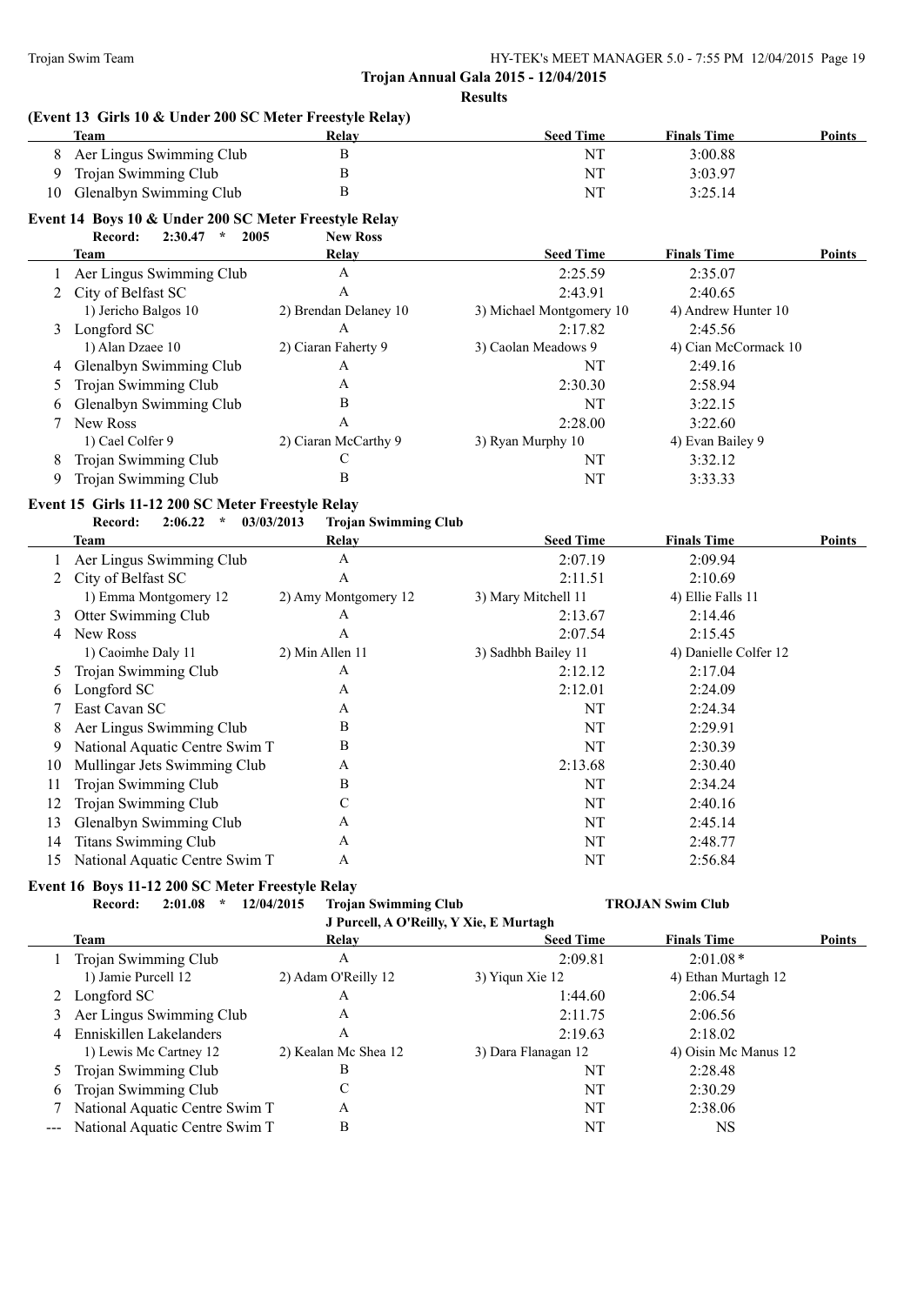#### Trojan Swim Team HY-TEK's MEET MANAGER 5.0 - 7:55 PM 12/04/2015 Page 20

# **Trojan Annual Gala 2015 - 12/04/2015 Results**

# **Event 17 Girls 100 SC Meter IM Skins Qualifier**

|       | Record:<br>1:07.46<br>$\star$ | 12/04/2015 | <b>Gabriella Weaver</b>           | <b>Trident</b>   |                    |        |
|-------|-------------------------------|------------|-----------------------------------|------------------|--------------------|--------|
|       | Name                          |            | Age Team                          | <b>Seed Time</b> | <b>Finals Time</b> | Points |
| 1     | Gabriella Weaver              |            | 17 Trident Swim Club              | 1:08.06          | $1:07.46*$         |        |
| 2     | Caitriona Finlay              |            | 17 Aer Lingus Swimming Club       | 1:09.23          | 1:07.97            |        |
| 3     | Hannah Mc Menamin             | 17         | Aer Lingus Swimming Club          | 1:10.05          | 1:09.60            |        |
| 4     | Ollie Andrews                 | 13         | City of Belfast SC                | 1:13.68          | 1:10.55            |        |
| 5     | Mia Ivankovic                 | 16         | Trojan Swimming Club              | 1:10.10          | 1:10.73            |        |
| 6     | Alex Mc Crea                  | 13         | City of Belfast SC                | 1:14.74          | 1:10.97            |        |
| 7     | Lucy Grindle                  | 14         | Trojan Swimming Club              | 1:12.09          | 1:11.50            |        |
| 8     | <b>Esmee Hall</b>             | 17         | City of Belfast SC                | 1:10.33          | 1:11.93            |        |
| 9     | Jasmine Cautley               | 16         | Trojan Swimming Club              | 1:12.19          | 1:11.97            |        |
| 10    | Sorcha Gueret                 | 14         | Trojan Swimming Club              | 1:12.57          | 1:12.67            |        |
| 11    | Madison Cobey Dunne           | 13         | Kilkenny Swimming Club            | 1:15.14          | 1:13.29            |        |
| 12    | Charlotte O Riordan           | 13         | Trojan Swimming Club              | 1:15.15          | 1:14.10            |        |
| 13    | Laura Grindle                 | 16         | Trojan Swimming Club              | 1:12.57          | 1:14.29            |        |
| 14    | Caoimhe Egan                  | 14         | Tallaght Swim Team                | 1:14.26          | 1:14.99            |        |
| 15    | Ali Mulhall                   | 13         | Trojan Swimming Club              | 1:17.33          | 1:15.52            |        |
| 16    | Sasha Kelly                   | 15         | Trojan Swimming Club              | 1:18.72          | 1:15.76            |        |
| 17    | Zofja Cautley                 | 14         | Trojan Swimming Club              | 1:17.96          | 1:15.78            |        |
| 18    | Coline Melennec               | 16         | Trojan Swimming Club              | 1:18.08          | 1:15.92            |        |
| 19    | Naoíse McBride                | 12         | Tallaght Swim Team                | 1:18.10          | 1:16.15            |        |
| 20    | Lydia Mees                    |            | 12 Larne SC                       | 1:26.71          | 1:16.39            |        |
| 21    | Maya Blair                    |            | 14 Trojan Swimming Club           | 1:19.04          | 1:16.73            |        |
| 22    | Zara-Jane Melody              |            | 14 City of Belfast SC             | 1:20.49          | 1:16.74            |        |
| $*23$ | Aika Doheny                   | 17         | Kilkenny Swimming Club            | 1:16.43          | 1:16.82            |        |
| $*23$ | Maria Godden                  | 12         | Kilkenny Swimming Club            | 1:17.48          | 1:16.82            |        |
| 25    | Trudie Gillic                 |            | 12 Kells                          | 1:19.13          | 1:16.85            |        |
| 26    | Ava Tormey-Murphy             | 13         | Trojan Swimming Club              | 1:16.69          | 1:16.99            |        |
| 27    | Caoimhe Daly                  | 11         | New Ross                          | 1:19.69          | 1:17.20            |        |
| 28    | <b>Áine Trait</b>             |            | 14 Kilkenny Swimming Club         | 1:21.47          | 1:17.53            |        |
| 29    | Jean Harling                  |            | 13 Aer Lingus Swimming Club       | 1:20.12          | 1:17.62            |        |
| 30    | Clodagh Quirke                |            | 15 New Ross                       | 1:15.16          | 1:17.68            |        |
| 31    | Emma Swan                     |            | 14 Aer Lingus Swimming Club       | 1:38.34          | 1:18.20            |        |
| 32    | Jena Macdougald               |            | 12 Otter Swimming Club            | 1:21.31          | 1:18.88            |        |
| 33    | Caoimhe Connolly              |            | 14 New Ross                       | 1:19.78          | 1:19.30            |        |
| 34    | Hannah Gellatly               | 11         | Coleraine Swim Club               | 1:26.69          | 1:19.40            |        |
| 35    | Beibhinn O'Connor             |            | 16 New Ross                       | 1:17.57          | 1:19.63            |        |
| 36    | Naomi Trait                   |            | 11 Kilkenny Swimming Club         | 1:18.66          | 1:19.73            |        |
| 37    | Eimear Corry                  | 14         | Aer Lingus Swimming Club          | 1:22.00          | 1:19.96            |        |
| 38    | Lily O'Neill                  | 13         | Trojan Swimming Club              | 1:22.80          | 1:20.03            |        |
| 39    | Fionnula Murtagh              | 13         | City of Belfast SC                | 1:29.54          | 1:20.18            |        |
| 40    | Grainne O'Reilly              | 14         | Trojan Swimming Club              | 1:21.40          | 1:20.74            |        |
| 41    | Roisin Wearen                 | 12         | Aer Lingus Swimming Club          | 1:29.50          | 1:22.09            |        |
| 42    | Hannah Inglis                 | 12         | Trojan Swimming Club              | 1:25.83          | 1:22.48            |        |
| 43    | Niamh Fogarty                 | 15         | New Ross                          | 1:22.17          | 1:22.54            |        |
| 44    | Arielle Roche                 | 13         | Kilkenny Swimming Club            | 1:24.95          | 1:23.11            |        |
| 45    | Ellie Falls                   | 11         | City of Belfast SC                | 1:31.37          | 1:23.27            |        |
| 46    | Freja Kavanagh                | 11         | Asgard                            | 1:23.98          | 1:23.43            |        |
| 47    | Sophie Hayman                 | 11         | Aer Lingus Swimming Club          | 1:28.08          | 1:23.90            |        |
| 48    | Aoife Cosgrove                |            | 12 National Aquatic Centre Swim T | 1:45.14          | 1:23.97            |        |
| 49    | Jenna Mills                   |            | 12 Longford SC                    | 1:24.66          | 1:24.66            |        |
| 50    | Danielle Colfer               |            | 12 New Ross                       | 1:25.43          | 1:24.68            |        |
| 51    | Anna Eustace-Cookman          | 14         | Trojan Swimming Club              | 1:26.45          | 1:24.96            |        |
| 52    | Ellie Mc Cartney              |            | 9 Enniskillen Lakelanders         | 1:26.81          | 1:25.18            |        |
| 53    | Leah Martin                   |            | 14 Aura Dundalk Swimming Club     | 1:27.40          | 1:25.47            |        |
| 54    | Iseult Bracken                |            | 13 Laois Marlins                  | 1:28.65          | 1:25.56            |        |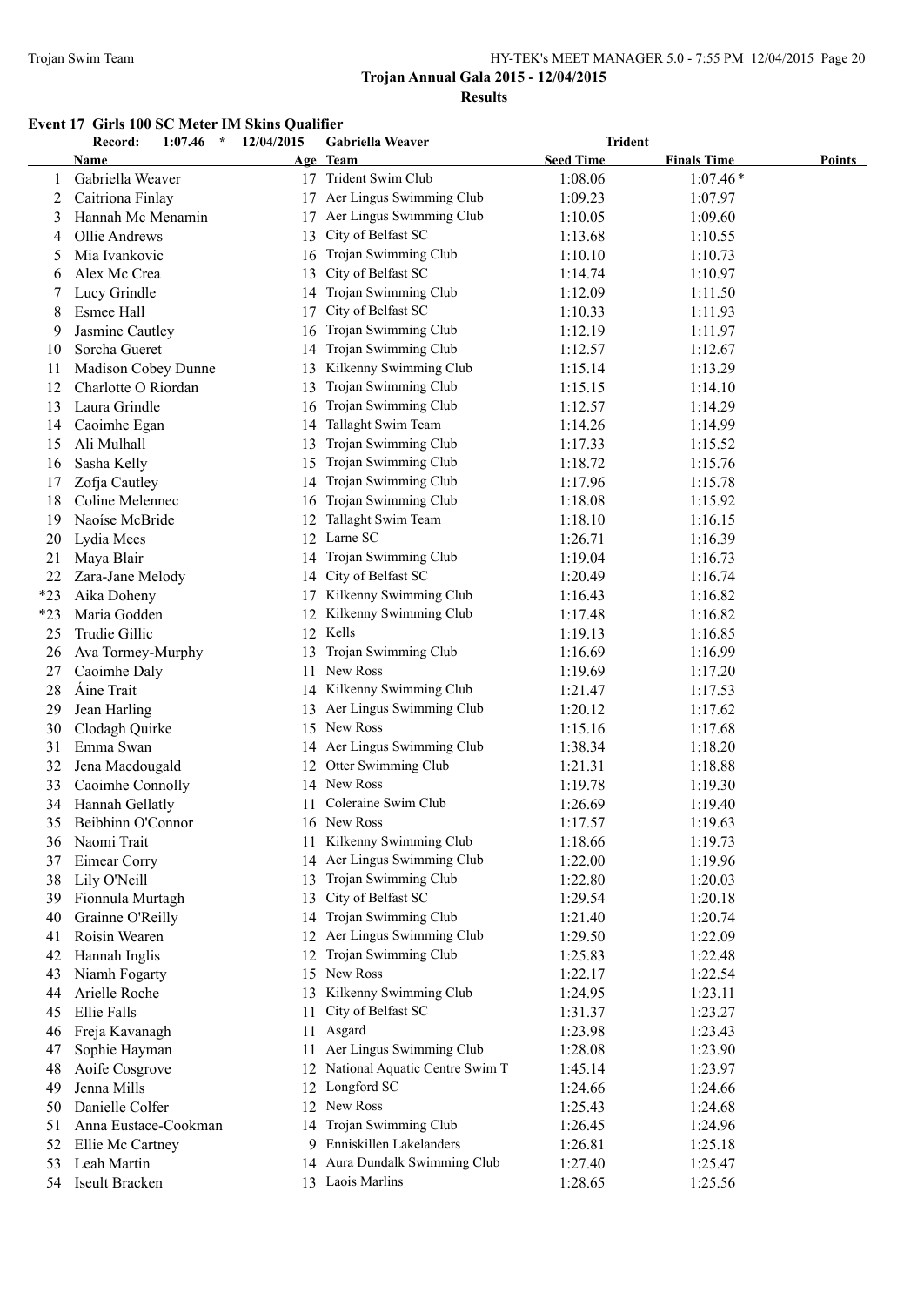# **(Event 17 Girls 100 SC Meter IM Skins Qualifier)**

|       | <b>Name</b>               |     | Age Team                          | <b>Seed Time</b> | <b>Finals Time</b> | <b>Points</b> |
|-------|---------------------------|-----|-----------------------------------|------------------|--------------------|---------------|
| 55    | <b>Rachel Bentley</b>     |     | 14 Asgard                         | 1:26.19          | 1:25.64            |               |
| 56    | Zara MacMahon             |     | 12 Laois Marlins                  | 1:29.07          | 1:25.79            |               |
| 57    | Mia Grimes                |     | 12 Aer Lingus Swimming Club       | 1:30.03          | 1:26.35            |               |
| 58    | Jodie Russell             |     | 14 City of Belfast SC             | 1:33.95          | 1:26.48            |               |
| 59    | Megan Wearen              |     | 13 Aer Lingus Swimming Club       | NT               | 1:26.98            |               |
| 60    | Sophie Cronin             |     | 12 National Aquatic Centre Swim T | 1:30.34          | 1:27.58            |               |
| 61    | Katherine Baron           |     | 12 Asgard                         | 1:33.51          | 1:28.09            |               |
| $*62$ | Aoife Mc Cluskey          |     | 16 Aer Lingus Swimming Club       | 1:30.97          | 1:28.60            |               |
| $*62$ | Emilia Stachura           | 11. | Kells                             | 1:30.05          | 1:28.60            |               |
| 64    | Min Allen                 | 11. | New Ross                          | 1:26.42          | 1:28.72            |               |
| 65    | Rachel O'Brien            |     | 14 Aura Dundalk Swimming Club     | 1:29.56          | 1:28.81            |               |
| 66    | Amy Montgomery            | 12  | City of Belfast SC                | 1:41.49          | 1:28.95            |               |
| 67    | Grace Leddy               |     | 12 East Cavan SC                  | 1:31.47          | 1:29.35            |               |
| 68    | Aine Mc Weeney            |     | 12 Longford SC                    | 1:29.83          | 1:29.81            |               |
| 69    | Laura Desmond             | 12  | Trojan Swimming Club              | 1:42.88          | 1:29.91            |               |
| 70    | Katie O'Sullivan          |     | 14 National Aquatic Centre Swim T | 1:34.81          | 1:30.36            |               |
| 71    | Isobel Radford-Dodd       |     | 12 Titans Swimming Club           | NT               | 1:30.54            |               |
| 72    | Luisa Woods               | 11- | National Aquatic Centre Swim T    | NT               | 1:30.66            |               |
| 73    | Eleanor Godden            | 11  | Kilkenny Swimming Club            | 1:33.15          | 1:31.31            |               |
| 74    | Jenna Mulcahy             |     | 12 Mullingar Jets Swimming Club   | 1:31.09          | 1:31.55            |               |
| 75    | Olivia Mc Crea            | 11  | City of Belfast SC                | 1:38.88          | 1:31.57            |               |
| 76    | Cliona Sheridan           | 11  | Sliabh Beagh                      | 1:35.54          | 1:31.88            |               |
| 77    | Clodagh Glennon           |     | 13 Mullingar Jets Swimming Club   | 1:32.69          | 1:32.41            |               |
| 78    | Amy Mc Mahon              | 11  | Aura Dundalk Swimming Club        | 1:38.71          | 1:32.88            |               |
| 79    | Lauren Auld               | 11  | Tallaght Swim Team                | 1:34.33          | 1:32.92            |               |
| 80    | Amy Hunter                |     | 9 City of Belfast SC              | 1:43.50          | 1:32.97            |               |
| 81    | <b>Lilly Devitt</b>       |     | 10 Asgard                         | 1:38.39          | 1:33.19            |               |
| 82    | Anna Neary                | 11  | Trojan Swimming Club              | 1:42.41          | 1:33.54            |               |
| 83    | Elly McQuade              |     | 12 East Cavan SC                  | 1:37.24          | 1:33.78            |               |
| 84    | Rebecca Sherry-Robinson   |     | 15 Titans Swimming Club           | NT               | 1:34.09            |               |
| 85    | Jasmyn Hayes              | 11  | Trojan Swimming Club              | 1:36.92          | 1:34.15            |               |
| 86    | Mia Parsons               |     | 12 East Cavan SC                  | 1:36.65          | 1:34.47            |               |
| 87    | Damayanti Kalnina         |     | 12 Aer Lingus Swimming Club       | 1:35.38          | 1:34.74            |               |
| 88    | Aoife Waldron             |     | 12 Aer Lingus Swimming Club       | 1:42.55          | 1:34.77            |               |
| 89    | Alaidh Ni Mhuiri          |     | 13 Longford SC                    | 1:36.26          | 1:35.03            |               |
| 90    | Crystal Meier             |     | 12 Trojan Swimming Club           | 1:34.67          | 1:36.33            |               |
| 91    | Mary Mitchell             | 11  | City of Belfast SC                | 1:41.40          | 1:37.87            |               |
| 92    | Eva Brennan               | 12  | Kilkenny Swimming Club            | 1:43.47          | 1:37.88            |               |
| 93    | <b>Emer Desmond</b>       | 11  | Trojan Swimming Club              | 1:40.85          | 1:38.16            |               |
| 94    | Lily Harrington           | 11  | Trojan Swimming Club              | 1:40.19          | 1:38.42            |               |
| 95    | Ciara Bethell             | 11  | New Ross                          | 1:39.66          | 1:38.82            |               |
| 96    | Kara Mulcahy              | 11  | Mullingar Jets Swimming Club      | 1:32.65          | 1:40.40            |               |
| 97    | Meabh O'Raghallaigh       | 11  | Aer Lingus Swimming Club          | 1:44.69          | 1:41.04            |               |
| 98    | Kate Delany               | 9.  | Aura Dundalk Swimming Club        | NT               | 1:41.72            |               |
| 99    | Caitlin Evans             | 13  | Titans Swimming Club              | NT               | 1:42.42            |               |
| 100   | <b>Blathnaid O'Reilly</b> |     | 12 Breifne                        | 1:50.35          | 1:43.04            |               |
| 101   | Melanie Williams          | 13  | <b>Titans Swimming Club</b>       | NT               | 1:43.05            |               |
| 102   | Aoife Leonard             | 11. | Longford SC                       | NT               | 1:45.28            |               |
| 103   | Ruth Kelly                |     | 9 New Ross                        | 1:50.21          | 1:45.83            |               |
| 104   | Daisy Cormican            | 10  | Glenalbyn Swimming Club           | NT               | 1:46.06            |               |
| 105   | Alannah Mc Gahon          | 8   | Sliabh Beagh                      | 1:52.87          | 1:46.07            |               |
| 106   | Katie Treanor             | 10  | Sliabh Beagh                      | 1:50.53          | 1:46.36            |               |
| 107   | Caoimhe Moore             | 10  | Laois Marlins                     | 1:47.81          | 1:46.37            |               |
| 108   | Clara Hamilton            | 11  | City of Belfast SC                | 1:52.08          | 1:46.81            |               |
| 109   | Zoe Quinlan               | 10  | Glenalbyn Swimming Club           | NT               | 1:47.37            |               |
| 110   | Caoimhe Poole             |     | 12 Aer Lingus Swimming Club       | 1:48.87          | 1:47.66            |               |
|       |                           |     |                                   |                  |                    |               |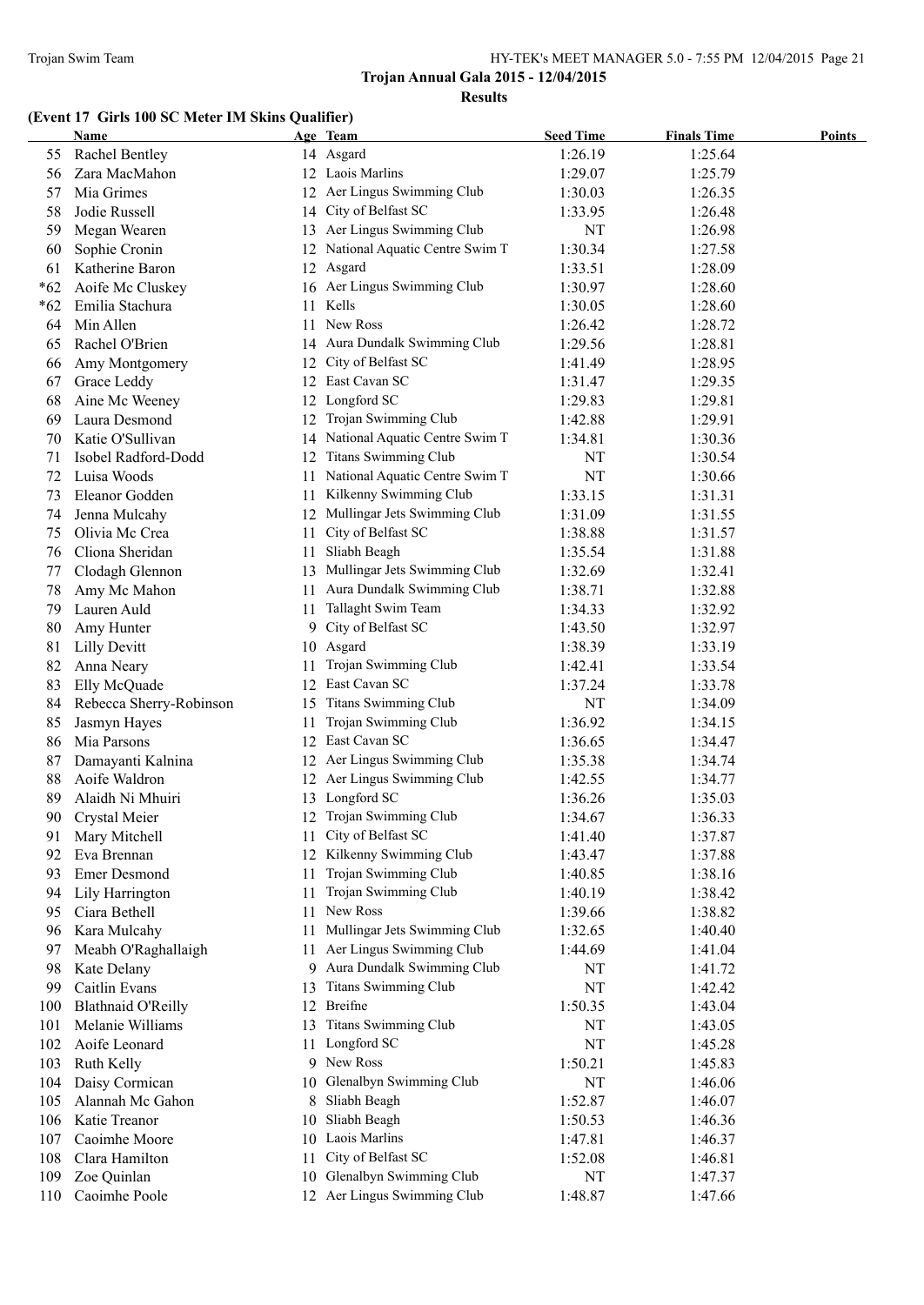# **(Event 17 Girls 100 SC Meter IM Skins Qualifier)**

|                        | <b>Name</b>             |     | Age Team                    | <b>Seed Time</b> | <b>Finals Time</b> | <b>Points</b> |
|------------------------|-------------------------|-----|-----------------------------|------------------|--------------------|---------------|
| 111                    | Talulla Ni Chionnaith   | 10  | Trojan Swimming Club        | NT               | 1:48.24            |               |
| 112                    | <b>Falistine Kamel</b>  | 11  | Glenalbyn Swimming Club     | NT               | 1:48.27            |               |
| 113                    | Grainne O'Sullivan      | 10  | <b>Titans Swimming Club</b> | 1:58.06          | 1:48.42            |               |
| 114                    | Kate Hagan              | 10  | Longford SC                 | NT               | 1:49.12            |               |
| 115                    | Rachel Sherry-Robinson  | 14  | <b>Titans Swimming Club</b> | NT               | 1:49.24            |               |
| 116                    | Ella Byrne              | 11. | Longford SC                 | NT               | 1:52.31            |               |
| 117                    | Katy O'Brien            | 12  | Aer Lingus Swimming Club    | 1:45.47          | 1:53.61            |               |
| 118                    | Aisling Cush            | 9.  | Cookstown Swimming Club     | 1:43.53          | 1:53.63            |               |
| 119                    | <b>Eleanor Dunne</b>    | 9.  | Glenalbyn Swimming Club     | 2:16.20          | 1:56.33            |               |
| 120                    | Orla Sisson             | 9   | Glenalbyn Swimming Club     | NT               | 1:57.70            |               |
| 121                    | Siobhan Leonard         | 10  | Longford SC                 | NT               | 1:58.43            |               |
| 122                    | Caroline Dunne          | 10  | Glenalbyn Swimming Club     | 2:21.38          | 1:58.81            |               |
| 123                    | Rachel Burke            | 11  | Glenalbyn Swimming Club     | NT               | 1:59.90            |               |
| 124                    | Anna Murray             | 8   | Glenalbyn Swimming Club     | NT               | 2:00.24            |               |
| 125                    | Molly Ni Mhuri          | 9.  | Longford SC                 | NT               | 2:01.91            |               |
| 126                    | Natasha Armah-Kwantreng |     | Trojan Swimming Club        | NT               | 2:07.24            |               |
| $\qquad \qquad \cdots$ | Cathy Conefrey          | 11  | Longford SC                 | 1:47.52          | NS                 |               |
|                        | <b>Antoinette Neamt</b> | 14  | Tallaght Swim Team          | 1:06.96          | <b>NS</b>          |               |
| $---$                  | Aisling Gorman          |     | Longford SC                 | NT               | <b>NS</b>          |               |
| $---$                  | Darina Mc Goldrick      | 13  | Longford SC                 | 1:34.08          | <b>NS</b>          |               |
| $---$                  | Aoife Mc Groddy         | 10  | Aer Lingus Swimming Club    | 1:42.27          | NS                 |               |
| $---$                  | <b>Hazel Bentley</b>    |     | 10 Asgard                   | NT               | NS                 |               |

#### **Event 18 Boys 100 SC Meter IM Skins Qualifier**

|    | Record:<br>$1:00.58$ *   | 12/04/2015 | <b>Benjamin Doyle</b>          |                  | Aer Lingus S.C.    |               |
|----|--------------------------|------------|--------------------------------|------------------|--------------------|---------------|
|    | Name                     |            | Age Team                       | <b>Seed Time</b> | <b>Finals Time</b> | <b>Points</b> |
|    | Benjamin Doyle           |            | 17 Aer Lingus Swimming Club    | 58.69            | $1:00.58*$         |               |
| 2  | Alex Melennec            | 18         | Ucd                            | 1:03.62          | 1:00.69            |               |
| 3  | Leo Kurevlov             | 17         | Trojan Swimming Club           | 1:01.51          | 1:01.29            |               |
| 4  | Iain Chisholm            | 25         | City of Belfast SC             | 1:03.00          | 1:01.85            |               |
| 5  | Matthew Long             | 17         | Asgard                         | 1:13.78          | 1:04.93            |               |
| 6  | Sean Desmond             | 16         | Trojan Swimming Club           | 1:06.99          | 1:05.03            |               |
| 7  | Max Gueret               | 19         | Trojan Swimming Club           | 1:03.09          | 1:06.53            |               |
| 8  | Dylan Mullen             | 15         | Tallaght Swim Team             | 1:08.20          | 1:07.28            |               |
| 9  | <b>James Shortt</b>      | 15         | Trojan Swimming Club           | 1:13.60          | 1:07.51            |               |
| 10 | Finn Mac Gearailt        | 16         | Trojan Swimming Club           | 1:12.58          | 1:07.60            |               |
| 11 | <b>Brendan Geraghty</b>  | 18         | Kells                          | 1:08.16          | 1:07.97            |               |
| 12 | Sean Hassett             | 17         | Trojan Swimming Club           | 1:11.51          | 1:08.31            |               |
| 13 | James Maguire            | 15         | Otter Swimming Club            | 1:20.70          | 1:08.97            |               |
| 14 | Kasparas Juskus          |            | 14 Aer Lingus Swimming Club    | 1:11.55          | 1:09.05            |               |
| 15 | Stephen Geraghty         |            | 16 Kells                       | 1:08.22          | 1:10.23            |               |
| 16 | <b>Christopher Carew</b> |            | 15 Laois Marlins               | 1:14.27          | 1:10.44            |               |
| 17 | Isaac Fitzmaurice        | 14         | Atlantis Swimming Club         | 1:12.82          | 1:10.84            |               |
| 18 | Luke Weaver              | 15         | Trident Swim Club              | 1:16.13          | 1:12.65            |               |
| 19 | Paul Cahill              | 17         | Kells                          | 1:14.05          | 1:12.73            |               |
| 20 | Denis Kilbride           | 13         | New Ross                       | 1:14.62          | 1:13.83            |               |
| 21 | Jack Mc Collough         | 15         | Aer Lingus Swimming Club       | 1:18.78          | 1:14.28            |               |
| 22 | Ethan Murtagh            | 12         | Trojan Swimming Club           | 1:16.05          | 1:14.77            |               |
| 23 | Max Convery              | 14         | City of Belfast SC             | 1:19.86          | 1:15.05            |               |
| 24 | Peter Harrington         | 13         | Trojan Swimming Club           | 1:18.09          | 1:15.13            |               |
| 25 | Darren O'Sullivan        | 16         | Kingfisher                     | 1:20.75          | 1:15.29            |               |
| 26 | Nikita Vedernikovs       | 14         | National Aquatic Centre Swim T | NT               | 1:15.47            |               |
| 27 | Michael Hewitt           | 14         | City of Belfast SC             | 1:20.01          | 1:15.58            |               |
| 28 | Conor Tighe              | 17         | Kells                          | 1:26.82          | 1:15.63            |               |
| 29 | Adam Nolan               |            | Tallaght Swim Team             | 1:16.67          | 1:15.96            |               |
| 30 | Oliver Kelly             |            | 14 Terenure Swimming Club      | NT               | 1:16.34            |               |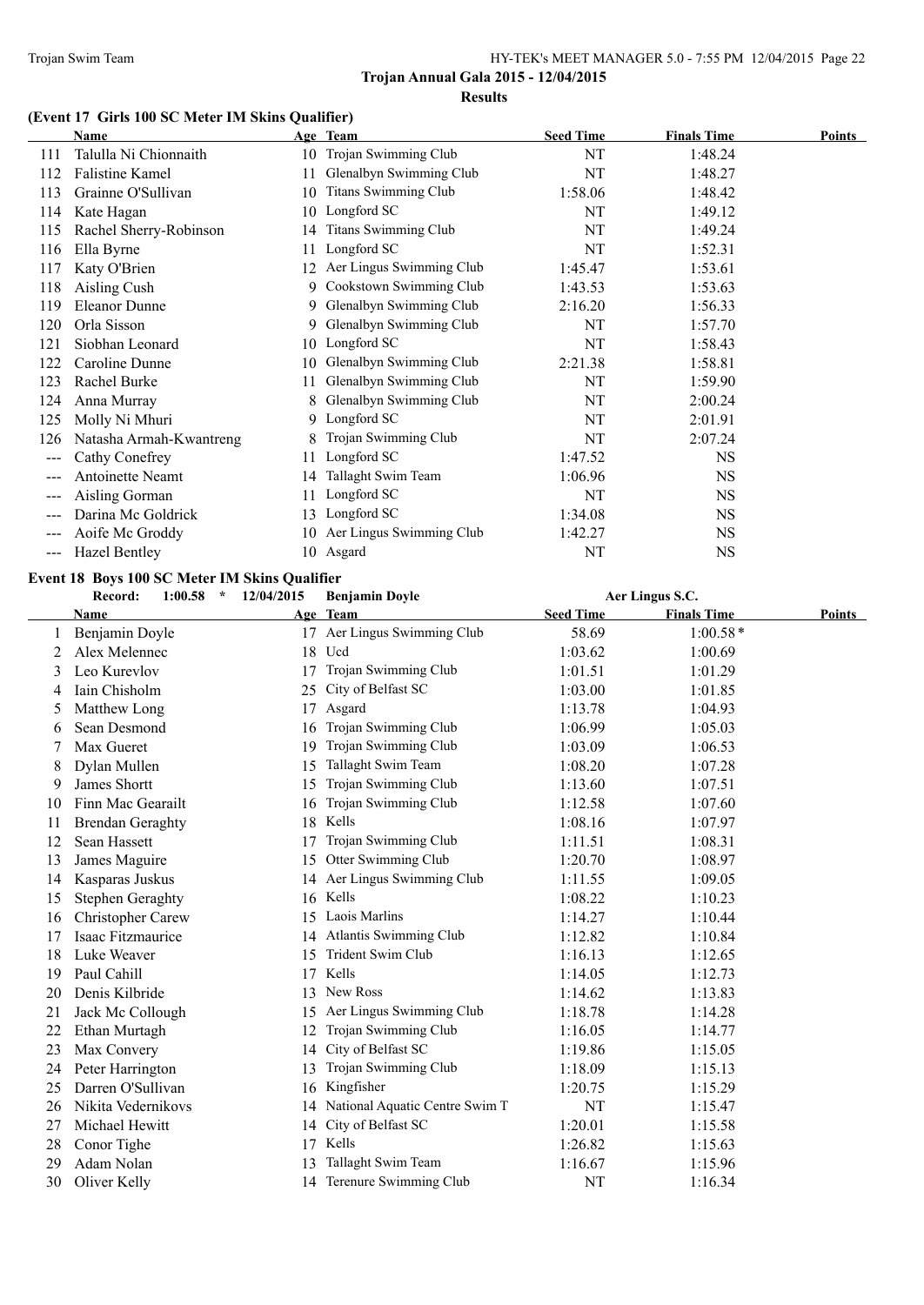# **(Event 18 Boys 100 SC Meter IM Skins Qualifier)**

|       | <b>Name</b>                |     | Age Team                          | <b>Seed Time</b> | <b>Finals Time</b> | <b>Points</b> |
|-------|----------------------------|-----|-----------------------------------|------------------|--------------------|---------------|
| 31    | Warren Spellman            |     | 12 Tallaght Swim Team             | 1:24.08          | 1:16.87            |               |
| $*32$ | Sam Winston                |     | 12 Aer Lingus Swimming Club       | 1:23.98          | 1:16.88            |               |
| *32   | Alex Maher                 |     | 12 Kilkenny Swimming Club         | 1:17.79          | 1:16.88            |               |
| 34    | William Skelton            | 14  | City of Belfast SC                | 1:22.81          | 1:17.37            |               |
| 35    | Jamie Purcell              | 12  | Trojan Swimming Club              | 1:22.19          | 1:17.95            |               |
| 36    | Takuya Doheny              | 14  | Kilkenny Swimming Club            | 1:38.87          | 1:18.12            |               |
| 37    | Adam O'Reilly              | 12  | Trojan Swimming Club              | 1:35.10          | 1:18.17            |               |
| 38    | James Hunter               | 13  | City of Belfast SC                | 1:19.84          | 1:19.60            |               |
| 39    | Ronan Mullen               |     | 16 Trojan Swimming Club           | 1:30.30          | 1:19.97            |               |
| 40    | Diarmiud Sutton            | 12  | Trident Swim Club                 | 1:29.74          | 1:20.58            |               |
| 41    | Thomas Hall                |     | 13 City of Belfast SC             | 1:26.60          | 1:20.69            |               |
| 42    | Colin Dragoi               |     | 12 Kilkenny Swimming Club         | 1:23.63          | 1:20.98            |               |
| 43    | Robin Weaver               |     | 13 Trident Swim Club              | 1:23.14          | 1:21.49            |               |
| 44    | Luca Mulcahy               |     | 15 Mullingar Jets Swimming Club   | 1:20.72          | 1:21.88            |               |
| 45    | Myles O'Malley             |     | 12 Trojan Swimming Club           | 1:23.91          | 1:23.49            |               |
| 46    | Oisin Mc Manus             |     | 12 Enniskillen Lakelanders        | 1:25.44          | 1:23.66            |               |
| 47    | Yiqun Xie                  |     | 12 Trojan Swimming Club           | 1:28.53          | 1:23.79            |               |
| 48    | Kealan Mc Shea             |     | 12 Enniskillen Lakelanders        | 1:30.72          | 1:23.93            |               |
| 49    | Sean Donoghue              |     | 12 Laois Marlins                  | 1:27.82          | 1:25.10            |               |
| 50    | Lewis Mc Cartney           |     | 12 Enniskillen Lakelanders        | 1:29.31          | 1:27.53            |               |
| 51    | Johann Behme               |     | 10 East Cavan SC                  | 1:30.25          | 1:27.89            |               |
| 52    | Alex San Emeterio Arenaza  |     | 12 National Aquatic Centre Swim T | NT               | 1:28.10            |               |
| 53    | Harry Winston              |     | 10 Aer Lingus Swimming Club       | 1:32.45          | 1:28.57            |               |
| 54    | Aaron Mc Court             |     | 14 City of Belfast SC             | NT               | 1:28.63            |               |
| 55    | Simon Barrett              |     | 11 Aer Lingus Swimming Club       | 1:34.67          | 1:28.65            |               |
| 56    | Theo Falls                 | 11  | City of Belfast SC                | 1:34.98          | 1:28.95            |               |
| 57    | Rhys Armah-Kwantreng       | 11  | Trojan Swimming Club              | 1:25.25          | 1:29.22            |               |
| 58    | <b>Christopher Faherty</b> |     | 12 Longford SC                    | 1:33.16          | 1:29.58            |               |
| 59    | Eoin Mitchell              |     | 14 City of Belfast SC             | 1:38.28          | 1:30.61            |               |
| 60    | Mathew Comiskey            |     | 10 Sliabh Beagh                   | 1:47.41          | 1:30.67            |               |
| 61    | Carson Green               | 13  | Trojan Swimming Club              | 1:35.92          | 1:31.06            |               |
| 62    | Niall Murtagh              | 11  | City of Belfast SC                | 1:40.05          | 1:32.85            |               |
| 63    | Conor Leonard              |     | 12 Longford SC                    | 2:00.07          | 1:33.06            |               |
| 64    | Phelim O'connor            | 11  | New Ross                          | 1:39.94          | 1:33.36            |               |
| 65    | Eoin Guckian               |     | Trident Swim Club                 | 1:37.04          | 1:33.38            |               |
| 66    | Mathew Skeath              |     | 13 Sliabh Beagh                   | 1:50.00          | 1:34.16            |               |
| 67    | Robert Rusu                |     | 10 National Aquatic Centre Swim T | 1:45.53          | 1:35.91            |               |
| 68    | James Mc Grath             |     | 10 Aer Lingus Swimming Club       | 1:52.12          | 1:36.17            |               |
| 69    | Zac Dorfman                | 12  | Trojan Swimming Club              | 1:34.96          | 1:37.25            |               |
| 70    | Eoin O'Reilly              | 11. | Trojan Swimming Club              | 1:44.14          | 1:38.03            |               |
| 71    | Jericho Balgos             | 10  | City of Belfast SC                | 1:40.69          | 1:38.09            |               |
| 72    | Adam O'Connor              | 13  | Trident Swim Club                 | NT               | 1:39.10            |               |
| 73    | Michael Montgomery         | 10  | City of Belfast SC                | 1:40.83          | 1:39.72            |               |
| 74    | John Mulhall               |     | 10 Glenalbyn Swimming Club        | 1:52.19          | 1:41.76            |               |
| 75    | Sami Phelan                |     | 9 Glenalbyn Swimming Club         | NT               | 1:43.66            |               |
| 76    | Kamil Mroz                 |     | 10 Longford SC                    | NT               | 1:44.10            |               |
| 77    | Jed O'Malley               | 10  | Trojan Swimming Club              | NT               | 1:44.74            |               |
| 78    | Finn Harris                | 9.  | Glenalbyn Swimming Club           | NT               | 1:44.96            |               |
| 79    | Cian McCormack             | 10  | Longford SC                       | NT               | 1:45.34            |               |
| 80    | Andrew Hunter              | 10  | City of Belfast SC                | 1:44.36          | 1:45.59            |               |
| 81    | Brett Mc Lean              | 11  | Enniskillen Lakelanders           | 1:52.85          | 1:47.41            |               |
| 82    | Niall Coppinger            |     | 12 Longford SC                    | 1:55.02          | 1:47.58            |               |
| 83    | John Kennedy               | 12  | Trojan Swimming Club              | NT               | 1:47.92            |               |
| 84    | Tom Russell                | 11  | Kilkenny Swimming Club            | NT               | 1:49.79            |               |
| 85    | Owen Taylor                | 9   | Glenalbyn Swimming Club           | NT               | 1:54.07            |               |
| 86    | Jack McGann                |     | 10 Trojan Swimming Club           | 2:11.49          | 1:55.07            |               |
|       |                            |     |                                   |                  |                    |               |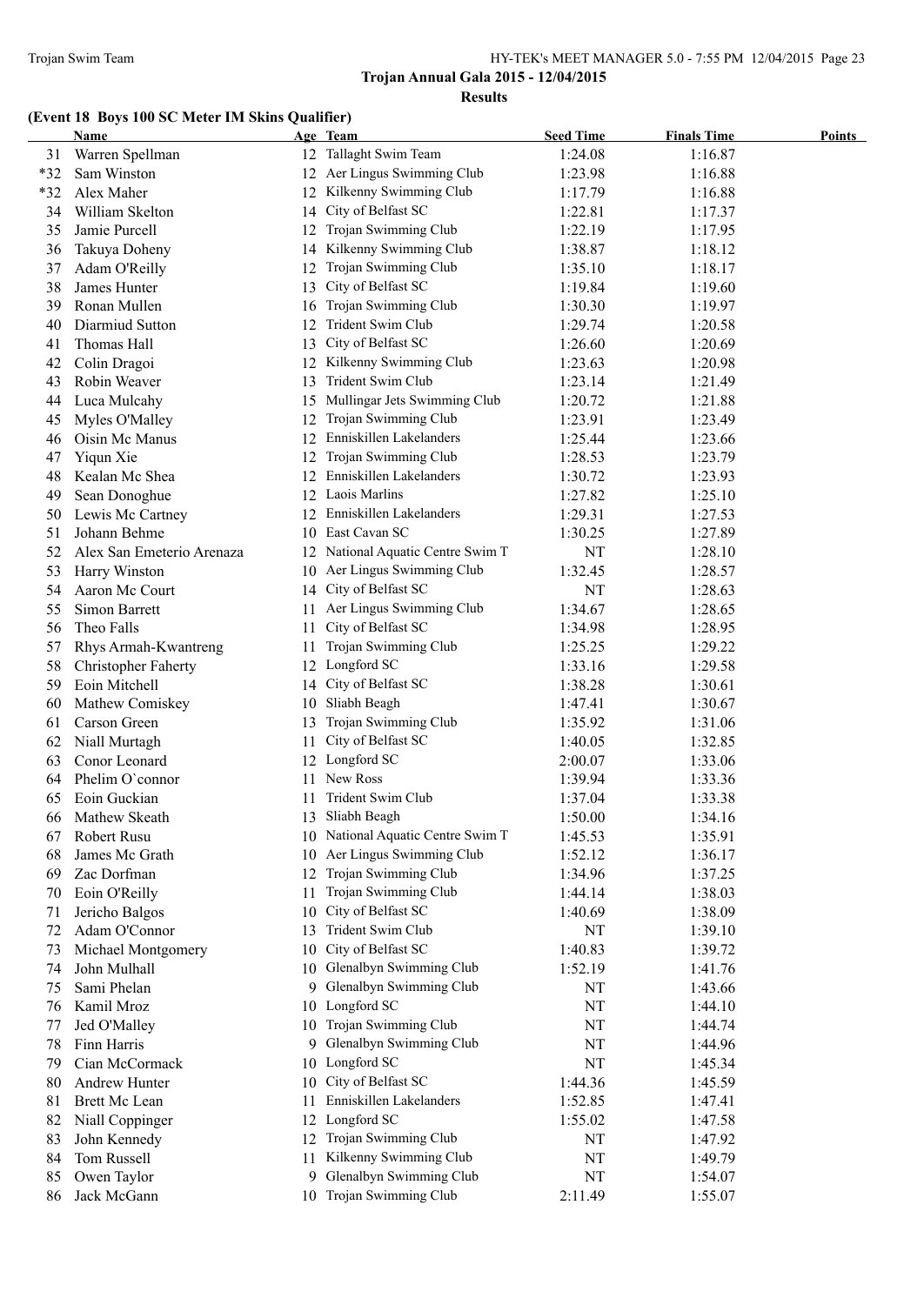# **(Event 18 Boys 100 SC Meter IM Skins Qualifier)**

|                                                                                                                                                                                                                                                                                                                                                                                                                                                | <b>Name</b>           |                          | Age Team                    | <b>Seed Time</b> | <b>Finals Time</b> | <b>Points</b> |
|------------------------------------------------------------------------------------------------------------------------------------------------------------------------------------------------------------------------------------------------------------------------------------------------------------------------------------------------------------------------------------------------------------------------------------------------|-----------------------|--------------------------|-----------------------------|------------------|--------------------|---------------|
| 87                                                                                                                                                                                                                                                                                                                                                                                                                                             | Jacob Martin          |                          | 11 City of Belfast SC       | 1:56.20          | 1:59.14            |               |
| 88                                                                                                                                                                                                                                                                                                                                                                                                                                             | Cael Colfer           |                          | 9 New Ross                  | 1:56.65          | 2:00.84            |               |
| 89                                                                                                                                                                                                                                                                                                                                                                                                                                             | Brendan Delaney       |                          | 10 City of Belfast SC       | 1:57.90          | 2:01.04            |               |
|                                                                                                                                                                                                                                                                                                                                                                                                                                                | 90 Felix Skelton      |                          | 10 City of Belfast SC       | 1:57.18          | 2:07.74            |               |
|                                                                                                                                                                                                                                                                                                                                                                                                                                                | --- Naoise Cautley    |                          | 12 Trojan Swimming Club     | 1:33.01          | DQ                 |               |
|                                                                                                                                                                                                                                                                                                                                                                                                                                                | --- Cormac Mc Crudden |                          | 12 City of Belfast SC       | NT               | DQ                 |               |
|                                                                                                                                                                                                                                                                                                                                                                                                                                                | --- Conor Mc Menamin  |                          | 19 Aer Lingus Swimming Club | 1:14.88          | <b>NS</b>          |               |
| $\frac{1}{2} \frac{1}{2} \frac{1}{2} \frac{1}{2} \frac{1}{2} \frac{1}{2} \frac{1}{2} \frac{1}{2} \frac{1}{2} \frac{1}{2} \frac{1}{2} \frac{1}{2} \frac{1}{2} \frac{1}{2} \frac{1}{2} \frac{1}{2} \frac{1}{2} \frac{1}{2} \frac{1}{2} \frac{1}{2} \frac{1}{2} \frac{1}{2} \frac{1}{2} \frac{1}{2} \frac{1}{2} \frac{1}{2} \frac{1}{2} \frac{1}{2} \frac{1}{2} \frac{1}{2} \frac{1}{2} \frac{$                                                   | Jacob Bickerdike      |                          | 16 Laois Marlins            | 1:17.21          | NS.                |               |
|                                                                                                                                                                                                                                                                                                                                                                                                                                                | --- Oisin Nolan       |                          | 15 Titans Swimming Club     | NT               | <b>NS</b>          |               |
| $\frac{1}{2} \left( \frac{1}{2} \right) \frac{1}{2} \left( \frac{1}{2} \right) \frac{1}{2} \left( \frac{1}{2} \right) \frac{1}{2} \left( \frac{1}{2} \right) \frac{1}{2} \left( \frac{1}{2} \right) \frac{1}{2} \left( \frac{1}{2} \right) \frac{1}{2} \left( \frac{1}{2} \right) \frac{1}{2} \left( \frac{1}{2} \right) \frac{1}{2} \left( \frac{1}{2} \right) \frac{1}{2} \left( \frac{1}{2} \right) \frac{1}{2} \left( \frac{1}{2} \right)$ | <b>Andrew Carey</b>   | $\overline{\mathcal{L}}$ | Tullamore                   | 1:08.48          | <b>NS</b>          |               |

#### **Event 19 Girls 11-12 50 SC Meter Freestyle**

|    | Record:                   | 29.54<br>$\star$ | 12/04/2015 | <b>Emma Montgomery</b>            |                  | <b>City of Belfast</b> |        |
|----|---------------------------|------------------|------------|-----------------------------------|------------------|------------------------|--------|
|    | Name                      |                  |            | Age Team                          | <b>Seed Time</b> | <b>Finals Time</b>     | Points |
| 1  | Emma Montgomery           |                  |            | 12 City of Belfast SC             | 30.37            | 29.54*                 |        |
| 2  | Trudie Gillic             |                  |            | 12 Kells                          | 30.24            | 30.06                  |        |
| 3  | Cara Osing                |                  | 11         | Glenalbyn Swimming Club           | 31.43            | 30.24                  |        |
| 4  | Lydia Mees                |                  |            | 12 Larne SC                       | 30.43            | 30.76                  |        |
| 5  | Kate Burton-Stafford      |                  | 12         | Otter Swimming Club               | 31.95            | 31.24                  |        |
| 6  | Aoife Moore               |                  |            | 12 East Cavan SC                  | 31.47            | 31.36                  |        |
| 7  | Hannah Gellatly           |                  | 11         | Coleraine Swim Club               | 32.00            | 31.60                  |        |
| 8  | Laura Mc Caffrey          |                  |            | 12 Enniskillen Lakelanders        | 31.26            | 31.72                  |        |
| 9  | Jena Macdougald           |                  |            | 12 Otter Swimming Club            | 33.03            | 31.83                  |        |
| 10 | <b>Suzanne Roberts</b>    |                  |            | 12 Esb Swimming Club              | 34.15            | 32.07                  |        |
| 11 | Sophie Hayman             |                  |            | 11 Aer Lingus Swimming Club       | 32.92            | 32.26                  |        |
| 12 | Hannah Inglis             |                  |            | 12 Trojan Swimming Club           | 33.54            | 32.27                  |        |
| 13 | Millie Murphy             |                  |            | 11 Aura Dundalk Swimming Club     | 33.55            | 32.41                  |        |
| 14 | Alannah Bennett           |                  | 12         | Glenalbyn Swimming Club           | 33.61            | 32.56                  |        |
| 15 | Sarah Latham-Timmons      |                  | 12         | Otter Swimming Club               | 33.13            | 33.06                  |        |
| 16 | Sara Condron              |                  | 11         | Tullamore                         | 33.69            | 33.80                  |        |
| 17 | Katherine Baron           |                  |            | 12 Asgard                         | 34.44            | 34.12                  |        |
| 18 | Tara McKeon               |                  | 11         | <b>Ballinasloe SC</b>             | 34.27            | 34.78                  |        |
| 19 | Dara Tuinstra             |                  | 11.        | Asgard                            | 36.96            | 34.89                  |        |
| 20 | Ailbhe Dawson             |                  | 11         | National Aquatic Centre Swim T    | 35.55            | 35.44                  |        |
| 21 | Sadhbh Bailey             |                  | 11.        | New Ross                          | 38.21            | 35.62                  |        |
| 22 | Jasmyn Hayes              |                  | 11         | Trojan Swimming Club              | 35.30            | 35.83                  |        |
| 23 | Hannah Skeath             |                  | 11         | Sliabh Beagh                      | 41.77            | 35.94                  |        |
| 24 | Emilia Stachura           |                  |            | 11 Kells                          | 35.38            | 36.02                  |        |
| 25 | Kate O'Brien              |                  |            | 12 Aura Dundalk Swimming Club     | 36.80            | 36.08                  |        |
| 26 | Aoise Lennon              |                  | 11-        | National Aquatic Centre Swim T    | 36.67            | 36.47                  |        |
| 27 | Zara MacMahon             |                  |            | 12 Laois Marlins                  | 37.35            | 36.61                  |        |
| 28 | Anna Krapivina            |                  | 11-        | National Aquatic Centre Swim T    | 40.12            | 36.68                  |        |
| 29 | Mary Mitchell             |                  | 11.        | City of Belfast SC                | 36.07            | 36.93                  |        |
| 30 | Sara-Jane Mooney          |                  | 11.        | National Aquatic Centre Swim T    | 44.57            | 37.36                  |        |
| 31 | Lara Moorhead             |                  | 11         | Trojan Swimming Club              | 39.50            | 37.61                  |        |
| 32 | Laoise Murphy             |                  |            | 12 National Aquatic Centre Swim T | 38.70            | 38.44                  |        |
| 33 | Crystal Meier             |                  | 12         | Trojan Swimming Club              | 38.72            | 38.55                  |        |
| 34 | Anna Neary                |                  | 11         | Trojan Swimming Club              | 38.25            | 38.62                  |        |
| 35 | Cliona Sheridan           |                  | 11         | Sliabh Beagh                      | 43.26            | 38.65                  |        |
| 36 | Hannah Nolan              |                  |            | 12 Trojan Swimming Club           | NT               | 38.82                  |        |
| 37 | Eva Brennan               |                  |            | 12 Kilkenny Swimming Club         | 42.50            | 39.15                  |        |
| 38 | Nicole Turner             |                  |            | 12 Laois Marlins                  | 38.17            | 39.34                  |        |
| 39 | Aiobheann Duffy           |                  |            | 11 Aer Lingus Swimming Club       | 40.26            | 39.59                  |        |
| 40 | <b>Blathnaid O'Reilly</b> |                  |            | 12 Breifne                        | 40.09            | 39.97                  |        |
| 41 | Evie Daly                 |                  | 11 -       | Mullingar Jets Swimming Club      | 43.35            | 41.33                  |        |
| 42 | Ciara Bethell             |                  |            | 11 New Ross                       | 41.53            | 41.67                  |        |
|    |                           |                  |            |                                   |                  |                        |        |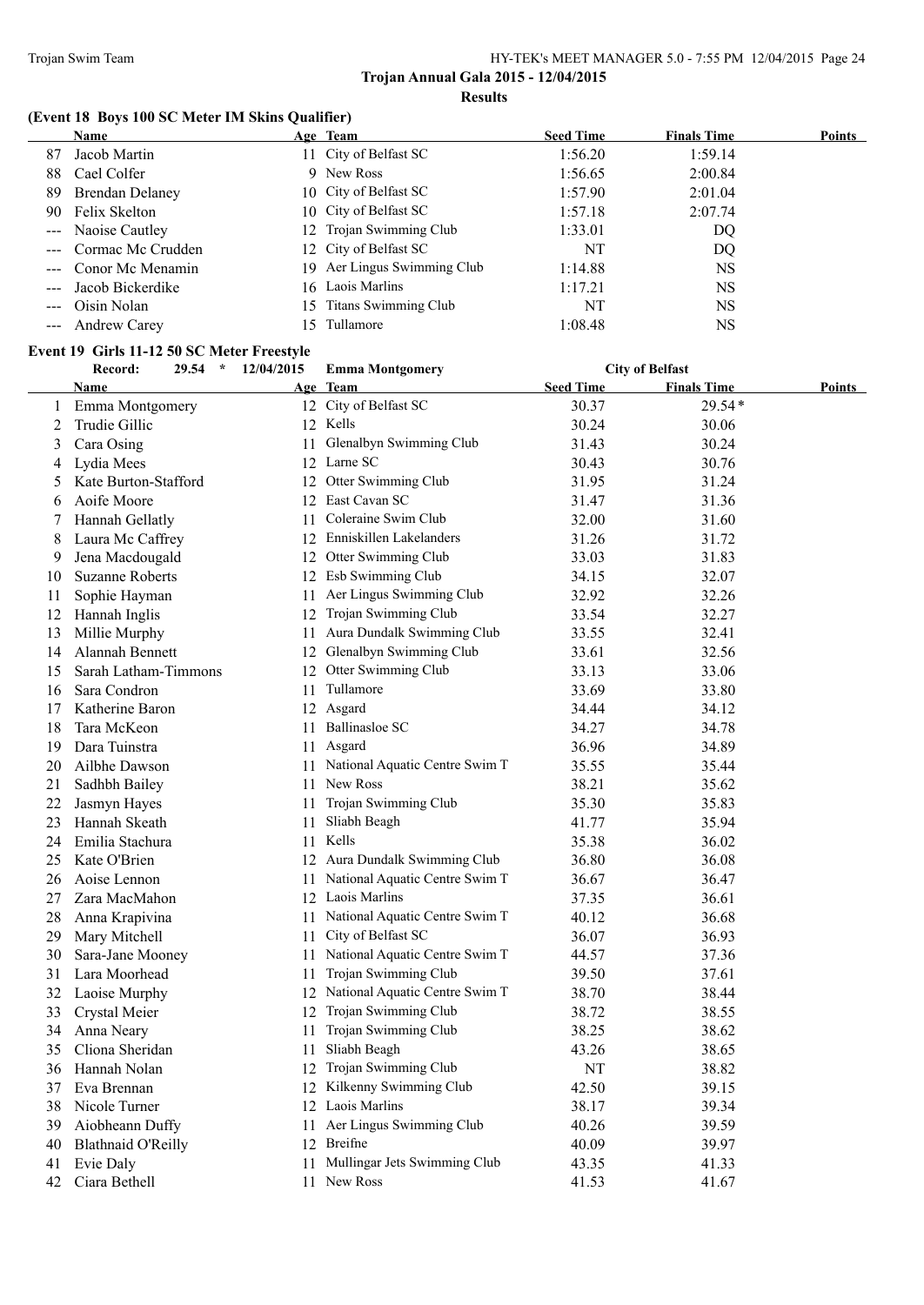# **(Event 19 Girls 11-12 50 SC Meter Freestyle)**

|     | Name                     |     | Age Team                       | <b>Seed Time</b> | <b>Finals Time</b> | <b>Points</b> |
|-----|--------------------------|-----|--------------------------------|------------------|--------------------|---------------|
| 43  | Ella Byrne               | 11  | Longford SC                    | 43.47            | 42.32              |               |
| 44  | Grainne Grier            | 12. | Breifne                        | 40.75            | 42.42              |               |
| 45  | Meabh O'Raghallaigh      |     | Aer Lingus Swimming Club       | 44.15            | 42.58              |               |
| 46  | <b>Billie Baumeister</b> | 12  | Aer Lingus Swimming Club       | 42.00            | 42.70              |               |
| 47  | Caoimhe Poole            | 12. | Aer Lingus Swimming Club       | 40.63            | 42.95              |               |
| 48  | Emma Gaborova            | 11  | Longford SC                    | 53.28            | 43.34              |               |
| 49  | Aoife Leonard            | 11  | Longford SC                    | 54.95            | 43.52              |               |
| 50  | Rachel Connolly          | 11  | Trojan Swimming Club           | NT               | 45.63              |               |
| 51  | Jane Dowd                | 11  | Longford SC                    | 49.52            | 46.76              |               |
| 52  | Niamh Gogan              | 11  | Longford SC                    | 53.44            | 46.89              |               |
| 53  | Ellie McManus            | 11  | <b>Breifne</b>                 | 49.11            | 48.21              |               |
| 54  | Katy O'Brien             | 12  | Aer Lingus Swimming Club       | 42.37            | 56.70              |               |
| --- | Ella O'Callaghan         |     | National Aquatic Centre Swim T | 43.00            | <b>NS</b>          |               |
|     | Jenna Mills              | 12. | Longford SC                    | 31.91            | NS.                |               |
|     | Aisling Gorman           | 11  | Longford SC                    | NT               | <b>NS</b>          |               |
|     | Niamh Okane              | 12  | Enniskillen Lakelanders        | 33.75            | NS                 |               |

#### **Event 20 Girls 8 & Under 50 SC Meter Freestyle**

|     | Record:<br>38.29<br>$\star$ | 09/03/2014 | <b>Kate Saunders</b>         | <b>Team TSC</b>  |                    |               |
|-----|-----------------------------|------------|------------------------------|------------------|--------------------|---------------|
|     | Name                        |            | Age Team                     | <b>Seed Time</b> | <b>Finals Time</b> | <b>Points</b> |
|     | Aoife Doran                 | 8          | Mullingar Jets Swimming Club | 41.15            | 39.09              |               |
|     | Vanesa Sukupova             | 8          | Kilkenny Swimming Club       | 41.60            | 39.96              |               |
| 3   | Rionagh McCormack           | 8          | Longford SC                  | 49.62            | 45.93              |               |
|     | Juliet Mc Grath             |            | Aer Lingus Swimming Club     | 44.23            | 46.10              |               |
| 5   | Anna Murray                 | 8          | Glenalbyn Swimming Club      | NT               | 46.90              |               |
| 6   | Natasha Armah-Kwantreng     |            | Trojan Swimming Club         | NT               | 48.91              |               |
|     | Clodagh Clarke              | 8          | <b>Breifne</b>               | NT               | 49.90              |               |
|     | Alexa Vedernikova           |            | Dublin Swim Club             | 55.00            | 50.69              |               |
| 9   | Abby McDowell               | 8          | <b>Breifne</b>               | 53.45            | 51.50              |               |
| 10  | Hannah Morel                |            | Aer Lingus Swimming Club     | NT               | 52.02              |               |
| 11  | Jane O'Boyle                | 8          | Longford SC                  | NT               | 52.68              |               |
| 12  | Rionach Lennon              | 8          | Dublin Swim Club             | NT               | 53.72              |               |
| 13  | Ella Guckian                | 8          | Trident Swim Club            | NT               | 53.95              |               |
| 14  | Nessa Godden                | 8          | Kilkenny Swimming Club       | 54.35            | 54.89              |               |
| 15  | Ali Wolahan                 | 8          | Trojan Swimming Club         | 55.57            | 55.20              |               |
| 16  | Molly Garvey                | 8          | Glenalbyn Swimming Club      | NT               | 58.01              |               |
| 17  | Kayla McKeon                | 8          | <b>Ballinasloe SC</b>        | 54.73            | 59.35              |               |
| 18  | Rachel Harrington           | 8          | Trojan Swimming Club         | 54.46            | 59.51              |               |
| 19  | Kate Colgan                 |            | Trojan Swimming Club         | NT               | 59.59              |               |
| 20  | Chloe Mulcahy               |            | Mullingar Jets Swimming Club | NT               | 1:08.27            |               |
|     | Ai Lin Sun                  |            | Tallaght Swim Team           | 42.22            | DQ                 |               |
|     | Maebh O Hara                | 8          | Mullingar Jets Swimming Club | NT               | NS.                |               |
| --- | Orla Leahy                  | 8          | Glenalbyn Swimming Club      | NT               | <b>NS</b>          |               |

# **Event 20 Girls 9 Year Olds 50 SC Meter Freestyle**

|   | 33.87<br>Record:<br>$\ast$ | 12/04/2015 | <b>Ellie Mc Cartney</b>      |                  | Enniskillen        |               |
|---|----------------------------|------------|------------------------------|------------------|--------------------|---------------|
|   | <b>Name</b>                |            | Age Team                     | <b>Seed Time</b> | <b>Finals Time</b> | <b>Points</b> |
|   | 1 Ellie Mc Cartney         |            | 9 Enniskillen Lakelanders    | 33.75            | $33.87*$           |               |
|   | 2 Ava McKeon               |            | 9 Ballinasloe SC             | 35.34            | 37.29              |               |
|   | 3 Aisling Cush             |            | 9 Cookstown Swimming Club    | 39.45            | 38.74              |               |
|   | 4 Kate Delany              |            | 9 Aura Dundalk Swimming Club | 41.67            | 39.34              |               |
|   | 5 Ruth Barrett             |            | 9 Aer Lingus Swimming Club   | 41.99            | 40.40              |               |
|   | Aoibheann Clarke           |            | 9 Breifne                    | NT               | 40.68              |               |
|   | 7 Erin Armah-Kwantreng     |            | 9 Trojan Swimming Club       | 40.75            | 41.20              |               |
| 8 | Clara Kelly                |            | 9 Aer Lingus Swimming Club   | 42.56            | 41.50              |               |
| 9 | Beth Grant                 |            | Breifne                      | 41.60            | 41.68              |               |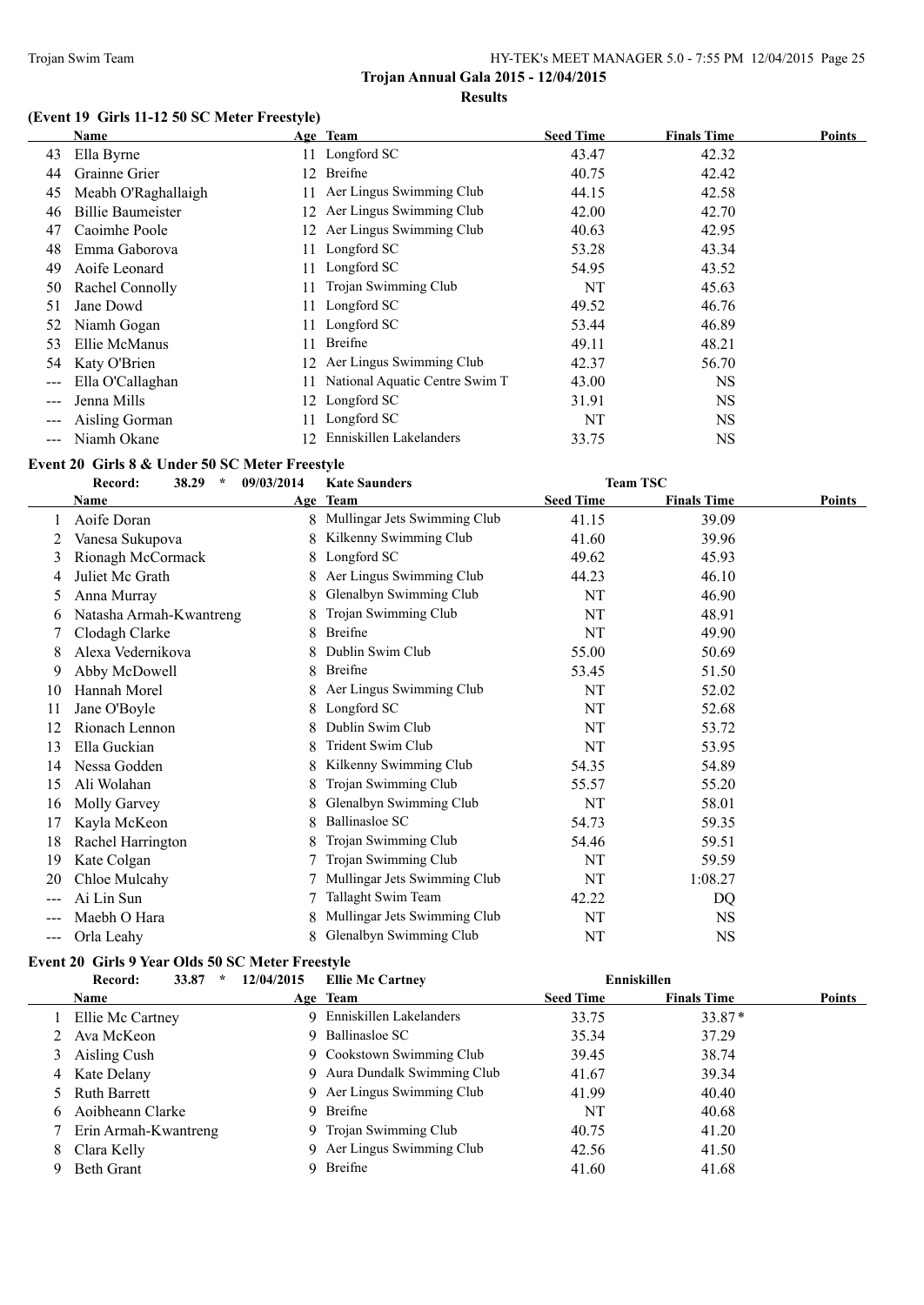# **(Event 20 Girls 9 Year Olds 50 SC Meter Freestyle)**

|     | Name            | Age Team                         | <b>Seed Time</b> | <b>Finals Time</b> | Points |
|-----|-----------------|----------------------------------|------------------|--------------------|--------|
| 10  | Jamila Zaidan   | 9 Aer Lingus Swimming Club       | 44.57            | 42.61              |        |
| 11  | Katie Donoghue  | 9 Laois Marlins                  | 46.15            | 43.41              |        |
| 12  | Hanna Doornbos  | 9 National Aquatic Centre Swim T | 42.79            | 43.70              |        |
| 13  | Eleanor Dunne   | 9 Glenalbyn Swimming Club        | 49.91            | 45.30              |        |
| 14  | Molly O'Bric    | 9 Titans Swimming Club           | NT               | 45.34              |        |
| 15  | Aoife McGoey    | 9 Aura Dundalk Swimming Club     | 47.02            | 45.63              |        |
| 16  | Orla Sisson     | 9 Glenalbyn Swimming Club        | NT               | 46.37              |        |
| 17  | Ella Hegarty    | 9 Aer Lingus Swimming Club       | 44.85            | 46.44              |        |
| 18  | Saoirse Lloyd   | 9 Aer Lingus Swimming Club       | 47.94            | 47.07              |        |
| 19  | Abi McNamara    | 9 Aura Dundalk Swimming Club     | 48.57            | 48.24              |        |
| 20  | Leah Quinn      | 9 Longford SC                    | 57.32            | 48.51              |        |
| 21  | Elise Davidson  | 9 Asgard                         | 1:00.12          | 51.57              |        |
| 22  | Tani McCormack  | 9 Ballinasloe SC                 | 52.07            | 52.56              |        |
| 23  | Grace Madigan   | 9 Longford SC                    | 59.28            | 52.90              |        |
| 24  | Clodagh Fay     | 9 Trojan Swimming Club           | 1:05.11          | 53.12              |        |
| 25  | Niamh Roe       | 9 Mullingar Jets Swimming Club   | NT               | 53.73              |        |
| 26  | Machaela Murphy | 9 Mullingar Jets Swimming Club   | 53.75            | 54.53              |        |
| --- | Aoife Kennelly  | 9 Longford SC                    | 51.55            | NS                 |        |

# **Event 20 Girls 10 Year Olds 50 SC Meter Freestyle**

|    | Record:<br>33.25<br>$\star$<br>2009 |    | <b>Rose Kennedy</b>               | <b>RV</b>        |                    |        |
|----|-------------------------------------|----|-----------------------------------|------------------|--------------------|--------|
|    | Name                                |    | Age Team                          | <b>Seed Time</b> | <b>Finals Time</b> | Points |
| 1  | Nadya Dunne                         |    | 10 Tallaght Swim Team             | 34.07            | 33.80              |        |
| 2  | <b>Aisling Rowlands</b>             |    | 10 Trojan Swimming Club           | 34.10            | 33.90              |        |
| 3  | Ruby Markey                         | 10 | Aer Lingus Swimming Club          | 34.62            | 34.67              |        |
| 4  | Ruth Dolan                          | 10 | <b>Ballinasloe SC</b>             | 33.82            | 35.05              |        |
| 5  | Jasmine Haugh                       |    | 10 Mullingar Jets Swimming Club   | 36.81            | 37.14              |        |
| 6  | Juliette Evans Garrett              | 10 | Aer Lingus Swimming Club          | 38.01            | 37.61              |        |
| 7  | Aimee Wyse                          | 10 | Trojan Swimming Club              | 37.44            | 37.68              |        |
| 8  | Grainne O'Sullivan                  | 10 | <b>Titans Swimming Club</b>       | 40.95            | 38.66              |        |
| 9  | Robyn Dalton                        | 10 | National Aquatic Centre Swim T    | 42.73            | 39.32              |        |
| 10 | Caoimhe Kennedy                     | 10 | Ballinasloe SC                    | 42.01            | 40.19              |        |
| 11 | Lara Perrey                         |    | 10 National Aquatic Centre Swim T | 41.64            | 40.72              |        |
| 12 | Talulla Ni Chionnaith               | 10 | Trojan Swimming Club              | 41.71            | 41.98              |        |
| 13 | Caoimhe Moore                       |    | 10 Laois Marlins                  | 39.84            | 42.54              |        |
| 14 | Roisin Bracken                      |    | 10 Laois Marlins                  | 44.15            | 42.61              |        |
| 15 | Aisling Lyons                       | 10 | Glenalbyn Swimming Club           | 49.39            | 42.90              |        |
| 16 | Mia Hazley                          |    | 10 Aer Lingus Swimming Club       | 43.02            | 42.96              |        |
| 17 | Zoe Quinlan                         | 10 | Glenalbyn Swimming Club           | 51.90            | 43.04              |        |
| 18 | Ava Deeley                          |    | 10 Longford SC                    | 46.70            | 43.39              |        |
| 19 | Neveah Kenny                        |    | 10 Aer Lingus Swimming Club       | 46.53            | 43.58              |        |
| 20 | Katie Treanor                       | 10 | Sliabh Beagh                      | 43.99            | 43.63              |        |
| 21 | Kate Hagan                          |    | 10 Longford SC                    | NT               | 43.76              |        |
| 22 | Meabh O' Gradaigh                   | 10 | Aer Lingus Swimming Club          | 46.49            | 44.05              |        |
| 23 | Sharon Quinn                        |    | 10 Longford SC                    | 44.90            | 44.09              |        |
| 24 | Liana Elvinsson                     | 10 | Trojan Swimming Club              | 47.44            | 44.56              |        |
| 25 | Katie Preston                       | 10 | Aer Lingus Swimming Club          | 46.28            | 44.59              |        |
| 26 | Lucy Kavanagh                       | 10 | Trojan Swimming Club              | 51.97            | 44.68              |        |
| 27 | Ailbhe Hanrahan                     | 10 | <b>Ballinasloe SC</b>             | 47.81            | 44.76              |        |
| 28 | Laoise Linehan                      | 10 | Glenalbyn Swimming Club           | NT               | 44.87              |        |
| 29 | Anna Cannon                         |    | 10 Trojan Swimming Club           | 48.82            | 44.94              |        |
| 30 | Aoife Conway                        | 10 | Aura Dundalk Swimming Club        | 45.85            | 45.41              |        |
| 31 | Katie Mulvey                        |    | 10 East Cavan SC                  | 46.50            | 45.56              |        |
| 32 | Lilijanna Green                     | 10 | Trojan Swimming Club              | 44.31            | 46.20              |        |
| 33 | Ailis Cope                          | 10 | Aer Lingus Swimming Club          | 48.89            | 46.40              |        |
| 34 | Ellen Rooney                        |    | 10 Aer Lingus Swimming Club       | 48.86            | 46.95              |        |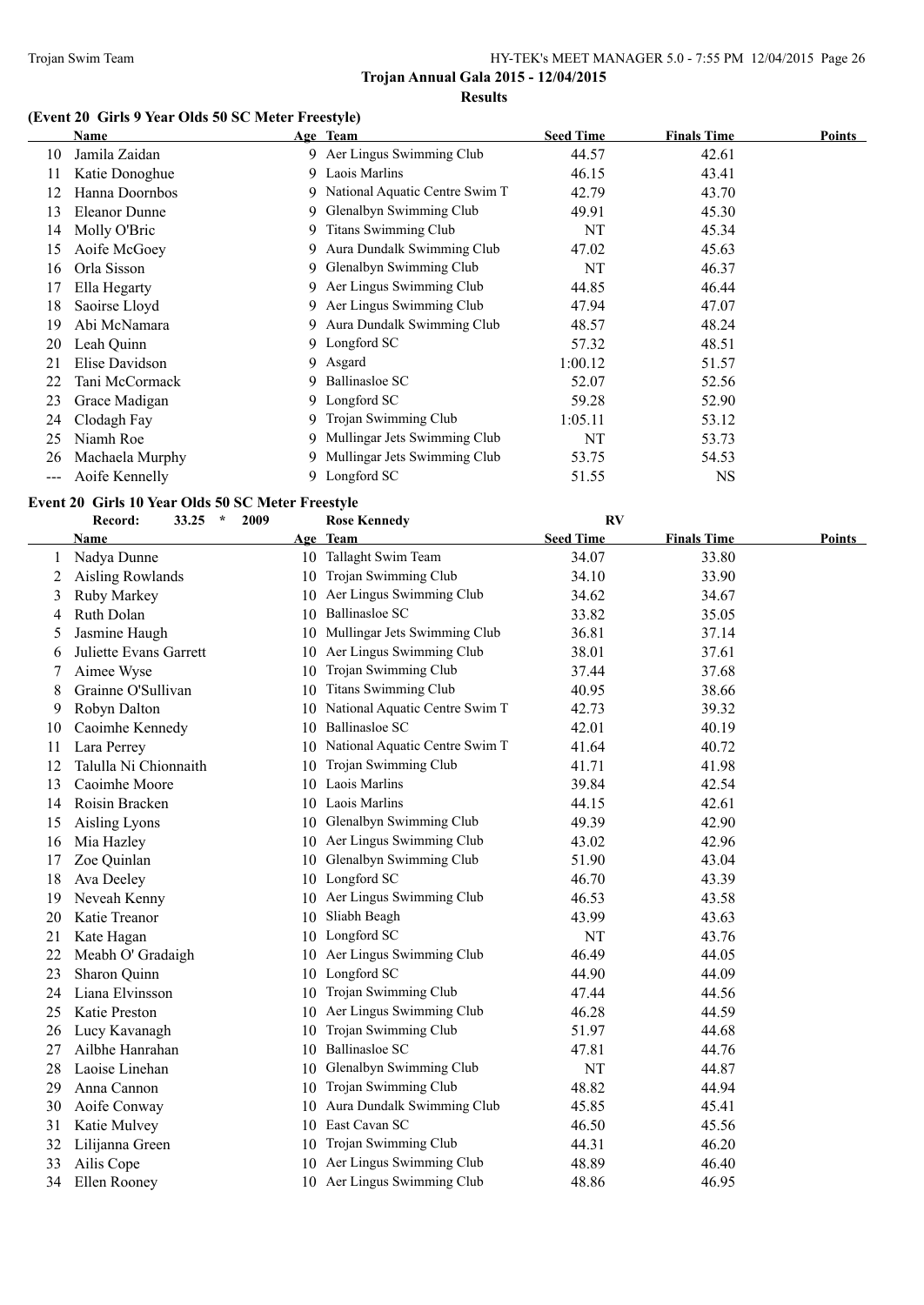# **(Event 20 Girls 10 Year Olds 50 SC Meter Freestyle)**

|    | <b>Name</b>          | Age Team                    | <b>Seed Time</b> | <b>Finals Time</b> | <b>Points</b> |
|----|----------------------|-----------------------------|------------------|--------------------|---------------|
| 35 | Margaret-Mary O'Shea | 10 Kilkenny Swimming Club   | 51.34            | 47.45              |               |
| 36 | Suzanne Crossan      | 10 Glenalbyn Swimming Club  | NT               | 51.08              |               |
| 37 | Laura Fagan          | 10 Aer Lingus Swimming Club | 51.60            | 51.65              |               |
| 38 | Hazel Hamill         | 10 Glenalbyn Swimming Club  | NT               | 52.64              |               |
| 39 | Siobhan Leonard      | 10 Longford SC              | 1:02.06          | 53.39              |               |
|    | --- Aoife Mc Groddy  | 10 Aer Lingus Swimming Club | 40.40            | NS                 |               |

#### **Event 21 Girls 12 & Under 100 SC Meter Freestyle**

|       | Record:<br>1:03.58<br>$\star$ | 12/04/2015 | <b>Maria Godden</b>               | Kilkenny         |                    |               |
|-------|-------------------------------|------------|-----------------------------------|------------------|--------------------|---------------|
|       | <b>Name</b>                   |            | Age Team                          | <b>Seed Time</b> | <b>Finals Time</b> | <b>Points</b> |
| 1     | Maria Godden                  |            | 12 Kilkenny Swimming Club         | 1:03.89          | $1:03.58*$         |               |
| 2     | Trudie Gillic                 |            | 12 Kells                          | 1:03.62          | 1:03.91            |               |
| 3     | Cara Osing                    | 11         | Glenalbyn Swimming Club           | 1:08.42          | 1:06.25            |               |
| 4     | Emma Montgomery               | 12         | City of Belfast SC                | 1:07.88          | 1:06.36            |               |
| 5     | Aoibheann Bryson              |            | 12 Terenure Swimming Club         | 1:08.65          | 1:07.06            |               |
| 6     | Naomi Trait                   | 11         | Kilkenny Swimming Club            | 1:06.03          | 1:07.59            |               |
| 7     | Aoife Moore                   |            | 12 East Cavan SC                  | 1:10.18          | 1:08.19            |               |
| 8     | Aoife Boyle                   |            | 12 Aer Lingus Swimming Club       | 1:09.62          | 1:08.91            |               |
| 9     | Caoimhe Daly                  | 11         | New Ross                          | 1:09.78          | 1:08.96            |               |
| 10    | Alannah Bennett               |            | 12 Glenalbyn Swimming Club        | 1:09.44          | 1:09.13            |               |
| 11    | Lydia Mees                    |            | 12 Larne SC                       | 1:08.17          | 1:09.26            |               |
| 12    | Kate Burton-Stafford          |            | 12 Otter Swimming Club            | 1:08.04          | 1:09.28            |               |
| 13    | <b>Suzanne Roberts</b>        |            | 12 Esb Swimming Club              | 1:11.56          | 1:10.04            |               |
| 14    | Kim Rossiter                  |            | 12 Esb Swimming Club              | 1:10.04          | 1:10.57            |               |
| 15    | Pippa Mulhall                 |            | 12 Glenalbyn Swimming Club        | 1:15.00          | 1:10.61            |               |
| 16    | Sophie Hayman                 | 11.        | Aer Lingus Swimming Club          | 1:12.04          | 1:11.10            |               |
| 17    | Hannah Gellatly               |            | 11 Coleraine Swim Club            | 1:11.01          | 1:11.28            |               |
| 18    | Roisin Wearen                 |            | 12 Aer Lingus Swimming Club       | 1:15.16          | 1:11.39            |               |
| $*19$ | Freja Kavanagh                |            | 11 Asgard                         | 1:11.96          | 1:11.79            |               |
| $*19$ | Isobel Radford-Dodd           |            | 12 Titans Swimming Club           | NT               | 1:11.79            |               |
| 21    | Sarah Latham-Timmons          |            | 12 Otter Swimming Club            | 1:10.51          | 1:12.06            |               |
| 22    | Danielle Colfer               |            | 12 New Ross                       | 1:14.34          | 1:12.31            |               |
| 23    | Laura Mc Caffrey              |            | 12 Enniskillen Lakelanders        | 1:10.19          | 1:12.34            |               |
| 24    | Jenna Mills                   |            | 12 Longford SC                    | 1:14.35          | 1:12.51            |               |
| 25    | Millie Murphy                 |            | 11 Aura Dundalk Swimming Club     | 1:18.40          | 1:12.52            |               |
| 26    | Clíona Colvin                 |            | 12 National Aquatic Centre Swim T | 1:13.06          | 1:12.78            |               |
| 27    | Hannah Inglis                 |            | 12 Trojan Swimming Club           | 1:14.39          | 1:12.81            |               |
| 28    | Ellie Falls                   | 11         | City of Belfast SC                | 1:12.38          | 1:12.91            |               |
| 29    | Sara Condron                  |            | 11 Tullamore                      | 1:14.81          | 1:13.56            |               |
| $*30$ | Nadya Dunne                   |            | 10 Tallaght Swim Team             | 1:16.11          | 1:14.82            |               |
| $*30$ | Sophie Cronin                 |            | 12 National Aquatic Centre Swim T | 1:19.17          | 1:14.82            |               |
| 32    | Emma Fagan                    |            | 11 Aer Lingus Swimming Club       | 1:14.94          | 1:14.83            |               |
| 33    | Jenna Mulcahy                 |            | 12 Mullingar Jets Swimming Club   | 1:14.95          | 1:15.14            |               |
| 34    | Katherine Baron               |            | 12 Asgard                         | 1:16.56          | 1:15.39            |               |
| 35    | Aine Mc Weeney                |            | 12 Longford SC                    | 1:13.70          | 1:15.47            |               |
| 36    | Elizabeth O'Boyle             |            | 12 Longford SC                    | 1:19.89          | 1:16.13            |               |
| 37    | Min Allen                     | 11         | New Ross                          | 1:21.36          | 1:16.37            |               |
| 38    | Amy Montgomery                | 12         | City of Belfast SC                | 1:21.08          | 1:16.38            |               |
| 39    | Sophia O'Shea                 | 11         | Kilkenny Swimming Club            | 1:25.84          | 1:16.42            |               |
| 40    | Ailbhe Dawson                 | 11         | National Aquatic Centre Swim T    | 1:16.40          | 1:16.46            |               |
| 41    | Dara Tuinstra                 | 11         | Asgard                            | 1:17.61          | 1:16.51            |               |
| 42    | Tara McKeon                   | 11         | <b>Ballinasloe SC</b>             | NT               | 1:16.76            |               |
| 43    | Aisling Rowlands              | 10         | Trojan Swimming Club              | 1:19.04          | 1:17.31            |               |
| *44   | Aoife Cosgrove                |            | 12 National Aquatic Centre Swim T | 1:12.35          | 1:10.32            |               |
| *44   | Katie Whelan                  | 11         | Aer Lingus Swimming Club          | 1:23.10          | 1:18.22            |               |
| 45    | Olivia Mc Crea                | 11         | City of Belfast SC                | 1:21.66          | 1:18.39            |               |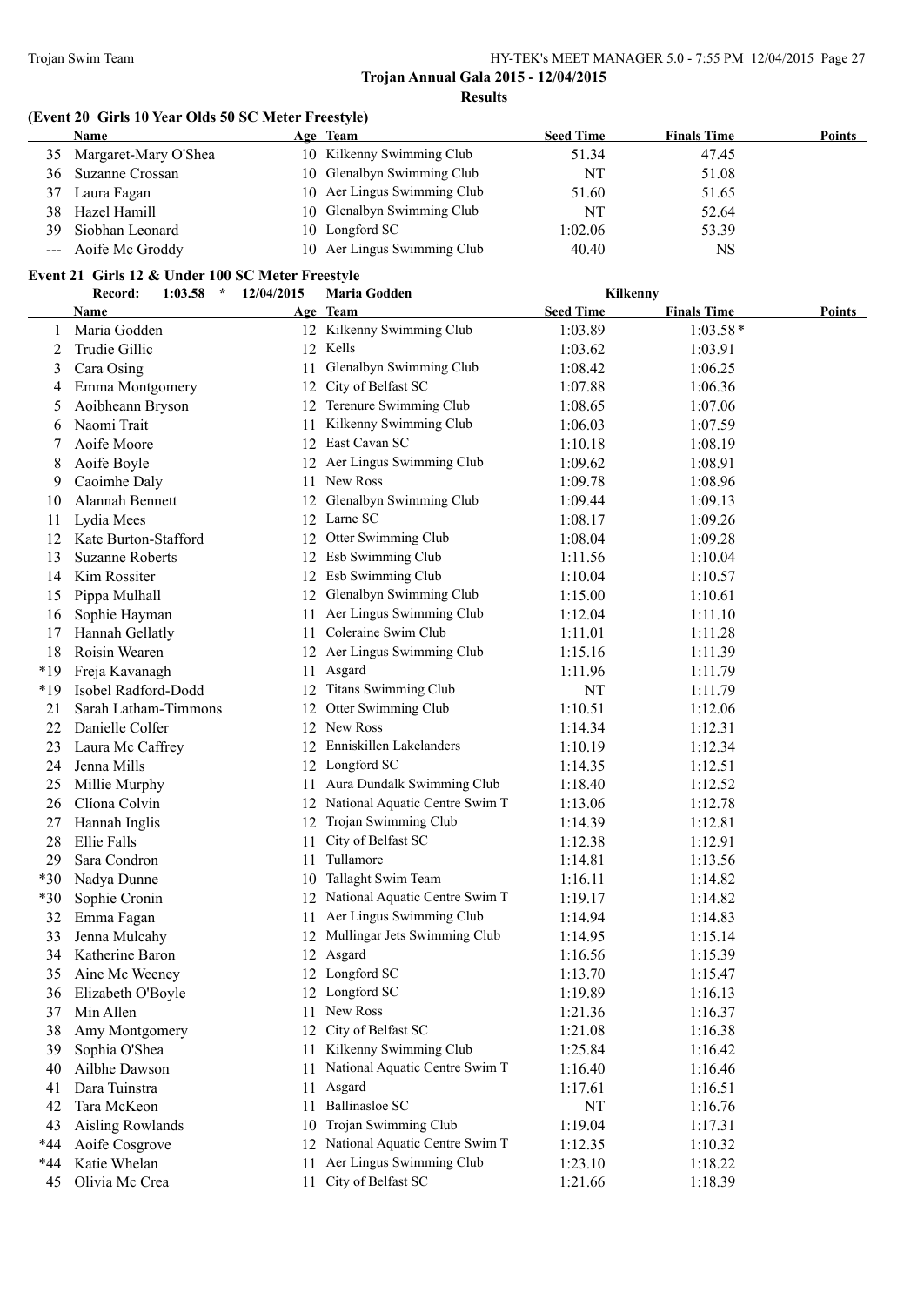# **(Event 21 Girls 12 & Under 100 SC Meter Freestyle)**

|       | Name                      |     | Age Team                          | <b>Seed Time</b> | <b>Finals Time</b> | <b>Points</b> |
|-------|---------------------------|-----|-----------------------------------|------------------|--------------------|---------------|
| 46    | Kate O'Brien              |     | 12 Aura Dundalk Swimming Club     | 1:50.41          | 1:19.24            |               |
| 47    | Eleanor Godden            | 11  | Kilkenny Swimming Club            | 1:21.21          | 1:19.35            |               |
| 48    | Adrienne Keuck            | 11  | East Cavan SC                     | 1:24.55          | 1:19.91            |               |
| 49    | Ailbhe Lunn               | 11  | National Aquatic Centre Swim T    | 1:26.38          | 1:20.11            |               |
| 50    | Alannah Canavan           |     | 10 Ballina Swimming Club          | 1:24.73          | 1:20.13            |               |
| 51    | Zoe Shakeshaft            | 12  | Ballina Swimming Club             | 1:25.66          | 1:20.40            |               |
| $*52$ | Laura Desmond             | 12  | Trojan Swimming Club              | 1:22.70          | 1:20.56            |               |
| $*52$ | Jennifer Boyle            |     | 12 Aer Lingus Swimming Club       | 1:20.33          | 1:20.56            |               |
| 54    | Aoise Lennon              | 11. | National Aquatic Centre Swim T    | 1:20.68          | 1:20.60            |               |
| 55    | Grace Leddy               | 12  | East Cavan SC                     | NT               | 1:21.50            |               |
| 56    | Amy Mc Mahon              | 11. | Aura Dundalk Swimming Club        | 1:24.01          | 1:21.93            |               |
| 57    | Mia Grimes                |     | 12 Aer Lingus Swimming Club       | 1:30.25          | 1:21.97            |               |
| 58    | Mia Parsons               |     | 12 East Cavan SC                  | 1:23.24          | 1:22.16            |               |
| 59    | Zara MacMahon             |     | 12 Laois Marlins                  | 1:18.93          | 1:22.58            |               |
| 60    | Jasmine Haugh             |     | 10 Mullingar Jets Swimming Club   | 1:22.80          | 1:22.87            |               |
| 61    | Anna Krapivina            | 11  | National Aquatic Centre Swim T    | 1:35.35          | 1:23.08            |               |
| 62    | Elly McQuade              |     | 12 East Cavan SC                  | 1:31.71          | 1:23.16            |               |
| 63    | Niamh Kelly               | 12  | East Cavan SC                     | NT               | 1:23.31            |               |
| 64    | Jasmyn Hayes              | 11  | Trojan Swimming Club              | 1:20.78          | 1:23.57            |               |
| 65    | Kara Mulcahy              | 11  | Mullingar Jets Swimming Club      | 1:21.85          | 1:23.61            |               |
| 66    | Amy Hunter                |     | 9 City of Belfast SC              | 1:37.27          | 1:23.74            |               |
| 67    | Julia Evans               | 12  | <b>Titans Swimming Club</b>       | NT               | 1:24.23            |               |
| 68    | <b>Emer Desmond</b>       | 11  | Trojan Swimming Club              | 1:30.40          | 1:24.48            |               |
| 69    | Aoife Waldron             |     | 12 Aer Lingus Swimming Club       | 1:31.51          | 1:24.68            |               |
| 70    | Ruth Kelly                |     | 9 New Ross                        | 1:40.68          | 1:26.09            |               |
| 71    | Cara Heylin               | 11  | Trojan Swimming Club              | 1:30.93          | 1:26.46            |               |
| 72    | Anna Neary                | 11  | Trojan Swimming Club              | 1:23.59          | 1:27.00            |               |
| 73    | Avril Muldoon             | 11  | Trojan Swimming Club              | 1:37.62          | 1:27.35            |               |
| 74    | Ella Doornbos             |     | 10 National Aquatic Centre Swim T | 1:24.54          | 1:27.36            |               |
| 75    | Cliona Sheridan           | 11  | Sliabh Beagh                      | 1:27.68          | 1:27.99            |               |
| 76    | Hannah Skeath             | 11  | Sliabh Beagh                      | 1:28.83          | 1:28.35            |               |
| 77    | Lara Moorhead             | 11  | Trojan Swimming Club              | 1:32.52          | 1:28.74            |               |
| 78    | Crystal Meier             | 12  | Trojan Swimming Club              | 1:35.52          | 1:28.93            |               |
| 79    | Rachael Heller            |     | 12 Aer Lingus Swimming Club       | 1:25.93          | 1:30.19            |               |
| 80    | Rebecca Marcu             | 11  | <b>Titans Swimming Club</b>       | NT               | 1:30.53            |               |
| 81    | Lily Harrington           | 11  | Trojan Swimming Club              | 1:32.33          | 1:30.63            |               |
| 82    | Clara Evans               |     | 10 Titans Swimming Club           | NT               | 1:32.15            |               |
| 83    | <b>Falistine Kamel</b>    | 11  | Glenalbyn Swimming Club           | 1:33.17          | 1:32.81            |               |
| 84    | <b>Blathnaid O'Reilly</b> |     | 12 Breifne                        | 1:33.42          | 1:32.90            |               |
| 85    | Rachel Burke              | 11. | Glenalbyn Swimming Club           | NT               | 1:33.00            |               |
| 86    | Alannah Mc Gahon          |     | 8 Sliabh Beagh                    | 1:38.27          | 1:34.13            |               |
| 87    | Clara Hamilton            | 11  | City of Belfast SC                | 1:37.56          | 1:34.81            |               |
| 88    | Caoimhe Poole             |     | 12 Aer Lingus Swimming Club       | 1:31.66          | 1:37.30            |               |
| 89    | Ella Byrne                | 11  | Longford SC                       | 1:32.14          | 1:37.35            |               |
| 90    | Caoimhe Moore             |     | 10 Laois Marlins                  | 1:37.83          | 1:38.28            |               |
| *91   | Gabiya Isayevaite         | 10  | <b>Titans Swimming Club</b>       | NT               | 1:38.96            |               |
| $*91$ | Erin Armah-Kwantreng      |     | 9 Trojan Swimming Club            | 1:32.65          | 1:38.96            |               |
| 93    | Caroline Dunne            | 10  | Glenalbyn Swimming Club           | NT               | 1:40.60            |               |
| 94    | Aoife Conway              |     | 10 Aura Dundalk Swimming Club     | NT               | 1:40.70            |               |
| 95    | Aisling Cush              |     | 9 Cookstown Swimming Club         | 1:33.72          | 1:41.23            |               |
| 96    | Katie Treanor             | 10  | Sliabh Beagh                      | 1:38.00          | 1:42.09            |               |
| 97    | Doireann McNamara         |     | 12 Breifne                        | NT               | 1:42.90            |               |
| 98    | Alannah Guilfoyle         |     | 10 Titans Swimming Club           | NT               | 1:45.97            |               |
| 99    | Molly Ni Mhuri            |     | 9 Longford SC                     | 1:43.31          | 1:46.45            |               |
| ---   | <b>Lilly Devitt</b>       |     | 10 Asgard                         | 1:22.23          | DQ                 |               |
| ---   | Aoife Bradley             |     | 11 Titans Swimming Club           | NT               | <b>NS</b>          |               |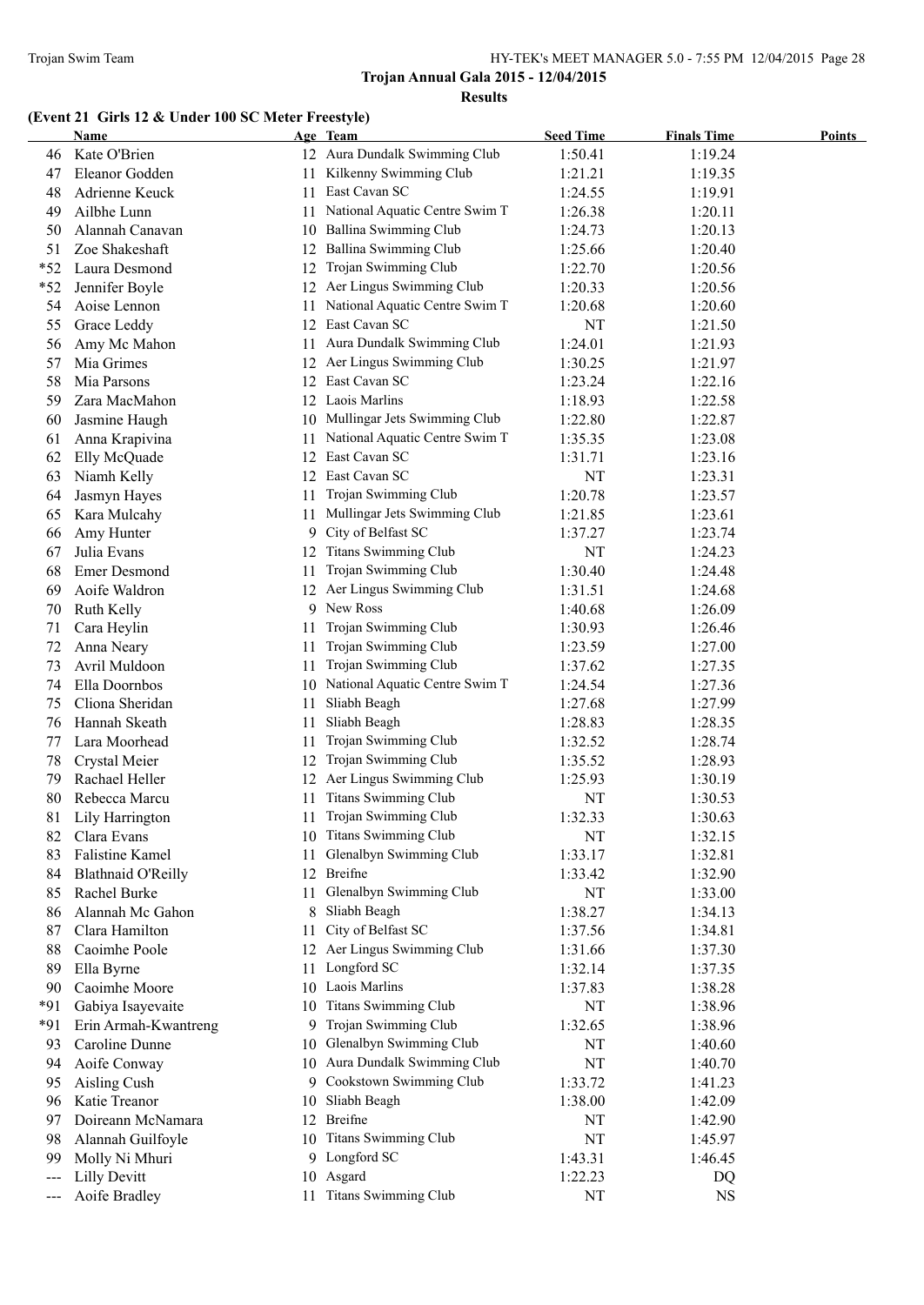# **(Event 21 Girls 12 & Under 100 SC Meter Freestyle)**

| Name                          | Age Team                        | <b>Seed Time</b> | <b>Finals Time</b> | <b>Points</b> |
|-------------------------------|---------------------------------|------------------|--------------------|---------------|
| Niamh Okane<br><b>Section</b> | 12 Enniskillen Lakelanders      | 1:12.67          | NS                 |               |
| --- Louise O'Rourke           | 12 Mullingar Jets Swimming Club | 1:32.35          | NS                 |               |
| --- Ellie Mc Cartney          | 9 Enniskillen Lakelanders       | 1:11.54          | NS                 |               |

# **Event 21 Girls 100 SC Meter Freestyle**

| <b>Seed Time</b><br>Age Team<br><b>Points</b><br>Name<br>17 Trident Swim Club<br>Gabriella Weaver<br>57.54<br>58.81*<br>1<br>Aer Lingus Swimming Club<br>Caitriona Finlay<br>59.31<br>59.82<br>2<br>17<br>Aer Lingus Swimming Club<br>Emma Kelly<br>1:00.97<br>1:01.28<br>3<br>15<br>Aer Lingus Swimming Club<br>Hannah Mc Menamin<br>59.74<br>1:01.38<br>17<br>4<br>Trojan Swimming Club<br>Jasmine Cautley<br>1:00.07<br>1:01.90<br>5<br>16<br>Alex Mc Crea<br>City of Belfast SC<br>1:02.45<br>1:01.96<br>13<br>6<br>Trojan Swimming Club<br>Sorcha Gueret<br>1:02.18<br>7<br>1:00.52<br>14<br>City of Belfast SC<br>Esmee Hall<br>1:02.00<br>1:02.41<br>8<br>17<br>Trojan Swimming Club<br>Charlotte O Riordan<br>1:03.47<br>9<br>1:03.04<br>13<br>Kells<br>Mollie Gillic<br>15<br>1:03.69<br>10<br>1:03.30<br>Trojan Swimming Club<br>Sasha Kelly<br>1:03.64<br>1:03.75<br>11<br>15<br>Trojan Swimming Club<br>12<br>Cara Stapleton<br>1:03.80<br>13<br>1:03.55<br>City of Belfast SC<br>13<br>Ollie Andrews<br>13<br>1:05.23<br>1:03.86<br>New Ross<br>Clodagh Quirke<br>14<br>15<br>1:03.53<br>1:04.07<br>Trojan Swimming Club<br>15<br>Lucy Grindle<br>1:03.15<br>1:04.10<br>14<br>Kilkenny Swimming Club<br>Madison Cobey Dunne<br>1:03.31<br>16<br>1:04.21<br>13<br>Trojan Swimming Club<br>Coline Melennec<br>17<br>1:04.38<br>1:04.79<br>16<br>Laura Grindle<br>Trojan Swimming Club<br>18<br>1:01.93<br>1:04.81<br>16<br>Trojan Swimming Club<br>Zofja Cautley<br>19<br>1:03.81<br>1:04.96<br>14<br>Ballina Swimming Club<br>20<br>Tara Wong<br>1:05.01<br>1:04.99<br>13<br>Kilkenny Swimming Club<br>21<br>Aika Doheny<br>1:05.42<br>1:04.88<br>17<br>Esb Swimming Club<br>22<br>Lucy O'Reilly<br>1:08.61<br>1:05.49<br>13<br>Kilkenny Swimming Club<br>Aine Trait<br>23<br>1:05.68<br>1:04.39<br>14<br>National Aquatic Centre Swim T<br>24<br>Tara Middleton<br>1:06.15<br>1:05.83<br>16<br>Trojan Swimming Club<br>25<br><b>Aislinn Pantony</b><br>1:06.27<br>13<br>1:06.44<br>Trojan Swimming Club<br>Ali Mulhall<br>26<br>1:01.89<br>1:06.39<br>13<br>Kilkenny Swimming Club<br>$*27$<br>Jane Lawlor<br>13<br>1:05.89<br>1:06.48<br>Trojan Swimming Club<br>$*27$<br>Maya Blair<br>1:05.72<br>1:06.48<br>14<br>Aer Lingus Swimming Club<br>29<br>Emma Swan<br>1:05.11<br>1:06.72<br>14<br>Trojan Swimming Club<br>Lily O'Neill<br>30<br>1:09.28<br>1:06.75<br>13<br>National Aquatic Centre Swim T<br>31<br>Aine O'Neill<br>1:06.76<br>1:05.74<br>13<br>Enniskillen Lakelanders<br>32<br>Rachel Evans<br>1:07.08<br>13<br>1:12.92<br>Trojan Swimming Club<br>33<br>Ava Tormey-Murphy<br>1:06.69<br>1:07.11<br>13<br>13 Aer Lingus Swimming Club<br>Jean Harling<br>1:07.33<br>34<br>1:09.15<br>13 Aer Lingus Swimming Club<br>35<br>1:07.73<br>1:07.50<br>Maeve Cope<br>14 New Ross<br>Caoimhe Connolly<br>1:08.74<br>1:07.59<br>36<br>14 Esb Swimming Club<br>Emma Cambell<br>1:09.34<br>1:07.73<br>37<br>City of Belfast SC<br>38<br>Zara-Jane Melody<br>1:06.70<br>1:07.88<br>14<br>New Ross<br>39<br>Beibhinn O'Connor<br>1:06.99<br>1:08.37<br>16<br>Tallaght Swim Team<br>40<br>Caoimhe Egan<br>1:08.69<br>14<br>1:14.00<br>Trojan Swimming Club<br>Grainne O'Reilly<br>41<br>14<br>1:11.97<br>1:09.99<br>Ballina Swimming Club<br>Aoibheann Hennigan<br>42<br>15<br>1:06.01<br>1:10.17<br>Aer Lingus Swimming Club<br>Eimear Corry<br>43<br>1:12.00<br>1:10.22<br>14<br>City of Belfast SC<br>45<br>Fionnula Murtagh<br>13<br>1:09.97<br>1:10.39<br>Enniskillen Lakelanders<br>Caitlin Love<br>46<br>13<br>1:12.85<br>1:10.57<br>Laois Marlins<br>Iseult Bracken<br>47<br>1:12.67<br>1:10.64<br>13<br>15 New Ross<br>Niamh Fogarty<br>1:11.13<br>48<br>1:10.71<br>Kilkenny Swimming Club<br>Ana O'Shea<br>49<br>1:12.40<br>1:10.78<br>13<br>13 National Aquatic Centre Swim T<br>Maya Blanco-Morrisey<br>50 | Record: | 58.81<br>$\mathcal{N}$ | 12/04/2015 | Gabriella Weaver | <b>Trident</b> |                    |  |
|---------------------------------------------------------------------------------------------------------------------------------------------------------------------------------------------------------------------------------------------------------------------------------------------------------------------------------------------------------------------------------------------------------------------------------------------------------------------------------------------------------------------------------------------------------------------------------------------------------------------------------------------------------------------------------------------------------------------------------------------------------------------------------------------------------------------------------------------------------------------------------------------------------------------------------------------------------------------------------------------------------------------------------------------------------------------------------------------------------------------------------------------------------------------------------------------------------------------------------------------------------------------------------------------------------------------------------------------------------------------------------------------------------------------------------------------------------------------------------------------------------------------------------------------------------------------------------------------------------------------------------------------------------------------------------------------------------------------------------------------------------------------------------------------------------------------------------------------------------------------------------------------------------------------------------------------------------------------------------------------------------------------------------------------------------------------------------------------------------------------------------------------------------------------------------------------------------------------------------------------------------------------------------------------------------------------------------------------------------------------------------------------------------------------------------------------------------------------------------------------------------------------------------------------------------------------------------------------------------------------------------------------------------------------------------------------------------------------------------------------------------------------------------------------------------------------------------------------------------------------------------------------------------------------------------------------------------------------------------------------------------------------------------------------------------------------------------------------------------------------------------------------------------------------------------------------------------------------------------------------------------------------------------------------------------------------------------------------------------------------------------------------------------------------------------------------------------------------------------------------------------------------------------------------------------------------------------------------------------------------------------------------------------------------------------------------------------------------------------------------------------------------------------------------------------------------------------------|---------|------------------------|------------|------------------|----------------|--------------------|--|
|                                                                                                                                                                                                                                                                                                                                                                                                                                                                                                                                                                                                                                                                                                                                                                                                                                                                                                                                                                                                                                                                                                                                                                                                                                                                                                                                                                                                                                                                                                                                                                                                                                                                                                                                                                                                                                                                                                                                                                                                                                                                                                                                                                                                                                                                                                                                                                                                                                                                                                                                                                                                                                                                                                                                                                                                                                                                                                                                                                                                                                                                                                                                                                                                                                                                                                                                                                                                                                                                                                                                                                                                                                                                                                                                                                                                                                       |         |                        |            |                  |                | <b>Finals Time</b> |  |
|                                                                                                                                                                                                                                                                                                                                                                                                                                                                                                                                                                                                                                                                                                                                                                                                                                                                                                                                                                                                                                                                                                                                                                                                                                                                                                                                                                                                                                                                                                                                                                                                                                                                                                                                                                                                                                                                                                                                                                                                                                                                                                                                                                                                                                                                                                                                                                                                                                                                                                                                                                                                                                                                                                                                                                                                                                                                                                                                                                                                                                                                                                                                                                                                                                                                                                                                                                                                                                                                                                                                                                                                                                                                                                                                                                                                                                       |         |                        |            |                  |                |                    |  |
|                                                                                                                                                                                                                                                                                                                                                                                                                                                                                                                                                                                                                                                                                                                                                                                                                                                                                                                                                                                                                                                                                                                                                                                                                                                                                                                                                                                                                                                                                                                                                                                                                                                                                                                                                                                                                                                                                                                                                                                                                                                                                                                                                                                                                                                                                                                                                                                                                                                                                                                                                                                                                                                                                                                                                                                                                                                                                                                                                                                                                                                                                                                                                                                                                                                                                                                                                                                                                                                                                                                                                                                                                                                                                                                                                                                                                                       |         |                        |            |                  |                |                    |  |
|                                                                                                                                                                                                                                                                                                                                                                                                                                                                                                                                                                                                                                                                                                                                                                                                                                                                                                                                                                                                                                                                                                                                                                                                                                                                                                                                                                                                                                                                                                                                                                                                                                                                                                                                                                                                                                                                                                                                                                                                                                                                                                                                                                                                                                                                                                                                                                                                                                                                                                                                                                                                                                                                                                                                                                                                                                                                                                                                                                                                                                                                                                                                                                                                                                                                                                                                                                                                                                                                                                                                                                                                                                                                                                                                                                                                                                       |         |                        |            |                  |                |                    |  |
|                                                                                                                                                                                                                                                                                                                                                                                                                                                                                                                                                                                                                                                                                                                                                                                                                                                                                                                                                                                                                                                                                                                                                                                                                                                                                                                                                                                                                                                                                                                                                                                                                                                                                                                                                                                                                                                                                                                                                                                                                                                                                                                                                                                                                                                                                                                                                                                                                                                                                                                                                                                                                                                                                                                                                                                                                                                                                                                                                                                                                                                                                                                                                                                                                                                                                                                                                                                                                                                                                                                                                                                                                                                                                                                                                                                                                                       |         |                        |            |                  |                |                    |  |
|                                                                                                                                                                                                                                                                                                                                                                                                                                                                                                                                                                                                                                                                                                                                                                                                                                                                                                                                                                                                                                                                                                                                                                                                                                                                                                                                                                                                                                                                                                                                                                                                                                                                                                                                                                                                                                                                                                                                                                                                                                                                                                                                                                                                                                                                                                                                                                                                                                                                                                                                                                                                                                                                                                                                                                                                                                                                                                                                                                                                                                                                                                                                                                                                                                                                                                                                                                                                                                                                                                                                                                                                                                                                                                                                                                                                                                       |         |                        |            |                  |                |                    |  |
|                                                                                                                                                                                                                                                                                                                                                                                                                                                                                                                                                                                                                                                                                                                                                                                                                                                                                                                                                                                                                                                                                                                                                                                                                                                                                                                                                                                                                                                                                                                                                                                                                                                                                                                                                                                                                                                                                                                                                                                                                                                                                                                                                                                                                                                                                                                                                                                                                                                                                                                                                                                                                                                                                                                                                                                                                                                                                                                                                                                                                                                                                                                                                                                                                                                                                                                                                                                                                                                                                                                                                                                                                                                                                                                                                                                                                                       |         |                        |            |                  |                |                    |  |
|                                                                                                                                                                                                                                                                                                                                                                                                                                                                                                                                                                                                                                                                                                                                                                                                                                                                                                                                                                                                                                                                                                                                                                                                                                                                                                                                                                                                                                                                                                                                                                                                                                                                                                                                                                                                                                                                                                                                                                                                                                                                                                                                                                                                                                                                                                                                                                                                                                                                                                                                                                                                                                                                                                                                                                                                                                                                                                                                                                                                                                                                                                                                                                                                                                                                                                                                                                                                                                                                                                                                                                                                                                                                                                                                                                                                                                       |         |                        |            |                  |                |                    |  |
|                                                                                                                                                                                                                                                                                                                                                                                                                                                                                                                                                                                                                                                                                                                                                                                                                                                                                                                                                                                                                                                                                                                                                                                                                                                                                                                                                                                                                                                                                                                                                                                                                                                                                                                                                                                                                                                                                                                                                                                                                                                                                                                                                                                                                                                                                                                                                                                                                                                                                                                                                                                                                                                                                                                                                                                                                                                                                                                                                                                                                                                                                                                                                                                                                                                                                                                                                                                                                                                                                                                                                                                                                                                                                                                                                                                                                                       |         |                        |            |                  |                |                    |  |
|                                                                                                                                                                                                                                                                                                                                                                                                                                                                                                                                                                                                                                                                                                                                                                                                                                                                                                                                                                                                                                                                                                                                                                                                                                                                                                                                                                                                                                                                                                                                                                                                                                                                                                                                                                                                                                                                                                                                                                                                                                                                                                                                                                                                                                                                                                                                                                                                                                                                                                                                                                                                                                                                                                                                                                                                                                                                                                                                                                                                                                                                                                                                                                                                                                                                                                                                                                                                                                                                                                                                                                                                                                                                                                                                                                                                                                       |         |                        |            |                  |                |                    |  |
|                                                                                                                                                                                                                                                                                                                                                                                                                                                                                                                                                                                                                                                                                                                                                                                                                                                                                                                                                                                                                                                                                                                                                                                                                                                                                                                                                                                                                                                                                                                                                                                                                                                                                                                                                                                                                                                                                                                                                                                                                                                                                                                                                                                                                                                                                                                                                                                                                                                                                                                                                                                                                                                                                                                                                                                                                                                                                                                                                                                                                                                                                                                                                                                                                                                                                                                                                                                                                                                                                                                                                                                                                                                                                                                                                                                                                                       |         |                        |            |                  |                |                    |  |
|                                                                                                                                                                                                                                                                                                                                                                                                                                                                                                                                                                                                                                                                                                                                                                                                                                                                                                                                                                                                                                                                                                                                                                                                                                                                                                                                                                                                                                                                                                                                                                                                                                                                                                                                                                                                                                                                                                                                                                                                                                                                                                                                                                                                                                                                                                                                                                                                                                                                                                                                                                                                                                                                                                                                                                                                                                                                                                                                                                                                                                                                                                                                                                                                                                                                                                                                                                                                                                                                                                                                                                                                                                                                                                                                                                                                                                       |         |                        |            |                  |                |                    |  |
|                                                                                                                                                                                                                                                                                                                                                                                                                                                                                                                                                                                                                                                                                                                                                                                                                                                                                                                                                                                                                                                                                                                                                                                                                                                                                                                                                                                                                                                                                                                                                                                                                                                                                                                                                                                                                                                                                                                                                                                                                                                                                                                                                                                                                                                                                                                                                                                                                                                                                                                                                                                                                                                                                                                                                                                                                                                                                                                                                                                                                                                                                                                                                                                                                                                                                                                                                                                                                                                                                                                                                                                                                                                                                                                                                                                                                                       |         |                        |            |                  |                |                    |  |
|                                                                                                                                                                                                                                                                                                                                                                                                                                                                                                                                                                                                                                                                                                                                                                                                                                                                                                                                                                                                                                                                                                                                                                                                                                                                                                                                                                                                                                                                                                                                                                                                                                                                                                                                                                                                                                                                                                                                                                                                                                                                                                                                                                                                                                                                                                                                                                                                                                                                                                                                                                                                                                                                                                                                                                                                                                                                                                                                                                                                                                                                                                                                                                                                                                                                                                                                                                                                                                                                                                                                                                                                                                                                                                                                                                                                                                       |         |                        |            |                  |                |                    |  |
|                                                                                                                                                                                                                                                                                                                                                                                                                                                                                                                                                                                                                                                                                                                                                                                                                                                                                                                                                                                                                                                                                                                                                                                                                                                                                                                                                                                                                                                                                                                                                                                                                                                                                                                                                                                                                                                                                                                                                                                                                                                                                                                                                                                                                                                                                                                                                                                                                                                                                                                                                                                                                                                                                                                                                                                                                                                                                                                                                                                                                                                                                                                                                                                                                                                                                                                                                                                                                                                                                                                                                                                                                                                                                                                                                                                                                                       |         |                        |            |                  |                |                    |  |
|                                                                                                                                                                                                                                                                                                                                                                                                                                                                                                                                                                                                                                                                                                                                                                                                                                                                                                                                                                                                                                                                                                                                                                                                                                                                                                                                                                                                                                                                                                                                                                                                                                                                                                                                                                                                                                                                                                                                                                                                                                                                                                                                                                                                                                                                                                                                                                                                                                                                                                                                                                                                                                                                                                                                                                                                                                                                                                                                                                                                                                                                                                                                                                                                                                                                                                                                                                                                                                                                                                                                                                                                                                                                                                                                                                                                                                       |         |                        |            |                  |                |                    |  |
|                                                                                                                                                                                                                                                                                                                                                                                                                                                                                                                                                                                                                                                                                                                                                                                                                                                                                                                                                                                                                                                                                                                                                                                                                                                                                                                                                                                                                                                                                                                                                                                                                                                                                                                                                                                                                                                                                                                                                                                                                                                                                                                                                                                                                                                                                                                                                                                                                                                                                                                                                                                                                                                                                                                                                                                                                                                                                                                                                                                                                                                                                                                                                                                                                                                                                                                                                                                                                                                                                                                                                                                                                                                                                                                                                                                                                                       |         |                        |            |                  |                |                    |  |
|                                                                                                                                                                                                                                                                                                                                                                                                                                                                                                                                                                                                                                                                                                                                                                                                                                                                                                                                                                                                                                                                                                                                                                                                                                                                                                                                                                                                                                                                                                                                                                                                                                                                                                                                                                                                                                                                                                                                                                                                                                                                                                                                                                                                                                                                                                                                                                                                                                                                                                                                                                                                                                                                                                                                                                                                                                                                                                                                                                                                                                                                                                                                                                                                                                                                                                                                                                                                                                                                                                                                                                                                                                                                                                                                                                                                                                       |         |                        |            |                  |                |                    |  |
|                                                                                                                                                                                                                                                                                                                                                                                                                                                                                                                                                                                                                                                                                                                                                                                                                                                                                                                                                                                                                                                                                                                                                                                                                                                                                                                                                                                                                                                                                                                                                                                                                                                                                                                                                                                                                                                                                                                                                                                                                                                                                                                                                                                                                                                                                                                                                                                                                                                                                                                                                                                                                                                                                                                                                                                                                                                                                                                                                                                                                                                                                                                                                                                                                                                                                                                                                                                                                                                                                                                                                                                                                                                                                                                                                                                                                                       |         |                        |            |                  |                |                    |  |
|                                                                                                                                                                                                                                                                                                                                                                                                                                                                                                                                                                                                                                                                                                                                                                                                                                                                                                                                                                                                                                                                                                                                                                                                                                                                                                                                                                                                                                                                                                                                                                                                                                                                                                                                                                                                                                                                                                                                                                                                                                                                                                                                                                                                                                                                                                                                                                                                                                                                                                                                                                                                                                                                                                                                                                                                                                                                                                                                                                                                                                                                                                                                                                                                                                                                                                                                                                                                                                                                                                                                                                                                                                                                                                                                                                                                                                       |         |                        |            |                  |                |                    |  |
|                                                                                                                                                                                                                                                                                                                                                                                                                                                                                                                                                                                                                                                                                                                                                                                                                                                                                                                                                                                                                                                                                                                                                                                                                                                                                                                                                                                                                                                                                                                                                                                                                                                                                                                                                                                                                                                                                                                                                                                                                                                                                                                                                                                                                                                                                                                                                                                                                                                                                                                                                                                                                                                                                                                                                                                                                                                                                                                                                                                                                                                                                                                                                                                                                                                                                                                                                                                                                                                                                                                                                                                                                                                                                                                                                                                                                                       |         |                        |            |                  |                |                    |  |
|                                                                                                                                                                                                                                                                                                                                                                                                                                                                                                                                                                                                                                                                                                                                                                                                                                                                                                                                                                                                                                                                                                                                                                                                                                                                                                                                                                                                                                                                                                                                                                                                                                                                                                                                                                                                                                                                                                                                                                                                                                                                                                                                                                                                                                                                                                                                                                                                                                                                                                                                                                                                                                                                                                                                                                                                                                                                                                                                                                                                                                                                                                                                                                                                                                                                                                                                                                                                                                                                                                                                                                                                                                                                                                                                                                                                                                       |         |                        |            |                  |                |                    |  |
|                                                                                                                                                                                                                                                                                                                                                                                                                                                                                                                                                                                                                                                                                                                                                                                                                                                                                                                                                                                                                                                                                                                                                                                                                                                                                                                                                                                                                                                                                                                                                                                                                                                                                                                                                                                                                                                                                                                                                                                                                                                                                                                                                                                                                                                                                                                                                                                                                                                                                                                                                                                                                                                                                                                                                                                                                                                                                                                                                                                                                                                                                                                                                                                                                                                                                                                                                                                                                                                                                                                                                                                                                                                                                                                                                                                                                                       |         |                        |            |                  |                |                    |  |
|                                                                                                                                                                                                                                                                                                                                                                                                                                                                                                                                                                                                                                                                                                                                                                                                                                                                                                                                                                                                                                                                                                                                                                                                                                                                                                                                                                                                                                                                                                                                                                                                                                                                                                                                                                                                                                                                                                                                                                                                                                                                                                                                                                                                                                                                                                                                                                                                                                                                                                                                                                                                                                                                                                                                                                                                                                                                                                                                                                                                                                                                                                                                                                                                                                                                                                                                                                                                                                                                                                                                                                                                                                                                                                                                                                                                                                       |         |                        |            |                  |                |                    |  |
|                                                                                                                                                                                                                                                                                                                                                                                                                                                                                                                                                                                                                                                                                                                                                                                                                                                                                                                                                                                                                                                                                                                                                                                                                                                                                                                                                                                                                                                                                                                                                                                                                                                                                                                                                                                                                                                                                                                                                                                                                                                                                                                                                                                                                                                                                                                                                                                                                                                                                                                                                                                                                                                                                                                                                                                                                                                                                                                                                                                                                                                                                                                                                                                                                                                                                                                                                                                                                                                                                                                                                                                                                                                                                                                                                                                                                                       |         |                        |            |                  |                |                    |  |
|                                                                                                                                                                                                                                                                                                                                                                                                                                                                                                                                                                                                                                                                                                                                                                                                                                                                                                                                                                                                                                                                                                                                                                                                                                                                                                                                                                                                                                                                                                                                                                                                                                                                                                                                                                                                                                                                                                                                                                                                                                                                                                                                                                                                                                                                                                                                                                                                                                                                                                                                                                                                                                                                                                                                                                                                                                                                                                                                                                                                                                                                                                                                                                                                                                                                                                                                                                                                                                                                                                                                                                                                                                                                                                                                                                                                                                       |         |                        |            |                  |                |                    |  |
|                                                                                                                                                                                                                                                                                                                                                                                                                                                                                                                                                                                                                                                                                                                                                                                                                                                                                                                                                                                                                                                                                                                                                                                                                                                                                                                                                                                                                                                                                                                                                                                                                                                                                                                                                                                                                                                                                                                                                                                                                                                                                                                                                                                                                                                                                                                                                                                                                                                                                                                                                                                                                                                                                                                                                                                                                                                                                                                                                                                                                                                                                                                                                                                                                                                                                                                                                                                                                                                                                                                                                                                                                                                                                                                                                                                                                                       |         |                        |            |                  |                |                    |  |
|                                                                                                                                                                                                                                                                                                                                                                                                                                                                                                                                                                                                                                                                                                                                                                                                                                                                                                                                                                                                                                                                                                                                                                                                                                                                                                                                                                                                                                                                                                                                                                                                                                                                                                                                                                                                                                                                                                                                                                                                                                                                                                                                                                                                                                                                                                                                                                                                                                                                                                                                                                                                                                                                                                                                                                                                                                                                                                                                                                                                                                                                                                                                                                                                                                                                                                                                                                                                                                                                                                                                                                                                                                                                                                                                                                                                                                       |         |                        |            |                  |                |                    |  |
|                                                                                                                                                                                                                                                                                                                                                                                                                                                                                                                                                                                                                                                                                                                                                                                                                                                                                                                                                                                                                                                                                                                                                                                                                                                                                                                                                                                                                                                                                                                                                                                                                                                                                                                                                                                                                                                                                                                                                                                                                                                                                                                                                                                                                                                                                                                                                                                                                                                                                                                                                                                                                                                                                                                                                                                                                                                                                                                                                                                                                                                                                                                                                                                                                                                                                                                                                                                                                                                                                                                                                                                                                                                                                                                                                                                                                                       |         |                        |            |                  |                |                    |  |
|                                                                                                                                                                                                                                                                                                                                                                                                                                                                                                                                                                                                                                                                                                                                                                                                                                                                                                                                                                                                                                                                                                                                                                                                                                                                                                                                                                                                                                                                                                                                                                                                                                                                                                                                                                                                                                                                                                                                                                                                                                                                                                                                                                                                                                                                                                                                                                                                                                                                                                                                                                                                                                                                                                                                                                                                                                                                                                                                                                                                                                                                                                                                                                                                                                                                                                                                                                                                                                                                                                                                                                                                                                                                                                                                                                                                                                       |         |                        |            |                  |                |                    |  |
|                                                                                                                                                                                                                                                                                                                                                                                                                                                                                                                                                                                                                                                                                                                                                                                                                                                                                                                                                                                                                                                                                                                                                                                                                                                                                                                                                                                                                                                                                                                                                                                                                                                                                                                                                                                                                                                                                                                                                                                                                                                                                                                                                                                                                                                                                                                                                                                                                                                                                                                                                                                                                                                                                                                                                                                                                                                                                                                                                                                                                                                                                                                                                                                                                                                                                                                                                                                                                                                                                                                                                                                                                                                                                                                                                                                                                                       |         |                        |            |                  |                |                    |  |
|                                                                                                                                                                                                                                                                                                                                                                                                                                                                                                                                                                                                                                                                                                                                                                                                                                                                                                                                                                                                                                                                                                                                                                                                                                                                                                                                                                                                                                                                                                                                                                                                                                                                                                                                                                                                                                                                                                                                                                                                                                                                                                                                                                                                                                                                                                                                                                                                                                                                                                                                                                                                                                                                                                                                                                                                                                                                                                                                                                                                                                                                                                                                                                                                                                                                                                                                                                                                                                                                                                                                                                                                                                                                                                                                                                                                                                       |         |                        |            |                  |                |                    |  |
|                                                                                                                                                                                                                                                                                                                                                                                                                                                                                                                                                                                                                                                                                                                                                                                                                                                                                                                                                                                                                                                                                                                                                                                                                                                                                                                                                                                                                                                                                                                                                                                                                                                                                                                                                                                                                                                                                                                                                                                                                                                                                                                                                                                                                                                                                                                                                                                                                                                                                                                                                                                                                                                                                                                                                                                                                                                                                                                                                                                                                                                                                                                                                                                                                                                                                                                                                                                                                                                                                                                                                                                                                                                                                                                                                                                                                                       |         |                        |            |                  |                |                    |  |
|                                                                                                                                                                                                                                                                                                                                                                                                                                                                                                                                                                                                                                                                                                                                                                                                                                                                                                                                                                                                                                                                                                                                                                                                                                                                                                                                                                                                                                                                                                                                                                                                                                                                                                                                                                                                                                                                                                                                                                                                                                                                                                                                                                                                                                                                                                                                                                                                                                                                                                                                                                                                                                                                                                                                                                                                                                                                                                                                                                                                                                                                                                                                                                                                                                                                                                                                                                                                                                                                                                                                                                                                                                                                                                                                                                                                                                       |         |                        |            |                  |                |                    |  |
|                                                                                                                                                                                                                                                                                                                                                                                                                                                                                                                                                                                                                                                                                                                                                                                                                                                                                                                                                                                                                                                                                                                                                                                                                                                                                                                                                                                                                                                                                                                                                                                                                                                                                                                                                                                                                                                                                                                                                                                                                                                                                                                                                                                                                                                                                                                                                                                                                                                                                                                                                                                                                                                                                                                                                                                                                                                                                                                                                                                                                                                                                                                                                                                                                                                                                                                                                                                                                                                                                                                                                                                                                                                                                                                                                                                                                                       |         |                        |            |                  |                |                    |  |
|                                                                                                                                                                                                                                                                                                                                                                                                                                                                                                                                                                                                                                                                                                                                                                                                                                                                                                                                                                                                                                                                                                                                                                                                                                                                                                                                                                                                                                                                                                                                                                                                                                                                                                                                                                                                                                                                                                                                                                                                                                                                                                                                                                                                                                                                                                                                                                                                                                                                                                                                                                                                                                                                                                                                                                                                                                                                                                                                                                                                                                                                                                                                                                                                                                                                                                                                                                                                                                                                                                                                                                                                                                                                                                                                                                                                                                       |         |                        |            |                  |                |                    |  |
|                                                                                                                                                                                                                                                                                                                                                                                                                                                                                                                                                                                                                                                                                                                                                                                                                                                                                                                                                                                                                                                                                                                                                                                                                                                                                                                                                                                                                                                                                                                                                                                                                                                                                                                                                                                                                                                                                                                                                                                                                                                                                                                                                                                                                                                                                                                                                                                                                                                                                                                                                                                                                                                                                                                                                                                                                                                                                                                                                                                                                                                                                                                                                                                                                                                                                                                                                                                                                                                                                                                                                                                                                                                                                                                                                                                                                                       |         |                        |            |                  |                |                    |  |
|                                                                                                                                                                                                                                                                                                                                                                                                                                                                                                                                                                                                                                                                                                                                                                                                                                                                                                                                                                                                                                                                                                                                                                                                                                                                                                                                                                                                                                                                                                                                                                                                                                                                                                                                                                                                                                                                                                                                                                                                                                                                                                                                                                                                                                                                                                                                                                                                                                                                                                                                                                                                                                                                                                                                                                                                                                                                                                                                                                                                                                                                                                                                                                                                                                                                                                                                                                                                                                                                                                                                                                                                                                                                                                                                                                                                                                       |         |                        |            |                  |                |                    |  |
|                                                                                                                                                                                                                                                                                                                                                                                                                                                                                                                                                                                                                                                                                                                                                                                                                                                                                                                                                                                                                                                                                                                                                                                                                                                                                                                                                                                                                                                                                                                                                                                                                                                                                                                                                                                                                                                                                                                                                                                                                                                                                                                                                                                                                                                                                                                                                                                                                                                                                                                                                                                                                                                                                                                                                                                                                                                                                                                                                                                                                                                                                                                                                                                                                                                                                                                                                                                                                                                                                                                                                                                                                                                                                                                                                                                                                                       |         |                        |            |                  |                |                    |  |
|                                                                                                                                                                                                                                                                                                                                                                                                                                                                                                                                                                                                                                                                                                                                                                                                                                                                                                                                                                                                                                                                                                                                                                                                                                                                                                                                                                                                                                                                                                                                                                                                                                                                                                                                                                                                                                                                                                                                                                                                                                                                                                                                                                                                                                                                                                                                                                                                                                                                                                                                                                                                                                                                                                                                                                                                                                                                                                                                                                                                                                                                                                                                                                                                                                                                                                                                                                                                                                                                                                                                                                                                                                                                                                                                                                                                                                       |         |                        |            |                  |                |                    |  |
|                                                                                                                                                                                                                                                                                                                                                                                                                                                                                                                                                                                                                                                                                                                                                                                                                                                                                                                                                                                                                                                                                                                                                                                                                                                                                                                                                                                                                                                                                                                                                                                                                                                                                                                                                                                                                                                                                                                                                                                                                                                                                                                                                                                                                                                                                                                                                                                                                                                                                                                                                                                                                                                                                                                                                                                                                                                                                                                                                                                                                                                                                                                                                                                                                                                                                                                                                                                                                                                                                                                                                                                                                                                                                                                                                                                                                                       |         |                        |            |                  |                |                    |  |
|                                                                                                                                                                                                                                                                                                                                                                                                                                                                                                                                                                                                                                                                                                                                                                                                                                                                                                                                                                                                                                                                                                                                                                                                                                                                                                                                                                                                                                                                                                                                                                                                                                                                                                                                                                                                                                                                                                                                                                                                                                                                                                                                                                                                                                                                                                                                                                                                                                                                                                                                                                                                                                                                                                                                                                                                                                                                                                                                                                                                                                                                                                                                                                                                                                                                                                                                                                                                                                                                                                                                                                                                                                                                                                                                                                                                                                       |         |                        |            |                  |                |                    |  |
|                                                                                                                                                                                                                                                                                                                                                                                                                                                                                                                                                                                                                                                                                                                                                                                                                                                                                                                                                                                                                                                                                                                                                                                                                                                                                                                                                                                                                                                                                                                                                                                                                                                                                                                                                                                                                                                                                                                                                                                                                                                                                                                                                                                                                                                                                                                                                                                                                                                                                                                                                                                                                                                                                                                                                                                                                                                                                                                                                                                                                                                                                                                                                                                                                                                                                                                                                                                                                                                                                                                                                                                                                                                                                                                                                                                                                                       |         |                        |            |                  |                |                    |  |
|                                                                                                                                                                                                                                                                                                                                                                                                                                                                                                                                                                                                                                                                                                                                                                                                                                                                                                                                                                                                                                                                                                                                                                                                                                                                                                                                                                                                                                                                                                                                                                                                                                                                                                                                                                                                                                                                                                                                                                                                                                                                                                                                                                                                                                                                                                                                                                                                                                                                                                                                                                                                                                                                                                                                                                                                                                                                                                                                                                                                                                                                                                                                                                                                                                                                                                                                                                                                                                                                                                                                                                                                                                                                                                                                                                                                                                       |         |                        |            |                  |                |                    |  |
|                                                                                                                                                                                                                                                                                                                                                                                                                                                                                                                                                                                                                                                                                                                                                                                                                                                                                                                                                                                                                                                                                                                                                                                                                                                                                                                                                                                                                                                                                                                                                                                                                                                                                                                                                                                                                                                                                                                                                                                                                                                                                                                                                                                                                                                                                                                                                                                                                                                                                                                                                                                                                                                                                                                                                                                                                                                                                                                                                                                                                                                                                                                                                                                                                                                                                                                                                                                                                                                                                                                                                                                                                                                                                                                                                                                                                                       |         |                        |            |                  |                |                    |  |
|                                                                                                                                                                                                                                                                                                                                                                                                                                                                                                                                                                                                                                                                                                                                                                                                                                                                                                                                                                                                                                                                                                                                                                                                                                                                                                                                                                                                                                                                                                                                                                                                                                                                                                                                                                                                                                                                                                                                                                                                                                                                                                                                                                                                                                                                                                                                                                                                                                                                                                                                                                                                                                                                                                                                                                                                                                                                                                                                                                                                                                                                                                                                                                                                                                                                                                                                                                                                                                                                                                                                                                                                                                                                                                                                                                                                                                       |         |                        |            |                  |                |                    |  |
|                                                                                                                                                                                                                                                                                                                                                                                                                                                                                                                                                                                                                                                                                                                                                                                                                                                                                                                                                                                                                                                                                                                                                                                                                                                                                                                                                                                                                                                                                                                                                                                                                                                                                                                                                                                                                                                                                                                                                                                                                                                                                                                                                                                                                                                                                                                                                                                                                                                                                                                                                                                                                                                                                                                                                                                                                                                                                                                                                                                                                                                                                                                                                                                                                                                                                                                                                                                                                                                                                                                                                                                                                                                                                                                                                                                                                                       |         |                        |            |                  |                |                    |  |
|                                                                                                                                                                                                                                                                                                                                                                                                                                                                                                                                                                                                                                                                                                                                                                                                                                                                                                                                                                                                                                                                                                                                                                                                                                                                                                                                                                                                                                                                                                                                                                                                                                                                                                                                                                                                                                                                                                                                                                                                                                                                                                                                                                                                                                                                                                                                                                                                                                                                                                                                                                                                                                                                                                                                                                                                                                                                                                                                                                                                                                                                                                                                                                                                                                                                                                                                                                                                                                                                                                                                                                                                                                                                                                                                                                                                                                       |         |                        |            |                  |                |                    |  |
|                                                                                                                                                                                                                                                                                                                                                                                                                                                                                                                                                                                                                                                                                                                                                                                                                                                                                                                                                                                                                                                                                                                                                                                                                                                                                                                                                                                                                                                                                                                                                                                                                                                                                                                                                                                                                                                                                                                                                                                                                                                                                                                                                                                                                                                                                                                                                                                                                                                                                                                                                                                                                                                                                                                                                                                                                                                                                                                                                                                                                                                                                                                                                                                                                                                                                                                                                                                                                                                                                                                                                                                                                                                                                                                                                                                                                                       |         |                        |            |                  |                |                    |  |
|                                                                                                                                                                                                                                                                                                                                                                                                                                                                                                                                                                                                                                                                                                                                                                                                                                                                                                                                                                                                                                                                                                                                                                                                                                                                                                                                                                                                                                                                                                                                                                                                                                                                                                                                                                                                                                                                                                                                                                                                                                                                                                                                                                                                                                                                                                                                                                                                                                                                                                                                                                                                                                                                                                                                                                                                                                                                                                                                                                                                                                                                                                                                                                                                                                                                                                                                                                                                                                                                                                                                                                                                                                                                                                                                                                                                                                       |         |                        |            |                  | 1:12.24        | 1:11.22            |  |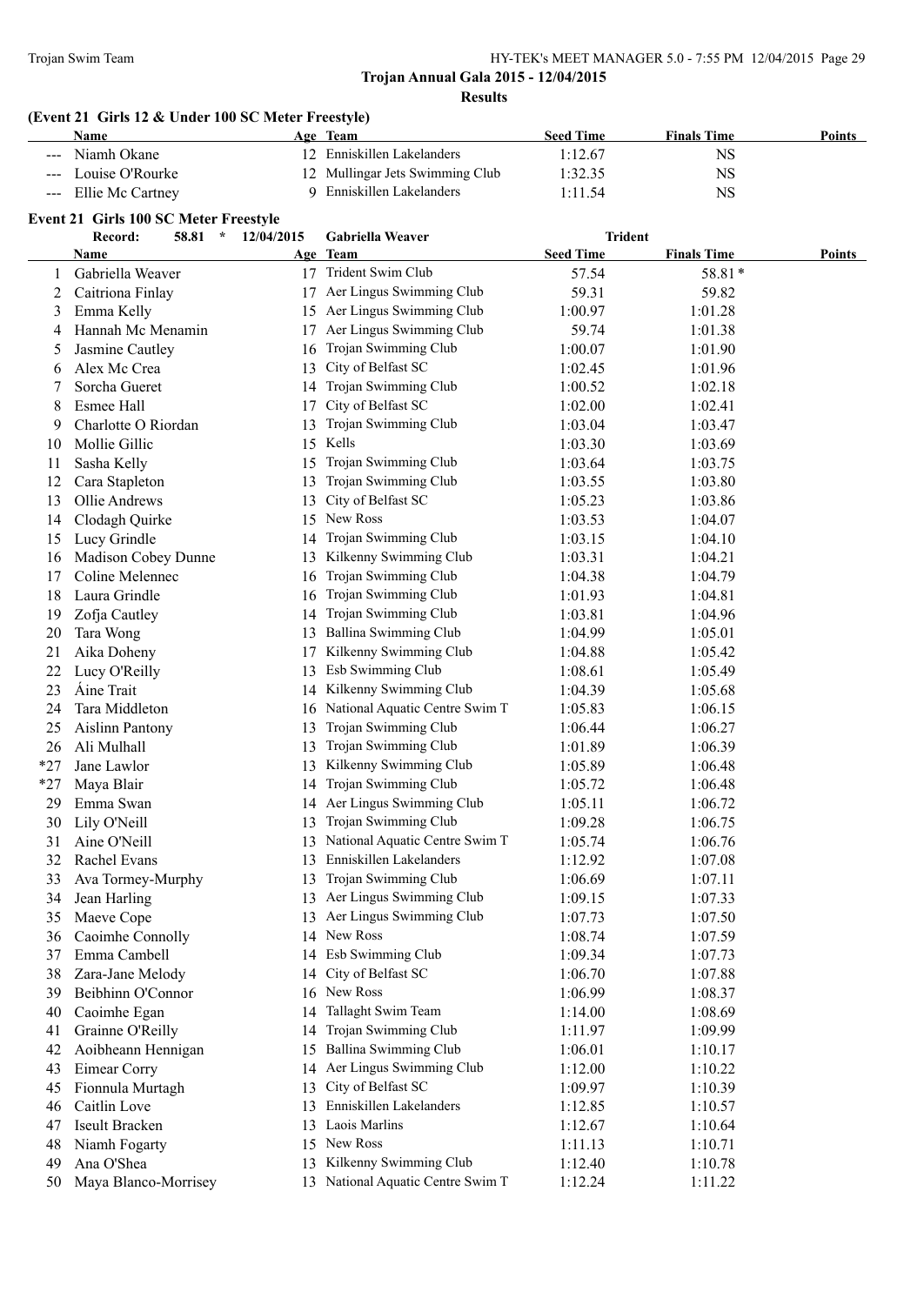# **(Event 21 Girls 100 SC Meter Freestyle)**

| Name                   |                                                                                                                                                                    |                                | <b>Seed Time</b>                                                                                                                                                                                                                                                                                                                                                                                                                                                                                                                                                                                                                                                                                                                                                                                                                                                                                                                                                                                                                                                                                                                                     | <b>Finals Time</b>              | <b>Points</b>                                                               |
|------------------------|--------------------------------------------------------------------------------------------------------------------------------------------------------------------|--------------------------------|------------------------------------------------------------------------------------------------------------------------------------------------------------------------------------------------------------------------------------------------------------------------------------------------------------------------------------------------------------------------------------------------------------------------------------------------------------------------------------------------------------------------------------------------------------------------------------------------------------------------------------------------------------------------------------------------------------------------------------------------------------------------------------------------------------------------------------------------------------------------------------------------------------------------------------------------------------------------------------------------------------------------------------------------------------------------------------------------------------------------------------------------------|---------------------------------|-----------------------------------------------------------------------------|
| Amy Swan               |                                                                                                                                                                    |                                | 1:11.26                                                                                                                                                                                                                                                                                                                                                                                                                                                                                                                                                                                                                                                                                                                                                                                                                                                                                                                                                                                                                                                                                                                                              | 1:11.36                         |                                                                             |
| Cara Kindlon           |                                                                                                                                                                    |                                | 1:16.29                                                                                                                                                                                                                                                                                                                                                                                                                                                                                                                                                                                                                                                                                                                                                                                                                                                                                                                                                                                                                                                                                                                                              | 1:12.00                         |                                                                             |
| Aoife Ginty            |                                                                                                                                                                    |                                | 1:12.94                                                                                                                                                                                                                                                                                                                                                                                                                                                                                                                                                                                                                                                                                                                                                                                                                                                                                                                                                                                                                                                                                                                                              | 1:12.42                         |                                                                             |
| Shannon Birchall       |                                                                                                                                                                    |                                | 1:13.92                                                                                                                                                                                                                                                                                                                                                                                                                                                                                                                                                                                                                                                                                                                                                                                                                                                                                                                                                                                                                                                                                                                                              | 1:12.56                         |                                                                             |
| Eva Kerley             |                                                                                                                                                                    |                                | 1:13.23                                                                                                                                                                                                                                                                                                                                                                                                                                                                                                                                                                                                                                                                                                                                                                                                                                                                                                                                                                                                                                                                                                                                              | 1:12.60                         |                                                                             |
| Rachel O'Brien         |                                                                                                                                                                    |                                | 1:18.30                                                                                                                                                                                                                                                                                                                                                                                                                                                                                                                                                                                                                                                                                                                                                                                                                                                                                                                                                                                                                                                                                                                                              | 1:12.93                         |                                                                             |
| <b>Eimear Donnelly</b> |                                                                                                                                                                    |                                | 1:13.67                                                                                                                                                                                                                                                                                                                                                                                                                                                                                                                                                                                                                                                                                                                                                                                                                                                                                                                                                                                                                                                                                                                                              | 1:13.80                         |                                                                             |
| Aisling Fennell        |                                                                                                                                                                    |                                | 1:11.02                                                                                                                                                                                                                                                                                                                                                                                                                                                                                                                                                                                                                                                                                                                                                                                                                                                                                                                                                                                                                                                                                                                                              | 1:13.84                         |                                                                             |
| Emer Keogh             |                                                                                                                                                                    |                                | 1:17.00                                                                                                                                                                                                                                                                                                                                                                                                                                                                                                                                                                                                                                                                                                                                                                                                                                                                                                                                                                                                                                                                                                                                              | 1:13.85                         |                                                                             |
| Christine Mc Feely     |                                                                                                                                                                    |                                | 1:16.80                                                                                                                                                                                                                                                                                                                                                                                                                                                                                                                                                                                                                                                                                                                                                                                                                                                                                                                                                                                                                                                                                                                                              | 1:13.89                         |                                                                             |
| Arielle Roche          |                                                                                                                                                                    |                                | 1:13.27                                                                                                                                                                                                                                                                                                                                                                                                                                                                                                                                                                                                                                                                                                                                                                                                                                                                                                                                                                                                                                                                                                                                              | 1:13.99                         |                                                                             |
| <b>Bronagh Cush</b>    |                                                                                                                                                                    | Cookstown Swimming Club        | 1:13.31                                                                                                                                                                                                                                                                                                                                                                                                                                                                                                                                                                                                                                                                                                                                                                                                                                                                                                                                                                                                                                                                                                                                              | 1:14.17                         |                                                                             |
| Anna Eustace-Cookman   |                                                                                                                                                                    |                                | 1:14.42                                                                                                                                                                                                                                                                                                                                                                                                                                                                                                                                                                                                                                                                                                                                                                                                                                                                                                                                                                                                                                                                                                                                              | 1:14.25                         |                                                                             |
| Leah Martin            |                                                                                                                                                                    |                                | 1:12.74                                                                                                                                                                                                                                                                                                                                                                                                                                                                                                                                                                                                                                                                                                                                                                                                                                                                                                                                                                                                                                                                                                                                              | 1:14.39                         |                                                                             |
| Rachel Bentley         |                                                                                                                                                                    |                                | 1:13.63                                                                                                                                                                                                                                                                                                                                                                                                                                                                                                                                                                                                                                                                                                                                                                                                                                                                                                                                                                                                                                                                                                                                              | 1:14.46                         |                                                                             |
| Jodie Russell          |                                                                                                                                                                    |                                | 1:12.04                                                                                                                                                                                                                                                                                                                                                                                                                                                                                                                                                                                                                                                                                                                                                                                                                                                                                                                                                                                                                                                                                                                                              | 1:14.79                         |                                                                             |
| Angelina Tuaeva        |                                                                                                                                                                    |                                | 1:15.74                                                                                                                                                                                                                                                                                                                                                                                                                                                                                                                                                                                                                                                                                                                                                                                                                                                                                                                                                                                                                                                                                                                                              | 1:15.37                         |                                                                             |
| Ellen O'Reilly         |                                                                                                                                                                    |                                | 1:18.61                                                                                                                                                                                                                                                                                                                                                                                                                                                                                                                                                                                                                                                                                                                                                                                                                                                                                                                                                                                                                                                                                                                                              | 1:15.54                         |                                                                             |
| Aoife Griffin          |                                                                                                                                                                    |                                | 1:17.57                                                                                                                                                                                                                                                                                                                                                                                                                                                                                                                                                                                                                                                                                                                                                                                                                                                                                                                                                                                                                                                                                                                                              | 1:15.88                         |                                                                             |
| Keara Caul             |                                                                                                                                                                    |                                | 1:13.88                                                                                                                                                                                                                                                                                                                                                                                                                                                                                                                                                                                                                                                                                                                                                                                                                                                                                                                                                                                                                                                                                                                                              | 1:16.01                         |                                                                             |
| <b>Ruth Somers</b>     |                                                                                                                                                                    |                                | 1:19.22                                                                                                                                                                                                                                                                                                                                                                                                                                                                                                                                                                                                                                                                                                                                                                                                                                                                                                                                                                                                                                                                                                                                              | 1:16.63                         |                                                                             |
| Sadhbh Kenny-Carroll   |                                                                                                                                                                    |                                | 1:16.84                                                                                                                                                                                                                                                                                                                                                                                                                                                                                                                                                                                                                                                                                                                                                                                                                                                                                                                                                                                                                                                                                                                                              | 1:16.84                         |                                                                             |
| Riona Murphy           |                                                                                                                                                                    |                                | 1:17.93                                                                                                                                                                                                                                                                                                                                                                                                                                                                                                                                                                                                                                                                                                                                                                                                                                                                                                                                                                                                                                                                                                                                              | 1:17.44                         |                                                                             |
| Rhiannon Dolan         |                                                                                                                                                                    |                                | 1:15.72                                                                                                                                                                                                                                                                                                                                                                                                                                                                                                                                                                                                                                                                                                                                                                                                                                                                                                                                                                                                                                                                                                                                              | 1:17.49                         |                                                                             |
|                        |                                                                                                                                                                    |                                | 1:18.85                                                                                                                                                                                                                                                                                                                                                                                                                                                                                                                                                                                                                                                                                                                                                                                                                                                                                                                                                                                                                                                                                                                                              | 1:19.44                         |                                                                             |
|                        |                                                                                                                                                                    |                                | 1:19.89                                                                                                                                                                                                                                                                                                                                                                                                                                                                                                                                                                                                                                                                                                                                                                                                                                                                                                                                                                                                                                                                                                                                              | 1:19.54                         |                                                                             |
| Melanie Williams       |                                                                                                                                                                    |                                | NT                                                                                                                                                                                                                                                                                                                                                                                                                                                                                                                                                                                                                                                                                                                                                                                                                                                                                                                                                                                                                                                                                                                                                   | 1:19.92                         |                                                                             |
| Katie O'Sullivan       |                                                                                                                                                                    |                                | 1:24.79                                                                                                                                                                                                                                                                                                                                                                                                                                                                                                                                                                                                                                                                                                                                                                                                                                                                                                                                                                                                                                                                                                                                              | 1:21.19                         |                                                                             |
| Alaidh Ni Mhuiri       |                                                                                                                                                                    |                                |                                                                                                                                                                                                                                                                                                                                                                                                                                                                                                                                                                                                                                                                                                                                                                                                                                                                                                                                                                                                                                                                                                                                                      |                                 |                                                                             |
|                        |                                                                                                                                                                    |                                | 1:19.92                                                                                                                                                                                                                                                                                                                                                                                                                                                                                                                                                                                                                                                                                                                                                                                                                                                                                                                                                                                                                                                                                                                                              | 1:22.13                         |                                                                             |
| Jennifer Robu          |                                                                                                                                                                    |                                | 1:29.95                                                                                                                                                                                                                                                                                                                                                                                                                                                                                                                                                                                                                                                                                                                                                                                                                                                                                                                                                                                                                                                                                                                                              | 1:23.70                         |                                                                             |
|                        |                                                                                                                                                                    |                                |                                                                                                                                                                                                                                                                                                                                                                                                                                                                                                                                                                                                                                                                                                                                                                                                                                                                                                                                                                                                                                                                                                                                                      |                                 |                                                                             |
|                        |                                                                                                                                                                    |                                | 1:26.33                                                                                                                                                                                                                                                                                                                                                                                                                                                                                                                                                                                                                                                                                                                                                                                                                                                                                                                                                                                                                                                                                                                                              |                                 |                                                                             |
|                        | 13                                                                                                                                                                 | National Aquatic Centre Swim T |                                                                                                                                                                                                                                                                                                                                                                                                                                                                                                                                                                                                                                                                                                                                                                                                                                                                                                                                                                                                                                                                                                                                                      |                                 |                                                                             |
|                        | 13                                                                                                                                                                 |                                |                                                                                                                                                                                                                                                                                                                                                                                                                                                                                                                                                                                                                                                                                                                                                                                                                                                                                                                                                                                                                                                                                                                                                      |                                 |                                                                             |
|                        | 14                                                                                                                                                                 |                                |                                                                                                                                                                                                                                                                                                                                                                                                                                                                                                                                                                                                                                                                                                                                                                                                                                                                                                                                                                                                                                                                                                                                                      |                                 |                                                                             |
| Aoife Kilbride         |                                                                                                                                                                    |                                | 1:32.23                                                                                                                                                                                                                                                                                                                                                                                                                                                                                                                                                                                                                                                                                                                                                                                                                                                                                                                                                                                                                                                                                                                                              | <b>NS</b>                       |                                                                             |
| Darina Mc Goldrick     |                                                                                                                                                                    |                                | 1:24.60                                                                                                                                                                                                                                                                                                                                                                                                                                                                                                                                                                                                                                                                                                                                                                                                                                                                                                                                                                                                                                                                                                                                              |                                 |                                                                             |
| Orla Taaffe            |                                                                                                                                                                    |                                | 1:14.17                                                                                                                                                                                                                                                                                                                                                                                                                                                                                                                                                                                                                                                                                                                                                                                                                                                                                                                                                                                                                                                                                                                                              | $_{\rm NS}$                     |                                                                             |
| Sinead Ni Chuinn       |                                                                                                                                                                    |                                | 1:13.36                                                                                                                                                                                                                                                                                                                                                                                                                                                                                                                                                                                                                                                                                                                                                                                                                                                                                                                                                                                                                                                                                                                                              | <b>NS</b>                       |                                                                             |
|                        | Katie Cunningham<br>Aoife Mc Cluskey<br>Clodagh Glennon<br>Rebecca Sherry-Robinson<br>Katie Walsh<br>Anastasia Yanovych<br>Caitlin Evans<br>Rachel Sherry-Robinson |                                | Age Team<br>13 Aer Lingus Swimming Club<br>13 National Aquatic Centre Swim T<br>13 Longford SC<br>13 Tallaght Swim Team<br>14 Aer Lingus Swimming Club<br>14 Aura Dundalk Swimming Club<br>14 Tallaght Swim Team<br>15 Atlantis Swimming Club<br>14 Terenure Swimming Club<br>13 Aer Lingus Swimming Club<br>13 Kilkenny Swimming Club<br>15<br>14 Trojan Swimming Club<br>14 Aura Dundalk Swimming Club<br>14 Asgard<br>14 City of Belfast SC<br>13 National Aquatic Centre Swim T<br>17 Aer Lingus Swimming Club<br>14 Aer Lingus Swimming Club<br>13 Aer Lingus Swimming Club<br>13 Aer Lingus Swimming Club<br>13 Laois Marlins<br>13 National Aquatic Centre Swim T<br>13 Enniskillen Lakelanders<br>14 Aer Lingus Swimming Club<br>16 Aer Lingus Swimming Club<br>13 Titans Swimming Club<br>14 National Aquatic Centre Swim T<br>13 Longford SC<br>13 Mullingar Jets Swimming Club<br>14 National Aquatic Centre Swim T<br>15 Titans Swimming Club<br>National Aquatic Centre Swim T<br>15<br>Titans Swimming Club<br>Titans Swimming Club<br>Trojan Swimming Club<br>13<br>13 Longford SC<br>15 Aer Lingus Swimming Club<br>13 Laois Marlins | 1:23.58<br>NT<br>NT<br>NT<br>NT | 1:22.00<br>1:25.26<br>1:25.89<br>1:28.43<br>1:32.27<br>1:40.06<br><b>NS</b> |

#### **Event 22 Boys 11-12 50 SC Meter Freestyle Record: 28.90 \* 09/03/2014 Matthew Gardiner NAC**

|    | Name            | Age Team                        | <b>Seed Time</b> | <b>Finals Time</b> | <b>Points</b> |
|----|-----------------|---------------------------------|------------------|--------------------|---------------|
|    | Warren Spellman | 12 Tallaght Swim Team           | 33.84            | 30.09              |               |
|    | Sam Winston     | 12 Aer Lingus Swimming Club     | 33.25            | 30.15              |               |
|    | Seadhna Ryan    | 12 Longford SC                  | 31.39            | 30.50              |               |
| 4  | Diarmiud Sutton | 12 Trident Swim Club            | 32.14            | 30.85              |               |
|    | Jamie Purcell   | 12 Trojan Swimming Club         | 31.79            | 30.92              |               |
| 6  | Adam O'Reilly   | 12 Trojan Swimming Club         | 30.57            | 31.10              |               |
|    | Yigun Xie       | 12 Trojan Swimming Club         | 30.47            | 31.42              |               |
| 8  | Daniel Madigan  | 12 Longford SC                  | 31.60            | 31.62              |               |
| 9  | Colin Dragoi    | 12 Kilkenny Swimming Club       | 34.53            | 32.34              |               |
| 10 | Jamie Tobin     | 12 Mullingar Jets Swimming Club | 32.48            | 32.51              |               |
| 11 | Duileach Ryan   | 11 Longford SC                  | 33.98            | 32.71              |               |
| 12 | Kealan Mc Shea  | 12 Enniskillen Lakelanders      | 31.72            | 32.75              |               |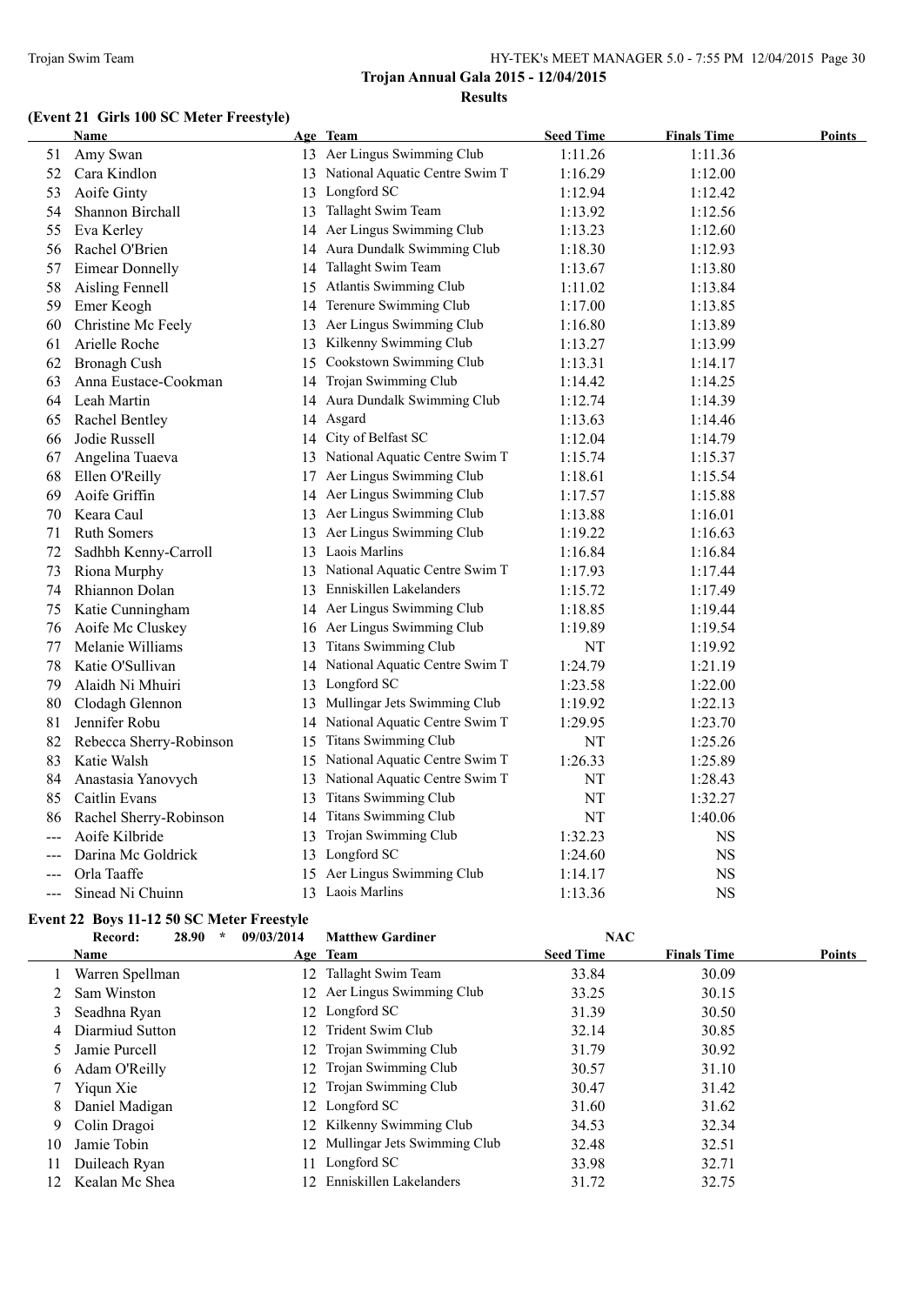# **(Event 22 Boys 11-12 50 SC Meter Freestyle)**

|       | Name                      |    | Age Team                       | <b>Seed Time</b> | <b>Finals Time</b> | <b>Points</b> |
|-------|---------------------------|----|--------------------------------|------------------|--------------------|---------------|
| 13    | Myles O'Malley            |    | 12 Trojan Swimming Club        | 34.90            | 33.03              |               |
| 14    | Lewis Mc Cartney          |    | 12 Enniskillen Lakelanders     | 32.85            | 33.19              |               |
| 15    | Marcus Zaidan             | 11 | Aer Lingus Swimming Club       | 33.93            | 33.65              |               |
| 16    | Alex San Emeterio Arenaza | 12 | National Aquatic Centre Swim T | 33.48            | 33.68              |               |
| 17    | Rhys Armah-Kwantreng      | 11 | Trojan Swimming Club           | 34.34            | 34.26              |               |
| 18    | Fionn Camacho Lenihan     | 12 | National Aquatic Centre Swim T | 39.93            | 34.45              |               |
| 19    | Naoise Cautley            | 12 | Trojan Swimming Club           | 36.54            | 34.68              |               |
| 20    | Isaac Schulz              | 12 | National Aquatic Centre Swim T | 37.35            | 35.06              |               |
| 21    | Rossa Byrne               | 12 | Trojan Swimming Club           | 35.13            | 35.11              |               |
| 22    | Cian Nugent               | 11 | Laois Marlins                  | 36.75            | 36.00              |               |
| 23    | Luke Murphy               | 11 | Mullingar Jets Swimming Club   | 38.25            | 36.07              |               |
| 24    | Oliver McElroy            | 12 | Otter Swimming Club            | 35.69            | 36.40              |               |
| 25    | Tomas Hegarty             | 11 | Aer Lingus Swimming Club       | 40.15            | 36.54              |               |
| 26    | Conor Mesa-Sheehan        |    | 12 Trojan Swimming Club        | NT               | 37.03              |               |
| 27    | Cormac Mc Crudden         |    | 12 City of Belfast SC          | NT               | 38.61              |               |
| 28    | Eoin O'Reilly             | 11 | Trojan Swimming Club           | 37.55            | 38.91              |               |
| 29    | Dara Flanagan             |    | 12 Enniskillen Lakelanders     | 40.00            | 39.09              |               |
| 30    | Kyle Martin               | 11 | Tullamore                      | 41.87            | 39.49              |               |
| 31    | John Kennedy              | 12 | Trojan Swimming Club           | 43.78            | 39.70              |               |
| 32    | Szymon Jagodzinski        | 11 | Tullamore                      | 41.29            | 39.94              |               |
| 33    | Cormac Clarke             | 11 | <b>Breifne</b>                 | NT               | 40.75              |               |
| 34    | Anthony Veskera           | 12 | Trojan Swimming Club           | 44.53            | 41.23              |               |
| 35    | Teige Powell              | 11 | Kilkenny Swimming Club         | 43.84            | 41.75              |               |
| 36    | Jacob Martin              | 11 | City of Belfast SC             | NT               | 42.73              |               |
| 37    | Nicolas Reynolds          | 12 | Trojan Swimming Club           | 40.49            | 42.86              |               |
| 38    | Tom Russell               | 11 | Kilkenny Swimming Club         | 43.38            | 43.92              |               |
| 39    | Gearoid Egan              | 11 | Tallaght Swim Team             | 43.92            | 44.86              |               |
| 40    | Finn Longmore             | 11 | East Cavan SC                  | 47.91            | 46.09              |               |
| 41    | Rory O'Connell            | 11 | Trojan Swimming Club           | NT               | 46.29              |               |
| 42    | Oisin Sheerin             | 11 | Trident Swim Club              | NT               | 47.92              |               |
| 43    | Dylan Gabbidon            | 11 | Trident Swim Club              | NT               | 48.37              |               |
| 44    | Conor Hogan               | 11 | Ballinasloe SC                 | 50.84            | 51.10              |               |
| 45    | Brian O'Connor            | 11 | Trident Swim Club              | NT               | 55.25              |               |
| 46    | Glen Moore                | 11 | Trident Swim Club              | NT               | 57.88              |               |
| ---   | James Galligan            | 11 | Longford SC                    | 47.92            | DQ                 |               |
| $---$ | Zac Dorfman               |    | 12 Trojan Swimming Club        | 35.64            | <b>NS</b>          |               |
|       |                           |    |                                |                  |                    |               |

# **Event 23 Boys 8 & Under 50 SC Meter Freestyle**

|    | $\star$<br>37.04<br>Record: | 09/03/2014 | <b>Conor McMahon</b>           |                  | <b>Laois Marlins</b> |        |
|----|-----------------------------|------------|--------------------------------|------------------|----------------------|--------|
|    | Name                        |            | Age Team                       | <b>Seed Time</b> | <b>Finals Time</b>   | Points |
|    | Sean McBride                | 8.         | Tallaght Swim Team             | 43.46            | 40.80                |        |
|    | Fionntan Murtagh            |            | 8 City of Belfast SC           | NT               | 42.37                |        |
| 3  | Evan Simpson                | 8          | Aer Lingus Swimming Club       | 42.78            | 44.30                |        |
| 4  | Hugh Parker                 | 8          | <b>Titans Swimming Club</b>    | NT               | 45.08                |        |
| 5. | Justin Haugh                | 8          | Mullingar Jets Swimming Club   | NT               | 45.28                |        |
| 6  | Charlie Corrigan            | 8.         | Glenalbyn Swimming Club        | 52.36            | 47.16                |        |
|    | Noah Harris                 |            | Glenalbyn Swimming Club        | NT               | 47.17                |        |
| 8  | Victor Hennessy             | 8          | Glenalbyn Swimming Club        | NT               | 49.70                |        |
| 9  | Leon McKeon                 | 8.         | Ballinasloe SC                 | 58.06            | 52.49                |        |
| 10 | Donnacha McCarthy           |            | New Ross                       | NT               | 54.96                |        |
| 11 | James Neary                 | 8.         | <b>Glenalbyn Swimming Club</b> | NT               | 56.29                |        |
| 12 | James Kavanagh              | 8.         | Trojan Swimming Club           | 1:00.83          | 57.00                |        |
| 13 | Cameron Baguley             |            | Glenalbyn Swimming Club        | NT               | 58.13                |        |
| 14 | Ben Maguire                 |            | Otter Swimming Club            | 1:04.56          | 1:01.81              |        |
|    | Samuel Binnington           | 8.         | Trojan Swimming Club           | NT               | NS                   |        |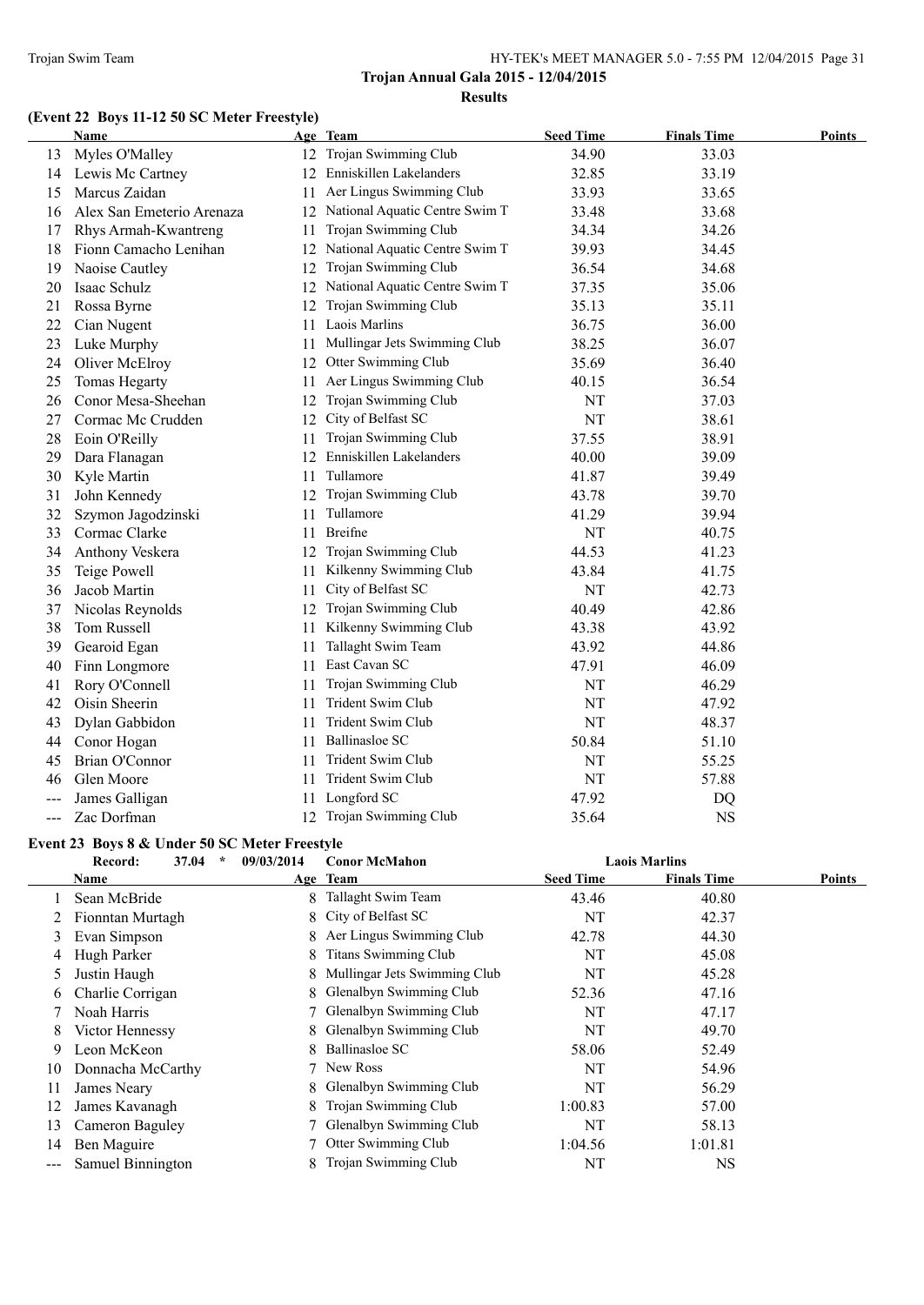#### **Event 23 Boys 9 Year Olds 50 SC Meter Freestyle**

|       | 33.21<br>$\star$<br>Record:                      | 09/03/2014 | David O'Loughlin           | <b>Atlantis</b>  |                    |               |
|-------|--------------------------------------------------|------------|----------------------------|------------------|--------------------|---------------|
|       | Name                                             |            | Age Team                   | <b>Seed Time</b> | <b>Finals Time</b> | <b>Points</b> |
|       | Conor Mc Mahon                                   |            | 9 Laois Marlins            | 32.89            | 33.65              |               |
| 2     | Evan Bailey                                      |            | 9 New Ross                 | 42.94            | 37.54              |               |
| 3     | Conan Lennon                                     |            | 9 Dublin Swim Club         | NT               | 38.65              |               |
|       | Oliver Hughes                                    |            | 9 Aer Lingus Swimming Club | 38.80            | 38.86              |               |
| 5.    | Finn Harris                                      |            | 9 Glenalbyn Swimming Club  | 39.79            | 40.37              |               |
| 6     | Caolan Meadows                                   |            | 9 Longford SC              | 51.96            | 42.89              |               |
|       | Owen Taylor                                      |            | 9 Glenalbyn Swimming Club  | 42.05            | 43.29              |               |
| 8     | Sami Phelan                                      | 9          | Glenalbyn Swimming Club    | 43.25            | 43.30              |               |
| 9     | Louis Maguire                                    | 9          | Breifne                    | 44.18            | 43.58              |               |
| 10    | Kenny Martin                                     | 9          | Tullamore                  | 46.10            | 45.04              |               |
| 11    | Cael Colfer                                      |            | 9 New Ross                 | 46.66            | 45.69              |               |
| 12    | Tomas Godden                                     | 9          | Kilkenny Swimming Club     | 46.71            | 47.11              |               |
| 13    | Marcas O'Raghallaigh                             | 9          | Aer Lingus Swimming Club   | NT               | 48.72              |               |
| 14    | Connor Mc Lean                                   | 9          | Enniskillen Lakelanders    | 1:02.75          | 50.01              |               |
| 15    | Tim O'Sullivan                                   |            | 9 Glenalbyn Swimming Club  | NT               | 50.85              |               |
| 16    | Ciaran McCarthy                                  | 9          | New Ross                   | 53.79            | 51.39              |               |
| 17    | Dan Fay                                          | 9          | Trojan Swimming Club       | 55.08            | 52.03              |               |
| 18    | Marcus Trait                                     |            | 9 Kilkenny Swimming Club   | NT               | 55.05              |               |
| 19    | Ciaran Delaney                                   |            | 9 City of Belfast SC       | NT               | 1:01.69            |               |
| $---$ | Joseph Hackett                                   | 9          | Trojan Swimming Club       | 51.67            | NS.                |               |
|       | Event 23 Boys 10 Year Olds 50 SC Meter Freestyle |            |                            |                  |                    |               |

#### **Record: 33.28 \* 2005 Paudie Barden NRS Name Age Team Seed Time Finals Time Points** 1 Johann Behme 10 East Cavan SC 34.59 33.36 2 Harry Winston 10 Aer Lingus Swimming Club 36.73 36.22 3 James Mc Grath 10 Aer Lingus Swimming Club 36.96 36.94 4 Michael Montgomery 10 City of Belfast SC 39.34 37.35 5 Conor Harley 10 Ballinasloe SC 38.25 37.68 6 Jed O'Malley 10 Trojan Swimming Club 40.27 38.15 7 Robert Rusu 10 National Aquatic Centre Swim T 37.19 38.69 8 Alan Dzaee 10 Longford SC 43.32 39.36 9 Cian McCormack 10 Longford SC 38.43 39.51 10 Matthew Dragoi 10 Kilkenny Swimming Club 41.14 39.60 11 Donnacha McNamara 10 Breifne NT 40.43 12 Andrei Ungureanu 10 National Aquatic Centre Swim T 41.04 40.54 13 Filip Lewandowski 10 Trojan Swimming Club 41.08 41.27 14 Kamil Mroz 10 Longford SC 52.07 41.89 15 Hugh Mc Grath 10 Aer Lingus Swimming Club 42.42 42.03 16 John Mulhall 10 Glenalbyn Swimming Club 43.78 42.60 17 Felix Skelton 10 City of Belfast SC 49.36 44.35 18 Gary Young O'Shea 10 Laois Marlins 41.74 44.73 19 Brendan Delaney 10 City of Belfast SC 50.55 45.31 20 Sam Inglis 10 Trojan Swimming Club 47.30 46.81 21 Hugo Reynolds 10 Trojan Swimming Club 46.86 47.27 22 Riccardo Rasini 10 Trojan Swimming Club 49.70 48.16 23 Cillian Taaffe 10 Aura Dundalk Swimming Club 46.28 48.73 24 Eoin Carleton 10 Trojan Swimming Club 1:14.40 48.97 25 Dylan Hanley 10 Longford SC 53.41 50.65 26 Connor Harrowood 10 City of Belfast SC NT 53.24 -- Karl Collier 10 Trojan Swimming Club NT NS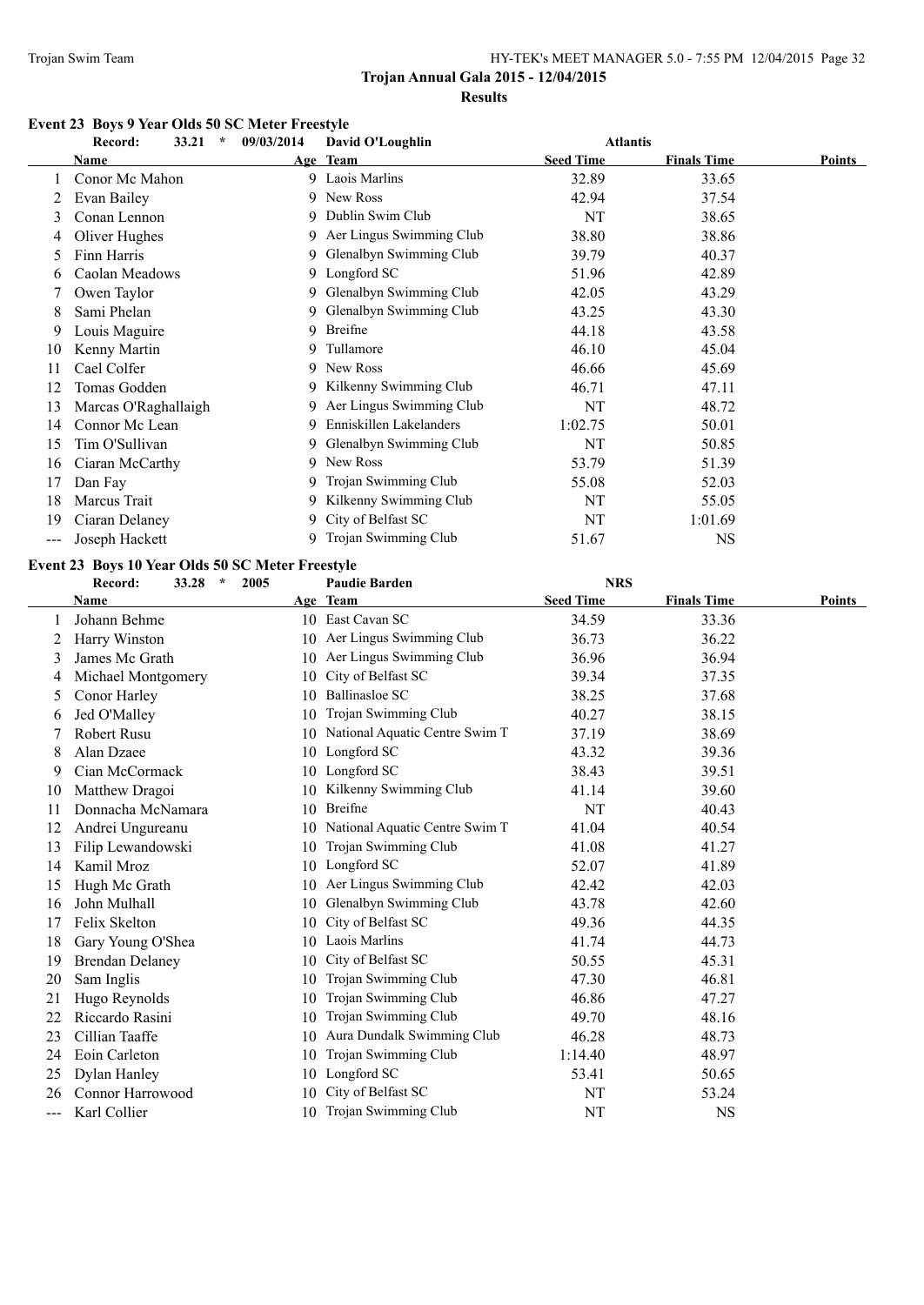# **Event 24 Boys 12 & Under 100 SC Meter Freestyle**

|    | Record:<br>1:04.60<br>$\star$     | 12/04/2015 | <b>Ethan Murtagh</b>                |                  | <b>TROJAN Swim Club</b> |        |
|----|-----------------------------------|------------|-------------------------------------|------------------|-------------------------|--------|
|    | Name                              |            | Age Team                            | <b>Seed Time</b> | <b>Finals Time</b>      | Points |
| 1  | Ethan Murtagh                     |            | 12 Trojan Swimming Club             | 1:06.58          | $1:04.60*$              |        |
| 2  | Seadhna Ryan                      |            | 12 Longford SC                      | 1:07.57          | 1:06.30                 |        |
| 3  | Jamie Purcell                     |            | 12 Trojan Swimming Club             | 1:07.65          | 1:06.33                 |        |
| 4  | Alex Maher                        | 12         | Kilkenny Swimming Club              | 1:08.46          | 1:06.56                 |        |
| 5  | Sam Winston                       |            | 12 Aer Lingus Swimming Club         | 1:08.41          | 1:06.57                 |        |
| 6  | Finn Hanley                       | 12         | Aer Lingus Swimming Club            | 1:08.24          | 1:07.00                 |        |
| 7  | Ciaran Cope                       | 12         | Aer Lingus Swimming Club            | 1:09.88          | 1:08.83                 |        |
| 8  | Adam O'Reilly                     | 12         | Trojan Swimming Club                | 1:09.40          | 1:09.70                 |        |
| 9  | Michael Mc Grath                  |            | 12 Aer Lingus Swimming Club         | 1:10.76          | 1:09.96                 |        |
| 10 | Colin Dragoi                      | 12         | Kilkenny Swimming Club              | 1:10.62          | 1:10.15                 |        |
| 11 | Daniel Madigan                    | 12         | Longford SC                         | 1:09.84          | 1:10.29                 |        |
| 12 | Darragh Hughes                    | 11.        | Mullingar Jets Swimming Club        | 1:11.83          | 1:11.39                 |        |
| 13 | Lewis Mc Cartney                  | 12         | Enniskillen Lakelanders             | 1:12.33          | 1:11.83                 |        |
| 14 | Marcus Zaidan                     | 11         | Aer Lingus Swimming Club            | 1:14.26          | 1:11.90                 |        |
| 15 | Oisin Mc Manus                    | 12         | Enniskillen Lakelanders             | 1:13.97          | 1:11.95                 |        |
| 16 | Yiqun Xie                         | 12         | Trojan Swimming Club                | 1:09.34          | 1:11.99                 |        |
| 17 | Alex San Emeterio Arenaza         |            | 12 National Aquatic Centre Swim T   | 1:16.32          | 1:12.09                 |        |
| 18 | Euan Maguire                      | 11.        | National Aquatic Centre Swim T      | 1:15.74          | 1:12.22                 |        |
| 19 | Kealan Mc Shea                    |            | 12 Enniskillen Lakelanders          | 1:13.05          | 1:13.35                 |        |
| 20 | Jamie Tobin                       |            | 12 Mullingar Jets Swimming Club     | 1:14.14          | 1:13.40                 |        |
| 21 | Rhys Armah-Kwantreng              | 11         | Trojan Swimming Club                | 1:18.18          | 1:15.15                 |        |
| 22 | Fionn Camacho Lenihan             |            | 12 National Aquatic Centre Swim T   | 1:26.91          | 1:15.85                 |        |
| 23 | Matthew Morel                     |            | 12 Aer Lingus Swimming Club         | 1:17.87          | 1:16.18                 |        |
| 24 | Sean Donoghue                     |            | 12 Laois Marlins                    | 1:16.16          | 1:16.34                 |        |
| 25 | Theo Falls                        | 11         | City of Belfast SC                  | 1:19.72          | 1:16.80                 |        |
| 26 | Simon Barrett                     | 11         | Aer Lingus Swimming Club            | 1:21.94          | 1:16.87                 |        |
| 27 | Mathew Comiskey                   |            | 10 Sliabh Beagh                     | 1:27.47          | 1:16.91                 |        |
| 28 | Phelim O'connor                   | 11         | New Ross                            | 1:25.44          | 1:17.98                 |        |
| 29 | <b>Christopher Faherty</b>        |            | 12 Longford SC                      | 1:21.38          | 1:18.32                 |        |
| 30 | Isaac Schulz                      |            | 12 National Aquatic Centre Swim T   | 1:24.79          | 1:19.32                 |        |
| 31 | Harry Winston                     |            | 10 Aer Lingus Swimming Club         | 1:27.13          | 1:19.51                 |        |
| 32 | James Campbell                    | 12         | Sliabh Beagh                        | 1:23.76          | 1:20.74                 |        |
| 33 | Rossa Byrne                       | 12         | Trojan Swimming Club                | 1:20.48          | 1:20.85                 |        |
| 34 | Naoise Cautley                    | 12         | Trojan Swimming Club                | 1:21.82          | 1:21.28                 |        |
| 35 | Oliver McElroy                    |            | 12 Otter Swimming Club              | 1:20.26          | 1:21.30                 |        |
| 36 | Conor Leonard                     |            | 12 Longford SC                      | 1:32.80          | 1:21.75                 |        |
| 37 | Alan Dzaee                        |            | 10 Longford SC                      | 1:34.29          | 1:22.71                 |        |
| 38 | Eoin Guckian                      | 11         | Trident Swim Club                   | 1:25.94          | 1:22.78                 |        |
| 39 | Andrew Hunter                     | 10         | City of Belfast SC                  | 1:24.98          | 1:23.18                 |        |
| 40 | James Mc Grath                    |            | 10 Aer Lingus Swimming Club         | 1:24.64          | 1:23.60                 |        |
| 41 | Kyle Martin                       | 11         | Tullamore                           | 1:34.75          | 1:24.48                 |        |
| 42 | Ben Lynch                         | 11         | Enniskillen Lakelanders             | 1:33.96          | 1:24.66                 |        |
| 43 | Niall Murtagh                     | 11         | City of Belfast SC                  | 1:25.97          | 1:24.80                 |        |
| 44 | Cormac Mc Crudden                 | 12         | City of Belfast SC                  | 1:24.31          | 1:25.28                 |        |
| 45 | Jericho Balgos                    | 10         | City of Belfast SC                  | 1:29.75          | 1:25.65                 |        |
| 46 | Brett Mc Lean                     | 11         | Enniskillen Lakelanders             | 1:33.95          | 1:25.83                 |        |
| 47 | Robert Rusu                       |            | 10 National Aquatic Centre Swim T   | 1:21.58          | 1:26.02                 |        |
| 48 | Aidan O'Boyle                     | 11         | Longford SC                         | 1:22.45          | 1:26.09                 |        |
| 49 | Michael Montgomery                | 10         | City of Belfast SC                  | 1:26.68          | 1:27.39                 |        |
| 50 | Eoin O'Reilly                     | 11         | Trojan Swimming Club<br>12 New Ross | 1:24.63          | 1:30.13                 |        |
| 51 | Murtagh O'connor                  |            | Aer Lingus Swimming Club            | 1:31.19          | 1:30.19                 |        |
| 52 | Mark Hanley<br>Conor Mesa-Sheehan | 11         | Trojan Swimming Club                | 1:31.93          | 1:30.22                 |        |
| 53 |                                   | 12<br>11   | <b>Titans Swimming Club</b>         | NT               | 1:31.15                 |        |
| 54 | Ollie Tierney                     |            |                                     | NT               | 1:31.80                 |        |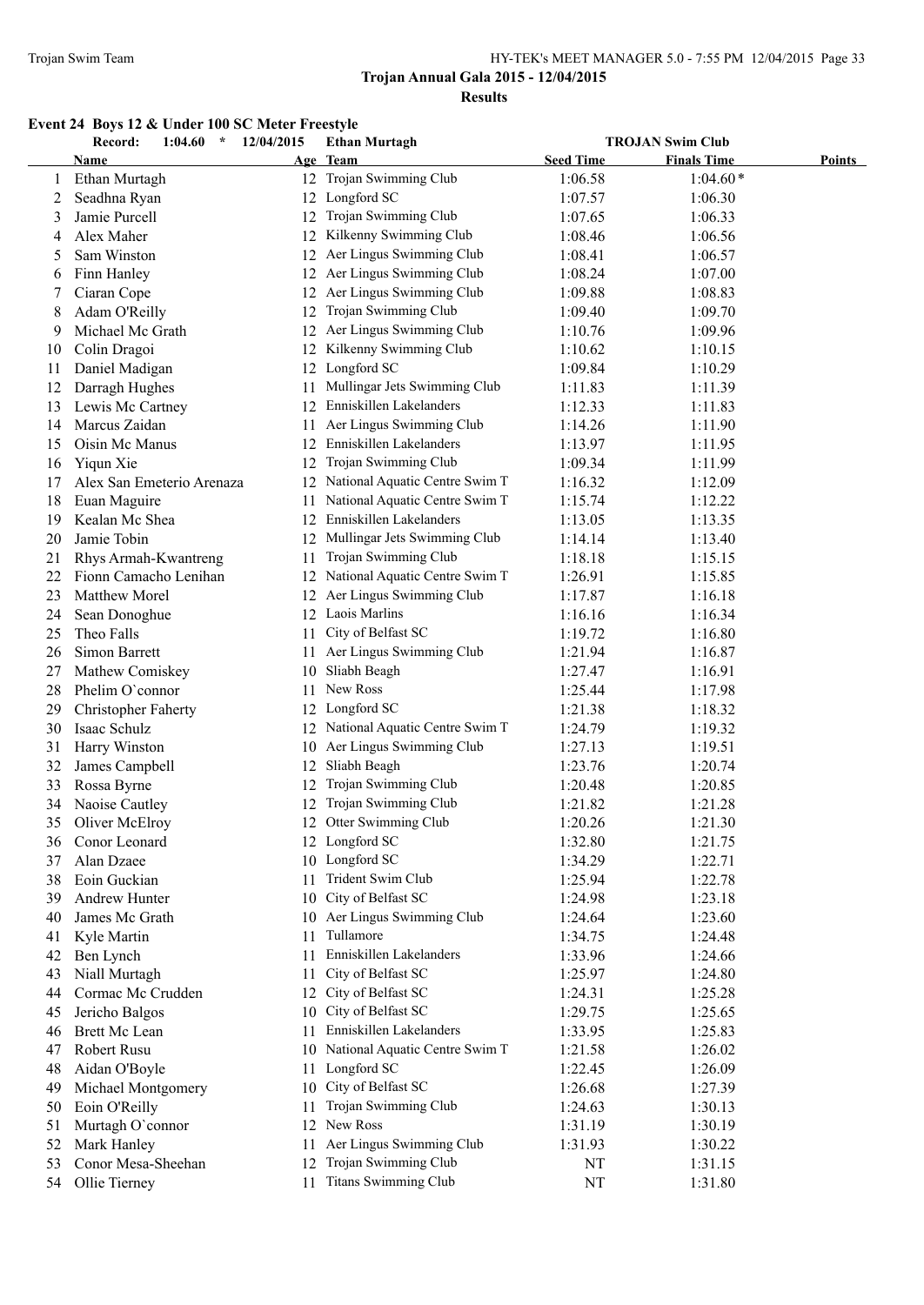# **(Event 24 Boys 12 & Under 100 SC Meter Freestyle)**

|       | Name                   |    | Age Team                       | <b>Seed Time</b> | <b>Finals Time</b> | Points |
|-------|------------------------|----|--------------------------------|------------------|--------------------|--------|
| 55    | Ciaran Faherty         |    | 9 Longford SC                  | 1:40.26          | 1:32.61            |        |
| 56    | James Galligan         |    | 11 Longford SC                 | NT               | 1:33.21            |        |
| 57    | Tom Russell            | 11 | Kilkenny Swimming Club         | 1:37.58          | 1:33.30            |        |
| 58    | Teige Powell           | 11 | Kilkenny Swimming Club         | 1:40.84          | 1:34.29            |        |
| 59    | Anthony Veskera        | 12 | Trojan Swimming Club           | NT               | 1:34.52            |        |
| $*60$ | Marcus Wearen          |    | 10 Aer Lingus Swimming Club    | NT               | 1:35.46            |        |
| $*60$ | Nicolas Reynolds       | 12 | Trojan Swimming Club           | 1:33.41          | 1:35.46            |        |
| 62    | Jacob Martin           |    | 11 City of Belfast SC          | 1:46.42          | 1:37.71            |        |
| 63    | Louis Maguire          | 9. | Breifne                        | NT               | 1:38.68            |        |
| 64    | Fionntan Murtagh       |    | 8 City of Belfast SC           | NT               | 1:39.55            |        |
| 65    | <b>Brendan Delaney</b> |    | 10 City of Belfast SC          | 1:40.68          | 1:43.06            |        |
| 66    | Cillian Taaffe         |    | 10 Aura Dundalk Swimming Club  | NT               | 1:49.94            |        |
| 67    | Connor Harrowood       |    | 10 City of Belfast SC          | NT               | 2:01.51            |        |
| 68    | Dylan Hanley           |    | 10 Longford SC                 | NT               | 2:04.36            |        |
| $---$ | Felix Skelton          |    | 10 City of Belfast SC          | 1:39.68          | DQ                 |        |
| $---$ | Zac Dorfman            |    | 12 Trojan Swimming Club        | 1:20.64          | <b>NS</b>          |        |
| ---   | Duileach Ryan          |    | Longford SC                    | 1:09.75          | <b>NS</b>          |        |
|       | Sean Johnston          |    | National Aquatic Centre Swim T | 1:37.38          | <b>NS</b>          |        |

# **Event 24 Boys 100 SC Meter Freestyle**

|    | Record:                 | 56.03<br>$\star$ | 12/04/2015 | <b>Conor Mc Menamin</b>           |                  | Aer Lingus S.C.    |               |
|----|-------------------------|------------------|------------|-----------------------------------|------------------|--------------------|---------------|
|    | <b>Name</b>             |                  |            | Age Team                          | <b>Seed Time</b> | <b>Finals Time</b> | <b>Points</b> |
| 1  | Conor Mc Menamin        |                  |            | 19 Aer Lingus Swimming Club       | 56.39            | $56.03*$           |               |
| 2  | Sean Desmond            |                  | 16         | Trojan Swimming Club              | 56.97            | 56.44              |               |
| 3  | Michael Hewitt          |                  | 14         | City of Belfast SC                | 1:01.37          | 58.38              |               |
| 4  | Jordan Overton          |                  |            | 15 Laois Marlins                  | 58.08            | 58.75              |               |
| 5  | James Maguire           |                  | 15         | Otter Swimming Club               | 57.59            | 58.86              |               |
| 6  | Kasparas Juskus         |                  |            | 14 Aer Lingus Swimming Club       | 1:00.73          | 59.49              |               |
|    | <b>Brendan Geraghty</b> |                  |            | 18 Kells                          | 59.64            | 59.74              |               |
| 8  | Isaac Fitzmaurice       |                  |            | 14 Atlantis Swimming Club         | 1:01.50          | 59.88              |               |
| 9  | David Tyrrell           |                  |            | 15 Aer Lingus Swimming Club       | 1:00.24          | 1:00.05            |               |
| 10 | Finn Mac Gearailt       |                  | 16         | Trojan Swimming Club              | 1:01.85          | 1:01.17            |               |
| 11 | Christopher Carew       |                  |            | 15 Laois Marlins                  | 1:04.95          | 1:01.18            |               |
| 12 | Stephen Geraghty        |                  |            | 16 Kells                          | 1:00.32          | 1:01.19            |               |
| 13 | Denis Kilbride          |                  |            | 13 New Ross                       | 1:00.65          | 1:01.54            |               |
| 14 | William Skelton         |                  | 14         | City of Belfast SC                | 1:01.32          | 1:02.06            |               |
| 15 | Paul Cahill             |                  |            | 17 Kells                          | 1:03.00          | 1:02.26            |               |
| 16 | David Yau               |                  |            | 14 Esb Swimming Club              | 1:04.86          | 1:02.28            |               |
| 17 | Sean Rodionov           |                  |            | 15 National Aquatic Centre Swim T | 1:02.65          | 1:02.46            |               |
| 18 | Jack Shakeshaft         |                  |            | 15 Ballina Swimming Club          | 1:02.72          | 1:02.55            |               |
| 19 | Shane Kelly             |                  |            | 16 National Aquatic Centre Swim T | 1:04.38          | 1:02.86            |               |
| 20 | Darren O'Sullivan       |                  | 16         | Kingfisher                        | 1:03.37          | 1:03.03            |               |
| 21 | Peter Harrington        |                  | 13         | Trojan Swimming Club              | 1:04.44          | 1:03.07            |               |
| 22 | Leon Campbell           |                  | 14         | Sliabh Beagh                      | 1:06.77          | 1:03.21            |               |
| 23 | Jake Rushe              |                  | 14         | Asgard                            | 1:02.26          | 1:03.28            |               |
| 24 | Sam Owen                |                  | 15         | Trojan Swimming Club              | 1:05.35          | 1:03.51            |               |
| 25 | Mykola Babiy            |                  | 14         | National Aquatic Centre Swim T    | 1:10.37          | 1:04.14            |               |
| 26 | Luke Weaver             |                  | 15         | Trident Swim Club                 | 1:04.71          | 1:04.15            |               |
| 27 | Joshua Haugh            |                  | 13         | Mullingar Jets Swimming Club      | 1:05.12          | 1:04.33            |               |
| 28 | Nikita Vedernikovs      |                  | 14         | National Aquatic Centre Swim T    | 1:09.04          | 1:05.83            |               |
| 29 | Max Convery             |                  |            | 14 City of Belfast SC             | 1:09.09          | 1:06.08            |               |
| 30 | Adam Nolan              |                  | 13         | Tallaght Swim Team                | 1:05.71          | 1:06.69            |               |
| 31 | Rico Zaidan             |                  |            | 14 Aer Lingus Swimming Club       | 1:08.01          | 1:07.03            |               |
| 32 | Luca Mulcahy            |                  |            | 15 Mullingar Jets Swimming Club   | 1:06.51          | 1:07.16            |               |
| 33 | Takuya Doheny           |                  | 14         | Kilkenny Swimming Club            | 1:06.01          | 1:07.55            |               |
| 34 | Conor Tighe             |                  |            | 17 Kells                          | 1:06.04          | 1:07.56            |               |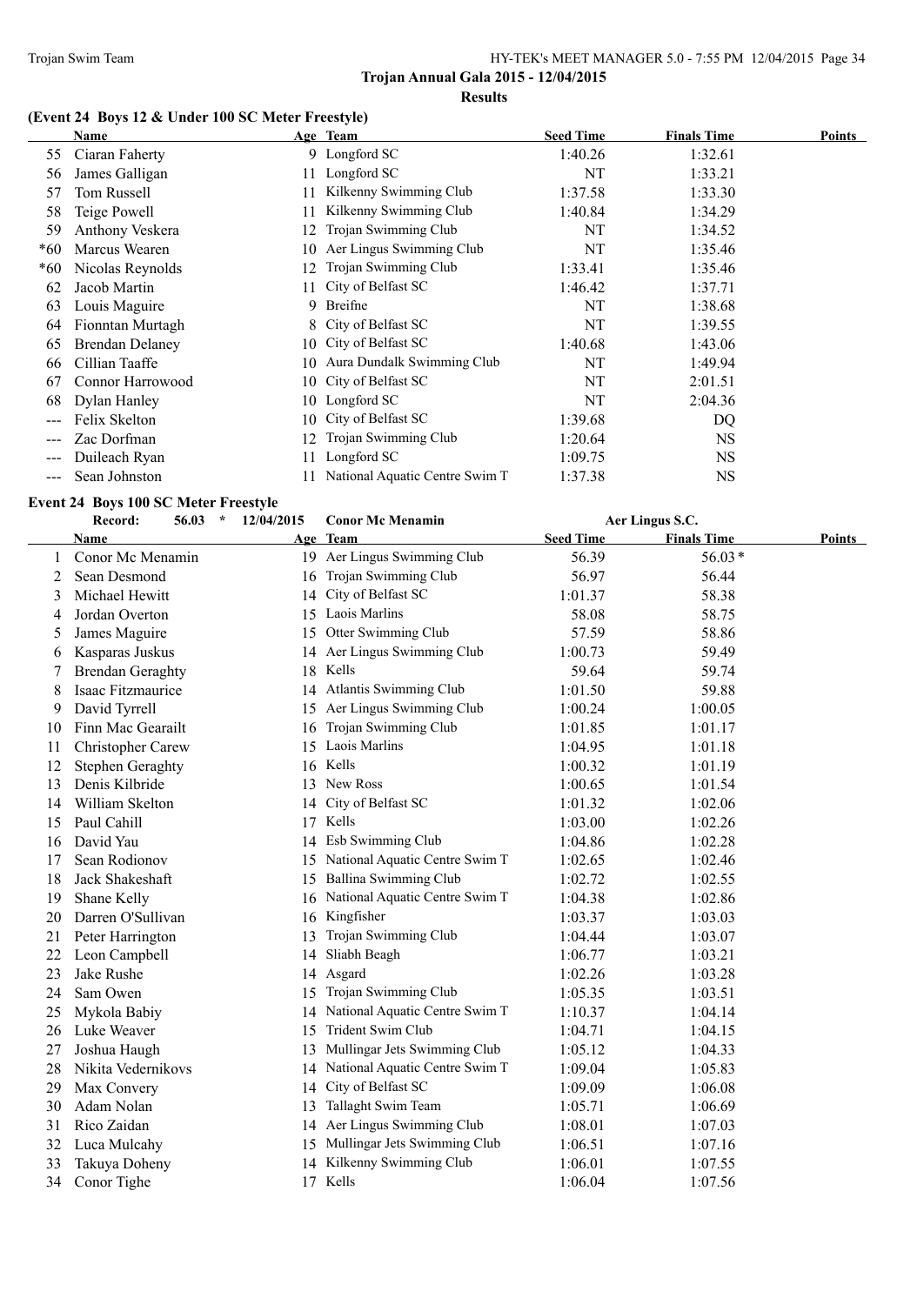# **(Event 24 Boys 100 SC Meter Freestyle)**

|                            | Name                    |    | Age Team                        | <b>Seed Time</b> | <b>Finals Time</b> | Points |
|----------------------------|-------------------------|----|---------------------------------|------------------|--------------------|--------|
| 35                         | Luke Carton             |    | 14 Mullingar Jets Swimming Club | 1:08.29          | 1:07.69            |        |
| 36                         | Adam Martin             | 15 | Tullamore                       | NT               | 1:07.76            |        |
| 37                         | Donal McLarnon          | 17 | National Aquatic Centre Swim T  | 1:10.07          | 1:08.10            |        |
| 38                         | Oliver Kelly            | 14 | Terenure Swimming Club          | 1:06.00          | 1:08.13            |        |
| 39                         | Sean White              | 14 | National Aquatic Centre Swim T  | 1:09.51          | 1:08.57            |        |
| 40                         | Cian Dooley             | 15 | Aer Lingus Swimming Club        | 1:07.25          | 1:08.77            |        |
| 41                         | Christian Kenny-Carroll | 13 | Laois Marlins                   | 1:10.50          | 1:08.82            |        |
| 42                         | Thomas Hall             | 13 | City of Belfast SC              | 1:12.73          | 1:09.77            |        |
| 43                         | James Hunter            | 13 | City of Belfast SC              | 1:13.66          | 1:11.47            |        |
| 44                         | Philip Towns            | 13 | Trojan Swimming Club            | 1:13.39          | 1:11.98            |        |
| $*45$                      | Matthieu Melennec       | 14 | Trojan Swimming Club            | 1:17.43          | 1:12.37            |        |
| $*45$                      | Eoin Mitchell           | 14 | City of Belfast SC              | 1:08.98          | 1:12.37            |        |
| 47                         | <b>Ben Somers</b>       | 13 | Aer Lingus Swimming Club        | 1:14.78          | 1:12.43            |        |
| 48                         | Alexandru Bereanu       | 14 | National Aquatic Centre Swim T  | 1:25.71          | 1:13.31            |        |
| *49                        | Matthew Cambell         | 14 | Esb Swimming Club               | 1:11.99          | 1:14.27            |        |
| *49                        | Aaron Mc Court          | 14 | City of Belfast SC              | 1:17.13          | 1:14.27            |        |
| 51                         | Luke Fitzgerald         | 13 | Aura Dundalk Swimming Club      | NT               | 1:17.81            |        |
| 52                         | Mathew Skeath           | 13 | Sliabh Beagh                    | 1:29.15          | 1:21.59            |        |
| 53                         | Leo Davitt              | 13 | Mullingar Jets Swimming Club    | 1:22.20          | 1:21.89            |        |
| 54                         | Adam O'Connor           | 13 | Trident Swim Club               | 1:21.97          | 1:22.92            |        |
| 55                         | Patrick Whyte           | 13 | Mullingar Jets Swimming Club    | 1:58.35          | 1:24.21            |        |
| 56                         | Carson Green            | 13 | Trojan Swimming Club            | 1:26.39          | 1:25.94            |        |
| 57                         | Leon Girigan            | 14 | National Aquatic Centre Swim T  | NT               | 1:29.48            |        |
| 58                         | Rowan Harley            | 13 | <b>Ballinasloe SC</b>           | NT               | 1:32.05            |        |
| 59                         | Evan Moore              | 13 | Trident Swim Club               | 1:42.68          | 1:32.14            |        |
| $---$                      | Dara MC Gandy           | 13 | Enniskillen Lakelanders         | 1:11.88          | <b>NS</b>          |        |
| $\qquad \qquad \text{---}$ | Andrew Carey            | 15 | Tullamore                       | 57.91            | <b>NS</b>          |        |
| $---$                      | Jacob Bickerdike        |    | 16 Laois Marlins                | 1:07.76          | <b>NS</b>          |        |
|                            | Ciaran Flanagan         |    | Enniskillen Lakelanders         | 1:11.22          | <b>NS</b>          |        |
| ---                        | Oisin Nolan             | 15 | Titans Swimming Club            | NT               | <b>NS</b>          |        |

# **Event 25 Girls 11-12 50 SC Meter Butterfly**

|       | 33.36<br>$\mathcal{A}$<br>Record: | 12/04/2015 | <b>Lydia Mees</b>              | Larne-US         |                    |        |
|-------|-----------------------------------|------------|--------------------------------|------------------|--------------------|--------|
|       | Name                              |            | Age Team                       | <b>Seed Time</b> | <b>Finals Time</b> | Points |
|       | Lydia Mees                        | 12         | Larne SC                       | 33.07            | $33.36*$           |        |
|       | Aoife Moore                       | 12         | East Cavan SC                  | 34.33            | 34.08              |        |
| 3     | Hannah Gellatly                   | 11         | Coleraine Swim Club            | 35.73            | 34.42              |        |
| 4     | Jena Macdougald                   | 12         | Otter Swimming Club            | 37.07            | 34.84              |        |
| 5.    | Ellie Falls                       | 11         | City of Belfast SC             | 38.70            | 36.59              |        |
| 6     | Sarah Latham-Timmons              | 12         | Otter Swimming Club            | 36.60            | 37.02              |        |
|       | Laura Mc Caffrey                  | 12         | Enniskillen Lakelanders        | 36.85            | 37.70              |        |
| 8     | Katherine Baron                   | 12         | Asgard                         | 43.48            | 40.05              |        |
| 9     | Sadhbh Bailey                     | 11         | New Ross                       | 45.99            | 40.91              |        |
| 10    | Ailbhe Lunn                       | 11         | National Aquatic Centre Swim T | 44.95            | 41.11              |        |
| 11    | Adrienne Keuck                    | 11         | East Cavan SC                  | 40.83            | 41.47              |        |
| $*12$ | Eleanor Godden                    | 11         | Kilkenny Swimming Club         | 47.07            | 42.45              |        |
| $*12$ | Tara McKeon                       | 11         | <b>Ballinasloe SC</b>          | 40.82            | 42.45              |        |
| 14    | Sara-Jane Mooney                  |            | National Aquatic Centre Swim T | 43.57            | 43.06              |        |
| 15    | Millie Murphy                     | 11         | Aura Dundalk Swimming Club     | NT               | 43.72              |        |
| 16    | Lily Harrington                   | 11         | Trojan Swimming Club           | 45.31            | 44.26              |        |
| 17    | Aoife Waldron                     | 12         | Aer Lingus Swimming Club       | 59.00            | 44.60              |        |
| 18    | Anna Neary                        |            | Trojan Swimming Club           | 43.58            | 44.65              |        |
| 19    | Avril Muldoon                     |            | Trojan Swimming Club           | 46.48            | 45.28              |        |
| 20    | Niamh Kelly                       | 12         | East Cavan SC                  | 44.97            | 45.37              |        |
| 21    | Rebecca Marcu                     |            | Titans Swimming Club           | NT               | 45.56              |        |
| 22    | Ciara Bethell                     | 11         | New Ross                       | 48.01            | 46.55              |        |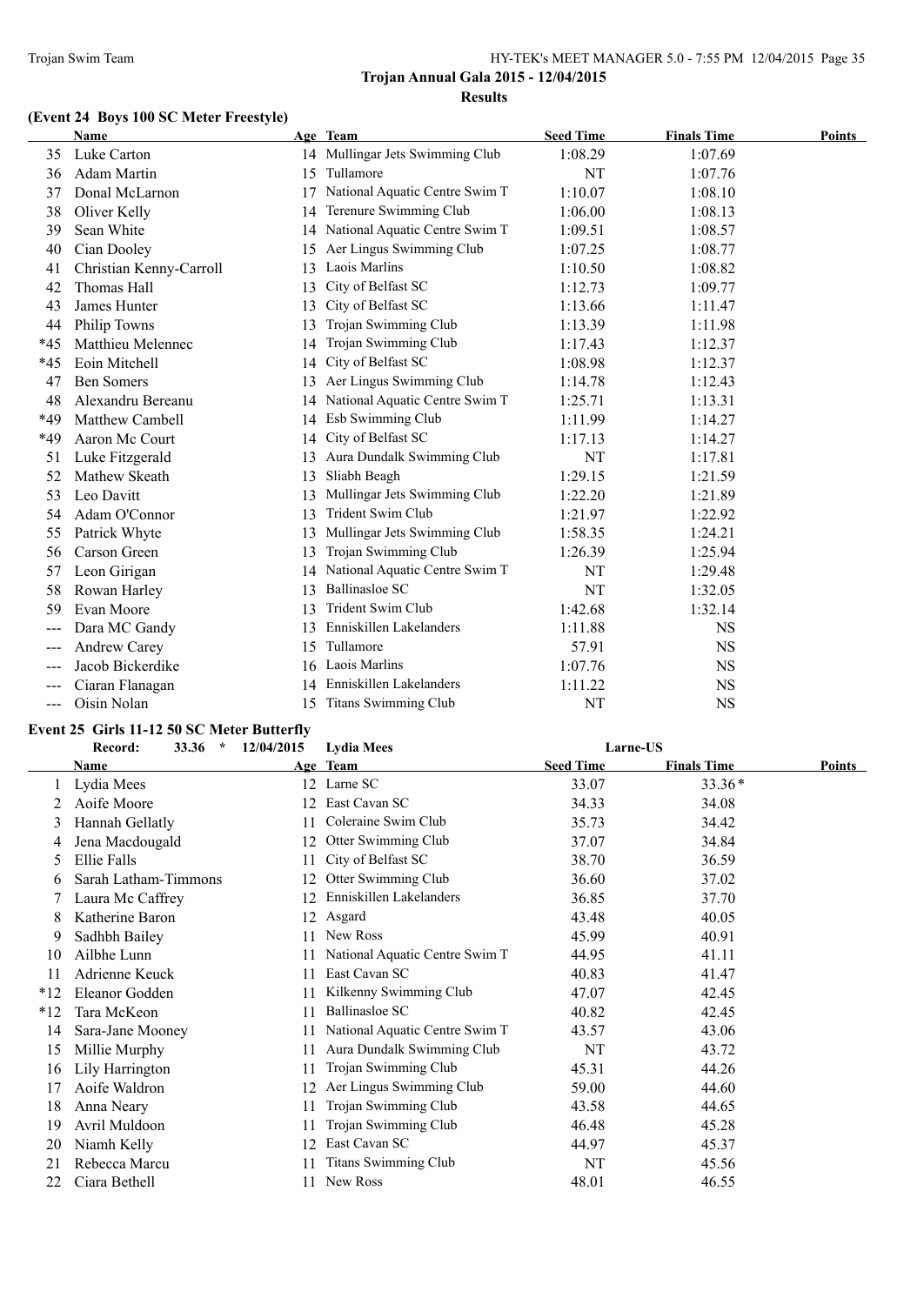# **(Event 25 Girls 11-12 50 SC Meter Butterfly)**

|                                                                                                                                                                                                                                                                                                                                                                                              | Name                |                 | Age Team                        | <b>Seed Time</b> | <b>Finals Time</b> | <b>Points</b> |
|----------------------------------------------------------------------------------------------------------------------------------------------------------------------------------------------------------------------------------------------------------------------------------------------------------------------------------------------------------------------------------------------|---------------------|-----------------|---------------------------------|------------------|--------------------|---------------|
| 23                                                                                                                                                                                                                                                                                                                                                                                           | Amy Montgomery      |                 | 12 City of Belfast SC           | NT               | 46.61              |               |
| 24                                                                                                                                                                                                                                                                                                                                                                                           | Clara Hamilton      |                 | 11 City of Belfast SC           | NT               | 49.99              |               |
| 25                                                                                                                                                                                                                                                                                                                                                                                           | Hannah Skeath       | 11.             | Sliabh Beagh                    | 51.92            | 50.83              |               |
| 26                                                                                                                                                                                                                                                                                                                                                                                           | Caoimhe Poole       |                 | 12 Aer Lingus Swimming Club     | 50.67            | 54.40              |               |
| 27                                                                                                                                                                                                                                                                                                                                                                                           | Niamh Gogan         |                 | 11 Longford SC                  | 1:09.17          | 1:02.61            |               |
| 28                                                                                                                                                                                                                                                                                                                                                                                           | Ellie McManus       |                 | 11 Breifne                      | NT               | 1:06.68            |               |
| 29                                                                                                                                                                                                                                                                                                                                                                                           | Jane Dowd           |                 | 11 Longford SC                  | 1:11.00          | 1:11.27            |               |
| $\scriptstyle \cdots$ $\scriptstyle \cdots$                                                                                                                                                                                                                                                                                                                                                  | Aoife Bradley       | 11              | <b>Titans Swimming Club</b>     | NT               | NS                 |               |
| $\qquad \qquad - -$                                                                                                                                                                                                                                                                                                                                                                          | Aisling Gorman      |                 | 11 Longford SC                  | NT               | NS                 |               |
| $\frac{1}{2} \frac{1}{2} \frac{1}{2} \frac{1}{2} \frac{1}{2} \frac{1}{2} \frac{1}{2} \frac{1}{2} \frac{1}{2} \frac{1}{2} \frac{1}{2} \frac{1}{2} \frac{1}{2} \frac{1}{2} \frac{1}{2} \frac{1}{2} \frac{1}{2} \frac{1}{2} \frac{1}{2} \frac{1}{2} \frac{1}{2} \frac{1}{2} \frac{1}{2} \frac{1}{2} \frac{1}{2} \frac{1}{2} \frac{1}{2} \frac{1}{2} \frac{1}{2} \frac{1}{2} \frac{1}{2} \frac{$ | Niamh Okane         | 12 <sup>1</sup> | Enniskillen Lakelanders         | 37.59            | NS                 |               |
|                                                                                                                                                                                                                                                                                                                                                                                              | Louise O'Rourke     |                 | 12 Mullingar Jets Swimming Club | 54.85            | NS                 |               |
|                                                                                                                                                                                                                                                                                                                                                                                              | --- Emilia Stachura |                 | 11 Kells                        | 42.11            | NS                 |               |

#### **Event 26 Girls 8 & Under 50 SC Meter Butterfly**

|   | 44.92<br>Record:<br>$\ast$ | 12/04/2015 | Ai Lin Sun                     | Tallaght         |                    |               |
|---|----------------------------|------------|--------------------------------|------------------|--------------------|---------------|
|   | <b>Name</b>                |            | Age Team                       | <b>Seed Time</b> | <b>Finals Time</b> | <b>Points</b> |
|   | Ai Lin Sun                 |            | Tallaght Swim Team             | 48.49            | $44.92*$           |               |
|   | Vanesa Sukupova            |            | 8 Kilkenny Swimming Club       | 48.50            | 48.74              |               |
|   | 3 Rionagh McCormack        |            | 8 Longford SC                  | NT               | 59.54              |               |
| 4 | Anna Murray                |            | 8 Glenalbyn Swimming Club      | NT               | 59.90              |               |
|   | 5 Aoife Doran              |            | 8 Mullingar Jets Swimming Club | 52.89            | 1:02.51            |               |
| 6 | Natasha Armah-Kwantreng    |            | 8 Trojan Swimming Club         | NT               | 1:04.24            |               |
|   | Alexa Vedernikova          |            | 8 Dublin Swim Club             | NT               | DO                 |               |
|   | --- Abby McDowell          |            | 8 Breifne                      | 1:05.50          | <b>NS</b>          |               |

# **Event 26 Girls 9 Year Olds 50 SC Meter Butterfly**

|    | 39.53<br>$\star$<br>Record: | 12/04/2015 | <b>Amy Hunter</b>                |                  | <b>City of Belfast</b> |        |
|----|-----------------------------|------------|----------------------------------|------------------|------------------------|--------|
|    | Name                        |            | Age Team                         | <b>Seed Time</b> | <b>Finals Time</b>     | Points |
|    | Amy Hunter                  |            | 9 City of Belfast SC             | 44.25            | $39.53*$               |        |
|    | Ellie Mc Cartney            | 9          | Enniskillen Lakelanders          | 42.41            | 40.48                  |        |
| 3  | Ava McKeon                  | 9          | Ballinasloe SC                   | 40.29            | 41.27                  |        |
| 4  | Jamila Zaidan               |            | 9 Aer Lingus Swimming Club       | 48.93            | 47.75                  |        |
| 5  | Ella Hegarty                | 9.         | Aer Lingus Swimming Club         | 49.35            | 48.53                  |        |
| 6  | <b>Ruth Barrett</b>         | 9          | Aer Lingus Swimming Club         | 50.20            | 48.67                  |        |
|    | Kate Delany                 | 9          | Aura Dundalk Swimming Club       | 57.79            | 52.51                  |        |
| 8  | Orla Sisson                 |            | 9 Glenalbyn Swimming Club        | NT               | 54.15                  |        |
| 9  | Erin Armah-Kwantreng        | 9          | Trojan Swimming Club             | NT               | 55.04                  |        |
| 10 | Molly O'Bric                | 9.         | Titans Swimming Club             | NT               | 56.04                  |        |
| 11 | Aisling Cush                |            | 9 Cookstown Swimming Club        | 51.42            | 56.98                  |        |
| 12 | Hanna Doornbos              |            | 9 National Aquatic Centre Swim T | 54.65            | 57.22                  |        |
| 13 | <b>Beth Grant</b>           | 9          | Breifne                          | 52.12            | 59.60                  |        |
| 14 | Grace Madigan               | 9.         | Longford SC                      | 1:05.63          | 1:05.52                |        |
| 15 | Tani McCormack              | 9          | Ballinasloe SC                   | 1:16.68          | 1:13.79                |        |

#### **Event 26 Girls 10 Year Olds 50 SC Meter Butterfly**

|   | 36.78<br>$\ast$<br>Record: | 12/04/2015 | <b>Ruth Dolan</b>                 |                  | <b>Ballinasloe</b> |        |
|---|----------------------------|------------|-----------------------------------|------------------|--------------------|--------|
|   | <b>Name</b>                |            | Age Team                          | <b>Seed Time</b> | <b>Finals Time</b> | Points |
|   | Ruth Dolan                 |            | 10 Ballinasloe SC                 | 38.80            | $36.78*$           |        |
|   | 2 Nadya Dunne              |            | 10 Tallaght Swim Team             | 38.68            | 38.82              |        |
|   | Juliette Evans Garrett     |            | 10 Aer Lingus Swimming Club       | 44.86            | 40.96              |        |
|   | 4 Ruby Markey              |            | 10 Aer Lingus Swimming Club       | 43.76            | 41.58              |        |
|   | Alannah Canavan            |            | 10 Ballina Swimming Club          | 49.91            | 42.28              |        |
|   | 6 Daisy Cormican           |            | 10 Glenalbyn Swimming Club        | NT               | 43.84              |        |
|   | Ella Doornbos              |            | 10 National Aquatic Centre Swim T | 44.29            | 45.64              |        |
| 8 | Aimee Wyse                 |            | 10 Trojan Swimming Club           | 47.75            | 48.28              |        |
|   | Meabh O' Gradaigh          |            | 10 Aer Lingus Swimming Club       | NT               | 48.41              |        |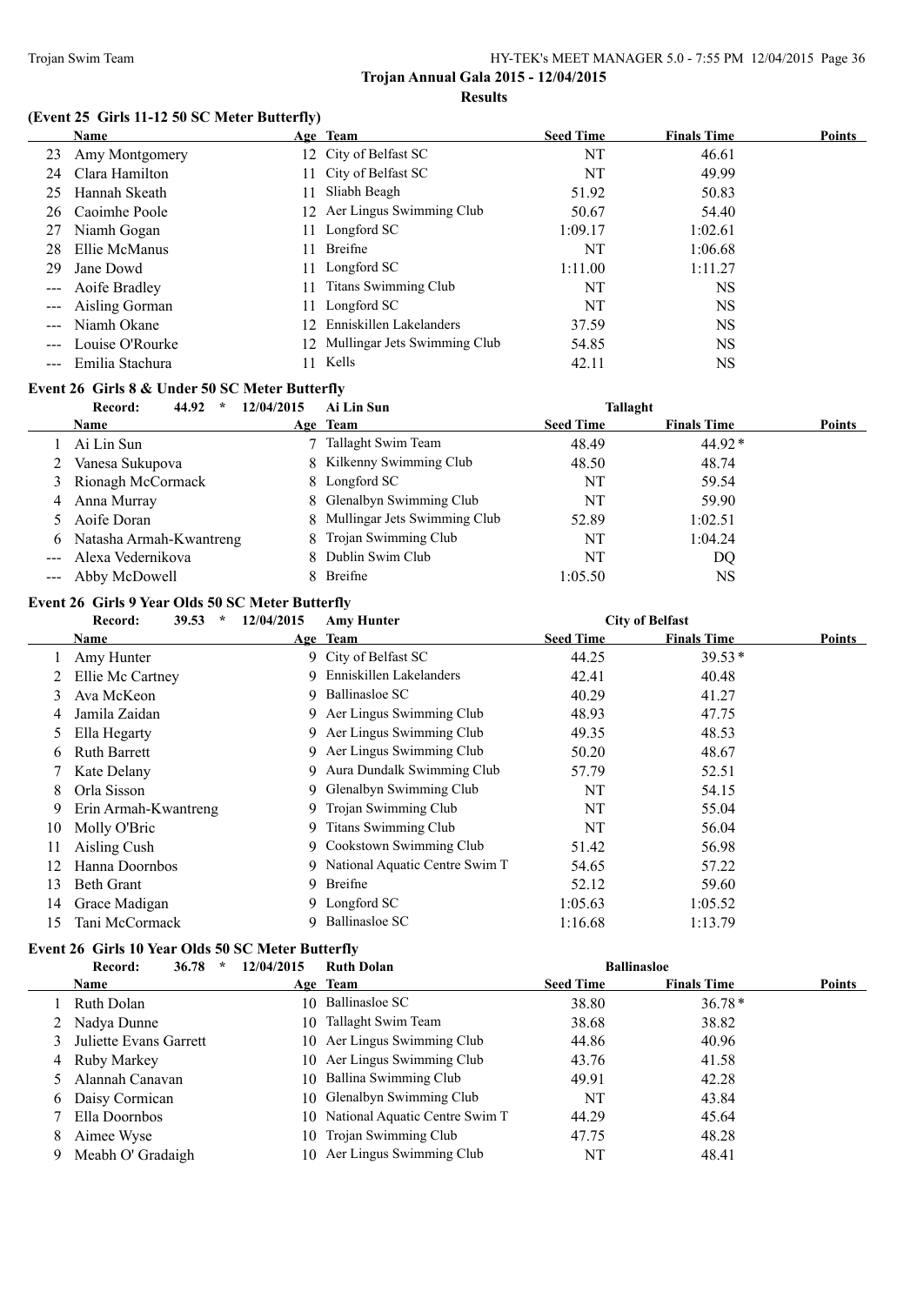# **(Event 26 Girls 10 Year Olds 50 SC Meter Butterfly)**

|     | Name                  |    | Age Team                       | <b>Seed Time</b> | <b>Finals Time</b> | <b>Points</b> |
|-----|-----------------------|----|--------------------------------|------------------|--------------------|---------------|
| 10  | Neveah Kenny          |    | 10 Aer Lingus Swimming Club    | 50.89            | 49.45              |               |
| 11  | Lara Perrey           | 10 | National Aquatic Centre Swim T | 50.48            | 49.98              |               |
| 12  | Caoimhe Moore         | 10 | Laois Marlins                  | 50.28            | 50.36              |               |
| 13  | Mia Hazley            | 10 | Aer Lingus Swimming Club       | 52.22            | 50.65              |               |
| 14  | Zoe Quinlan           | 10 | Glenalbyn Swimming Club        | 51.90            | 50.73              |               |
| 15  | Katie Treanor         | 10 | Sliabh Beagh                   | 53.71            | 51.83              |               |
| 16  | Clara Evans           | 10 | <b>Titans Swimming Club</b>    | NT               | 52.21              |               |
| 17  | Katie Mulvey          | 10 | East Cavan SC                  | 51.75            | 53.81              |               |
| 18  | Talulla Ni Chionnaith | 10 | Trojan Swimming Club           | 56.45            | 54.64              |               |
| 19  | Gabiya Isayevaite     | 10 | Titans Swimming Club           | NT               | 55.79              |               |
| 20  | Grainne O'Sullivan    | 10 | <b>Titans Swimming Club</b>    | NT               | 56.53              |               |
| 21  | Karen O'Boyle         | 10 | Longford SC                    | 1:03.63          | 56.77              |               |
| 22  | Aisling Lyons         | 10 | Glenalbyn Swimming Club        | 52.80            | 58.14              |               |
| 23  | Roisin Bracken        | 10 | Laois Marlins                  | 1:02.36          | 59.75              |               |
| 24  | Alannah Guilfoyle     | 10 | Titans Swimming Club           | NT               | 1:04.31            |               |
| 25  | Laura Fagan           | 10 | Aer Lingus Swimming Club       | NT               | 1:06.27            |               |
| --- | Robyn Dalton          | 10 | National Aquatic Centre Swim T | NT               | DQ                 |               |
| --- | Aoife Mc Groddy       | 10 | Aer Lingus Swimming Club       | 48.56            | <b>NS</b>          |               |
| --- | Ailbhe Hanrahan       | 10 | Ballinasloe SC                 | 48.92            | NS                 |               |

#### **Event 27 Girls 12 & Under 100 SC Meter Butterfly**

|    | Record:<br>$\star$<br>1:10.62 | 09/03/2014 | <b>Ellen Walshe</b>            |                  | <b>Team TSC</b>    |               |
|----|-------------------------------|------------|--------------------------------|------------------|--------------------|---------------|
|    | Name                          |            | Age Team                       | <b>Seed Time</b> | <b>Finals Time</b> | <b>Points</b> |
| 1  | Lydia Mees                    |            | 12 Larne SC                    | 1:17.33          | 1:15.18            |               |
| 2  | Caoimhe Daly                  |            | 11 New Ross                    | 1:20.05          | 1:17.92            |               |
| 3  | Aoibheann Bryson              | 12         | Terenure Swimming Club         | 1:19.59          | 1:18.11            |               |
| 4  | Aoife Moore                   |            | 12 East Cavan SC               | 1:19.73          | 1:19.13            |               |
| 5  | Hannah Gellatly               | 11         | Coleraine Swim Club            | 1:22.98          | 1:20.40            |               |
| 6  | Cara Osing                    | 11         | Glenalbyn Swimming Club        | NT               | 1:24.34            |               |
| 7  | Aoife Boyle                   |            | 12 Aer Lingus Swimming Club    | 1:39.05          | 1:24.49            |               |
| 8  | Sarah Latham-Timmons          | 12         | Otter Swimming Club            | 1:23.60          | 1:25.26            |               |
| 9  | Millie Cooper                 | 12         | Esb Swimming Club              | 1:26.37          | 1:26.61            |               |
| 10 | Naomi Trait                   | 11         | Kilkenny Swimming Club         | 1:29.00          | 1:26.68            |               |
| 11 | Pippa Mulhall                 | 12         | Glenalbyn Swimming Club        | 1:28.00          | 1:27.41            |               |
| 12 | Emma Montgomery               | 12         | City of Belfast SC             | 1:47.09          | 1:27.59            |               |
| 13 | Emma Fagan                    | 11         | Aer Lingus Swimming Club       | NT               | 1:30.83            |               |
| 14 | Nadya Dunne                   |            | 10 Tallaght Swim Team          | 1:33.03          | 1:30.84            |               |
| 15 | <b>Lilly Devitt</b>           | 10         | Asgard                         | 1:34.78          | 1:31.76            |               |
| 16 | Sophie Cronin                 | 12         | National Aquatic Centre Swim T | 1:39.65          | 1:33.89            |               |
| 17 | Danielle Colfer               | 12         | New Ross                       | 1:33.15          | 1:34.23            |               |
| 18 | Min Allen                     |            | 11 New Ross                    | 1:51.84          | 1:34.87            |               |
| 19 | Sophie Hayman                 | 11         | Aer Lingus Swimming Club       | 1:44.78          | 1:34.91            |               |
| 20 | Aoife Waldron                 | 12         | Aer Lingus Swimming Club       | 1:45.81          | 1:38.52            |               |
| 21 | Anna Neary                    | 11         | Trojan Swimming Club           | 1:41.06          | 1:38.62            |               |
| 22 | Elizabeth O'Boyle             |            | 12 Longford SC                 | 1:41.24          | 1:41.02            |               |
| 23 | Olivia Mc Crea                | 11         | City of Belfast SC             | NT               | 1:45.08            |               |
| 24 | Cliona Sheridan               | 11         | Sliabh Beagh                   | 1:48.00          | 1:50.21            |               |
| 25 | Lauren Auld                   | 11         | Tallaght Swim Team             | NT               | 1:51.59            |               |
| 26 | Mary Mitchell                 | 11         | City of Belfast SC             | NT               | 1:54.24            |               |
| 27 | Avril Muldoon                 | 11         | Trojan Swimming Club           | 2:01.55          | 1:54.59            |               |
| 28 | Alannah Mc Gahon              | 8          | Sliabh Beagh                   | 2:00.00          | 1:55.24            |               |
| 29 | Lily Harrington               | 11         | Trojan Swimming Club           | 1:55.85          | 1:56.89            |               |
| 30 | Hannah Skeath                 | 11         | Sliabh Beagh                   | 2:00.43          | 1:56.90            |               |
| 31 | Ruth Kelly                    | 9          | New Ross                       | 1:59.83          | 1:59.89            |               |
| 32 | Rachel Burke                  |            | Glenalbyn Swimming Club        | NT               | 2:00.23            |               |
| 33 | <b>Falistine Kamel</b>        | 11         | Glenalbyn Swimming Club        | 2:00.00          | 2:02.27            |               |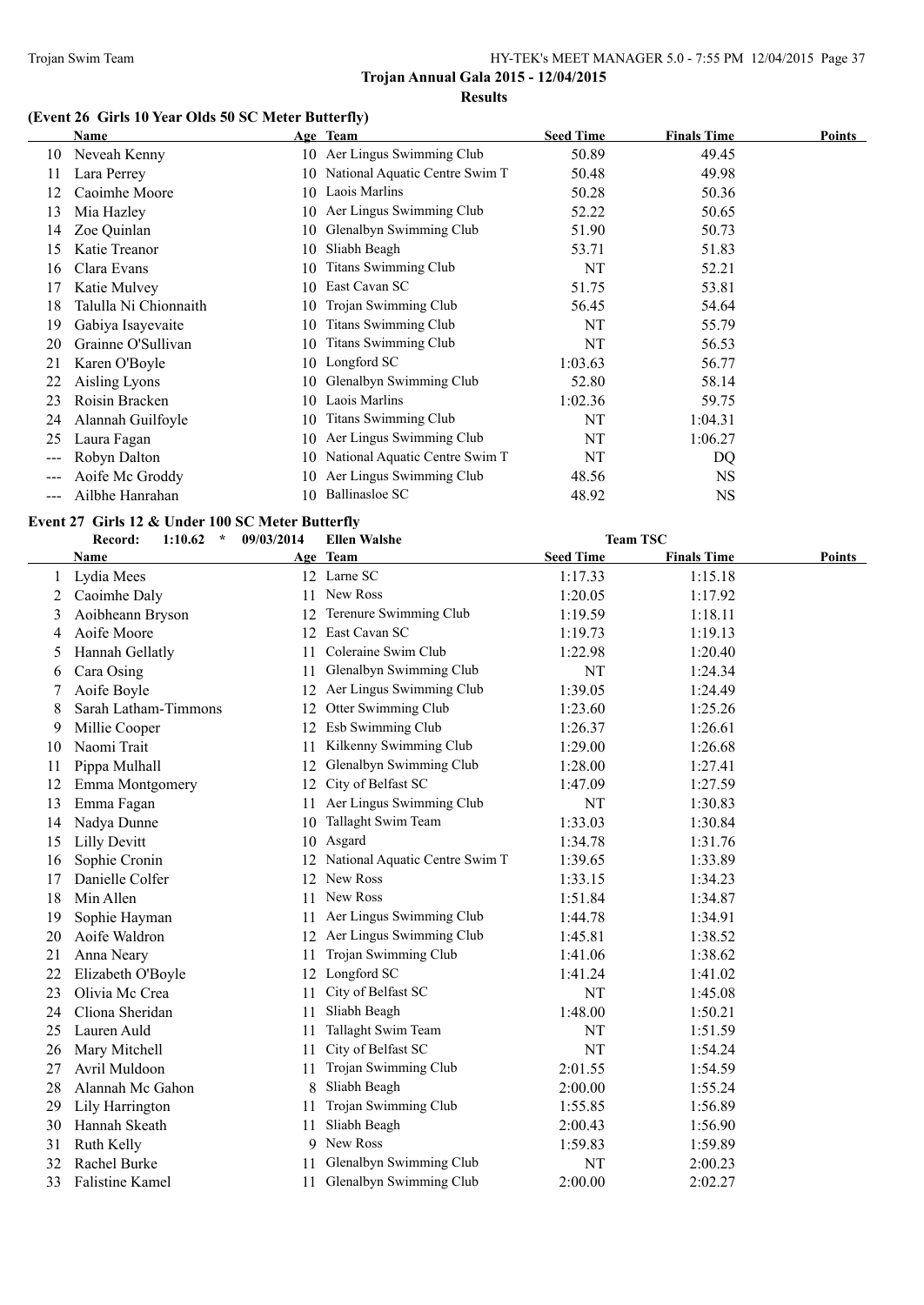# **(Event 27 Girls 12 & Under 100 SC Meter Butterfly)**

|       | Name                                         |            | Age Team                          | <b>Seed Time</b> | <b>Finals Time</b>     | <b>Points</b> |
|-------|----------------------------------------------|------------|-----------------------------------|------------------|------------------------|---------------|
|       | Niamh Okane                                  |            | 12 Enniskillen Lakelanders        | 1:20.58          | <b>NS</b>              |               |
|       | <b>Event 27 Girls 100 SC Meter Butterfly</b> |            |                                   |                  |                        |               |
|       | $1:09.45$ *<br>Record:                       | 12/04/2015 | <b>Esmee Hall</b>                 |                  | <b>City of Belfast</b> |               |
|       | Name                                         |            | Age Team                          | <b>Seed Time</b> | <b>Finals Time</b>     | Points        |
| 1     | Esmee Hall                                   |            | 17 City of Belfast SC             | 1:07.73          | $1:09.45*$             |               |
| 2     | Alex Mc Crea                                 |            | 13 City of Belfast SC             | 1:16.83          | 1:10.28                |               |
| 3     | Caoimhe Egan                                 |            | 14 Tallaght Swim Team             | 1:12.13          | 1:11.43                |               |
| 4     | Lucy Grindle                                 | 14         | Trojan Swimming Club              | 1:09.74          | 1:11.47                |               |
| 5     | Mollie Gillic                                |            | 15 Kells                          | 1:08.09          | 1:11.63                |               |
| 6     | Emma Kelly                                   |            | 15 Aer Lingus Swimming Club       | 1:11.65          | 1:12.76                |               |
| 7     | Caitlin Love                                 |            | 13 Enniskillen Lakelanders        | 1:17.96          | 1:15.08                |               |
| 8     | <b>Áine Trait</b>                            |            | 14 Kilkenny Swimming Club         | 1:15.04          | 1:15.35                |               |
| 9     | Ollie Andrews                                | 13         | City of Belfast SC                | 1:18.76          | 1:15.41                |               |
| 10    | Lily O'Neill                                 | 13         | Trojan Swimming Club              | 1:18.98          | 1:15.45                |               |
| 11    | Sasha Kelly                                  | 15         | Trojan Swimming Club              | 1:18.56          | 1:15.46                |               |
| 12    | Maya Blair                                   | 14         | Trojan Swimming Club              | 1:12.76          | 1:15.86                |               |
| 13    | Jane Lawlor                                  |            | 13 Kilkenny Swimming Club         | 1:19.10          | 1:16.95                |               |
| $*14$ | Eva Kerley                                   |            | 14 Aer Lingus Swimming Club       | 1:19.24          | 1:17.52                |               |
| $*14$ | Madison Cobey Dunne                          |            | 13 Kilkenny Swimming Club         | 1:23.78          | 1:17.52                |               |
| 16    | Caoimhe Connolly                             |            | 14 New Ross                       | 1:17.03          | 1:17.90                |               |
| 17    | Zofja Cautley                                |            | 14 Trojan Swimming Club           | 1:27.21          | 1:17.95                |               |
| 18    | Clodagh Quirke                               |            | 15 New Ross                       | 1:15.88          | 1:19.50                |               |
| 19    | Ali Mulhall                                  | 13         | Trojan Swimming Club              | 1:18.42          | 1:20.57                |               |
| 20    | Ava Tormey-Murphy                            | 13         | Trojan Swimming Club              | 1:39.60          | 1:21.65                |               |
| 21    | Eimear Corry                                 |            | 14 Aer Lingus Swimming Club       | 1:30.00          | 1:21.78                |               |
| 22    | Zara-Jane Melody                             |            | 14 City of Belfast SC             | 1:24.36          | 1:21.96                |               |
| 23    | Niamh Fogarty                                |            | 15 New Ross                       | 1:26.85          | 1:22.02                |               |
| 24    | Shannon Birchall                             |            | 13 Tallaght Swim Team             | 1:22.06          | 1:22.77                |               |
| 25    | Jean Harling                                 |            | 13 Aer Lingus Swimming Club       | 1:21.37          | 1:24.05                |               |
| 26    | Aine O'Neill                                 |            | 13 National Aquatic Centre Swim T | 1:25.17          | 1:24.06                |               |
| 27    | Christine Mc Feely                           |            | 13 Aer Lingus Swimming Club       | 1:24.26          | 1:24.30                |               |
| 28    | Fionnula Murtagh                             | 13         | City of Belfast SC                | 1:30.06          | 1:24.90                |               |
| 29    | <b>Bronagh Cush</b>                          |            | 15 Cookstown Swimming Club        | 1:30.50          | 1:25.34                |               |
| 30    | Beibhinn O'Connor                            |            | 16 New Ross                       | 1:27.23          | 1:29.54                |               |
| 31    | Leah Martin                                  |            | 14 Aura Dundalk Swimming Club     | 1:49.33          | 1:30.34                |               |
| 32    | Amy Swan                                     |            | 13 Aer Lingus Swimming Club       | 1:28.03          | 1:30.63                |               |
| 33    | Arielle Roche                                |            | 13 Kilkenny Swimming Club         | 1:28.37          | 1:31.58                |               |
| 34    | Grainne O'Reilly                             |            | 14 Trojan Swimming Club           | 1:41.68          | 1:31.99                |               |
| 35    | Riona Murphy                                 |            | 13 National Aquatic Centre Swim T | NT               | 1:35.42                |               |
| 36    | Iseult Bracken                               |            | 13 Laois Marlins                  | 1:39.03          | 1:35.73                |               |
| 37    | Keara Caul                                   |            | 13 Aer Lingus Swimming Club       | NT               | 1:37.05                |               |
| 38    | Sadhbh Kenny-Carroll                         |            | 13 Laois Marlins                  | 1:37.84          | 1:43.56                |               |
| 39    | Katie Walsh                                  | 15         | National Aquatic Centre Swim T    | NT               | 1:49.13                |               |
| 40    | Jodie Russell                                | 14         | City of Belfast SC                | NT               | 1:53.40                |               |
| ---   | Aisling Fennell                              | 15         | Atlantis Swimming Club            | 1:32.16          | <b>NS</b>              |               |
| $---$ | <b>Aislinn Pantony</b>                       | 13         | Trojan Swimming Club              | 1:30.81          | <b>NS</b>              |               |

# **Event 28 Boys 11-12 50 SC Meter Butterfly**

|   | 31.87<br>Record:<br>$\star$ | 12/04/2015 | <b>Alex Maher</b>           | Kilkenny         |                    |               |
|---|-----------------------------|------------|-----------------------------|------------------|--------------------|---------------|
|   | <b>Name</b>                 |            | Age Team                    | <b>Seed Time</b> | <b>Finals Time</b> | <b>Points</b> |
|   | Alex Maher                  |            | 12 Kilkenny Swimming Club   | 36.56            | $31.87*$           |               |
|   | 2 Adam O'Reilly             |            | 12 Trojan Swimming Club     | 33.33            | 33.73              |               |
|   | 3 Christopher Faherty       |            | 12 Longford SC              | 36.09            | 35.44              |               |
| 4 | Sam Winston                 |            | 12 Aer Lingus Swimming Club | 43.18            | 36.46              |               |
|   | 5 Duileach Ryan             |            | 11 Longford SC              | 38.03            | 36.48              |               |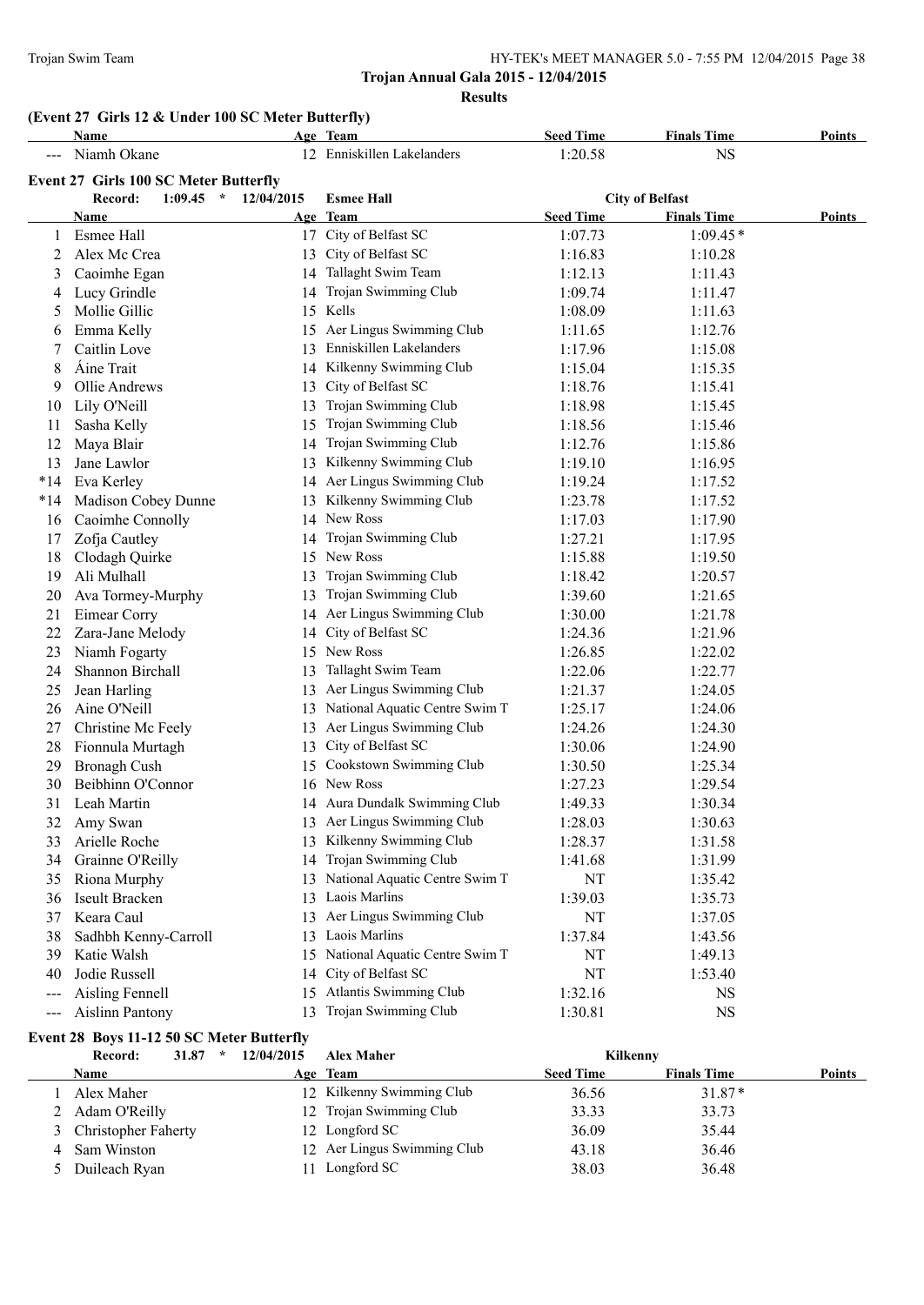# **(Event 28 Boys 11-12 50 SC Meter Butterfly)**

|                   | Name                                            |            | Age Team                          | <b>Seed Time</b> | <b>Finals Time</b>   | Points |
|-------------------|-------------------------------------------------|------------|-----------------------------------|------------------|----------------------|--------|
| 6                 | Yiqun Xie                                       |            | 12 Trojan Swimming Club           | 38.21            | 37.52                |        |
| 7                 | Jamie Purcell                                   |            | 12 Trojan Swimming Club           | 41.62            | 37.79                |        |
| 8                 | Colin Dragoi                                    |            | 12 Kilkenny Swimming Club         | 38.77            | 38.22                |        |
| 9                 | Oisin Mc Manus                                  |            | 12 Enniskillen Lakelanders        | 38.06            | 38.36                |        |
| 10                | Darragh Hughes                                  | 11         | Mullingar Jets Swimming Club      | 38.28            | 38.51                |        |
| 11                | Myles O'Malley                                  | 12         | Trojan Swimming Club              | 39.49            | 39.06                |        |
| 12                | Alex San Emeterio Arenaza                       |            | 12 National Aquatic Centre Swim T | 42.42            | 39.83                |        |
| 13                | Rhys Armah-Kwantreng                            | 11         | Trojan Swimming Club              | 40.40            | 40.32                |        |
| 14                | James O'Reilly                                  |            | 12 National Aquatic Centre Swim T | 42.21            | 40.52                |        |
| 15                | Luke Murphy                                     | 11         | Mullingar Jets Swimming Club      | 46.83            | 41.77                |        |
| 16                | Oliver McElroy                                  |            | 12 Otter Swimming Club            | 41.01            | 42.45                |        |
| 17                | <b>Tomas Hegarty</b>                            |            | 11 Aer Lingus Swimming Club       | 50.28            | 42.84                |        |
| 18                | Eoin Guckian                                    | 11         | Trident Swim Club                 | 51.88            | 45.69                |        |
| 19                | Aidan O'Boyle                                   | 11         | Longford SC                       | 44.10            | 46.05                |        |
| 20                | Rossa Byrne                                     | 12         | Trojan Swimming Club              | NT               | 47.58                |        |
| 21                | John Kennedy                                    | 12         | Trojan Swimming Club              | 48.36            | 50.73                |        |
| 22                | Eoin O'Reilly                                   | 11         | Trojan Swimming Club              | 48.00            | 51.41                |        |
| 23                | Ollie Tierney                                   | 11         | <b>Titans Swimming Club</b>       | NT               | 51.59                |        |
| 24                | Isaac Schulz                                    |            | 12 National Aquatic Centre Swim T | 49.01            | 51.87                |        |
| 25                | Kyle Martin                                     | 11         | Tullamore                         | NT               | 52.04                |        |
| 26                | Cormac Clarke                                   | 11         | Breifne                           | NT               | 53.40                |        |
| 27                | Niall Coppinger                                 |            | 12 Longford SC                    | 55.37            | 57.30                |        |
| 28                | Oisin Sheerin                                   | 11         | Trident Swim Club                 | NT               | 58.85                |        |
| 29                | Rory O'Connell                                  | 11         | Trojan Swimming Club              | NT               | 1:06.33              |        |
|                   | Anthony Veskera                                 | 12         | Trojan Swimming Club              | NT               | <b>NS</b>            |        |
| $\qquad \qquad -$ | Brian O'Connor                                  | 11         | Trident Swim Club                 | 1:04.50          | <b>NS</b>            |        |
| $---$             | Jake Smyth-Stanbridge                           | 11         | Trojan Swimming Club              | 53.84            | <b>NS</b>            |        |
|                   | Event 29 Boys 8 & Under 50 SC Meter Butterfly   |            |                                   |                  |                      |        |
|                   | Record:<br>$\star$<br>45.03                     | 09/03/2014 | <b>James McGrath</b>              |                  | <b>Aer Lingus SC</b> |        |
|                   | Name                                            |            | Age Team                          | <b>Seed Time</b> | <b>Finals Time</b>   | Points |
| 1                 | Sean McBride                                    |            | 8 Tallaght Swim Team              | 56.50            | 53.56                |        |
| 2                 | Hugh Parker                                     | 8          | <b>Titans Swimming Club</b>       | NT               | 56.29                |        |
| 3                 | Evan Simpson                                    |            | 8 Aer Lingus Swimming Club        | NT               | 57.25                |        |
|                   | Event 29 Boys 9 Year Olds 50 SC Meter Butterfly |            |                                   |                  |                      |        |
|                   | Record:<br>35.79<br>$\star$                     | 09/03/2014 | David O'Loughlin                  | <b>Atlantis</b>  |                      |        |
|                   | Name                                            |            | Age Team                          | <b>Seed Time</b> | <b>Finals Time</b>   | Points |
| $\mathbf{1}$      | Conor Mc Mahon                                  |            | 9 Laois Marlins                   | 40.03            | 40.49                |        |
| 2                 | Louis Maguire                                   |            | 9 Breifne                         | 45.11            | 46.84                |        |
|                   |                                                 |            |                                   |                  |                      |        |

|    | 35.79<br>Record: | $\star$ | 09/03/2014 | David O'Loughlin           | <b>Atlantis</b>  |                    |               |
|----|------------------|---------|------------|----------------------------|------------------|--------------------|---------------|
|    | <b>Name</b>      |         |            | Age Team                   | <b>Seed Time</b> | <b>Finals Time</b> | <b>Points</b> |
|    | Conor Mc Mahon   |         |            | 9 Laois Marlins            | 40.03            | 40.49              |               |
| 2  | Louis Maguire    |         |            | 9 Breifne                  | 45.11            | 46.84              |               |
| 3  | Evan Bailey      |         |            | 9 New Ross                 | 52.00            | 49.76              |               |
| 4  | Oliver Hughes    |         |            | 9 Aer Lingus Swimming Club | NT               | 50.07              |               |
|    | Ciaran Faherty   |         |            | 9 Longford SC              | 50.47            | 51.34              |               |
| 6. | Sami Phelan      |         |            | 9 Glenalbyn Swimming Club  | 55.68            | 53.92              |               |
|    | Owen Taylor      |         |            | 9 Glenalbyn Swimming Club  | 55.03            | 56.57              |               |
| 8  | Finn Harris      |         |            | 9 Glenalbyn Swimming Club  | NT               | 57.34              |               |
| 9. | Cael Colfer      |         |            | 9 New Ross                 | 59.07            | 1:00.89            |               |
| 10 | Kenny Martin     |         |            | Tullamore                  | NT               | 1:04.41            |               |

# **Event 29 Boys 10 Year Olds 50 SC Meter Butterfly**

| 37.88<br>Record: | 12/04/2015<br>$\star$ | Johann Behme                |                  | <b>East Cavan-US</b> |               |
|------------------|-----------------------|-----------------------------|------------------|----------------------|---------------|
| Name             |                       | Age Team                    | <b>Seed Time</b> | <b>Finals Time</b>   | <b>Points</b> |
| Johann Behme     |                       | 10 East Cavan SC            | 38.69            | $37.88*$             |               |
| 2 Harry Winston  |                       | 10 Aer Lingus Swimming Club | 41.81            | 40.56                |               |
| James Mc Grath   |                       | 10 Aer Lingus Swimming Club | 40.78            | 42.75                |               |
| Jericho Balgos   |                       | 10 City of Belfast SC       | 48.00            | 42.82                |               |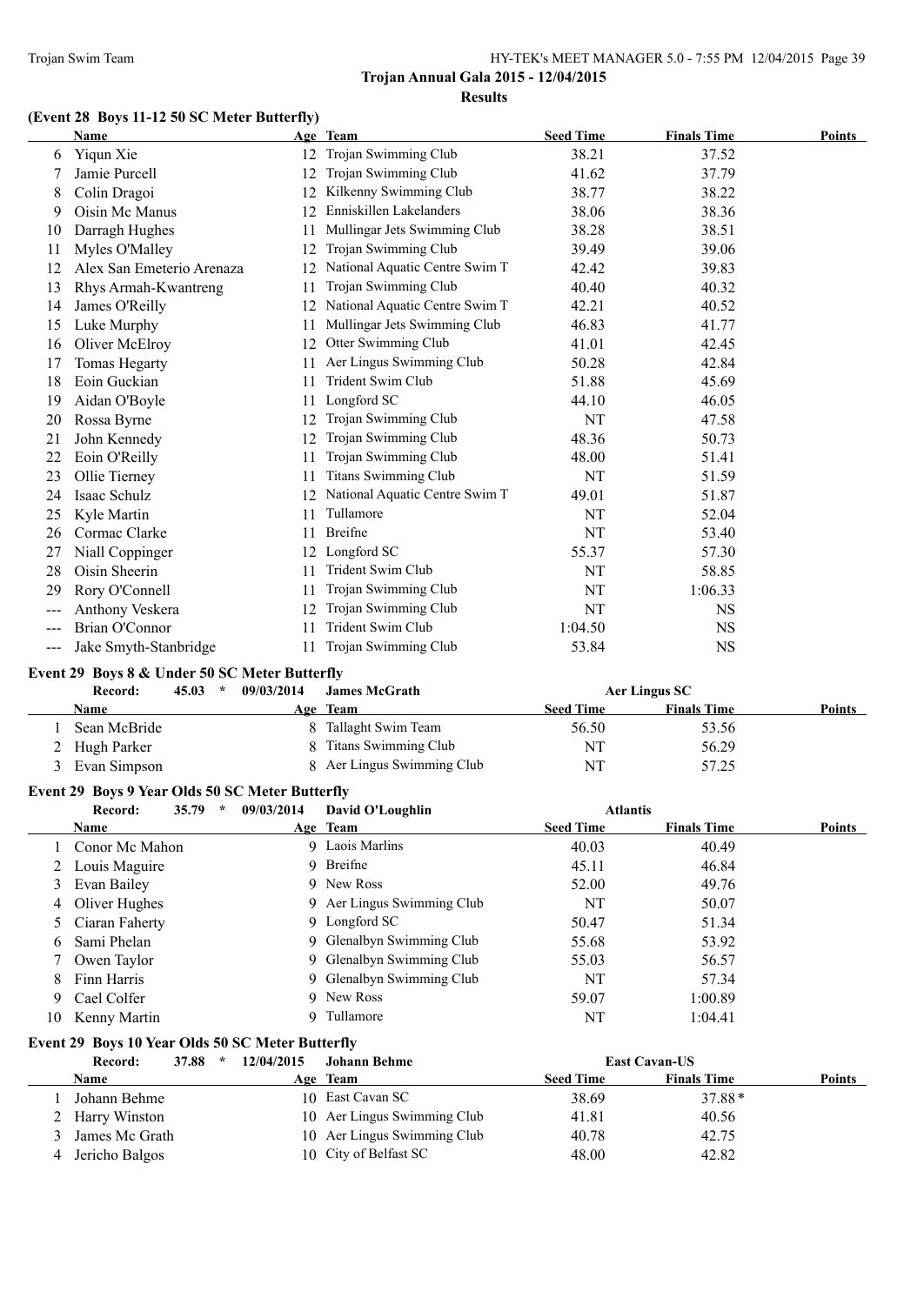# **(Event 29 Boys 10 Year Olds 50 SC Meter Butterfly)**

|    | Name                    | Age Team                          | <b>Seed Time</b> | <b>Finals Time</b> | Points |
|----|-------------------------|-----------------------------------|------------------|--------------------|--------|
|    | 5 Alan Dzaee            | 10 Longford SC                    | NT               | 47.98              |        |
|    | 6 Mathew Comiskey       | 10 Sliabh Beagh                   | 48.15            | 48.67              |        |
|    | <b>Andrew Hunter</b>    | 10 City of Belfast SC             | NT               | 48.73              |        |
| 8  | Andrei Ungureanu        | 10 National Aquatic Centre Swim T | 53.59            | 48.76              |        |
| 9  | Kamil Mroz              | 10 Longford SC                    | 1:01.27          | 49.31              |        |
| 10 | Conor Harley            | 10 Ballinasloe SC                 | 48.07            | 50.56              |        |
|    | Nikita Cristofer Ciuciu | 10 National Aquatic Centre Swim T | 45.55            | 50.83              |        |
| 12 | John Mulhall            | 10 Glenalbyn Swimming Club        | 57.73            | 51.82              |        |
| 13 | Gary Young O'Shea       | 10 Laois Marlins                  | 54.62            | 56.40              |        |
|    | --- Zach Cooper         | 10 Esb Swimming Club              | 45.17            | <b>NS</b>          |        |

# **Event 30 Boys 12 & Under 100 SC Meter Butterfly**

|     | $\star$<br>Record:<br>1:09.94 | 12/04/2015 | <b>Ethan Murtagh</b>           |                  | <b>TROJAN Swim Club</b> |        |
|-----|-------------------------------|------------|--------------------------------|------------------|-------------------------|--------|
|     | Name                          |            | Age Team                       | <b>Seed Time</b> | <b>Finals Time</b>      | Points |
|     | Ethan Murtagh                 | 12         | Trojan Swimming Club           | 1:10.57          | $1:09.94*$              |        |
|     | Alex Maher                    | 12         | Kilkenny Swimming Club         | 1:13.17          | 1:11.35                 |        |
| 3   | Adam O'Reilly                 | 12         | Trojan Swimming Club           | 1:16.61          | 1:14.28                 |        |
| 4   | Warren Spellman               | 12         | Tallaght Swim Team             | 1:19.19          | 1:16.75                 |        |
| 5.  | Michael Mc Grath              | 12         | Aer Lingus Swimming Club       | 1:21.33          | 1:18.44                 |        |
| 6   | Matthew Corrigan              | 11         | Glenalbyn Swimming Club        | 1:24.59          | 1:19.30                 |        |
|     | Daniel Madigan                | 12         | Longford SC                    | 1:30.19          | 1:21.72                 |        |
| 8   | Ciaran Cope                   | 12         | Aer Lingus Swimming Club       | 1:21.48          | 1:22.59                 |        |
| 9   | Diarmiud Sutton               | 12         | Trident Swim Club              | 1:31.27          | 1:22.65                 |        |
| 10  | Darragh Hughes                | 11         | Mullingar Jets Swimming Club   | 1:24.25          | 1:23.06                 |        |
| 11  | Cian Simpson                  | 12         | Aer Lingus Swimming Club       | 1:27.16          | 1:25.97                 |        |
| 12  | James O'Reilly                | 12         | National Aquatic Centre Swim T | 1:37.72          | 1:29.99                 |        |
| 13  | Myles O'Malley                | 12         | Trojan Swimming Club           | 1:50.52          | 1:32.39                 |        |
| 14  | Darragh Humpston              | 12         | Longford SC                    | 1:37.43          | 1:39.74                 |        |
| 15  | Conor Leonard                 | 12         | Longford SC                    | 2:02.64          | 1:44.82                 |        |
| 16  | James Campbell                | 12         | Sliabh Beagh                   | 1:43.11          | 1:46.71                 |        |
| 17  | Kamil Mroz                    | 10         | Longford SC                    | NT               | 1:58.62                 |        |
| --- | Seadhna Ryan                  | 12         | Longford SC                    | 1:14.23          | DQ                      |        |
|     | Jake Smyth-Stanbridge         |            | Trojan Swimming Club           | NT               | NS.                     |        |
| --- | Louis Maguire                 | 9          | Breifne                        | 1:47.94          | NS                      |        |

#### **Event 30 Boys 100 SC Meter Butterfly**

|    | 1:01.83<br>$\star$<br>Record: | 09/03/2014 | <b>Alex Melennec</b>              | Trojan SC        |                    |        |
|----|-------------------------------|------------|-----------------------------------|------------------|--------------------|--------|
|    | Name                          |            | Age Team                          | <b>Seed Time</b> | <b>Finals Time</b> | Points |
|    | Sean Desmond                  | 16         | Trojan Swimming Club              | 1:01.28          | 1:02.76            |        |
|    | Matthew Long                  |            | Asgard                            | 1:09.54          | 1:02.95            |        |
| 3  | James Shortt                  | 15         | Trojan Swimming Club              | 1:05.79          | 1:05.28            |        |
| 4  | Jordan Overton                | 15         | Laois Marlins                     | 1:05.39          | 1:05.75            |        |
| 5  | Sean Hassett                  |            | Trojan Swimming Club              | 1:06.21          | 1:06.52            |        |
| 6  | Michael Hewitt                | 14         | City of Belfast SC                | 1:09.00          | 1:07.37            |        |
|    | <b>Brendan Geraghty</b>       | 18         | Kells                             | 1:06.86          | 1:07.89            |        |
| 8  | Kasparas Juskus               | 14         | Aer Lingus Swimming Club          | 1:09.44          | 1:08.79            |        |
| 9  | James Maguire                 | 15         | Otter Swimming Club               | 1:07.16          | 1:08.88            |        |
| 10 | David Tyrrell                 | 15         | Aer Lingus Swimming Club          | 1:10.31          | 1:09.26            |        |
| 11 | Paul Cahill                   |            | Kells                             | 1:10.01          | 1:09.66            |        |
| 12 | Stephen Geraghty              |            | 16 Kells                          | 1:10.00          | 1:10.94            |        |
| 13 | Denis Kilbride                | 13         | New Ross                          | 1:12.67          | 1:11.48            |        |
| 14 | Christopher Carew             | 15         | Laois Marlins                     | 1:23.46          | 1:12.70            |        |
| 15 | Joshua Haugh                  | 13         | Mullingar Jets Swimming Club      | 1:12.93          | 1:13.09            |        |
| 16 | Leon Campbell                 | 14         | Sliabh Beagh                      | 1:23.78          | 1:13.11            |        |
| 17 | Darren O'Sullivan             | 16.        | Kingfisher                        | 1:14.78          | 1:13.28            |        |
| 18 | Shane Kelly                   |            | 16 National Aquatic Centre Swim T | NT               | 1:13.87            |        |